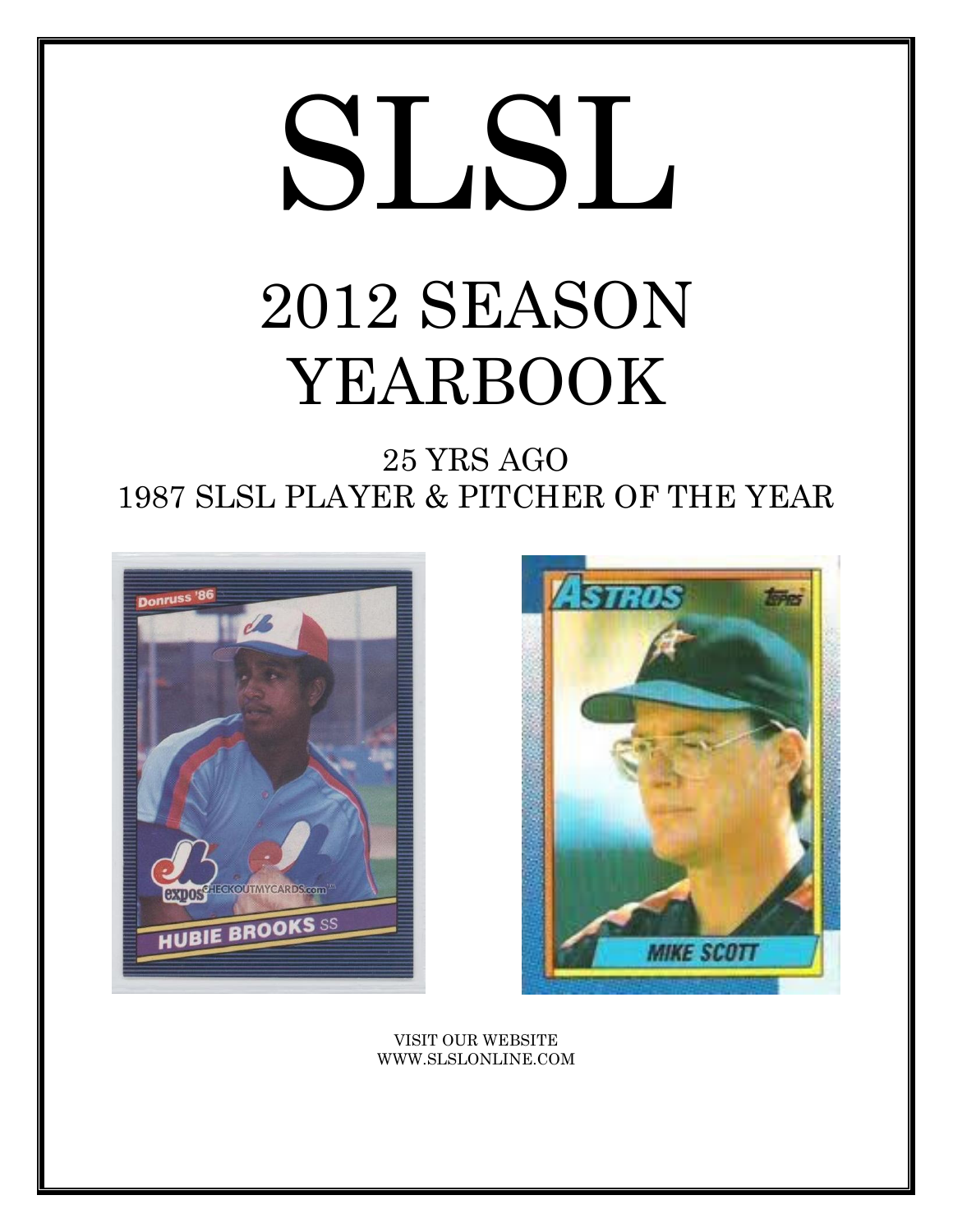# FINAL LEAGUE STANDINGS

| Aaron               | Won | Lost | Pct  | <b>GB</b> |
|---------------------|-----|------|------|-----------|
| <b>Emerald City</b> | 96  | 66   | .593 |           |
| Vernal Equinox      | 95  | 67   | .586 |           |
| New York Knights    | 86  | 76   | .531 | 10        |
| Arizona Heat        | 81  | 81   | .500 | 15        |
| Galapagos Tortoises | 79  | 83   | .488 | 17        |
| Jackson Hole Guides | 54  | 108  | .333 | 42        |

| <b>Mays</b>                   | Won | Lost | Pct  | GB |
|-------------------------------|-----|------|------|----|
| St. George Sun Rays           | 102 | 60   | .630 |    |
| Chesapeake Crabs              | 92  | 70   | .568 |    |
| <b>Washington Generals</b>    | 74  | 88   | .457 | 20 |
| <b>Central Valley Condors</b> | 73  | 89   | .451 | 29 |
| Malibu Wave *                 | 70  | 92   | .432 | 32 |
| California Dragons            | 70  | 92   | .432 | 32 |

\*Wins Tiebreaker

| <b>Team</b>                   | Won | Lost | Pct  | <b>Home</b> | Road      | Left      | <b>Right</b> | <b>Extra</b> | 1-Run     |
|-------------------------------|-----|------|------|-------------|-----------|-----------|--------------|--------------|-----------|
| Arizona Heat                  | 81  | 81   | .500 | 48-33       | 33-48     | $17 - 25$ | 64-56        | $5 - 9$      | 26-26     |
| California Dragons            | 70  | 92   | .432 | $32 - 49$   | 38-43     | $23 - 18$ | 47-74        | $11 - 7$     | 19-23     |
| <b>Chesapeake Crabs</b>       | 92  | 70   | .568 | 47-34       | 45-36     | $9 - 20$  | 83-50        | $10 - 10$    | 28-24     |
| <b>Central Valley Condors</b> | 73  | 89   | .451 | 35-46       | 38-43     | 13-22     | 60-67        | $8 - 8$      | $27 - 24$ |
| <b>Emerald City Osprey</b>    | 96  | 66   | .593 | $50 - 31$   | 46-35     | $22 - 17$ | 74-49        | $8 - 12$     | $30 - 30$ |
| <b>Galapagos Tortoises</b>    | 79  | 83   | .488 | $35 - 46$   | 44-37     | $13 - 11$ | 66-72        | $8 - 7$      | 25-23     |
| Jackson Hole Guides           | 54  | 108  | .333 | 22-59       | 32-49     | $10 - 23$ | 44-85        | $5 - 8$      | 19-21     |
| Malibu Wave                   | 70  | 92   | .432 | $31 - 50$   | 39-42     | $17 - 14$ | 53-78        | $6 - 10$     | 19-35     |
| <b>New York Knights</b>       | 86  | 76   | .531 | 45-36       | 41-40     | $16 - 17$ | 70-59        | $8 - 8$      | 25-32     |
| St. George Sunrays            | 102 | 60   | .630 | $51 - 30$   | $51 - 30$ | $15 - 15$ | 87-45        | $13 - 7$     | $31 - 19$ |
| Vernal Equinox                | 95  | 67   | .586 | 42-39       | 53-28     | $20 - 9$  | 75-58        | $5 - 6$      | 26-24     |
| <b>Washington Generals</b>    | 74  | 88   | .457 | 39-42       | 35-46     | 19-17     | 55-71        | $9 - 4$      | 25-19     |

## **2012 Expanded Records**

## **2012 Monthly Records**

| <b>Team</b>                | $-Apr$    | May       | Jun       | Jul       | Aug       | $Sep+$    | In Div | <b>Out Div</b> |
|----------------------------|-----------|-----------|-----------|-----------|-----------|-----------|--------|----------------|
| Arizona Heat               | 13-12     | 15-11     | $13 - 13$ | 14-13     | $11 - 15$ | 15-17     | 44-46  | 37-35          |
| California Dragons         | $13 - 12$ | $12 - 14$ | $9 - 17$  | 14-13     | $11 - 15$ | $11 - 21$ | 43-47  | $27 - 45$      |
| Chesapeake Crabs           | $15 - 10$ | $17 - 9$  | 14-12     | $18 - 9$  | $12 - 14$ | $16 - 16$ | 52-38  | 40-32          |
| Central Valley Condors     | $11 - 14$ | $11 - 15$ | $10 - 16$ | $13 - 14$ | $11 - 15$ | $17 - 15$ | 39-51  | 34-38          |
| <b>Emerald City Osprey</b> | $12 - 13$ | $16 - 10$ | $18 - 8$  | $14 - 13$ | 14-12     | $22 - 10$ | 54-36  | 42-30          |
| Galapagos Tortoises        | 12-13     | $9 - 17$  | 14-12     | 14-13     | $12 - 14$ | 18-14     | 41-49  | 38-34          |
| Jackson Hole Guides        | $7 - 18$  | $10 - 16$ | $10 - 16$ | $7 - 20$  | $13 - 13$ | $7 - 25$  | 25-65  | 29-43          |
| Malibu Wave                | $11 - 14$ | $15 - 11$ | $9 - 17$  | $10 - 17$ | $9 - 17$  | 16-16     | 41-49  | 29-43          |
| New York Knights           | 14-11     | $13 - 13$ | 14-12     | $14 - 13$ | $15 - 11$ | $16 - 16$ | 47-43  | 39-33          |
| St. George Sunrays         | $17 - 8$  | $13 - 13$ | 14-12     | $19 - 8$  | $20 - 6$  | 19-13     | 56-34  | 46-26          |
| Vernal Equinox             | $17 - 8$  | $15 - 11$ | $16 - 10$ | $14 - 13$ | $13 - 13$ | $20 - 12$ | 59-31  | 36-36          |
| <b>Washington Generals</b> | $8 - 17$  | $10 - 16$ | $15 - 11$ | $11 - 16$ | $15 - 11$ | $15 - 17$ | 39-51  | 35-37          |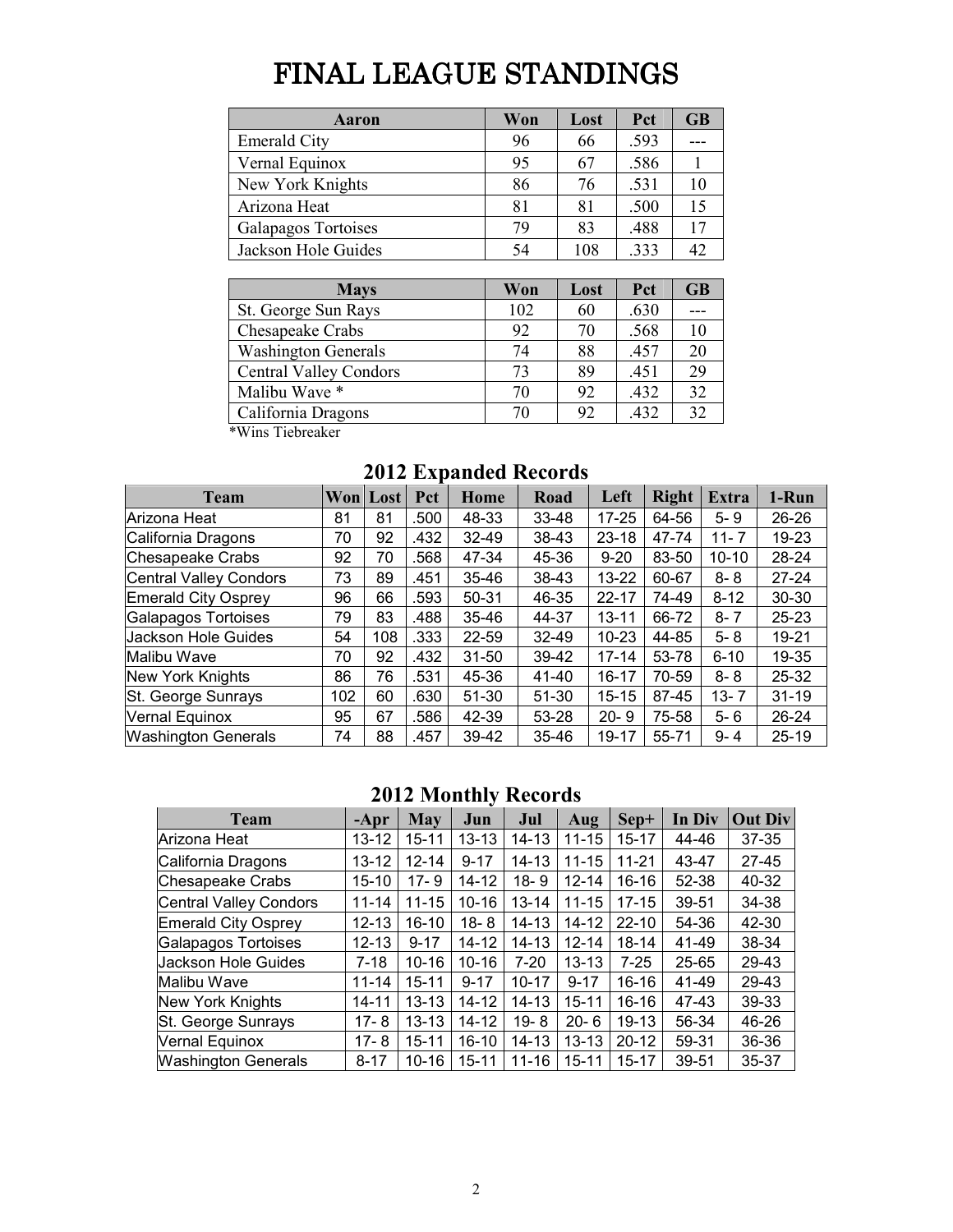| <b>Team</b>                |    |     |     |     |                |     |     | AZH CAD CVC CHC ECO GAT JAG MAWNYK |     | <b>SGS</b> |     | <b>VEE WAG</b> |
|----------------------------|----|-----|-----|-----|----------------|-----|-----|------------------------------------|-----|------------|-----|----------------|
| Arizona Heat               |    |     | 4   | 5   | 8              | 9   | 12  | 9                                  | 8   | 5          |     |                |
| California Dragons         | 5  | --- | 8   | 13  | $\overline{2}$ | 3   | 7   | 9                                  | 4   | 4          | 6   | 9              |
| Central Valley Condors     | 8  | 10  | --- | 9   | 10             | 5   | 6   | 12                                 | 5   | 9          | 6   | 12             |
| Chesapeake Crabs           | 7  | 5   | 9   | --- | 4              | 5   | 8   | 9                                  | 5   | 6          | 5   | 10             |
| <b>Emerald City Osprey</b> | 10 | 10  | 2   | 8   | ---            | 11  | 12  | 6                                  | 13  | 8          | 8   | 8              |
| Galapagos Tortoises        | 9  | 9   | 7   |     | 7              | --- | 12  | 6                                  | 8   | 3          | 5   | 6              |
| Jackson Hole Guides        | 6  | 5   | 6   | 4   | 6              | 6   | --- |                                    | 2   | 3          | 5   | 4              |
| Malibu Wave                | 3  | 9   | 6   | 9   | 6              | 6   | 5   | ---                                | 5   | 6          | 4   | 11             |
| New York Knights           | 10 | 8   | 7   |     | 5              | 10  | 16  | 7                                  | --- | 5          | 6   | 5              |
| St. George Sunrays         | 7  | 14  | 9   | 12  | 4              | 9   | 9   | 12                                 | 7   |            | 10  | 9              |
| Vernal Equinox             | 11 | 6   | 6   | 7   | 10             | 13  | 13  | 8                                  | 12  | 2          | --- |                |
| <b>Washington Generals</b> | 5  | 9   | 6   | 8   | 4              | 6   | 8   |                                    |     | 9          | 5   |                |

**2012 Team by Team Matrix (Wins are Across, Losses are Down)** 

# **2012 Team by Team Matrix (Runs Scored are Across, Runs Allowed are Down)**

| <b>Team</b>                |     |     |     |     |     |     |     | AZH CAD CVC CHC ECO GAT JAG MAWNYK |     | <b>SGS</b> |     | <b>VEE WAG</b> |
|----------------------------|-----|-----|-----|-----|-----|-----|-----|------------------------------------|-----|------------|-----|----------------|
| Arizona Heat               | --- | 46  | 50  | 59  | 78  | 69  | 83  | 58                                 | 76  | 65         | 69  | 57             |
| California Dragons         | 49  | --- | 61  | 94  | 30  | 38  | 65  | 88                                 | 61  | 85         | 48  | 98             |
| Chesapeake Crabs           | 61  | 81  | --- | 79  | 74  | 61  | 53  | 95                                 | 51  | 79         | 49  | 104            |
| Central Valley Condors     | 70  | 61  | 80  | --- | 52  | 46  | 68  | 81                                 | 52  | 65         | 36  | 94             |
| Emerald City Osprey        | 73  | 51  | 41  | 74  | --- | 84  | 92  | 50                                 | 77  | 74         | 75  | 64             |
| Galapagos Tortoises        | 73  | 80  | 61  | 52  | 66  | --- | 95  | 38                                 | 58  | 37         | 61  | 58             |
| Jackson Hole Guides        | 47  | 57  | 47  | 48  | 51  | 59  | --- | 52                                 | 45  | 39         | 46  | 54             |
| Malibu Wave                | 35  | 72  | 67  | 94  | 42  | 54  | 48  | ---                                | 48  | 72         | 46  | 97             |
| New York Knights           | 95  | 68  | 52  | 67  | 57  | 76  | 105 | 50                                 | --- | 61         | 62  | 50             |
| St. George Sun Rays        | 61  | 104 | 85  | 96  | 51  | 56  | 78  | 112                                | 59  |            | 79  | 93             |
| Vernal Equinox             | 78  | 44  | 39  | 46  | 83  | 112 | 88  | 63                                 | 90  | 48         | --- | 84             |
| <b>Washington Generals</b> | 45  | 89  | 76  | 92  | 37  | 64  | 69  | 62                                 | 64  | 83         | 52  |                |

| <b>Team</b>           | <b>AVG</b> | $\mathbf{A}\mathbf{B}$ | $\bf R$ | $\bf H$ | 2B    | ౌ<br>3B | <b>HR</b> | <b>RBI</b> | SB    | $\overline{\mathbf{C}}$ | E     |
|-----------------------|------------|------------------------|---------|---------|-------|---------|-----------|------------|-------|-------------------------|-------|
| Vernal                | .273       | 5,630                  | 775     | 1,539   | 325   | 27      | 187       | 739        | 121   | 33                      | 82    |
| Chesapeake            | .268       | 5,681                  | 787     | 1,524   | 310   | 21      | 190       | 747        | 85    | 24                      | 76    |
| <b>Emerald City</b>   | .263       | 5,684                  | 755     | 1,493   | 277   | 34      | 220       | 711        | 98    | 34                      | 83    |
| California            | .263       | 5,687                  | 717     | 1,493   | 262   | 21      | 167       | 677        | 62    | 16                      | 125   |
| New York              | .261       | 5,564                  | 743     | 1,450   | 271   | 35      | 192       | 715        | 119   | 39                      | 104   |
| Galapagos             | .258       | 5,650                  | 679     | 1,457   | 297   | 23      | 188       | 640        | 53    | 14                      | 94    |
| <b>Central Valley</b> | .257       | 5,600                  | 705     | 1,437   | 232   | 29      | 202       | 674        | 131   | 44                      | 76    |
| St. George            | .256       | 5,668                  | 874     | 1,449   | 276   | 36      | 250       | 844        | 78    | 18                      | 67    |
| Malibu                | .255       | 5,644                  | 675     | 1,439   | 252   | 36      | 173       | 650        | 131   | 38                      | 96    |
| Washington            | .251       | 5,546                  | 733     | 1,393   | 295   | 35      | 182       | 701        | 100   | 21                      | 67    |
| Arizona               | .250       | 5,563                  | 710     | 1,389   | 279   | 36      | 175       | 678        | 104   | 28                      | 109   |
| Jackson               | .232       | 5,440                  | 545     | 1,263   | 226   | 19      | 166       | 524        | 81    | 47                      | 113   |
| <b>TOTALS</b>         | .257       | 67,357                 | 8,698   | 17,326  | 3,302 | 352     | 2,292     | 8,300      | 1,163 | 356                     | 1,092 |

# **Team Batting**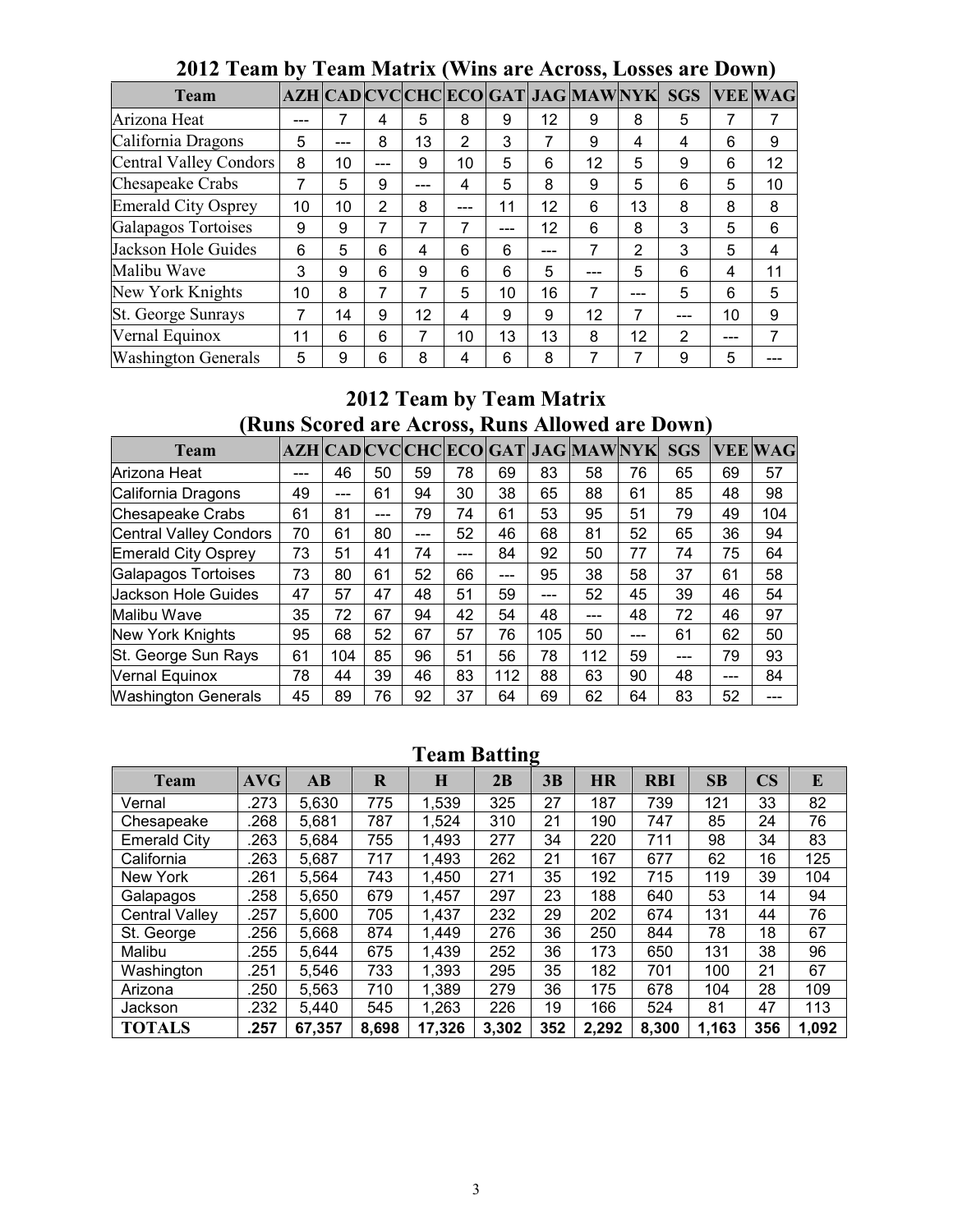**Team Pitching** 

|                 |            |     |     |          |        | ᇰ     |       |           |           |        |                   |
|-----------------|------------|-----|-----|----------|--------|-------|-------|-----------|-----------|--------|-------------------|
| <b>TEAM</b>     | <b>ERA</b> | W   | п   | IP       | Н      | R     | ER    | <b>HR</b> | <b>BB</b> | SO     | $\overline{OAVG}$ |
| Emerald City    | 3.46       | 96  | 66  | 1,501.1  | 1,399  | 621   | 577   | 167       | 427       | 1,377  | .247              |
| Vernal          | 3.53       | 95  | 67  | 1,451.2  | 1,376  | 623   | 569   | 142       | 414       | 1,121  | .250              |
| <b>New York</b> | 3.68       | 86  | 76  | 1,459.1  | 1,447  | 681   | 597   | 179       | 403       | 1,057  | .257              |
| Chesapeake      | 3.75       | 92  | 70  | 1,481.0  | 1,378  | 659   | 617   | 204       | 417       | 1,348  | .246              |
| Arizona         | 3.86       | 81  | 81  | 1,462.2  | 1,432  | 687   | 627   | 156       | 463       | 1,331  | .257              |
| St. George      | 4.07       | 102 | 60  | 1,490.0  | 1,409  | 708   | 673   | 173       | 590       | 1,299  | .251              |
| California      | 4.14       | 70  | 92  | 1,467.1  | 1,405  | 753   | 675   | 211       | 440       | 1,207  | .251              |
| Galapagos       | 4.15       | 79  | 83  | 1,461.2  | 1,432  | 719   | 674   | 185       | 449       | 1,314  | .256              |
| Malibu          | 4.24       | 70  | 92  | 1,465.1  | 1,437  | 749   | 691   | 210       | 501       | 1,210  | .256              |
| Central Valley  | 4.63       | 73  | 89  | 1,458.2  | 1,480  | 801   | 750   | 217       | 510       | 1,159  | .263              |
| <b>Jackson</b>  | 4.76       | 54  | 108 | 1,446.0  | 1,565  | 844   | 764   | 212       | 511       | 1,098  | .275              |
| Washington      | 4.88       | 74  | 88  | 1,451.0  | 1,566  | 853   | 787   | 236       | 453       | 1,239  | .277              |
| <b>TOTALS</b>   | 4.09       | 972 | 972 | 17,596.0 | 17,326 | 8,698 | 8,001 | 2,292     | 5,578     | 14,760 | .257              |

# **Miscellaneous Team Offense**

| <b>Team</b>         | <b>OBA</b> | <b>SLG</b> | <b>OPS</b> | $\overline{\mathbf{B}}\mathbf{B}$ | <b>IBB</b> | SO        | <b>HBP</b> | <b>SH</b> | <b>SF</b> | <b>GIDP</b> | TB     | <b>HRHM</b> | <b>HRRD</b> |
|---------------------|------------|------------|------------|-----------------------------------|------------|-----------|------------|-----------|-----------|-------------|--------|-------------|-------------|
| Arizona             | .311       | .407       | .718       | 441                               | 5          | .358      | 71         | 48        | 40        | 119         | 2,265  | 89          | 86          |
| California          | .332       | .404       | .736       | 532                               | 21         | 1,246     | 76         | 13        | 34        | 188         | 2,298  | 72          | 95          |
| Chesapeake          | .329       | .431       | .760       | 486                               | 9          | 1,110     | 52         | 18        | 40        | 173         | 2,446  | 91          | 99          |
| Central Valley      | .311       | .417       | .728       | 383                               | 9          | 1,190     | 74         | 77        | 27        | 117         | 2,333  | 108         | 94          |
| Emerald City        | .319       | .439       | .759       | 431                               | 12         | .253      | 62         | 84        | 45        | 131         | 2,498  | 108         | 112         |
| Galapagos           | .319       | .418       | .737       | 427                               | 12         | .272      | 92         | 13        | 31        | 160         | 2,364  | 80          | 108         |
| <b>Jackson Hole</b> | .291       | .372       | .663       | 391                               | 5          | .187<br>1 | 70         | 25        | 26        | 152         | 2,025  | 86          | 80          |
| Malibu              | .316       | .404       | .721       | 459                               | 10         | 1,161     | 65         | 33        | 40        | 129         | 2,282  | 82          | 91          |
| New York            | .327       | .425       | .752       | 522                               | 10         | 1,192     | 48         | 61        | 45        | 144         | 2,367  | 112         | 80          |
| St. George          | .336       | .449       | .785       | 635                               | 4          | 1,483     | 69         | 24        | 41        | 131         | 2,547  | 105         | 145         |
| Vernal              | .328       | .440       | .768       | 421                               | 8          | .067      | 58         | 30        | 45        | 128         | 2,479  | 88          | 99          |
| Washington          | .316       | .415       | .731       | 450                               | 13         | ,241      | 91         | 28        | 42        | 154         | 2,304  | 82          | 100         |
| <b>TOTALS</b>       | .320       | .419       | .739       | 5,578                             | 118        | 14,760    | 828        | 454       | 456       | 1,726       | 28,208 | 1,103       | 1,189       |

# **Miscellaneous Team Pitching**

| <b>Team</b>           | CG  | <b>SHO</b> | <b>SAV</b> | <b>BFP</b> | <b>IBB</b>     | <b>BK</b> | <b>WP</b> | PB  | <b>IRSC%</b> | <b>XTOT</b> | <b>XOUT</b> | <b>XPCT</b> |
|-----------------------|-----|------------|------------|------------|----------------|-----------|-----------|-----|--------------|-------------|-------------|-------------|
| Arizona               | 28  | 14         | 40         | 6,183      | 22             | 8         | 53        | 10  | .270         | 909         | 699         | .769        |
| California            | 47  | 10         | 24         | 6,174      | 7              | 5         | 49        | 18  | .323         | 877         | 651         | .742        |
| Chesapeake            | 41  | 6          | 28         | 6,271      | 7              | 8         | 71        | 11  | .346         | 853         | 719         | .843        |
| <b>Central Valley</b> | 58  | 9          | 24         | 6,174      | 8              | 12        | 53        | 8   | .321         | 834         | 680         | .815        |
| Emerald City          | 56  | 17         | 39         | 6,253      | 3              | 4         | 49        | 6   | .330         | 810         | 655         | .809        |
| Galapagos             | 65  | 12         | 23         | 6,193      | 11             | 0         | 42        | 4   | .439         | 848         | 619         | .730        |
| Jackson Hole          | 39  | 4          | 20         | 6,360      | $\overline{2}$ | 4         | 54        | 6   | .300         | 861         | 633         | .735        |
| Malibu                | 59  | 8          | 19         | 6,251      | 4              | 20        | 36        | 5   | .364         | 854         | 643         | .753        |
| <b>New York</b>       | 43  | 9          | 36         | 6,159      | 7              | 6         | 41        | 14  | .248         | 852         | 638         | .749        |
| St. George            | 30  | 10         | 50         | 6,345      | 34             | 4         | 59        | 13  | .300         | 848         | 692         | .816        |
| Vernal                | 76  | 13         | 21         | 6,060      | 8              | 7         | 31        | 14  | .282         | 817         | 671         | .821        |
| Washington            | 39  | 6          | 37         | 6,255      | 5              |           | 39        | 21  | .330         | 877         | 694         | .791        |
| <b>TOTALS</b>         | 581 | 118        | 361        | 74,678     | 118            | 79        | 577       | 130 | .317         | 10,240      | 7,994       | .781        |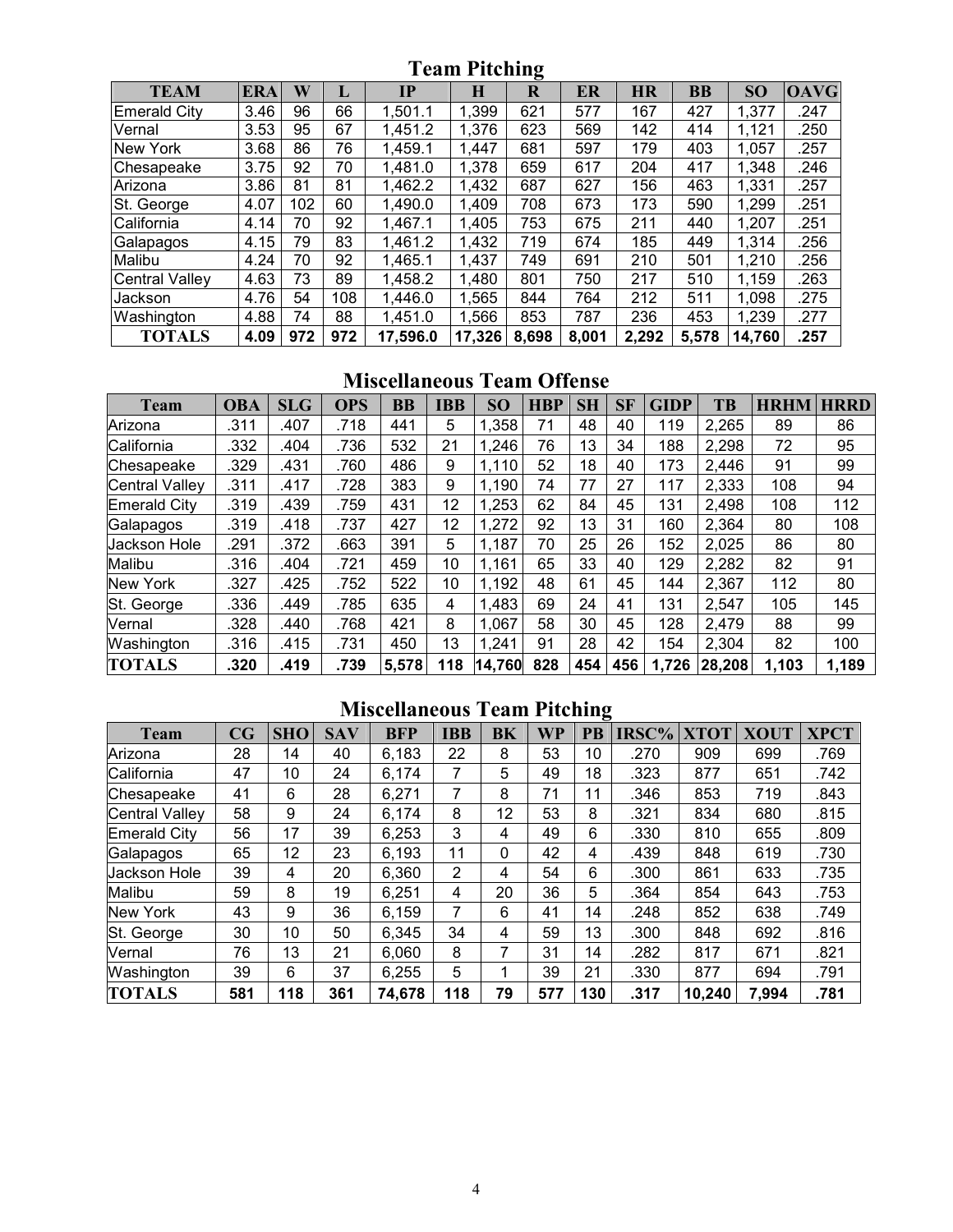| <b>Miscellaneous Team Fielding</b> |  |  |
|------------------------------------|--|--|
|                                    |  |  |

| <b>Team</b>           | PO     | <b>AST</b> | <b>OFAST</b> | E     | <b>TC</b> | <b>DP</b> | <b>GDP</b>  | ິ<br><b>PB</b> | <b>OSB</b> | <b>OCS</b> | OSB% | <b>AVG</b> |
|-----------------------|--------|------------|--------------|-------|-----------|-----------|-------------|----------------|------------|------------|------|------------|
| Arizona               | 4,388  | 1,607      | 26           | 109   | 6,104     | 162       | 149         | 10             | 113        | 38         | .748 | .982       |
| California            | 4,401  | 1,503      | 27           | 125   | 6,029     | 137       | 122         | 18             | 173        | 40         | .812 | .979       |
| Chesapeake            | 4,442  | 1,582      | 25           | 76    | 6,100     | 156       | 144         | 8              | 28         | 14         | .667 | .988       |
| <b>Central Valley</b> | 4,561  | 1,846      | 20           | 80    | 6,487     | 166       | 157         | 11             | 132        | 38         | .776 | .988       |
| Emerald City          | 4,585  | 1,609      | 32           | 84    | 6,278     | 134       | 120         | 6              | 108        | 37         | .745 | .987       |
| Galapagos             | 4,472  | 1,619      | 38           | 94    | 6,185     | 157       | 146         | 4              | 45         | 16         | .738 | .985       |
| <b>Jackson Hole</b>   | 4,338  | 1,701      | 17           | 113   | 6,152     | 159       | 149         | 6              | 140        | 26         | .843 | .982       |
| Malibu                | 4,475  | 1,728      | 34           | 96    | 6,299     | 162       | 150         | 5              | 69         | 26         | .726 | .985       |
| <b>New York</b>       | 4,378  | 1,564      | 47           | 104   | 6,046     | 125       | 108         | 14             | 141        | 40         | .779 | .983       |
| St. George            | 4,556  | 1,697      | 30           | 68    | 6,321     | 177       | 164         | 13             | 131        | 43         | .753 | .989       |
| Vernal                | 4,426  | 1,763      | 29           | 84    | 6,273     | 186       | 177         | 14             | 28         | 15         | .651 | .987       |
| Washington            | 4,353  | 1,690      | 43           | 67    | 6.110     | 167       | 158         | 21             | 43         | 23         | .652 | .989       |
| <b>TOTALS</b>         | 53,375 | 19,909     | 368          | 1.100 | 74,384    |           | 1,888 1,744 | 130            | 1,151      | 356        | .764 | .985       |

# **Manager Profiles**

| <b>Team</b>     | SB    | $\overline{\mathbf{C}}$ S | SB%  | <b>SAC</b> | <b>ATT</b> | <b>SQZ</b>     | <b>ATT</b> | H&R | <b>ATT</b> | <b>ADV</b> | <b>IBB</b>     |
|-----------------|-------|---------------------------|------|------------|------------|----------------|------------|-----|------------|------------|----------------|
| Arizona         | 104   | 28                        | .788 | 48         | 58         |                | 5          | 10  | 35         | 28         | 22             |
| California      | 62    | 16                        | .795 | 13         | 15         | 0              | 0          | 8   | 30         | 21         |                |
| Chesapeake      | 85    | 24                        | .780 | 18         | 20         | 3              | 3          | 10  | 50         | 30         | 8              |
| Central Valley  | 131   | 44                        | .749 | 77         | 87         | 8              | 12         | 25  | 98         | 79         |                |
| Emerald City    | 98    | 34                        | .742 | 84         | 105        | 3              | 8          | 15  | 60         | 44         | 3              |
| Galapagos       | 53    | 14                        | .791 | 13         | 14         | $\overline{2}$ | 3          | 10  | 41         | 22         | 11             |
| Jackson Hole    | 81    | 47                        | .633 | 25         | 33         | 4              | 7          | 7   | 22         | 18         | $\overline{2}$ |
| Malibu          | 131   | 38                        | .775 | 33         | 44         | 9              | 16         | 13  | 90         | 50         | 4              |
| <b>New York</b> | 119   | 39                        | .753 | 61         | 75         | 7              | 12         | 3   | 16         | 10         | 7              |
| St. George      | 78    | 18                        | .813 | 24         | 31         | 1              | 1          | 1   | 5          | 3          | 34             |
| Vernal          | 121   | 33                        | .786 | 30         | 45         | 11             | 20         | 23  | 83         | 55         | 8              |
| Washington      | 100   | 21                        | .826 | 28         | 32         | 3              | 4          | 12  | 35         | 25         | 5              |
| <b>TOTALS</b>   | 1,163 | 356                       | .766 | 454        | 559        | 52             | 91         | 137 | 565        | 385        | 118            |

## **Board Game Profile - Offense**

| <b>Team</b>         | <b>BAT</b> | <b>PIT</b> | <b>BPHR</b> | <b>ATT</b> | <b>BPSI</b> | <b>ATT</b> | <b>CIHit</b> | <b>ClOut</b>    | <b>PTire</b> | <b>Infld</b>   | <b>Held</b>    |
|---------------------|------------|------------|-------------|------------|-------------|------------|--------------|-----------------|--------------|----------------|----------------|
| Arizona             | 2,964      | 3,103      | 72          | 149        | 126         | 247        | 2            | 13              | 2            | 5              |                |
| California          | 3,103      | 3,174      | 72          | 162        | 141         | 291        | 3            | 12              |              |                | 9              |
| Chesapeake          | 3,113      | 3,084      | 79          | 162        | 112         | 263        | 5            | 10              |              | 4              | 8              |
| Central Valley      | 3,055      | 3,105      | 95          | 148        | 142         | 253        | 10           | 15              | 0            | 5              | 9              |
| <b>Emerald City</b> | 3,076      | 3,156      | 94          | 169        | 144         | 267        | 7            | 28              |              | 5              | $\overline{2}$ |
| Galapagos           | 3,138      | 3,131      | 85          | 158        | 130         | 256        | 3            | 19              | 0            |                | 5              |
| Jackson Hole        | 2,927      | 2,975      | 67          | 118        | 109         | 244        | 3            | 10              | $\Omega$     | 4              | 6              |
| Malibu              | 3,151      | 3,038      | 71          | 136        | 117         | 261        | 3            | 24              |              | 10             | 9              |
| New York            | 3,069      | 3,057      | 73          | 148        | 128         | 281        | 4            | 19              |              | ⇁              | 10             |
| St. George          | 3,271      | 3,256      | 106         | 220        | 116         | 267        | 3            | 7               | $\Omega$     | $\overline{2}$ | 6              |
| Vernal              | 3,032      | 3.113      | 71          | 137        | 119         | 266        | 5            | 14              |              | ⇁              | 9              |
| Washington          | 3,061      | 3,018      | 78          | 169        | 109         | 268        | 0            | 10 <sup>°</sup> | $\Omega$     | 4              | $\overline{2}$ |
| <b>TOTALS</b>       | 36,960     | 37,210     | 963         | 1,876      | 1,493       | 3,164      | 45           | 181             | 8            | 61             | 82             |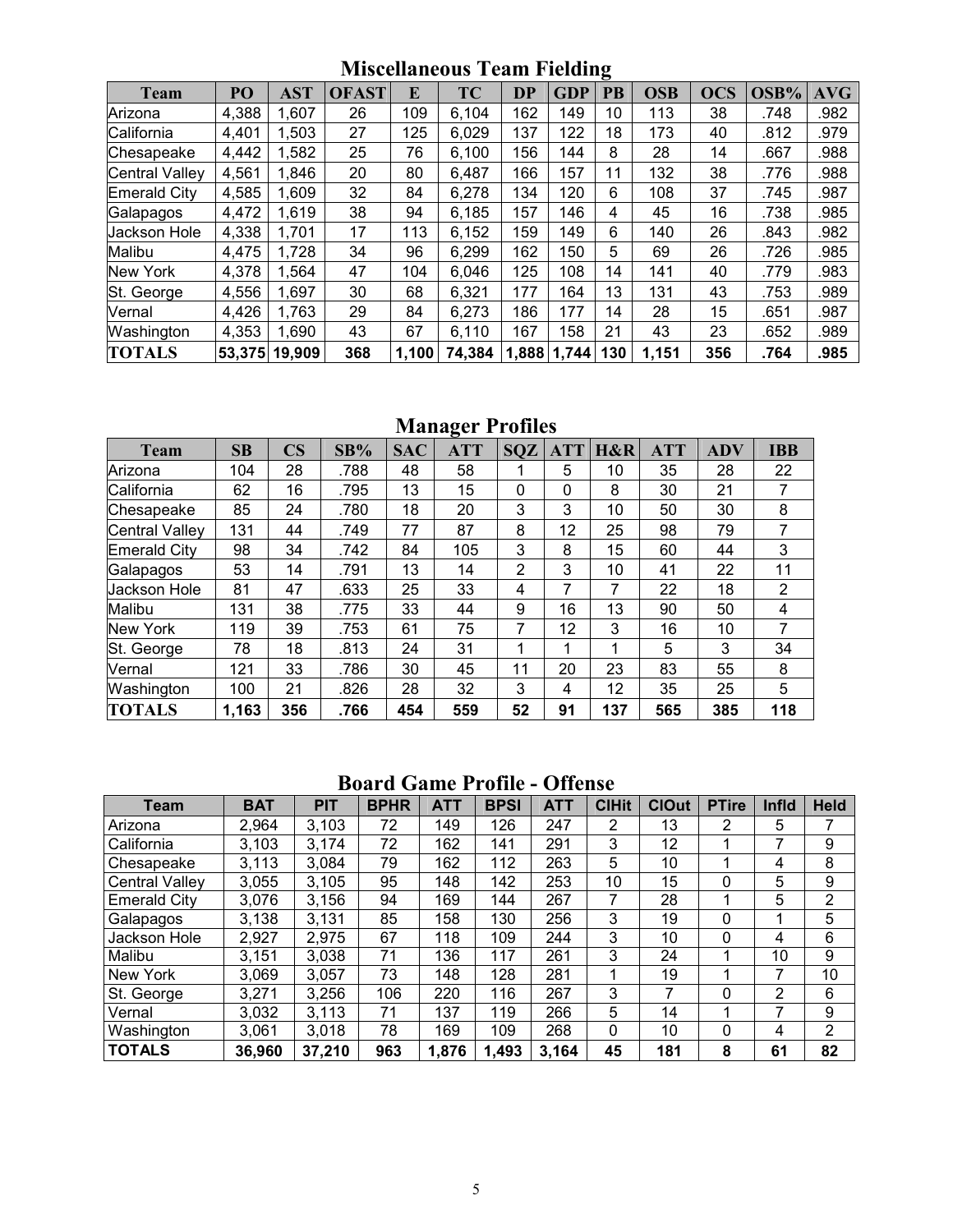|                       | <b>DUATU VIANIE L'UNIE</b><br>– ілегенде |            |             |            |             |            |                |              |              |              |                |  |  |  |
|-----------------------|------------------------------------------|------------|-------------|------------|-------------|------------|----------------|--------------|--------------|--------------|----------------|--|--|--|
| <b>Team</b>           | <b>BAT</b>                               | <b>PIT</b> | <b>BPHR</b> | <b>ATT</b> | <b>BPSI</b> | <b>ATT</b> | <b>CIHit</b>   | <b>ClOut</b> | <b>PTire</b> | <b>Infld</b> | <b>Held</b>    |  |  |  |
| Arizona               | 2,972                                    | 3,110      | 60          | 144        | 139         | 248        | 6              | 19           |              | 6            | 4              |  |  |  |
| California            | 3,014                                    | 3,061      | 81          | 168        | 99          | 236        | 2              | 14           | $\mathbf{0}$ | 5            | 9              |  |  |  |
| Chesapeake            | 3,039                                    | 3,024      | 90          | 171        | 124         | 252        | $\overline{2}$ | 17           | 1            | 3            | $\overline{2}$ |  |  |  |
| <b>Central Valley</b> | 3,211                                    | 3,232      | 98          | 192        | 143         | 274        | 3              | 13           | $\mathbf{0}$ | 7            | 4              |  |  |  |
| Emerald City          | 3,130                                    | 3,130      | 63          | 123        | 118         | 254        | $\overline{2}$ | 15           |              | 4            | 8              |  |  |  |
| Galapagos             | 3,118                                    | 3,075      | 76          | 162        | 117         | 240        | 3              | 12           |              | 0            | 12             |  |  |  |
| Jackson Hole          | 3,141                                    | 3,123      | 106         | 172        | 113         | 279        | 4              | 20           | 2            |              | 6              |  |  |  |
| Malibu                | 3,085                                    | 3.164      | 82          | 165        | 106         | 265        | 4              | 12           | $\mathbf{0}$ | 9            | 13             |  |  |  |
| New York              | 3,037                                    | 3,034      | 72          | 146        | 124         | 276        | 4              | 17           |              | 4            | 3              |  |  |  |
| St. George            | 3,132                                    | 3,186      | 78          | 147        | 143         | 288        | $\overline{2}$ | 20           |              | 11           | 4              |  |  |  |
| Vernal                | 3,019                                    | 3,025      | 52          | 112        | 127         | 274        | 3              | 11           | $\Omega$     | 5            | 7              |  |  |  |
| Washington            | 3,078                                    | 3,081      | 104         | 170        | 136         | 271        | 9              | 10           | $\mathbf{0}$ | 6            | 11             |  |  |  |
| <b>TOTALS</b>         | 36,976                                   | 37,245     | 962         | 1,872      | 1,489       | 3,157      | 44             | 180          | 8            | 61           | 83             |  |  |  |

**Board Game Profile - Defense**

#### **2012 PLAYOFF RESULTS**

#### **FIRST ROUND**

Aaron Division Vernal 4 - New York 1 MVP – Adrian Gonzalez

Mays Division Washington 4 - Chesapeake 3  $MVP -$ 

#### **DIVISION CHAMPIONSHIP**

Aaron Division Emerald City 4 - Vernal 2 MVP – Josh Hamilton

Mays Division St. George 4 - Washington 0 MVP – Matt Kemp

### **LEAGUE CHAMPIONSHIP**

Emerald City 4 - St. George 0 MVP – Mike Napoli

# **EMERALD CITY WINS THEIR 4TH CHAMPIONSHIP (1985, 1996, 1997, 2012)**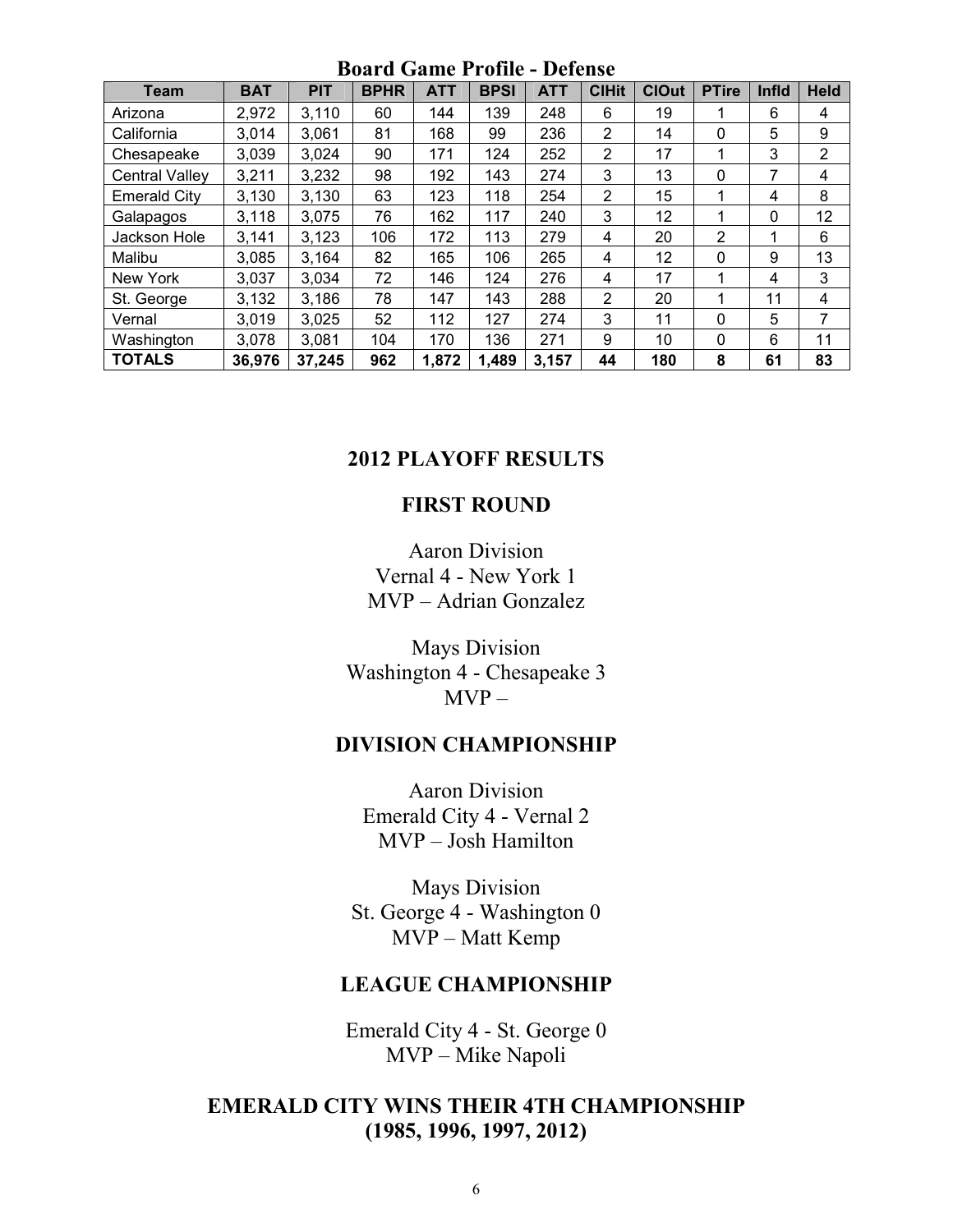# **Individual League Leaders**

| <b>Batting Average</b> |            |      | <b>At Bats</b> |            |     | <b>Runs Scored</b> |            |     |
|------------------------|------------|------|----------------|------------|-----|--------------------|------------|-----|
| M.Cabrera              | <b>CHC</b> | .337 | D.Pedroia      | CAD        | 694 | M.Kemp             | SGS        | 124 |
| M.Kemp                 | SGS        | .313 | M.Kemp         | SGS        | 686 | M.Morse            | WAG        | 108 |
| J.Weeks                | ECO        | .313 | S.Castro       | JAG        | 670 | J.Upton            | <b>CHC</b> | 107 |
| R.Braun                | <b>CVC</b> | .313 | J.Ellsbury     | <b>AZH</b> | 655 | C.Granderson       | SGS        | 107 |
| A.Ramirez              | <b>GAT</b> | .304 | J.Upton        | <b>CHC</b> | 655 | M.Cabrera          | <b>CHC</b> | 105 |
| M.Napoli               | ECO        | .303 | E.Andrus       | VEE.       | 652 | J.Bautista         | <b>NYK</b> | 104 |
| D.Freese               | CAD        | .300 | H.Kendrick     | <b>AZH</b> | 648 | J.Ellsbury         | AZH        | 102 |
| P.Sandoval             | ECO        | .300 | A.Gonzalez     | VEE.       | 641 | D.Pedroia          | CAD        | 98  |
| A.Gonzalez             | VEE.       | .298 | M.Young        | VEE.       | 639 | J.Votto            | <b>WAG</b> | 98  |
| M.Young                | VEE.       | .296 | J.Reyes        | <b>NYK</b> | 634 | A.Gonzalez         | <b>VEE</b> | 96  |
| H.Kendrick             | AZH        | .292 | T.Tulowitzki   | SGS        | 634 | R.Braun            | <b>CVC</b> | 96  |
| J.Reyes                | <b>NYK</b> | .290 | C.Granderson   | SGS        | 631 | T.Tulowitzki       | SGS        | 96  |

| <b>Hits</b> |            |     | <b>Doubles</b>   |            |    | <b>Triples</b>    |            |    |
|-------------|------------|-----|------------------|------------|----|-------------------|------------|----|
| M.Kemp      | <b>SGS</b> | 215 | M.Young          | <b>VEE</b> | 47 | J.Reyes           | <b>NYK</b> | 15 |
| M.Cabrera   | <b>CHC</b> | 212 | A.Gonzalez       | <b>VEE</b> | 47 | C.Granderson      | SGS        | 14 |
| A.Gonzalez  | VEE.       | 191 | M.Cabrera        | <b>CHC</b> | 44 | A.Presley         | VEE.       | 12 |
| H.Kendrick  | <b>AZH</b> | 189 | M.Morse          | WAG        | 44 | P.Bourjos         | <b>ECO</b> | 10 |
| D.Pedroia   | <b>CAD</b> | 189 | J.Ellsbury       | <b>AZH</b> | 43 | D.Ackley          | <b>SGS</b> | 10 |
| S.Castro    | JAG        | 189 | M.Bourn          | <b>NYK</b> | 43 | N.Morgan          | WAG        | 9  |
| M.Young     | VEE.       | 189 | M.Holliday       | <b>SGS</b> | 42 | <b>H.Kendrick</b> | <b>AZH</b> | 8  |
| J.Reyes     | <b>NYK</b> | 184 | <b>B.Zobrist</b> | <b>CHC</b> | 41 | P.Sandoval        | ECO        | 8  |
| J.Ellsbury  | <b>AZH</b> | 183 | <b>B.Butler</b>  | CAD        | 40 | S.Smith           | <b>MAW</b> | 8  |
| J.Upton     | <b>CHC</b> | 179 | D.Murphy         | <b>GAT</b> | 38 | N.Hundley         | AZH        | 7  |
| H.Pence     | CAD        | 178 | C.Beltran        | <b>CHC</b> | 38 | D.Gordon          | <b>MAW</b> | 7  |
| M.Morse     | <b>WAG</b> | 174 |                  |            |    |                   |            |    |

| <b>Home Runs</b> |            |    | <b>RBIs</b>  |            |     | <b>Walks</b> |            |    |
|------------------|------------|----|--------------|------------|-----|--------------|------------|----|
| C.Granderson     | SGS        | 45 | C.Granderson | SGS        | 124 | M.Napoli     | ECO        | 99 |
| M.Kemp           | <b>SGS</b> | 45 | M.Cabrera    | CHC        | 121 | J.Votto      | <b>WAG</b> | 97 |
| D.Ortiz          | <b>NYK</b> | 44 | M.Kemp       | SGS        | 117 | J.Bautista   | <b>NYK</b> | 88 |
| J.Bautista       | <b>NYK</b> | 41 | M.Morse      | WAG        | 117 | M.Cabrera    | <b>CHC</b> | 87 |
| M.Napoli         | ECO        | 41 | A.Gonzalez   | <b>VEE</b> | 116 | C.Granderson | <b>SGS</b> | 81 |
| M.Morse          | WAG        | 40 | J.Bautista   | <b>NYK</b> | 106 | A.McCutchen  | <b>MAW</b> | 80 |
| R.Howard         | <b>CVC</b> | 39 | P.Konerko    | <b>MAW</b> | 100 | C.Pena       | <b>SGS</b> | 76 |
| A.Pujols         | JAG        | 37 | P.Fielder    | CAD        | 98  | D.Pedroia    | CAD        | 75 |
| M.Cabrera        | CHC        | 37 | A.Pujols     | <b>JAG</b> | 98  | M.Hollidav   | <b>SGS</b> | 70 |
| P.Fielder        | CAD        | 35 | D.Ortiz      | <b>NYK</b> | 98  | D.Jennings   | CAD        | 68 |
| A.Gonzalez       | VFF        | 34 | M.Napoli     | ECO        | 96  | C.Beltran    | <b>CHC</b> | 66 |
| P.Konerko        | <b>MAW</b> | 34 | D.Jennings   | CAD        | 91  | A.Avila      | SGS        | 66 |

|            | <b>Intentional Walks</b> |   |              | <b>Strike Outs</b> |     | <b>Hit by Pitch</b> |            |    |  |
|------------|--------------------------|---|--------------|--------------------|-----|---------------------|------------|----|--|
| D.Pedroia  | CAD                      | 5 | M.Kemp       | SGS                | 200 | N.Morgan            | WAG        | 23 |  |
| C.Gonzalez | <b>GAT</b>               | 5 | C.Granderson | <b>SGS</b>         | 184 | S.Rodriguez         | JAG.       | 21 |  |
| A.Gonzalez | VEE.                     | 4 | M.Stanton    | <b>GAT</b>         | 183 | J.Upton             | CHC        | 20 |  |
| M.Napoli   | ECO                      | 4 | A.Avila      | SGS                | 176 | D.Jennings          | CAD        | 18 |  |
| P.Fielder  | CAD.                     | 3 | M.Morse      | WAG                | 164 | M.Morse             | WAG        | 18 |  |
| H.Pence    | CAD.                     | 3 | P.Bourjos    | ECO                | 154 | C.Granderson        | SGS        | 17 |  |
| Y.Alonso   | CAD                      | 3 | H.Kendrick   | <b>AZH</b>         | 151 | H.Kendrick          | <b>AZH</b> | 16 |  |
| D.Freese   | CAD.                     | 3 | H.Pence      | CAD                | 151 | P.Fielder           | CAD        | 14 |  |
| A.Presley  | VEE.                     | 3 | J.Upton      | <b>CHC</b>         | 151 | D.Freese            | CAD        | 13 |  |
| M.Cabrera  | <b>CHC</b>               | 3 | J.Votto      | WAG                | 151 | C.Utley             | WAG        | 13 |  |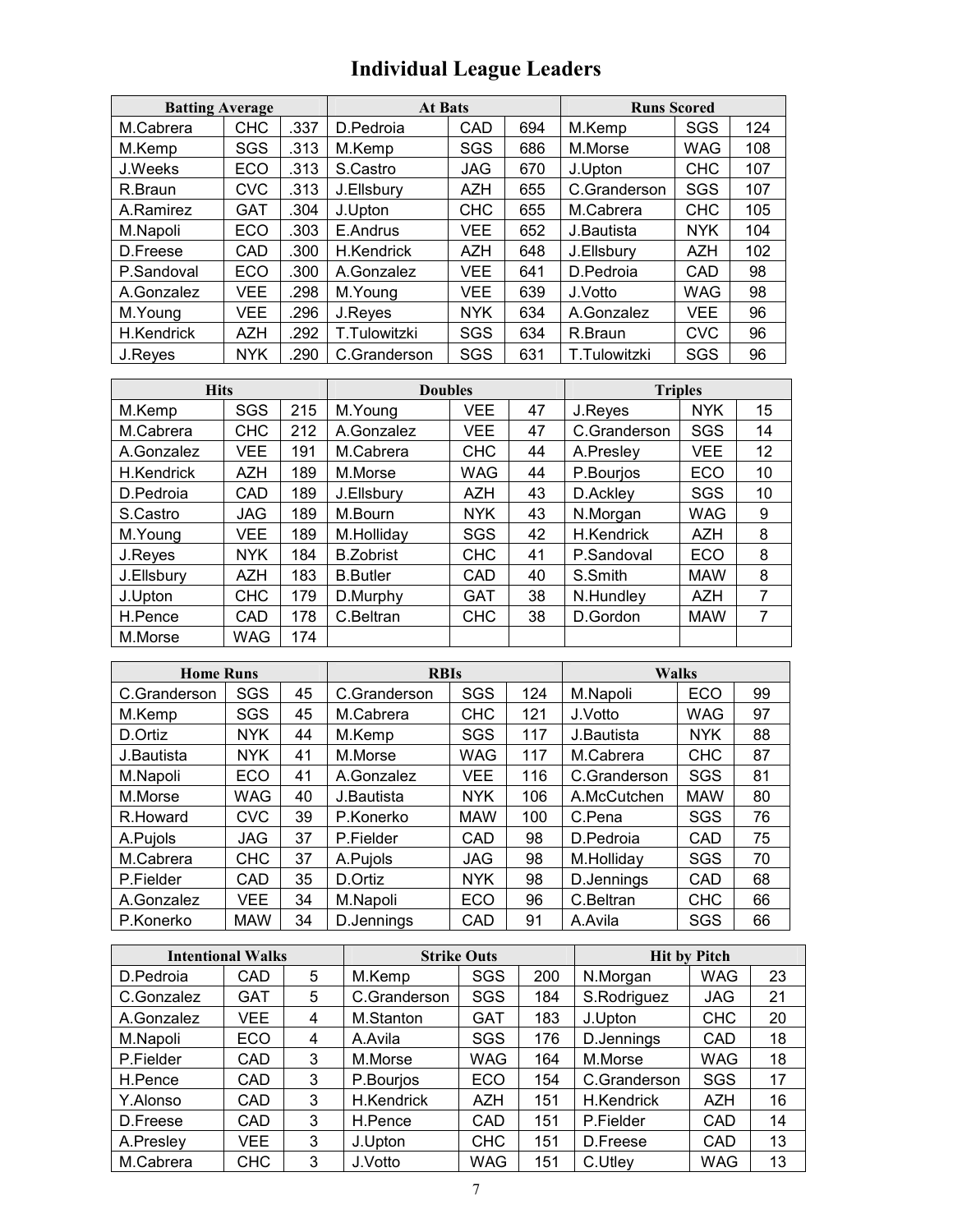| <b>Sacrifice Hits</b> |            |    |                  | <b>Stolen Bases</b> |    | <b>Stolen Base Pct</b> |            |      |  |
|-----------------------|------------|----|------------------|---------------------|----|------------------------|------------|------|--|
| A.Jackson             | <b>CVC</b> | 29 | E.Andrus         | VEE                 | 52 | N.Morgan               | <b>WAG</b> | .926 |  |
| P.Bourjos             | ECO        | 24 | M.Bourn          | <b>NYK</b>          | 47 | D.Jennings             | CAD        | .906 |  |
| I.Suzuki              | <b>CVC</b> | 20 | D.Gordon         | <b>MAW</b>          | 43 | P.Bourjos              | ECO        | .906 |  |
| E.Andrus              | VEE.       | 19 | <b>B.Gardner</b> | <b>MAW</b>          | 36 | J.Ellsbury             | <b>AZH</b> | .857 |  |
| J.Weeks               | ECO        | 19 | J.Weeks          | ECO                 | 35 | E.Aybar                | CHC        | .857 |  |
| J.Reyes               | <b>NYK</b> | 18 | M.Kemp           | SGS                 | 33 | <b>B.Gardner</b>       | <b>MAW</b> | .857 |  |
| C.Gomez               | ECO        | 15 | J.Ellsbury       | <b>AZH</b>          | 30 | E.Andrus               | <b>VEE</b> | .852 |  |
| <b>H.Kendrick</b>     | <b>AZH</b> | 14 | J.Reyes          | <b>NYK</b>          | 30 | M.Kemp                 | <b>SGS</b> | .846 |  |
| M.Bourn               | <b>NYK</b> | 12 | D.Jennings       | CAD                 | 29 | J.Upton                | <b>CHC</b> | .840 |  |
| <b>B.Gardner</b>      | <b>MAW</b> | 12 | P.Bourios        | ECO                 | 29 | M.Bourn                | <b>NYK</b> | .825 |  |
| Y.Escobar             | ECO        | 11 | J.Bourgeois      | <b>AZH</b>          | 27 | J.Bourgeois            | <b>AZH</b> | .794 |  |
| C.Pena                | SGS        | 11 | J.Rollins        | <b>CVC</b>          | 26 | <b>B.Upton</b>         | CVC        | .762 |  |

| <b>GIDP</b> |            |    |            | <b>Errors</b> |    | <b>Pinch Hit Average</b> |            |      |  |
|-------------|------------|----|------------|---------------|----|--------------------------|------------|------|--|
| P.Fielder   | CAD        | 32 | J.Reyes    | <b>NYK</b>    | 36 | S.Perez                  | ECO        | .500 |  |
| Y.Molina    | <b>CHC</b> | 28 | S.Castro   | <b>JAG</b>    | 35 | T.Hunter                 | VEE.       | .381 |  |
| P.Sandoval  | <b>ECO</b> | 26 | M.Reynolds | <b>AZH</b>    | 30 | T.Hafner                 | <b>CHC</b> | .300 |  |
| E.Hosmer    | <b>AZH</b> | 25 | E.Andrus   | VEE.          | 25 | Y.Alonso                 | CAD        | .227 |  |
| D.Ortiz     | <b>NYK</b> | 25 | D.Freese   | CAD           | 21 | C.Heisey                 | <b>VEE</b> | .227 |  |
| A.Gonzalez  | VEE.       | 25 | D.Gordon   | <b>MAW</b>    | 21 | J.Varitek                | ECO        | .056 |  |
| M.Holliday  | SGS        | 24 | H.Ramirez  | CAD           | 20 |                          |            |      |  |
| H.Pence     | CAD        | 23 | A.Craig    | <b>CHC</b>    | 20 |                          |            |      |  |
| V.Martinez  | <b>CHC</b> | 23 | A.Ramirez  | <b>GAT</b>    | 19 |                          |            |      |  |
| D.Freese    | CAD        | 22 | S.Drew     | <b>AZH</b>    | 17 |                          |            |      |  |
| A.Pujols    | JAG        | 21 | M.Young    | <b>VEE</b>    | 17 |                          |            |      |  |

| <b>Slugging Pct</b> |            |      |                 | <b>On Base Pct</b> |      | <b>Runs Created/27</b> |            |     |
|---------------------|------------|------|-----------------|--------------------|------|------------------------|------------|-----|
| M.Napoli            | ECO        | .595 | M.Napoli        | ECO                | .419 | M.Cabrera              | <b>CHC</b> | 9.5 |
| M.Cabrera           | <b>CHC</b> | .583 | M.Cabrera       | <b>CHC</b>         | .415 | M.Napoli               | ECO        | 9.5 |
| R.Braun             | <b>CVC</b> | 572  | J.Votto         | <b>WAG</b>         | .380 | R.Braun                | CVC        | 8.1 |
| M.Kemp              | SGS        | .570 | J.Bautista      | <b>NYK</b>         | .379 | J.Bautista             | <b>NYK</b> | 7.6 |
| M.Morse             | WAG        | .549 | R.Braun         | <b>CVC</b>         | .377 | M.Kemp                 | SGS        | 7.6 |
| J.Bautista          | <b>NYK</b> | .548 | M.Kemp          | SGS                | .365 | J.Votto                | <b>WAG</b> | 6.7 |
| A.Gonzalez          | VEE        | .537 | M.Holliday      | SGS                | .356 | C.Granderson           | SGS        | 6.6 |
| C.Granderson        | SGS        | .534 | L.Duda          | <b>MAW</b>         | .355 | M.Morse                | <b>WAG</b> | 6.5 |
| D.Ortiz             | <b>NYK</b> | .533 | D.Jennings      | CAD                | .353 | L.Duda                 | <b>MAW</b> | 6.5 |
| P.Sandoval          | ECO        | .528 | D.Freese        | CAD                | .349 | C.Gonzalez             | GAT        | 6.4 |
| C.Gonzalez          | GAT        | .512 | A.Avila         | SGS                | .348 | A.Gonzalez             | <b>VEE</b> | 6.1 |
| A.Craig             | <b>CHC</b> | .509 | <b>B.Butler</b> | CAD                | .348 | A.Avila                | SGS        | 6.0 |

| <b>OPS</b>   |            |       |              | <b>Total Bases</b> |     | <b>Batting Average vs. Left</b> |            |      |
|--------------|------------|-------|--------------|--------------------|-----|---------------------------------|------------|------|
| M.Napoli     | ECO        | 1.104 | M.Kemp       | SGS                | 391 | D.Freese                        | CAD        | .425 |
| M.Cabrera    | CHC        | 1.053 | M.Cabrera    | <b>CHC</b>         | 367 | H.Pence                         | CAD        | .408 |
| R.Braun      | <b>CVC</b> | .994  | A.Gonzalez   | VEE.               | 344 | J.Bourgeois                     | <b>AZH</b> | .378 |
| M.Kemp       | <b>SGS</b> | .972  | M.Morse      | <b>WAG</b>         | 338 | M.Young                         | VEE.       | .370 |
| J.Bautista   | <b>NYK</b> | .965  | C.Granderson | SGS                | 337 | <b>B.Phillips</b>               | VEE.       | .360 |
| C.Granderson | SGS        | .914  | D.Ortiz      | <b>NYK</b>         | 330 | <b>B.Butler</b>                 | <b>CAD</b> | .352 |
| J.Votto      | <b>WAG</b> | .868  | J.Bautista   | <b>NYK</b>         | 314 | M.Kemp                          | SGS        | .351 |
| D.Jennings   | CAD        | .865  | M.Napoli     | ECO                | 314 | T.Tulowitzki                    | SGS        | .350 |
| M.Morse      | <b>WAG</b> | .861  | H.Kendrick   | <b>AZH</b>         | 310 | M.Napoli                        | <b>ECO</b> | .333 |
| C.Gonzalez   | <b>GAT</b> | .852  | J.Upton      | <b>CHC</b>         | 303 | C.Wells                         | VEE.       | .324 |
| D.Ortiz      | <b>NYK</b> | .824  | A.Pujols     | JAG                | 298 | S.Castro                        | <b>JAG</b> | .321 |
| A.Gonzalez   | VEE        | .823  | J.Ellsbury   | AZH                | 297 | <b>B.Lillibridge</b>            | <b>MAW</b> | .321 |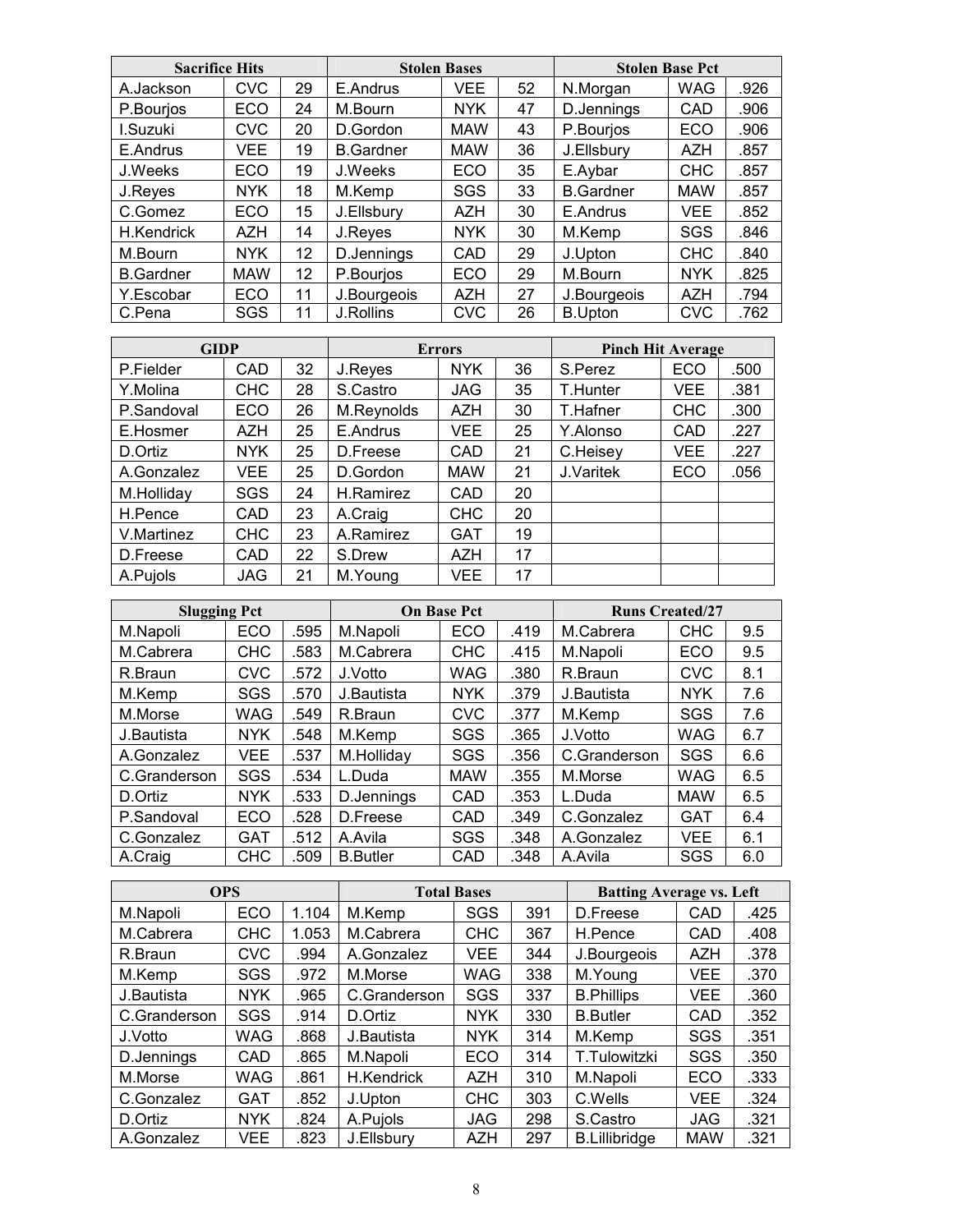| Homers vs. Left      |            |    | <b>Batting Average vs. Right</b> |            |      | <b>Homers vs. Right</b> |            |    |
|----------------------|------------|----|----------------------------------|------------|------|-------------------------|------------|----|
| <b>B.Lillibridge</b> | <b>MAW</b> | 14 | M.Cabrera                        | <b>CHC</b> | .350 | C.Granderson            | SGS        | 37 |
| M.Napoli             | ECO        | 13 | D.Murphy                         | <b>GAT</b> | .327 | M.Kemp                  | SGS        | 37 |
| <b>H.Kendrick</b>    | <b>AZH</b> | 10 | J.Weeks                          | ECO        | .314 | R.Howard                | <b>CVC</b> | 36 |
| M.Wieters            | GAT        | 9  | R.Braun                          | <b>CVC</b> | .313 | D.Ortiz                 | <b>NYK</b> | 35 |
| A.Pujols             | <b>JAG</b> | 9  | P.Sandoval                       | ECO        | .313 | M.Morse                 | WAG        | 35 |
| D.Ortiz              | <b>NYK</b> | 9  | E.Aybar                          | <b>CHC</b> | .312 | J.Bautista              | <b>NYK</b> | 34 |
| A.McCutchen          | <b>MAW</b> | 9  | A.Ramirez                        | <b>GAT</b> | .307 | M.Cabrera               | <b>CHC</b> | 33 |
| P.Fielder            | CAD        | 8  | M.Kemp                           | SGS        | .306 | A.Gonzalez              | <b>VEE</b> | 32 |
| A.Gordon             | <b>JAG</b> | 8  | A.Gonzalez                       | VEE.       | .303 | C.Heisey                | <b>VEE</b> | 30 |
| C.Granderson         | SGS        | 8  | M.Cabrera                        | <b>VEE</b> | .302 | C.Gonzalez              | <b>GAT</b> | 29 |
| M.Kemp               | <b>SGS</b> | 8  | C.Kotchman                       | <b>CVC</b> | .300 |                         |            |    |
|                      |            |    | C.Heisey                         | VEE        | .298 |                         |            |    |

| <b>First Base X Pct</b> |            |      | <b>Second Base X Pct</b> |            |      | <b>Third Base X Pct</b> |            |      |
|-------------------------|------------|------|--------------------------|------------|------|-------------------------|------------|------|
| A.Gonzalez              | <b>VEE</b> | .945 | <b>B.Phillips</b>        | VEE        | .957 | J.Hannahan              | <b>CVC</b> | .892 |
| C.Kotchman              | <b>CVC</b> | .900 | <b>B.Zobrist</b>         | <b>CHC</b> | .948 | R.Zimmerman             | <b>MAW</b> | .784 |
| F.Freeman               | <b>NYK</b> | .861 | D.Pedroia                | <b>CAD</b> | .928 | A.Beltre                | <b>ECO</b> | .750 |
| C.Pena                  | <b>SGS</b> | .829 | R.Cano                   | <b>CVC</b> | .887 | A.Rodriguez             | <b>SGS</b> | .692 |
| J.Votto                 | WAG        | .800 | H.Kendrick               | AZH        | .853 | A.Ramirez               | <b>GAT</b> | .685 |
| D.Lee                   | <b>ECO</b> | .765 | R.Tejada                 | <b>MAW</b> | .837 | D.Freese                | CAD        | .535 |
| A.Pujols                | <b>JAG</b> | .736 | C.Utley                  | <b>WAG</b> | .797 | M.Young                 | VEE        | .493 |
| E.Hosmer                | <b>AZH</b> | .724 | J.Weeks                  | <b>ECO</b> | .696 | M.Reynolds              | <b>AZH</b> | .236 |
| <b>B.Butler</b>         | CAD        | .617 | K.Johnson                | <b>GAT</b> | .667 |                         |            |      |
| M.Cabrera               | <b>CHC</b> | .519 | D.Uggla                  | <b>NYK</b> | .573 |                         |            |      |

| <b>Shortstop X Pct</b> |            |      |                  | <b>Outfield X Pct</b> |       |                 | <b>Catcher X Pct</b> |      |
|------------------------|------------|------|------------------|-----------------------|-------|-----------------|----------------------|------|
| J.Rollins              | <b>CVC</b> | .954 | J.Ellsbury       | AZH                   | 1.000 | W.Ramos         | <b>MAW</b>           | .863 |
| E.Avbar                | CHC        | .931 | A.McCutchen      | <b>MAW</b>            | 1.000 | C.Ruiz          | <b>CVC</b>           | .857 |
| T.Tulowitzki           | SGS        | .930 | S.Victorino      | <b>WAG</b>            | 1.000 | J.Molina        | <b>WAG</b>           | .851 |
| J.Hardv                | WAG        | .865 | M.Bourn          | <b>NYK</b>            | .989  | <b>B.Posev</b>  | <b>GAT</b>           | .849 |
| Y.Escobar              | ECO        | .861 | C.Maybin         | <b>CHC</b>            | .984  | Y.Molina        | <b>CHC</b>           | .847 |
| E.Andrus               | VEE        | .849 | A.Jackson        | <b>CVC</b>            | .983  | A.Avila         | SGS                  | .789 |
| A.Ramirez              | <b>GAT</b> | .809 | P.Bourjos        | ECO                   | .976  | N.Hundley       | <b>AZH</b>           | .788 |
| S.Drew                 | <b>AZH</b> | .808 | M.Kemp           | SGS                   | .974  | J.Mauer         | CAD                  | .787 |
| J.Reyes                | <b>NYK</b> | .718 | J.Hamilton       | ECO                   | .971  | R.Hernandez     | <b>JAG</b>           | .778 |
| H.Ramirez              | CAD        | .712 | <b>B.Gardner</b> | <b>MAW</b>            | .935  | M.Montero       | <b>VEE</b>           | .771 |
| D.Gordon               | <b>MAW</b> | .700 | J.Bruce          | ECO                   | .914  | <b>B.McCann</b> | <b>NYK</b>           | .757 |
| S.Castro               | JAG        | .689 | D.Jennings       | CAD                   | .887  | M.Napoli        | ECO                  | .680 |

| <b>Opponent Steals</b> |            |     |            | <b>Opponent SB Pct</b> |      |
|------------------------|------------|-----|------------|------------------------|------|
| <b>B.McCann</b>        | <b>NYK</b> | 109 | C.Santana  | <b>WAG</b>             | .458 |
| A.Avila                | <b>SGS</b> | 103 | M.Montero  | VEE                    | .593 |
| C.Ruiz                 | <b>CVC</b> | 90  | D.Mesoraco | <b>AZH</b>             | .600 |
| J.Mauer                | CAD        | 83  | G.Soto     | <b>MAW</b>             | .652 |
| R.Hernandez            | <b>JAG</b> | 82  | S.Perez    | ECO                    | .667 |
| A.Ellis                | CAD        | 76  | Y.Molina   | <b>CHC</b>             | .667 |
| N.Hundley              | <b>AZH</b> | 64  | C.lannetta | SGS                    | .692 |
| M.Napoli               | ECO        | 55  | R.Doumit   | <b>CVC</b>             | .717 |
| H.Conger               | JAG        | 48  | M.Napoli   | ECO                    | .724 |
| J.Varitek              | ECO        | 41  | W.Ramos    | <b>MAW</b>             | .745 |
| W.Ramos                | <b>MAW</b> | 41  | R.Paulino  | <b>NYK</b>             | .762 |
| K.Suzuki               | AZH        | 40  | N.Hundley  | <b>AZH</b>             | .762 |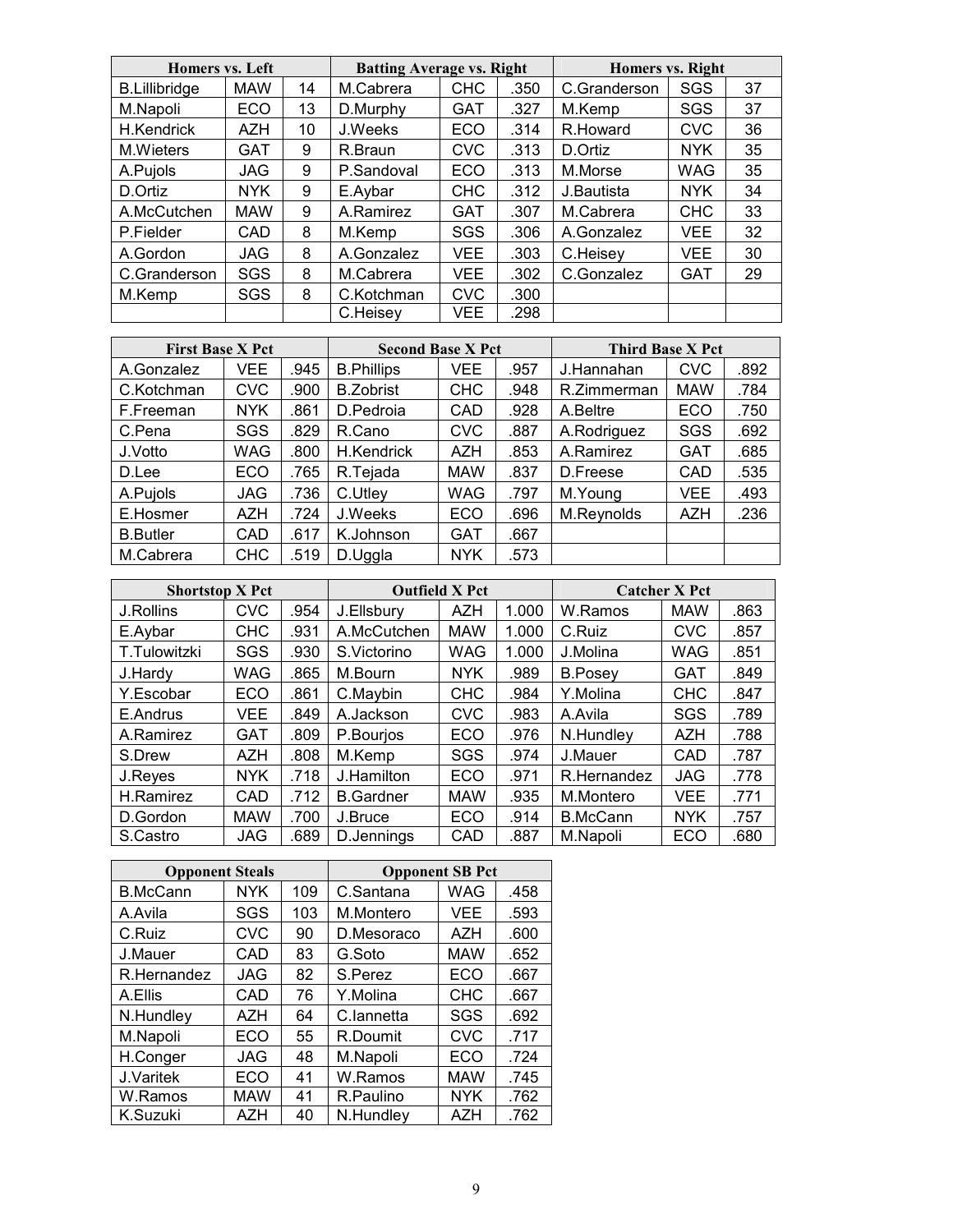| <b>Wins</b> |            |    |             | <b>Losses</b> |    | <b>Winning Pct</b> |            |      |
|-------------|------------|----|-------------|---------------|----|--------------------|------------|------|
| D.Fister    | <b>VEE</b> | 27 | M.Cain      | <b>GAT</b>    | 23 | D.Fister           | VEE.       | .730 |
| M.Bumgarner | <b>NYK</b> | 23 | J.Weaver    | WAG           | 22 | A.Ogando           | VEE        | .722 |
| T.Hudson    | <b>VEE</b> | 22 | R.Dickey    | <b>MAW</b>    | 20 | C.Wilson           | SGS        | .714 |
| Y.Gallardo  | SGS        | 22 | G.Floyd     | CAD           | 19 | C.Kershaw          | <b>CHC</b> | .700 |
| C.Kershaw   | <b>CHC</b> | 21 | C.Sabathia  | VEE.          | 19 | Y.Gallardo         | <b>SGS</b> | .688 |
| R.Halladay  | ECO        | 21 | J.Verlander | <b>ECO</b>    | 18 | S.Baker            | <b>CHC</b> | .684 |
| C.Wilson    | SGS        | 20 | C.Hamels    | <b>MAW</b>    | 18 | T.Lincecum         | <b>ECO</b> | .667 |
| D.Price     | <b>GAT</b> | 19 | C.Lee       | WAG           | 18 | C.Carpenter        | <b>ECO</b> | .667 |
| J.Verlander | <b>ECO</b> | 19 | J.Shields   | <b>GAT</b>    | 17 | R.Halladay         | <b>ECO</b> | .656 |
| T.Lincecum  | <b>ECO</b> | 18 | D.Haren     | <b>CHC</b>    | 17 | D.Price            | GAT        | .613 |
|             |            |    |             |               |    | T.Hudson           | VEE        | .611 |

| <b>ERA</b>  |            |      |             | <b>Innings Pitched</b> |       | <b>Total Batters Faced</b> |            |      |
|-------------|------------|------|-------------|------------------------|-------|----------------------------|------------|------|
| D.Fister    | <b>VEE</b> | 2.53 | D.Fister    | <b>VEE</b>             | 341.0 | D.Fister                   | VEE        | 1361 |
| A.Ogando    | <b>VEE</b> | 3.11 | J.Verlander | ECO                    | 334.1 | M.Cain                     | GAT        | 1358 |
| J.Beckett   | <b>AZH</b> | 3.23 | C.Hamels    | <b>MAW</b>             | 328.1 | J.Verlander                | <b>ECO</b> | 1333 |
| C.Kershaw   | <b>CHC</b> | 3.33 | C.Kershaw   | <b>CHC</b>             | 321.1 | C.Hamels                   | <b>MAW</b> | 1332 |
| C.Hamels    | <b>MAW</b> | 3.34 | M.Cain      | GAT                    | 320.1 | M.Bumgarner                | <b>NYK</b> | 1327 |
| R.Halladay  | ECO        | 3.45 | T.Hudson    | VEE                    | 314.2 | J.Shields                  | <b>GAT</b> | 1317 |
| T.Lincecum  | ECO        | 3.46 | J.Shields   | <b>GAT</b>             | 313.0 | C.Sabathia                 | VEE        | 1315 |
| J.Verlander | <b>ECO</b> | 3.50 | M.Bumgarner | <b>NYK</b>             | 309.2 | T.Hudson                   | VEE        | 1314 |
| P.Humber    | <b>NYK</b> | 3.57 | D.Haren     | <b>CHC</b>             | 309.1 | C.Kershaw                  | <b>CHC</b> | 1310 |
| J.Cueto     | <b>AZH</b> | 3.61 | C.Sabathia  | <b>VEE</b>             | 299.2 | D.Haren                    | <b>CHC</b> | 1284 |
| I.Kennedy   | <b>CHC</b> | 3.66 | R.Halladay  | ECO                    | 299.2 | J.Weaver                   | <b>WAG</b> | 1284 |

|            | <b>Games Pitched</b> |    | <b>Games Started</b> |            |    | <b>Complete Games</b> |            |    |
|------------|----------------------|----|----------------------|------------|----|-----------------------|------------|----|
| S.Romo     | <b>AZH</b>           | 81 | M.Cain               | <b>GAT</b> | 42 | D.Fister              | VEE        | 26 |
| S.Cishek   | <b>NYK</b>           | 71 | D.Price              | <b>GAT</b> | 41 | J.Verlander           | ECO        | 23 |
| K.Jansen   | <b>AZH</b>           | 66 | M.Bumgarner          | <b>NYK</b> | 41 | C.Hamels              | <b>MAW</b> | 21 |
| M.Adams    | SGS                  | 66 | T.Hudson             | VEE.       | 41 | J.Shields             | <b>GAT</b> | 20 |
| K.Uehara   | <b>NYK</b>           | 61 | D.Fister             | <b>VFF</b> | 41 | T.Hudson              | VEF        | 19 |
| J.Hanrahan | <b>WAG</b>           | 61 | C.Kershaw            | <b>CHC</b> | 41 | D.Haren               | <b>CHC</b> | 18 |
| S.Santos   | <b>AZH</b>           | 60 | T.Lincecum           | ECO        | 41 | R.Dickey              | <b>MAW</b> | 18 |
| J.Valverde | SGS                  | 59 | R.Halladay           | ECO        | 41 | M.Cain                | <b>GAT</b> | 17 |
| M.Rivera   | <b>WAG</b>           | 57 | C.Hamels             | <b>MAW</b> | 41 | C.Kershaw             | <b>CHC</b> | 17 |
| T.Clippard | CAD                  | 56 | C.Lee                | <b>WAG</b> | 41 | I.Kennedy             | <b>CHC</b> | 16 |
| J.Benoit   | GAT                  | 55 | J.Weaver             | <b>WAG</b> | 41 | M.Bumgarner           | <b>NYK</b> | 15 |
| S.Casilla  | <b>MAW</b>           | 55 |                      |            |    |                       |            |    |

| <b>Games Finished</b> |            |    | <b>Saves</b> |            |    |            | <b>Save Pct</b> |       |
|-----------------------|------------|----|--------------|------------|----|------------|-----------------|-------|
| K.Uehara              | <b>NYK</b> | 48 | C.Kimbrel    | <b>AZH</b> | 26 | C.Kimbrel  | <b>AZH</b>      | 1.000 |
| G.Holland             | <b>CVC</b> | 43 | K.Uehara     | <b>NYK</b> | 26 | K.Uehara   | <b>NYK</b>      | .929  |
| T.Clippard            | CAD        | 42 | M.Adams      | SGS        | 26 | M.Adams    | SGS             | .929  |
| M.Adams               | SGS        | 41 | M.Rivera     | WAG        | 25 | J.Smith    | VEE.            | .824  |
| C.Kimbrel             | <b>AZH</b> | 40 | J.Axford     | ECO        | 23 | J.Axford   | ECO             | .821  |
| M.Rivera              | <b>WAG</b> | 38 | G.Holland    | <b>CVC</b> | 17 | J.Venters  | SGS             | .778  |
| A.Aceves              | <b>CHC</b> | 37 | J.Smith      | VEE.       | 14 | M.Rivera   | <b>WAG</b>      | .735  |
| S.Cishek              | <b>NYK</b> | 33 | D.Bard       | <b>CHC</b> | 14 | G.Holland  | <b>CVC</b>      | .708  |
| J.Axford              | ECO        | 33 | J.Venters    | SGS        | 14 | T.Clippard | CAD             | .667  |
| F.Salas               | WAG        | 33 | J.Benoit     | GAT        | 12 | D.Bard     | <b>CHC</b>      | .667  |
| S.Downs               | <b>GAT</b> | 32 | T.Clippard   | CAD        | 10 | S.Casilla  | <b>MAW</b>      | .600  |
| J.Smith               | VEE        | 32 | J.Hanrahan   | WAG        | 10 | J.Hanrahan | WAG             | .588  |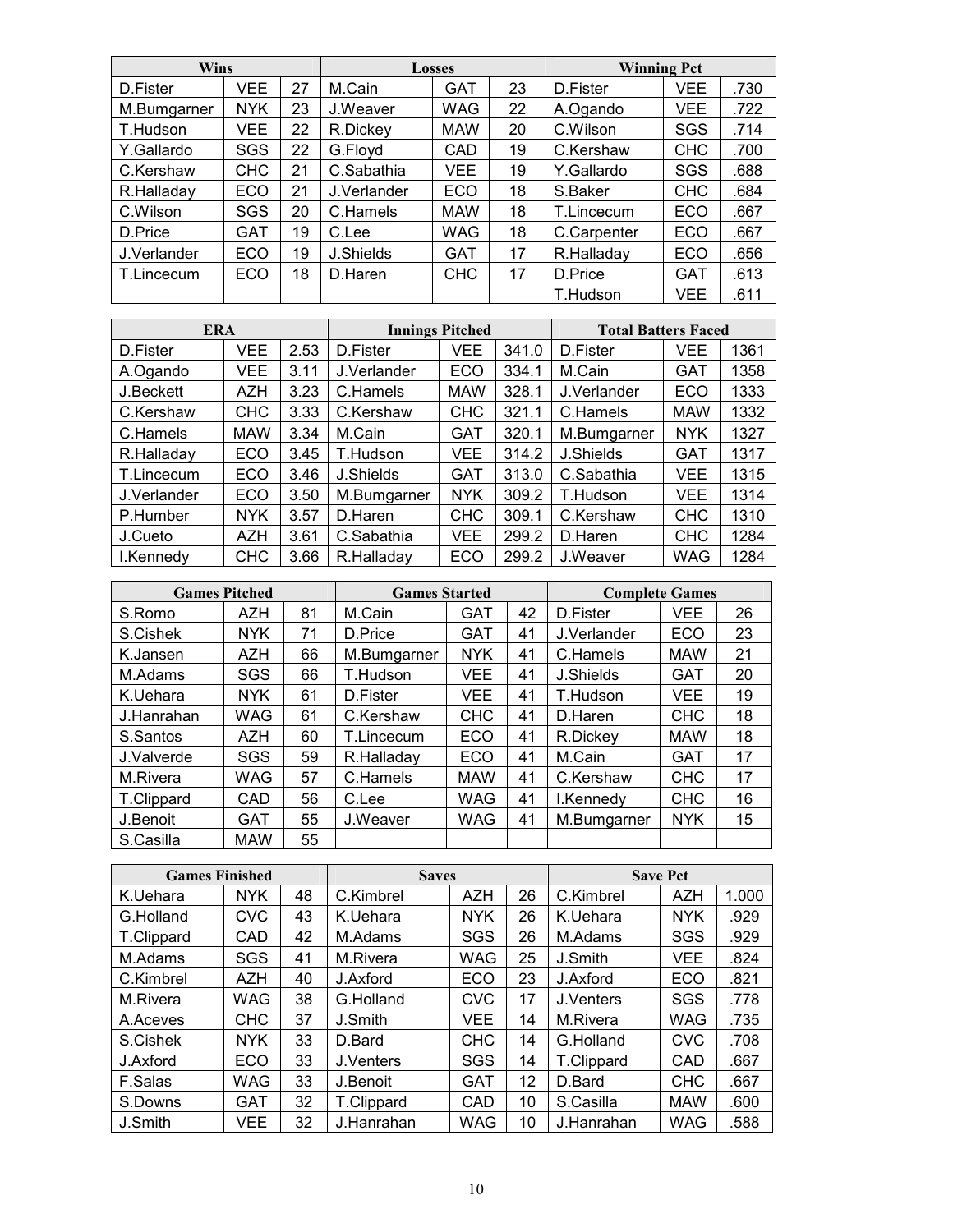| <b>Shutouts</b> |            |   | <b>Hits Allowed</b> |            |     |             | <b>Runs</b> |     |
|-----------------|------------|---|---------------------|------------|-----|-------------|-------------|-----|
| J.Beckett       | <b>AZH</b> | 5 | R.Halladay          | <b>ECO</b> | 351 | C.Lee       | <b>WAG</b>  | 185 |
| A.Ogando        | VEE        | 5 | C.Lee               | WAG        | 344 | J.Weaver    | <b>WAG</b>  | 185 |
| T.Lincecum      | ECO        | 4 | M.Bumgarner         | NYK.       | 340 | M.Cain      | <b>GAT</b>  | 162 |
| S.Marcum        | CAD        | 3 | D.Haren             | <b>CHC</b> | 335 | C.Sabathia  | VEE         | 158 |
| M.Cain          | GAT        | 3 | C.Sabathia          | VEE.       | 325 | M.Bumgarner | <b>NYK</b>  | 153 |
| D.Price         | <b>GAT</b> | 3 | R.Dickey            | <b>MAW</b> | 320 | J.Shields   | <b>GAT</b>  | 152 |
| C.Kershaw       | <b>CHC</b> | 3 | C.Carpenter         | ECO        | 318 | R.Dickey    | <b>MAW</b>  | 152 |
| C.Hamels        | <b>MAW</b> | 3 | D.Price             | <b>GAT</b> | 317 | D.Haren     | <b>CHC</b>  | 149 |
|                 |            |   | M.Cain              | <b>GAT</b> | 307 | F.Hernandez | SGS         | 148 |
|                 |            |   | J.Shields           | <b>GAT</b> | 306 | D.Price     | <b>GAT</b>  | 146 |
|                 |            |   | T.Hudson            | VEE.       | 306 | C.Carpenter | ECO         | 146 |
|                 |            |   | D.Fister            | <b>VEE</b> | 305 | C.Wilson    | SGS         | 143 |

| <b>Earned Runs</b> |            |     | <b>Homers Allowed</b> |            |    |               | <b>Walks</b> |     |
|--------------------|------------|-----|-----------------------|------------|----|---------------|--------------|-----|
| C.Lee              | <b>WAG</b> | 179 | J.Verlander           | <b>ECO</b> | 54 | T.Lincecum    | ECO          | 124 |
| J.Weaver           | <b>WAG</b> | 164 | J.Weaver              | <b>WAG</b> | 54 | C.Wilson      | SGS          | 115 |
| M.Cain             | GAT        | 148 | J.Shields             | <b>GAT</b> | 52 | J.Chacin      | <b>WAG</b>   | 107 |
| J.Shields          | <b>GAT</b> | 148 | C.Lee                 | <b>WAG</b> | 51 | M.Cain        | <b>GAT</b>   | 105 |
| C.Sabathia         | VEE        | 143 | C.Hamels              | <b>MAW</b> | 50 | C.Sabathia    | <b>VEE</b>   | 104 |
| D.Price            | GAT        | 141 | T.Hanson              | <b>CVC</b> | 46 | J.Weaver      | <b>WAG</b>   | 102 |
| R.Dickey           | <b>MAW</b> | 141 | C.Kershaw             | <b>CHC</b> | 44 | C.Billingsley | SGS          | 100 |
| D.Haren            | <b>CHC</b> | 137 | D.Price               | <b>GAT</b> | 41 | R.Dickey      | <b>MAW</b>   | 93  |
| F.Hernandez        | SGS        | 137 | R.Dickey              | <b>MAW</b> | 41 | D.Price       | <b>GAT</b>   | 87  |
| M.Bumgarner        | <b>NYK</b> | 135 | D.Haren               | <b>CHC</b> | 40 | R.Vogelsong   | <b>MAW</b>   | 87  |
| C.Wilson           | SGS        | 135 |                       |            |    | I.Nova        | <b>CVC</b>   | 86  |
| C.Carpenter        | ECO        | 131 |                       |            |    | J.Verlander   | ECO          | 86  |

|             | <b>Strikeouts</b> |     |             | <b>Wild Pitches</b> |    |             | <b>Balks</b> |   |
|-------------|-------------------|-----|-------------|---------------------|----|-------------|--------------|---|
| C.Kershaw   | <b>CHC</b>        | 359 | G.Floyd     | CAD                 | 16 | C.Hamels    | <b>MAW</b>   | 7 |
| J.Verlander | <b>ECO</b>        | 340 | B.Beachy    | <b>CVC</b>          | 15 | E.Jackson   | <b>CVC</b>   | 5 |
| D.Price     | <b>GAT</b>        | 299 | T.Lincecum  | <b>ECO</b>          | 14 | A.Sanchez   | <b>MAW</b>   | 5 |
| J.Shields   | GAT               | 294 | T.Hudson    | VEE.                | 13 | D.Fister    | VEE          | 4 |
| C.Sabathia  | VEE               | 285 | I.Nova      | <b>CVC</b>          | 13 | R.Vogelsong | <b>MAW</b>   | 4 |
| C.Hamels    | <b>MAW</b>        | 285 | D.Haren     | <b>CHC</b>          | 13 | K.Jansen    | <b>AZH</b>   | 3 |
| M.Bumgarner | <b>NYK</b>        | 274 | R.Dickey    | <b>MAW</b>          | 13 | G.Floyd     | CAD          | 3 |
| J.Weaver    | <b>WAG</b>        | 274 | F.Hernandez | <b>SGS</b>          | 13 | C.Kershaw   | <b>CHC</b>   | 3 |
| T.Lincecum  | <b>ECO</b>        | 268 | J.Cueto     | <b>AZH</b>          | 12 | C.Luebke    | <b>CHC</b>   | 3 |
| C.Lee       | WAG               | 268 | P.Humber    | <b>NYK</b>          | 12 | J.Verlander | <b>ECO</b>   | 3 |
| T.Hanson    | <b>CVC</b>        | 260 |             |                     |    |             |              |   |

| <b>Pitcher X Pct</b> |            |       | <b>Opponent Steals</b> |            |    | <b>Opponent SB Pct</b> |            |      |
|----------------------|------------|-------|------------------------|------------|----|------------------------|------------|------|
| W.Rodriguez          | CAD        | 1.000 | M.Latos                | CAD.       | 58 | J.Masterson            | AZH        | .667 |
| J.Collmenter         | <b>NYK</b> | 1.000 | F.Hernandez            | SGS        | 49 | I.Nova                 | <b>CVC</b> | .682 |
| T.Hudson             | VEE.       | 1.000 | G.Floyd                | CAD.       | 42 | R.Halladay             | ECO        | .694 |
| A.Ogando             | VEE        | 1.000 | T.Hanson               | <b>CVC</b> | 41 | M.Bumgarner            | <b>NYK</b> | .697 |
| I.Nova               | <b>CVC</b> | 1.000 | J.Collmenter           | <b>NYK</b> | 40 | D.Hudson               | <b>AZH</b> | .727 |
| B.Beachy             | <b>CVC</b> | 1.000 | J.Beckett              | <b>AZH</b> | 39 | K.Jansen               | <b>AZH</b> | .739 |
| D.Haren              | <b>CHC</b> | 1.000 | C.Wilson               | <b>SGS</b> | 39 | B.Beachy               | <b>CVC</b> | .750 |
| C.Kershaw            | <b>CHC</b> | 1.000 | T.Lincecum             | <b>ECO</b> | 37 | C.Hamels               | <b>MAW</b> | .767 |
| S.Baker              | <b>CHC</b> | 1.000 | E.Volguez              | <b>JAG</b> | 34 | M.Cain                 | <b>GAT</b> | .781 |
| A.Sanchez            | <b>MAW</b> | 1.000 | C.Hamels               | <b>MAW</b> | 33 | C.Wilson               | SGS        | .796 |
| C.Hamels             | <b>MAW</b> | .923  | P.Humber               | <b>NYK</b> | 31 | T.Lincecum             | ECO        | .804 |
| T.Lincecum           | ECO        | .909  | E.Jackson              | <b>CVC</b> | 31 | W.Rodriguez            | CAD        | .815 |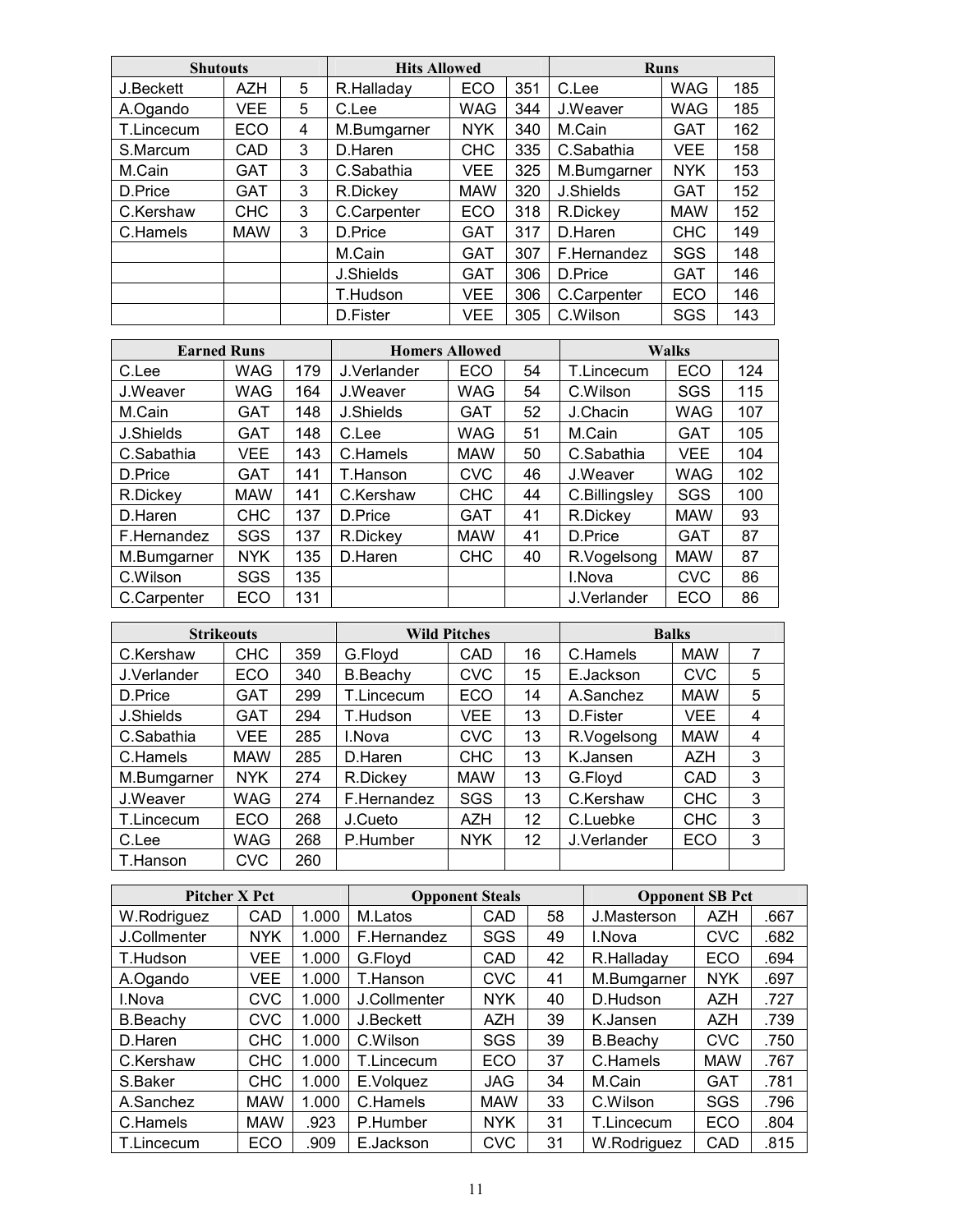| <b>Hits/9 Innings</b> |            |      | <b>BB/9 Innings</b> |            |      |             | <b>Ks/9 Innings</b> |       |
|-----------------------|------------|------|---------------------|------------|------|-------------|---------------------|-------|
| J.Verlander           | <b>ECO</b> | 6.68 | D.Haren             | <b>CHC</b> | 1.22 | B.Beachy    | <b>CVC</b>          | 10.25 |
| A.Ogando              | <b>VEE</b> | 7.21 | R.Halladay          | <b>ECO</b> | 1.41 | C.Kershaw   | <b>CHC</b>          | 10.05 |
| C.Kershaw             | <b>CHC</b> | 7.70 | D.Fister            | <b>VEE</b> | 1.53 | T.Hanson    | <b>CVC</b>          | 9.96  |
| T.Lincecum            | ECO        | 7.74 | C.Hamels            | <b>MAW</b> | 1.75 | A.Sanchez   | <b>MAW</b>          | 9.44  |
| I.Kennedy             | <b>CHC</b> | 7.95 | J.Collmenter        | <b>NYK</b> | 1.96 | J.Verlander | <b>ECO</b>          | 9.15  |
| D.Fister              | <b>VEE</b> | 8.05 | C.Carpenter         | <b>ECO</b> | 1.99 | D.Price     | <b>GAT</b>          | 9.04  |
| C.Hamels              | <b>MAW</b> | 8.22 | T.Hudson            | <b>VEE</b> | 2.12 | C.Lee       | WAG                 | 8.67  |
| J.Beckett             | <b>AZH</b> | 8.26 | C.Kershaw           | <b>CHC</b> | 2.24 | M.Garza     | <b>GAT</b>          | 8.63  |
| M.Pineda              | CAD        | 8.28 | P.Humber            | <b>NYK</b> | 2.25 | C.Sabathia  | <b>VEE</b>          | 8.56  |
| J.Chacin              | <b>WAG</b> | 8.29 | G.Flovd             | <b>CAD</b> | 2.27 | J.Shields   | <b>GAT</b>          | 8.45  |
| T.Hanson              | <b>CVC</b> | 8.35 | J.Verlander         | <b>ECO</b> | 2.32 | J.Weaver    | WAG                 | 8.26  |
| J.Hellickson          | <b>NYK</b> | 8.40 | M.Bumgarner         | <b>NYK</b> | 2.41 | M.Pineda    | CAD                 | 8.17  |

| <b>HRs/9 Innings</b> |            |      | <b>Opponent Batting Average</b> |            |      | <b>Left Opponent Bat Avg</b> |            |      |
|----------------------|------------|------|---------------------------------|------------|------|------------------------------|------------|------|
| D.Fister             | <b>VEE</b> | 0.58 | J.Verlander                     | <b>ECO</b> | .205 | D.Price                      | <b>GAT</b> | .166 |
| A.Ogando             | <b>VEE</b> | 0.63 | A.Ogando                        | VEE        | .217 | J.Verlander                  | ECO        | .174 |
| R.Halladay           | ECO        | 0.66 | C.Kershaw                       | <b>CHC</b> | .229 | C.Wilson                     | SGS        | .193 |
| J.Masterson          | <b>AZH</b> | 0.79 | T.Lincecum                      | ECO        | .231 | C.Sabathia                   | <b>VEE</b> | .202 |
| T.Hudson             | <b>VEE</b> | 0.83 | I.Kennedy                       | CHC        | .236 | J.Beckett                    | <b>AZH</b> | .212 |
| M.Cain               | <b>GAT</b> | 0.84 | D.Fister                        | VEE.       | .238 | M.Bumgarner                  | <b>NYK</b> | .217 |
| T.Lincecum           | ECO        | 0.88 | T.Hanson                        | <b>CVC</b> | .240 | A.Ogando                     | <b>VEE</b> | .220 |
| J.Cueto              | <b>AZH</b> | 0.90 | C.Hamels                        | <b>MAW</b> | .242 | T.Lincecum                   | ECO        | .220 |
| M.Bumgarner          | <b>NYK</b> | 0.96 | M.Pineda                        | CAD        | .245 | M.Cain                       | <b>GAT</b> | .224 |
| P.Humber             | <b>NYK</b> | 0.97 | J.Hellickson                    | <b>NYK</b> | .245 | C.Hamels                     | <b>MAW</b> | .225 |
| E.Jackson            | <b>CVC</b> | 0.98 | J.Beckett                       | <b>AZH</b> | .246 | C.Kershaw                    | <b>CHC</b> | .230 |
| J.Beckett            | <b>AZH</b> | 1.05 | J.Chacin                        | <b>WAG</b> | .246 | D.Fister                     | <b>VEE</b> | .231 |

|              | <b>Right Opponent Bat Avg</b> |      |              | <b>Run Support</b> |      |                 | <b>Inherited Score %</b> |      |  |
|--------------|-------------------------------|------|--------------|--------------------|------|-----------------|--------------------------|------|--|
| I.Kennedy    | <b>CHC</b>                    | .212 | C.Wilson     | SGS                | 6.20 | C.Sale          | <b>AZH</b>               | .159 |  |
| A.Ogando     | <b>VEE</b>                    | .215 | F.Hernandez  | SGS                | 5.46 | M.Adams         | SGS                      | .161 |  |
| E.Jackson    | <b>CVC</b>                    | .222 | A.Ogando     | <b>VEE</b>         | 5.38 | S.Cishek        | <b>NYK</b>               | .182 |  |
| M.Pineda     | CAD                           | .225 | S.Baker      | <b>CHC</b>         | 5.25 | S.Lecure        | WAG                      | .209 |  |
| C.Kershaw    | <b>CHC</b>                    | .228 | C.Kershaw    | <b>CHC</b>         | 5.05 | <b>B.League</b> | ECO                      | .222 |  |
| J.Masterson  | <b>AZH</b>                    | .230 | R.Vogelsong  | <b>MAW</b>         | 5.03 | A.Aceves        | <b>CHC</b>               | .224 |  |
| T.Hanson     | <b>CVC</b>                    | .233 | C.Carpenter  | ECO                | 5.03 | A.Bastardo      | JAG                      | .226 |  |
| B.Beachy     | <b>CVC</b>                    | .233 | T.Hudson     | <b>VEE</b>         | 4.98 | C.Martinez      | VEE                      | .233 |  |
| J.Hellickson | <b>NYK</b>                    | .234 | D.Fister     | <b>VEE</b>         | 4.95 | K.Farnsworth    | JAG                      | .235 |  |
| J.Verlander  | ECO                           | .234 | Y.Gallardo   | SGS                | 4.90 | S.Santos        | AZH                      | .241 |  |
| R.Vogelsong  | <b>MAW</b>                    | .234 | T.Lincecum   | ECO                | 4.88 | G.Holland       | <b>CVC</b>               | .242 |  |
| S.Baker      | <b>CHC</b>                    | .235 | J.Hellickson | <b>NYK</b>         | 4.86 |                 |                          |      |  |

| <b>K/BB Ratio</b> |            |      |  |  |  |  |  |  |
|-------------------|------------|------|--|--|--|--|--|--|
| D.Haren           | CHC        | 5.90 |  |  |  |  |  |  |
| R.Halladay        | <b>ECO</b> | 5.53 |  |  |  |  |  |  |
| C.Kershaw         | <b>CHC</b> | 4.49 |  |  |  |  |  |  |
| C.Hamels          | MAW        | 4.45 |  |  |  |  |  |  |
| J.Verlander       | ECO        | 3.95 |  |  |  |  |  |  |
| D.Fister          | <b>VEE</b> | 3.78 |  |  |  |  |  |  |
| <b>B.Beachy</b>   | CVC        | 3.57 |  |  |  |  |  |  |
| T.Hanson          | <b>CVC</b> | 3.56 |  |  |  |  |  |  |
| J.Shields         | <b>GAT</b> | 3.50 |  |  |  |  |  |  |
| C.Lee             | WAG        | 3.48 |  |  |  |  |  |  |
| D.Price           | GAT        | 3.44 |  |  |  |  |  |  |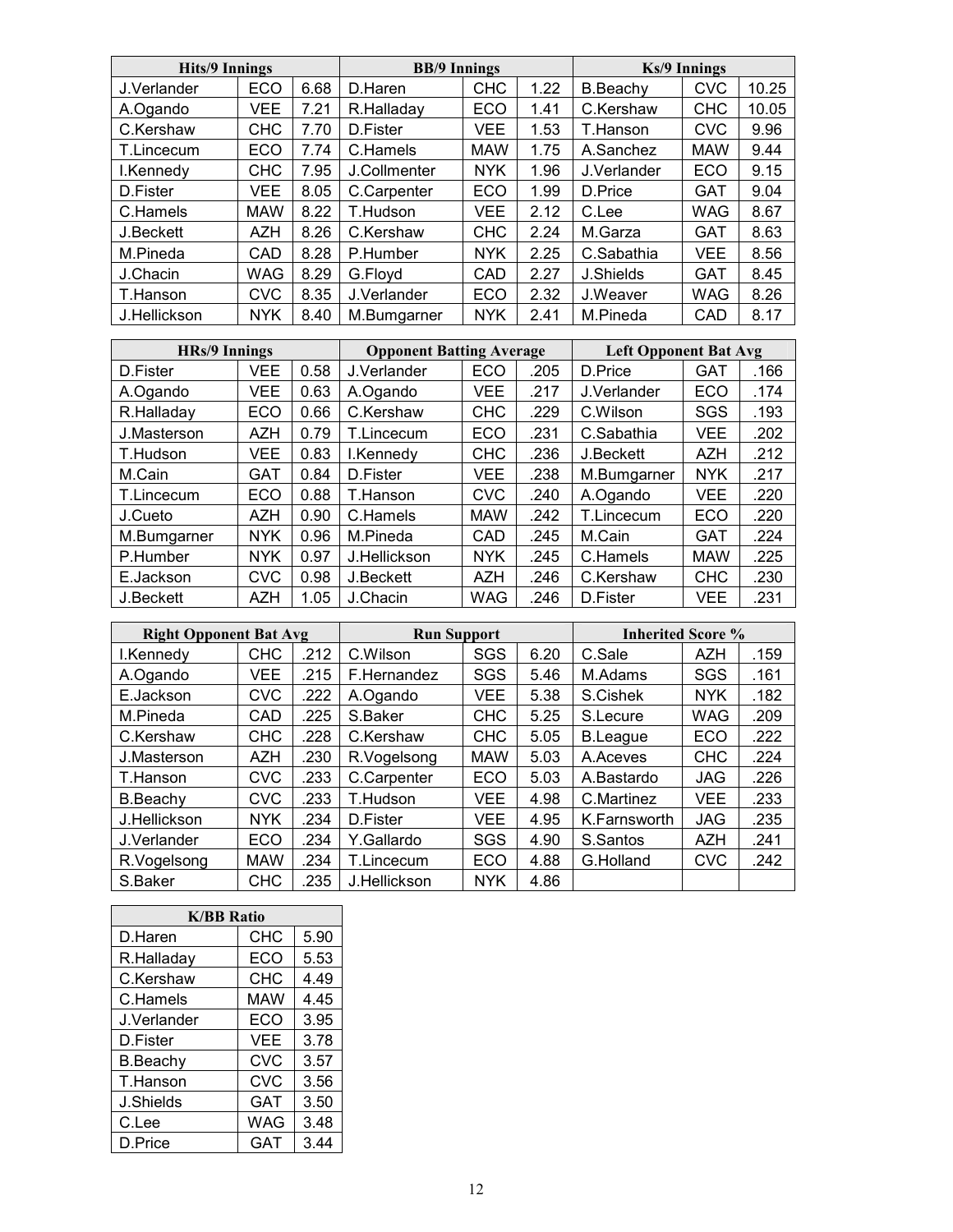| <b>AWARDS VOTING</b>      |     |                            |     |  |  |  |  |  |
|---------------------------|-----|----------------------------|-----|--|--|--|--|--|
| <b>Player of the Year</b> |     | <b>Pitcher of the Year</b> |     |  |  |  |  |  |
| M.Kemp (SGS)              | 381 | D.Fister (VEE)             | 125 |  |  |  |  |  |
| D.Fister (VEE)            | 374 | C.Kershaw (CHC)            | 99  |  |  |  |  |  |
| C.Granderson (SGS)        | 211 | J.Verlander (ECO)          | 41  |  |  |  |  |  |
| M.Cabrera (CHC)           | 135 | C.Wilson (SGS)             | 16  |  |  |  |  |  |
| T.Tulowitzki (SGS)        | 97  | T.Hudson (VEE)             |     |  |  |  |  |  |

#### **ALL SLSL TEAM**

| Pos       | 1st Team           | <b>Votes</b> | 2nd Team           | <b>Votes</b> |
|-----------|--------------------|--------------|--------------------|--------------|
| C         | M.Napoli (ECO)     | 3,123,361    | A.Avila (SGS)      | 1,746,685    |
| 1B        | M.Cabrera (CHC)    | 3,878,516    | A.Gonzalez (VEE)   | 3,097,323    |
| 2B        | D.Pedroia (CAD)    | 2,790,952    | H.Kendrick (AZH)   | 2,742,041    |
| 3B        | P.Sandoval (ECO)   | 1,722,405    | A.Beltre (ECO)     | 1,716,979    |
| <b>SS</b> | T.Tulowitzki (SGS) | 3,087,410    | J.Rollins (CVC)    | 1,973,066    |
| LF        | R.Braun (CVC)      | 2,135,573    | M.Holliday (SGS)   | 2,044,881    |
| <b>CF</b> | M.Kemp (SGS)       | 4,742,055    | C.Granderson (SGS) | 3,793,345    |
| RF        | J.Bautista (NYK)   | 3,118,382    | J.Upton (CHC)      | 2,262,664    |
| Pitch     | D.Fister (VEE)     | 4,552,372    | C.Kershaw (CHC)    | 4,050,517    |
|           | J.Verlander (ECO)  | 3,247,553    | M.Adams (SGS)      | 2,578,488    |
|           | T.Lincecum (ECO)   | 2,507,338    | C.Wilson (SGS)     | 2,240,735    |
|           | T.Hudson (VEE)     | 2,184,676    | Y.Gallardo (SGS)   | 1,982,786    |
|           | C.Kimbrel (AZH)    | 1,924,294    | K.Uehara (NYK)     | 1,900,666    |
|           | B.Beachy (CVC)     | 1,857,793    | M.Bumgarner (NYK)  | 1,805,314    |

|           | <b>Gold Glove Awards</b> |                   | <b>Silver Slugger Awards</b> |                    |                    |  |  |
|-----------|--------------------------|-------------------|------------------------------|--------------------|--------------------|--|--|
| Pos       | Winner                   | Runner-up         | Pos                          | Winner             | Runner-up          |  |  |
| P         | D.Haren (CHC)            | W.Rodriguez (CAD) | C                            | M.Napoli (ECO)     | A.Avila (SGS)      |  |  |
| C         | Y.Molina (CHC)           | C.Ruiz (CVC)      | 1B                           | M.Cabrera (CHC)    | M.Morse (WAG)      |  |  |
| 1B        | A.Gonzalez (VEE)         | F.Freeman (NYK)   | 2B                           | H.Kendrick (AZH)   | D.Pedroia (CAD)    |  |  |
| 2B        | <b>B.Phillips (VEE)</b>  | B.Zobrist (CHC)   | 3B                           | P.Sandoval (ECO)   | A.Beltre (ECO)     |  |  |
| 3B        | J.Hannahan (CVC)         | A.Beltre (ECO)    | <b>SS</b>                    | T.Tulowitzki (SGS) | J.Rollins (CVC)    |  |  |
| <b>SS</b> | T.Tulowitzki (SGS)       | J.Rollins (CVC)   | LF                           | R.Braun (CVC)      | A.Craig (CHC)      |  |  |
| OF        | A.McCutchen (MAW)        | P.Bourjos (ECO)   | <b>CF</b>                    | M.Kemp (SGS)       | C.Granderson (SGS) |  |  |
| OF        | J.Ellsbury (AZH)         | M.Kemp (SGS)      | RF                           | J.Bautista (NYK)   | J.Upton (CHC)      |  |  |
| OF        | M.Bourn (NYK)            | J.Hamilton (ECO)  |                              |                    |                    |  |  |

| <b>Reliever of the Year</b> |    | <b>Manager of the Year</b> |
|-----------------------------|----|----------------------------|
| C.Kimbrel (AZH)             | 82 | Terry Puhl (SGS)           |
| M.Adams (SGS)               | 76 | Jay Bell (ECO)             |
| K.Uehara (NYK)              | 70 | Casey Stengel (VEE)        |
| M.Rivera (WAG)              | 61 | Cal Ripken Sr (CHC)        |
| J.Axford (ECO)              | 55 | Lou Piniella (NYK)         |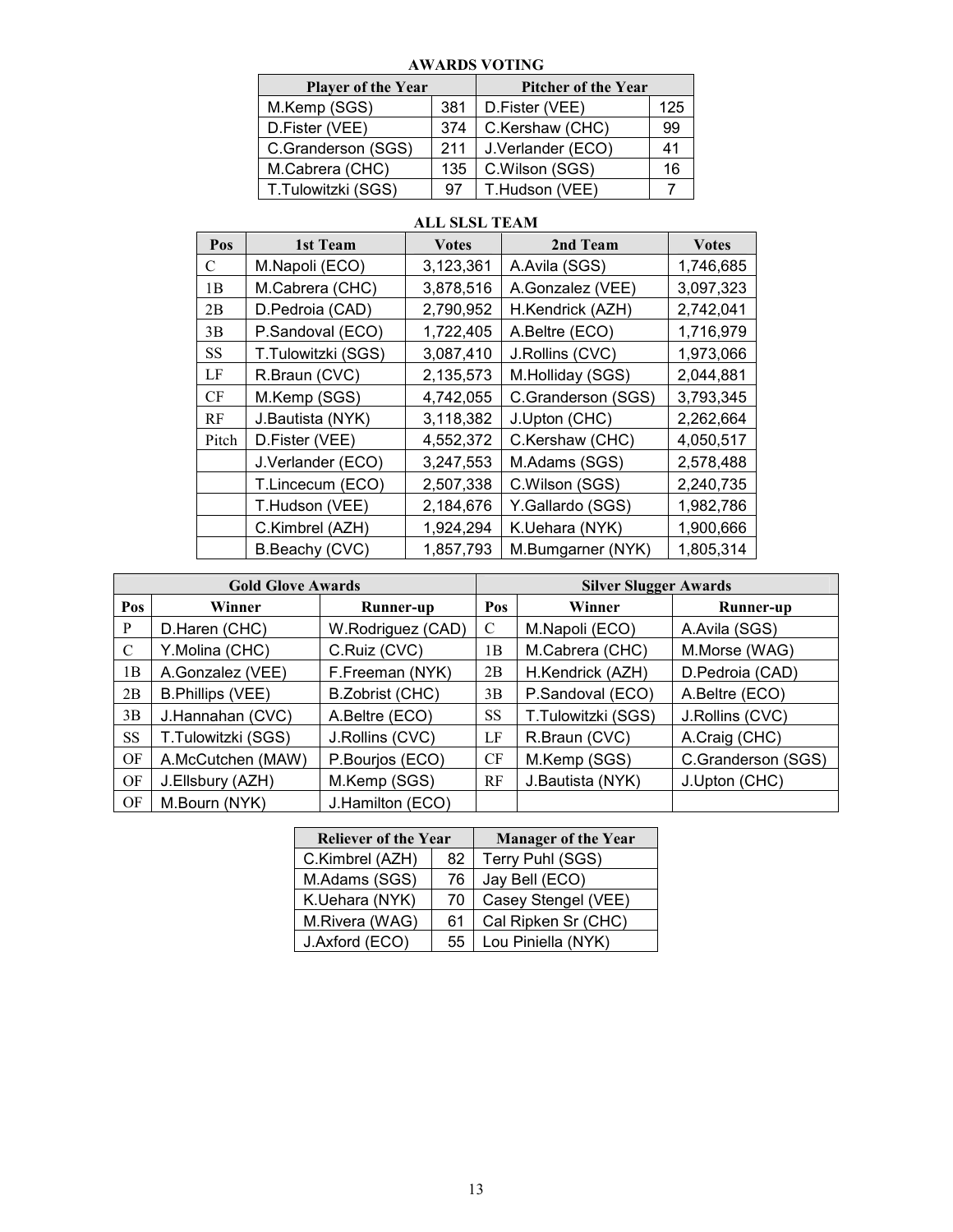# **2012 FREE AGENT DRAFT**

|    | Round 1             | <b>Pick</b>         |                | Round 2             | Pick                |    | Round 3             | <b>Pick</b>             |
|----|---------------------|---------------------|----------------|---------------------|---------------------|----|---------------------|-------------------------|
|    | Arizona             | Eric Hosmer         | 3              | Arizona             | Paul Goldschmidt    | 25 | Arizona             | Jarrod Parker           |
|    | California          | Michael Pineda      | $\overline{4}$ | California          | Julio Teheran       | 26 | California          | Vance Worley            |
| 3  | New York            | <b>Brett Lawrie</b> | 15             | New York            | Philip Humber       | 27 | New York            | Josh Collmenter         |
| 4  | Chesapeake          | Mike Trout          | 16             | Chesapeake          | Cory Luebke         | 28 | Chesapeake          | Cameron Maybin          |
|    | Malibu              | Dee Gordon          | 7              | Malibu              | Ryan Vogelsong      | 29 | Malibu              | Wilson Ramos            |
| 6  | St. George          | Dustin Ackley       | 18             | St. George          | <b>Brad Peacock</b> | 30 | St. George          | Lonnie Chisenhall       |
|    | Galapagos           | Jesus Montero       | 19             | Galapagos           | Jacob Turner        | 31 | Galapagos           | Daniel Murphy           |
| 8  | Jackson Hole        | Jason Kipnis        | 20             | Jackson Hole        | Domonic Brown       | 32 | Jackson Hole        | <b>Brandon McCarthy</b> |
| 9  | Central Valley      | Jose Iglesias       | 21             | Galapagos           | Matt Moore          | 33 | California          | Matt Dominguez          |
| 10 | Washington          | Mike Moustakas      | 22             | Washington          | Nyjer Morgan        | 34 | Washington          | Brian Bogusevic         |
| 11 | <b>Emerald City</b> | Brandon Belt        | 23             | <b>Emerald City</b> | Jemile Weeks        | 35 | <b>Emerald City</b> | Al Alburquerque         |
| 12 | Vernal              | Alex Presley        | 24             | Vernal              | Jerry Sands         | 36 | Vernal              | Jimmy Paredes           |

|    | Round 4             | Pick               |    | Round 5             | <b>Pick</b>              |    | Round 6             | Pick                    |
|----|---------------------|--------------------|----|---------------------|--------------------------|----|---------------------|-------------------------|
| 37 | Arizona             | J.D. Martinez      | 49 | Arizona             | Drew Pomeranz            | 61 | Arizona             | Devin Mesoraco          |
| 38 | California          | Arodys Vizcaino    | 50 | California          | Rafael Betancourt        | 62 | California          | John Mayberry           |
| 39 | New York            | Javier Vazquez     | 51 | New York            | <b>Steve Cishek</b>      | 63 | New York            | Chris Parmelee          |
| 40 | Chesapeake          | Alfredo Aceves     | 52 | Chesapeake          | David Hernandez          | 64 | Chesapeake          | Jeff Samardzija         |
| 41 | Malibu              | Guillermo Moscoso  | 53 | Malibu              | <b>Brett Lillibridge</b> | 65 | Malibu              | Mark Trumbo             |
| 42 | St. George          | Carlos Pena        | 54 | St. George          | Chris Iannetta           | 66 | St. George          | Javy Guerra             |
| 43 | Galapagos           | Jose Altuve        | 55 | Galapagos           | Zach Cozart              | 67 | Galapagos           | Eric Thames             |
| 44 | Jackson Hole        | Antonio Bastardo   | 56 | Jackson Hole        | Ryan Lavarnway           | 68 | Jackson Hole        | Johnny Giavotella       |
| 45 | Central Valley      | Greg Holland       | 57 | Central Valley      | Kyle Seager              | 69 | Central Valley      | Ben Revere              |
| 46 | Washington          | Fernando Salas     | 58 | Washington          | Wilson Betemit           | 70 | Washington          | Liam Hendriks           |
| 47 | <b>Emerald City</b> | Salvador Perez     | 59 | <b>Emerald City</b> | Jordan Walden            | 71 | <b>Emerald City</b> | <b>Trayvon Robinson</b> |
| 48 | Vernal              | Cristhian Martinez | 60 | Vernal              | <b>Anthony Bass</b>      | 72 | Vernal              | Todd Helton             |

|    | Round <sub>7</sub>  | Pick                    |    | Round 8             | Pick                  |
|----|---------------------|-------------------------|----|---------------------|-----------------------|
| 73 | Arizona             | Nathan Eovaldi          | 85 | Arizona             | Carlos Zambrano       |
| 74 | California          | Nick Punto              | 86 | California          | Chris Denorfia        |
| 75 | New York            | Jordan Lyles            | 87 | New York            | Jaime Garcia          |
| 76 | Chesapeake          | Reed Johnson            | 88 | Chesapeake          | Jesus Guzman          |
| 77 | Malibu              | Cory Wade               | 89 | Malibu              | <b>Dustin Moseley</b> |
| 78 | St. George          | Michael Cuddyer         | 90 | St. George          | Lance Lynn            |
| 79 | Galapagos           | <b>Anthony Rizzo</b>    | 91 | Galapagos           | Bryan Petersen        |
| 80 | Jackson Hole        | Randall Delgado         | 92 | Jackson Hole        | Travis Snider         |
| 81 | Central Valley      | Jack Hannahan           | 93 | Central Valley      | Ryan Doumit           |
| 82 | Washington          | Jose Molina             | 94 | Washington          | Nate Schierholtz      |
| 83 | <b>Emerald City</b> | <b>Brandon Crawford</b> | 95 | <b>Emerald City</b> | Carlos Peguero        |
| 84 | Vernal              | Kyle Blanks             | 96 | Vernal              | Ian Desmond           |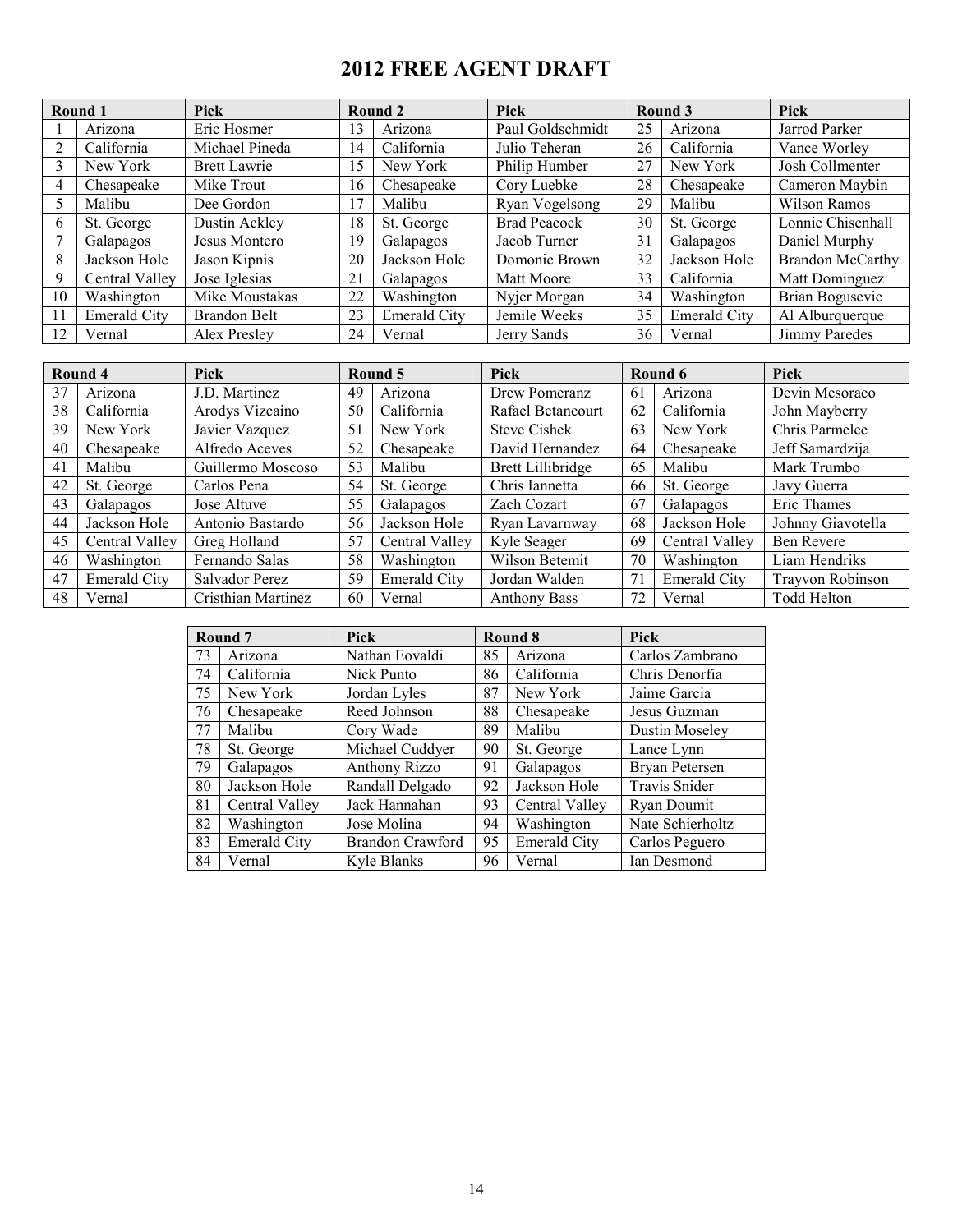### **2012 FREE AGENT DRAFT BY TEAM**

Eric Hosmer Michael Pineda Jose Iglesias Mike Trout Paul Goldschmidt Julio Teheran Greg Holland Cory Luebke Jarrod Parker Vance Worley Kyle Seager Cameron Maybin J.D. Martinez Matt Dominguez Ben Revere Alfredo Aceves Drew Pomeranz Arodys Vizcaino Jack Hannahan David Hernandez Devin Mesoraco Rafael Betancourt Ryan Doumit Jeff Samardzija Nathan Eovaldi John Mayberry Reed Johnson Carlos Zambrano Nick Punto Jesus Guzman

Chris Denorfia

#### **Arizona California Central Valley Chesapeake**

#### **Emerald City Galapagos Jackson Hole Malibu**

Jemile Weeks Jacob Turner Domonic Brown Ryan Vogelsong Al Alburquerque Matt Moore Brandon McCarthy Wilson Ramos Salvador Perez Daniel Murphy Antonio Bastardo Guillermo Moscoso Jordan Walden Jose Altuve Ryan Lavarnway Brett Lillibridge Trayvon Robinson Zach Cozart Johnny Giavotella Mark Trumbo Brandon Crawford Eric Thames Randall Delgado Cory Wade Carlos Peguero Anthony Rizzo Travis Snider Dustin Moseley

# Bryan Petersen

# Brandon Belt Jesus Montero Jason Kipnis Dee Gordon

### Brett Lawrie **Communist Clubstin Ackley** Alex Presley Mike Moustakas Philip Humber Brad Peacock Jerry Sands Nyjer Morgan Josh Collmenter Lonnie Chisenhall Jimmy Paredes Brian Bogusevic Javier Vazquez Carlos Pena Cristhian Martinez Fernando Salas Steve Cishek Chris Iannetta Anthony Bass Wilson Betemit Chris Parmelee Javy Guerra Todd Helton Liam Hendriks Jordan Lyles Michael Cuddyer Kyle Blanks Jose Molina

#### **New York St. George Vernal Washington**

Jaime Garcia **Lance Lynn** Ian Desmond Nate Schierholtz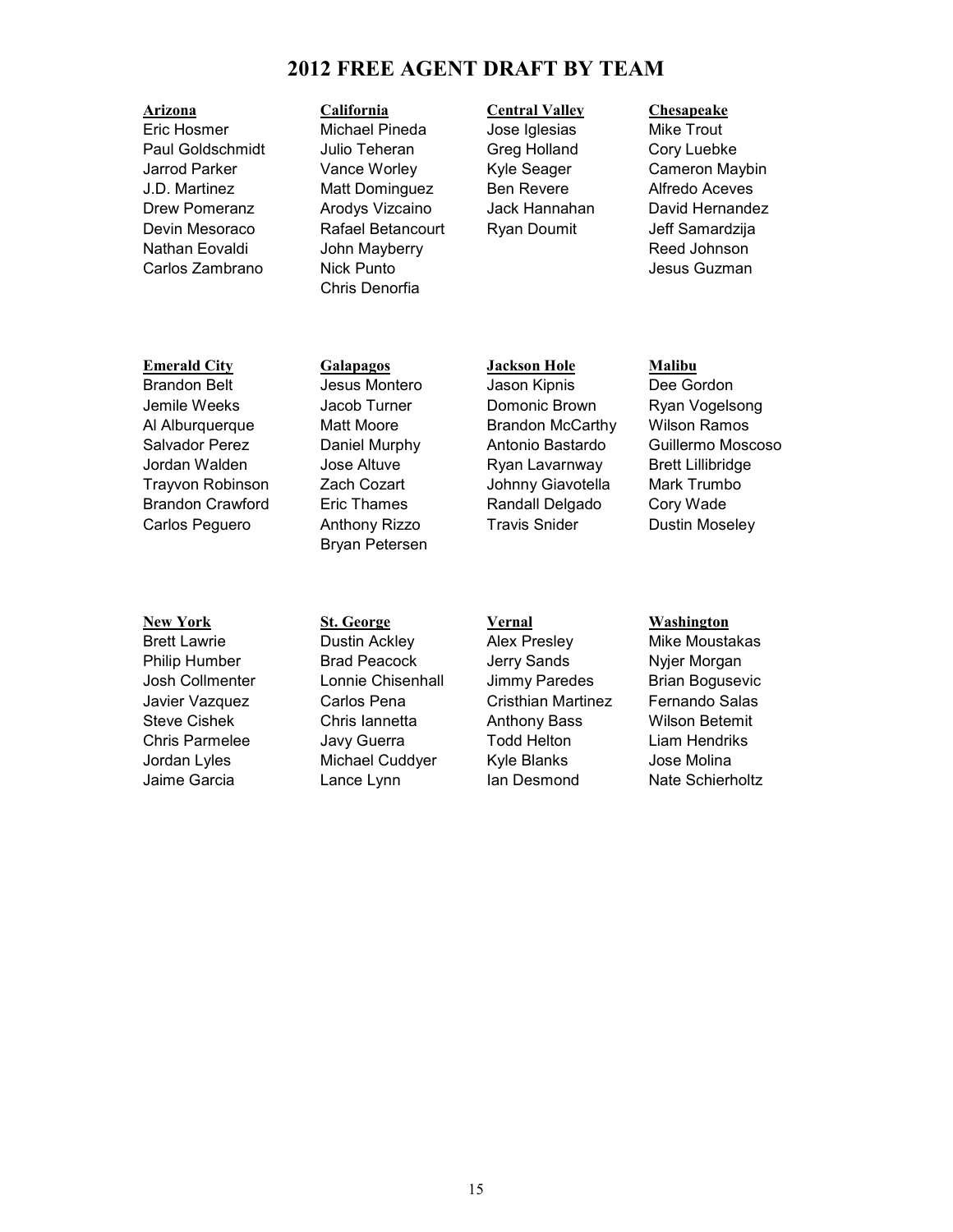# **SUPPLEMENTAL DRAFT MARCH 2012**

| Round 1 |                     | <b>Pick</b>       | Cut              |    | Round 2             | Pick              | Cut                  |
|---------|---------------------|-------------------|------------------|----|---------------------|-------------------|----------------------|
|         | Arizona             | Jason Bourgeois   | John Buck        | 13 | Arizona             | <b>PASS</b>       |                      |
|         | Emerald City        | Carlos Gomez      | <b>ORS</b>       | 14 | California          | A.J. Ellis        | <b>Marcus</b> Thames |
| 3       | New York            | <b>Brett Pill</b> | Barry Zito       | 15 | New York            | Henry Rodriguez   | <b>Brad Lidge</b>    |
| 4       | Chesapeake          | Edwin Encarnacion | <b>ORS</b>       | 16 | Chesapeake          | Wilin Rosario     | Alex Gonzalez        |
| 5       | Malibu              | Mark Melancon     | Sean Burnett     | 17 | Malibu              | Chris Davis       | Jeff Keppinger       |
| 6       | St. George          | Jason Donald      | Joba Chamberlain | 18 | St. George          | Henderson Alvarez | Charlie Morton       |
|         | <b>Galapagos</b>    | Alex Cobb         | Ramon Santiago   | 19 | Galapagos           | <b>PASS</b>       |                      |
| 8       | Jackson Hole        | Francisco Liriano | Chris Perez      | 20 | Jackson Hole        | Luke Hughes       | Randy Wolf           |
| 9       | Central Valley      | John Lannan       | <b>ORS</b>       | 21 | Central Valley      | Collin Cowgill    | <b>ORS</b>           |
| 10      | Washington          | Sam Lecure        | Sergio Mitre     | 22 | Washington          | Chris Denorfia    | Craig Breslow        |
| -11     | <b>Emerald City</b> | Casey Janssen     | <b>ORS</b>       | 23 | <b>Emerald City</b> | Eduardo Sanchez   | <b>ORS</b>           |
| 12      | Vernal              | Henry Blanco      | Manny Acosta     | 24 | Vernal              | Vinnie Pestano    | Colby Lewis          |

| Round 3 |                     | Pick                  | Cut                | Round 4 |                     | Pick         | Cut            |
|---------|---------------------|-----------------------|--------------------|---------|---------------------|--------------|----------------|
| 25      | California          | <b>PASS</b>           |                    | 35      | Malibu              | R.A. Dickey  | Dallas Braden  |
| 26      | New York            | <b>PASS</b>           |                    | 36      | St. George          | <b>PASS</b>  |                |
| 27      | Chesapeake          | <b>PASS</b>           |                    | 37      | Central Valley      | <b>PASS</b>  |                |
| 28      | Malibu              | Jordan Schafer        | Edgar Renteria     | 38      | <b>Emerald City</b> | Brendan Ryan | Danny Valencia |
| 29      | St. George          | Takashi Saito         | Ernesto Frieri     | 39      | Vernal              | <b>PASS</b>  |                |
| 30      | Jackson Hole        | <b>PASS</b>           |                    |         |                     |              |                |
| 31      | Central Valley      | <b>Shelley Duncan</b> | Francisco Cervelli |         |                     |              |                |
| 32      | Washington          | <b>PASS</b>           |                    |         |                     |              |                |
| 33      | <b>Emerald City</b> | Ryan Langerhans       | Chone Figgins      |         |                     |              |                |
| 34      | Vernal              | Alexi Casilla         | <b>Brett Myers</b> |         |                     |              |                |

|    | Round 5             | Pick        | $\bf{Cut}$ |
|----|---------------------|-------------|------------|
| 40 | Malibu              | <b>PASS</b> |            |
| 41 | <b>Emerald City</b> | <b>PASS</b> |            |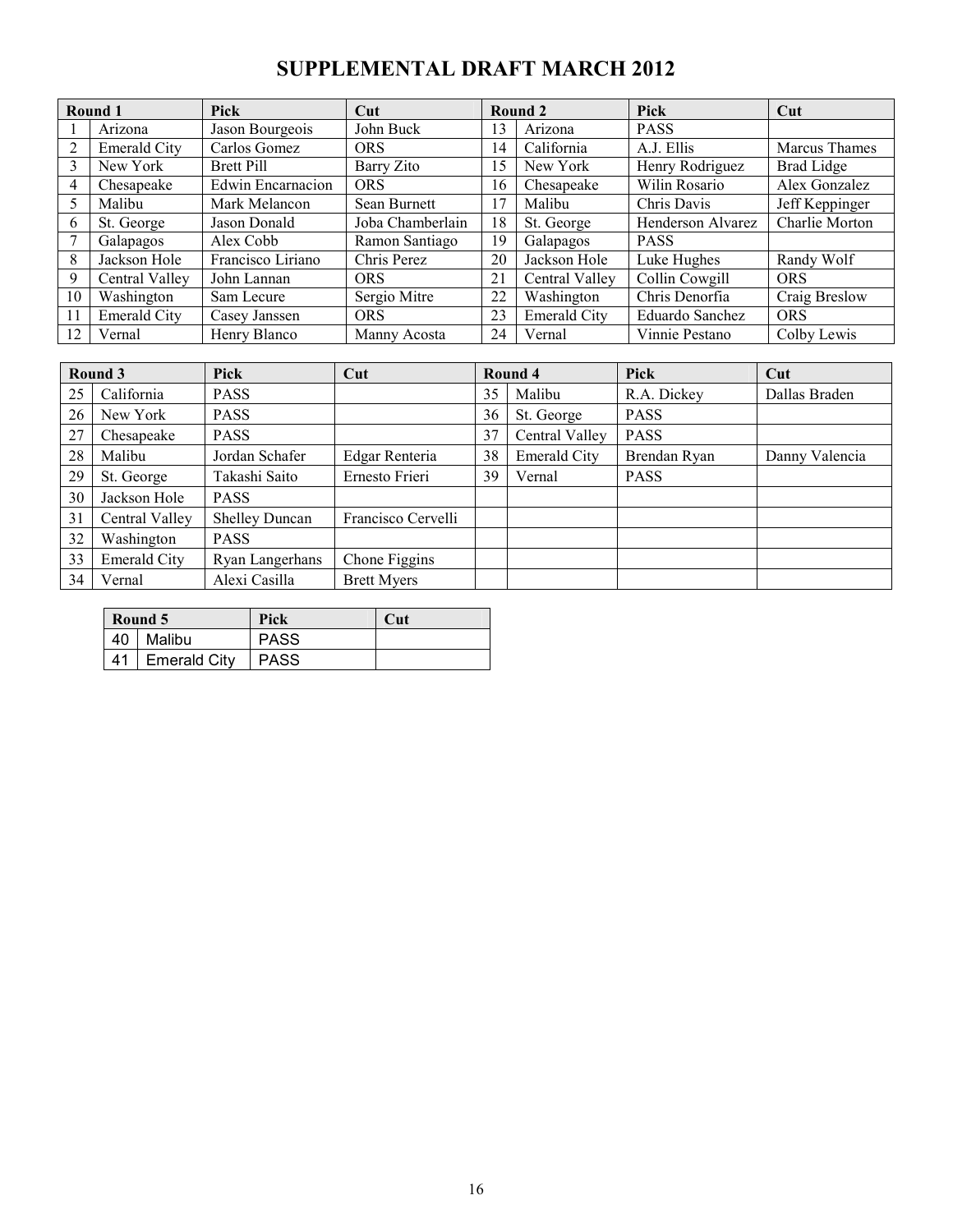# **SUPPLEMENTAL DRAFT JUNE 2012**

|    | Round 1             | Pick                  | Cut                  |    | Round 2             | Pick                  | Cut                 |
|----|---------------------|-----------------------|----------------------|----|---------------------|-----------------------|---------------------|
|    | Jackson Hole        | James McDonald        | Francisco Liriano    | 13 | Jackson Hole        | Fernando Rodney       | Luke Hughes         |
|    | Washington          | Colby Lewis           | Brandon Lyon         | 14 | Washington          | Elliot Johnson        | <b>Brian Matusz</b> |
| 3  | Central Valley      | Wade Miley            | <b>ORS</b>           | 15 | Central Valley      | Joe Nathan            | Jon Garland         |
| 4  | California          | Jason Hammel          | Andres Torres        | 16 | California          | Jerry Hairston Jr     | Travis Wood         |
|    | Malibu              | Jim Johnson           | Freddy Garcia        | 17 | Malibu              | <b>Todd Frazier</b>   | Kosuke Fukudome     |
| 6  | Galapagos           | Bryan LaHair          | <b>ORS</b>           | 18 | Galapagos           | <b>Troy Patton</b>    | Marlon Byrd         |
|    | New York            | <b>Andy Dirks</b>     | Jaime Garcia         | 19 | New York            | Francisco Cordero     | Henry Rodriguez     |
| 8  | St. George          | J Saltalamacchia      | Ty Wigginton         | 20 | St. George          | Eric Bedard           | Garret Jones        |
| 9  | Arizona             | <b>Trevor Plouffe</b> | Delmon Young         | 21 | Arizona             | Mike Baxter           | Tom Gorzelanny      |
| 10 | <b>Emerald City</b> | Chris Capuano         | <b>Brian Fuentes</b> | 22 | <b>Emerald City</b> | <b>Scott Hairston</b> | Carlos Peguero      |
| 11 | Chesapeake          | Charlie Furbush       | Brandon Allen        | 23 | Chesapeake          | Tom Wilhelmsen        | Reed Johnson        |
| 12 | Vernal              | Tyler Colvin          | Randy Wells          | 24 | Vernal              | Ernesto Frieri        | Kyle Blanks         |

|    | Round 3        | <b>Pick</b>       | Cut                  |    | Round 4             | Pick        | Cut         |
|----|----------------|-------------------|----------------------|----|---------------------|-------------|-------------|
| 25 | Jackson Hole   | Kelly Schoppach   | Gaby Sanchez         | 37 | Jackson Hole        | Pass        |             |
| 26 | Washington     | Logan Forsythe    | Jorge Posada         | 38 | Washington          | Pass        |             |
| 27 | Central Valley | Cody Ross         | Grady Sizemore       | 39 | Central Valley      | Josh Spence | Scott Rolen |
| 28 | California     | Alex Liddi        | J.D. Drew            | 40 | California          | Pass        |             |
| 29 | Malibu         | Willie Bloomquist | Brian Wilson         | 41 | Malibu              | Pass        |             |
| 30 | Galapagos      | Pass              |                      | 42 | New York            | Pass        |             |
| 31 | New York       | Chris Getz        | Brett Pill           | 43 | <b>Emerald City</b> | Pass        |             |
| 32 | St. George     | Pass              |                      | 44 | Vernal              | Pass        |             |
| 33 | Arizona        | Pass              |                      |    |                     |             |             |
| 34 | Emerald City   | Adam LaRoche      | Daric Barton         |    |                     |             |             |
| 35 | Chesapeake     | Pass              |                      |    |                     |             |             |
| 36 | Vernal         | Alex Rios         | <b>Jimmy Paredes</b> |    |                     |             |             |

| Round 5 | Pick                                   | Cut            |
|---------|----------------------------------------|----------------|
|         | 45   Central Valley   Alberto Callaspo | Luke Gregorson |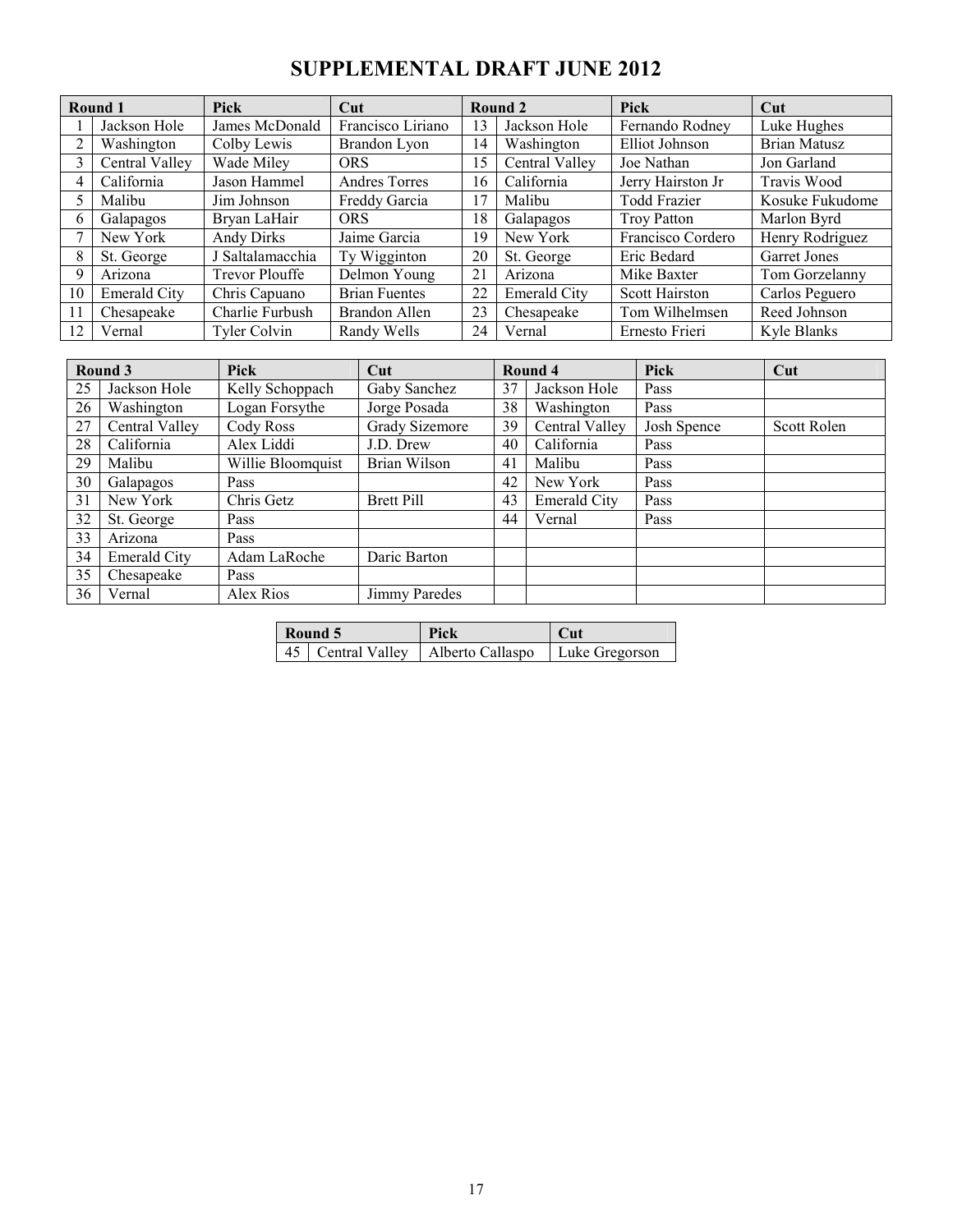# **SUPPLEMENTAL DRAFT AUGUST 2012**

|              | Round 1        | Pick                 | Cut             |    | Round 2             | Pick              | Cut               |
|--------------|----------------|----------------------|-----------------|----|---------------------|-------------------|-------------------|
|              | Jackson Hole   | Pass                 |                 | 3  | Malibu              | Reed Johnson      | Guillermo Moscoso |
|              | Malibu         | <b>Huston Street</b> | Cory Wade       | 14 | Central Valley      | Jordan Pacheco    | Alberto Callaspo  |
|              | Central Valley | Ryan Ludwick         | Freddy Sanchez  | 15 | Washington          | Eric Chavez       | Gordon Beckham    |
| 4            | Washington     | Roger Bernandina     | Logan Forsythe  | 16 | California          | Ezequiel Carrera  | Daisuke Matsuzaka |
|              | California     | Ross Detwiler        | Vance Worley    | 17 | Galapagos           | Wilton Lopez      | Ryan Kalish       |
| <sub>b</sub> | Galapagos      | Justin Ruggiano      | Vernon Wells    | 18 | Arizona             | Michael McKenry   | Carlos Zambrano   |
|              | Arizona        | Garrett Jones        | <b>ORS</b>      | 19 | New York            | Carlos Villanueva | Derek Lowe        |
| 8            | New York       | Adam Kennedy         | Chris Parmalee  | 20 | <b>Emerald City</b> | Skip Schumaker    | Darwin Barney     |
| 9            | Emerald City   | Justin Turner        | Ryan Langerhans | 21 | Vernal              | Jeff Karstens     | Jonathan Herrera  |
| 10           | Vernal         | Jarrod Dyson         | Tim Stauffer    | 22 | St. George          | Chris Carter      | Henderson Alvarez |
| 11           | Chesapeake     | Pass                 |                 |    |                     |                   |                   |
| 12           | St. George     | Delmon Young         | <b>ORS</b>      |    |                     |                   |                   |

|    | Round 3             | <b>Pick</b>           | Cut                 |    | Round 4             | Pick          | Cut               |
|----|---------------------|-----------------------|---------------------|----|---------------------|---------------|-------------------|
| 23 | Malibu              | <b>Brett Anderson</b> | Ubaldo Jimenz       | 33 | Malibu              | Jason Giambi  | Jordan Schaeffer  |
| 24 | Central Valley      | Pass                  |                     | 34 | Washington          | Josh Harrison | Chris Denorfia    |
| 25 | Washington          | Eric Young Jr         | Gregor Blanco       | 35 | California          | Pass          |                   |
| 26 | California          | Michael Kirkman       | Francisco Rodriguez | 36 | Galapagos           | Jason Grilli  | <b>Matt Downs</b> |
| 27 | Galapagos           | Jeff Keppinger        | Eric Thames         | 37 | Arizona             | Pass          |                   |
| 28 | Arizona             | J.P. Howell           | Chris Coghlan       | 38 | New York            | Pass          |                   |
| 29 | New York            | D.J. Lemahieu         | Vladimir Guerrero   | 39 | <b>Emerald City</b> | Pass          |                   |
| 30 | <b>Emerald City</b> | Tommy Milone          | Mike Carp           |    |                     |               |                   |
| 31 | Vernal              | Pass                  |                     |    |                     |               |                   |
| 32 | St. George          | Pass                  |                     |    |                     |               |                   |

|    | Round 5    | Pick       | $\bf Cut$    |    | Round 6 | Pick        | Cut               |
|----|------------|------------|--------------|----|---------|-------------|-------------------|
| 40 | Malibu     | Carlos Lee | Andruw Jones | 43 | Malibu  | Jack Wilson | Willie Bloomquist |
| 41 | Washington | Pass       |              |    |         |             |                   |
| 42 | Galapagos  | Pass       |              |    |         |             |                   |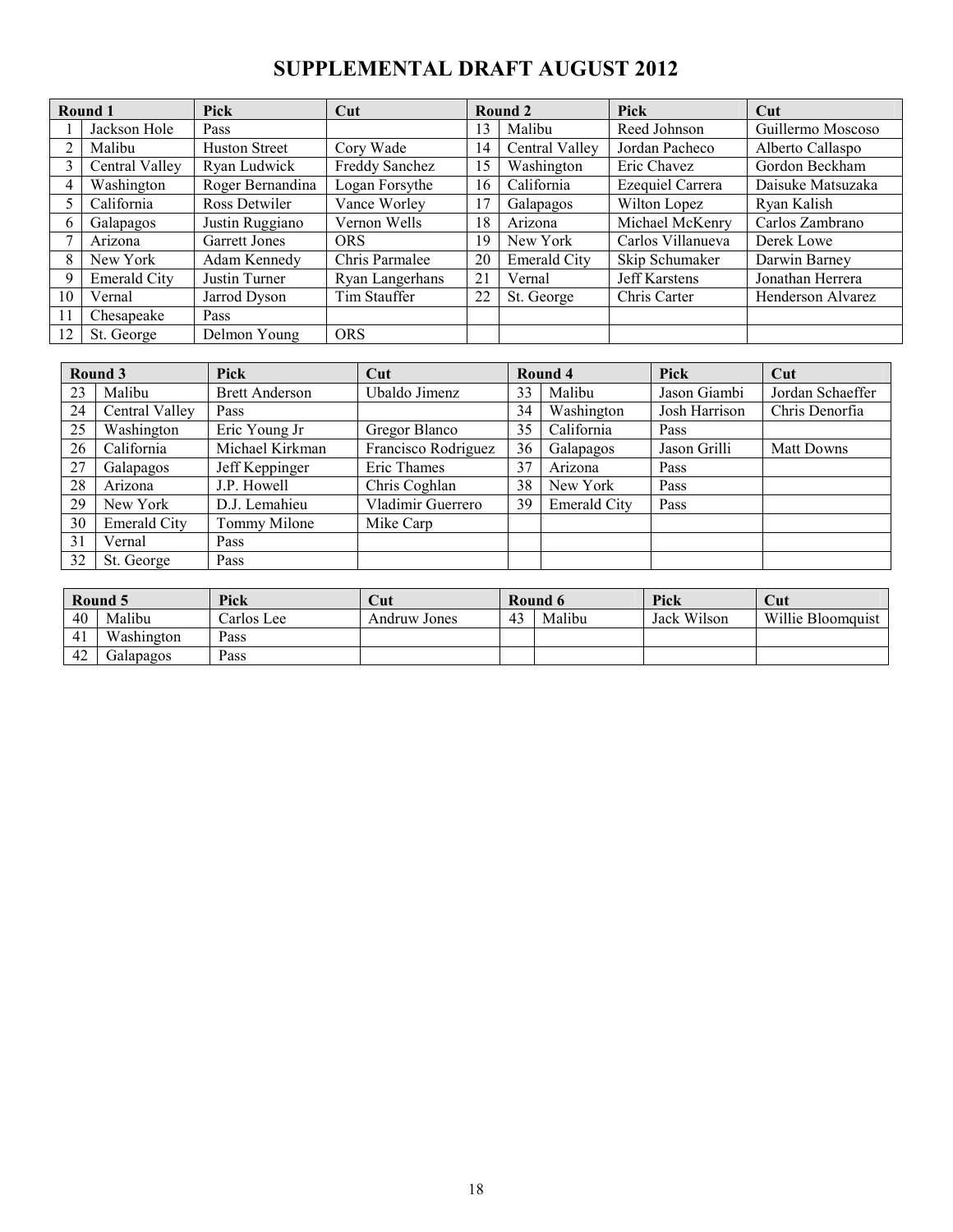## **2012 OFFICIAL TRADES**

#### **January 7, 2012**

Galapagos trades Carlos Ruiz to Central Valley for pick #21 in the 2012 Free Agent Draft.

#### **January 24, 2012**

Vernal trades Ryan Roberts to the St. George Sunrays for their 5th round pick in the 2013 Free Agent Draft.

#### **January 25, 2012**

Central Valley trades Kosuke Fukudome and their 5th round pick in the 2013 Free Agent Draft to Malibu for Dustin Moseley.

#### **March 29, 2012**

Central Valley trades Daniel Bard to Chesapeake for their 2nd round pick in the 2013 Free Agent Draft. Chesapeake cuts Edward Mujica.

#### **March 31, 2012**

Emerald City trades David Freese to California for their 2nd round pick in the 2013 Free Agent Draft and their 1st round pick in the March 31, 2012 supplemental draft. California cuts Ian Stewart.

#### **June 30, 2012**

Central Valley trades Corey Hart to Arizona for their 4th round pick in the 2013 Free Agent Draft. Arizona cuts Drew Pomeranz.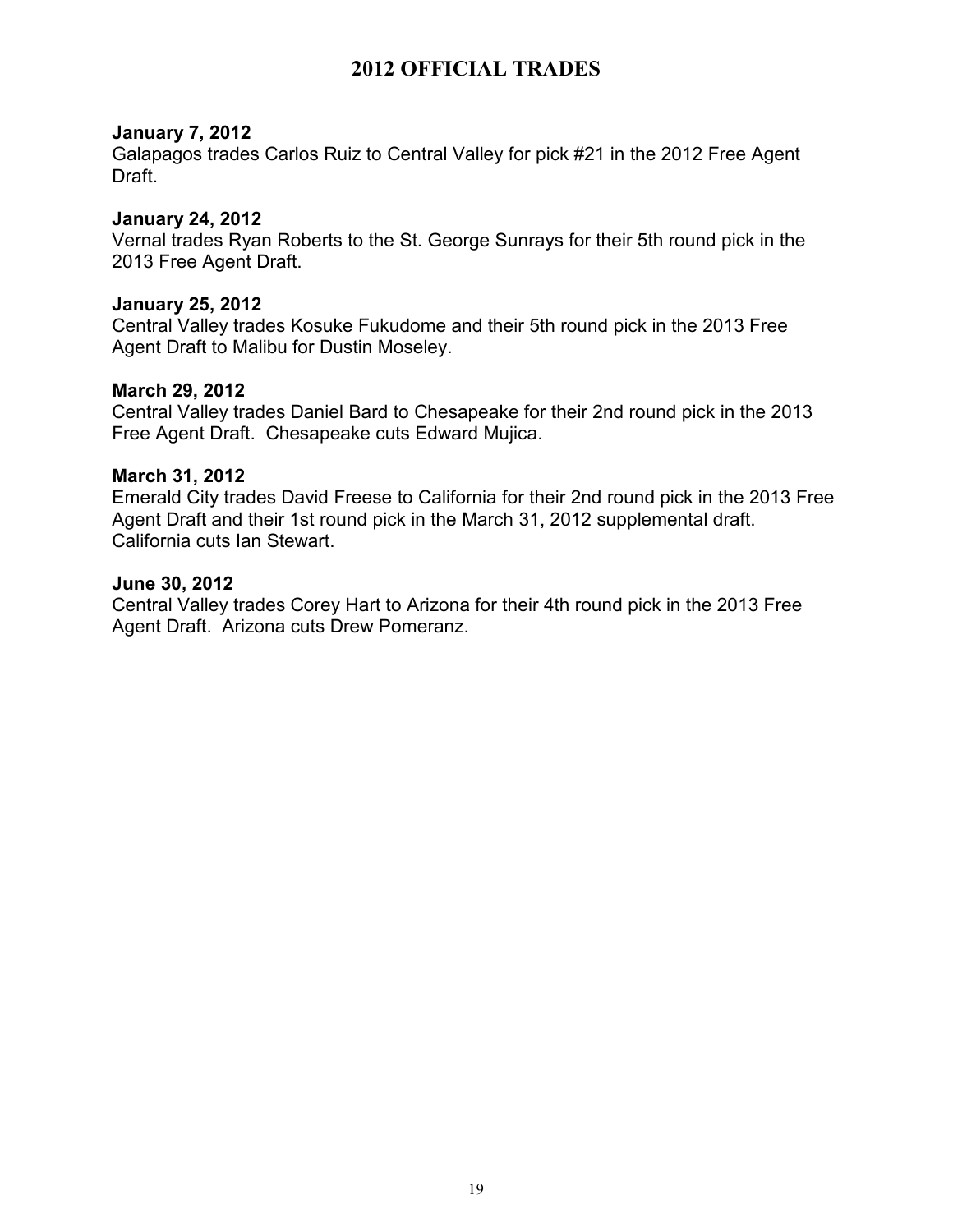# **INDIVIDUAL BATTING STATISTICS (BY ALPHA)**

| <b>Name</b>           | <b>TM</b>                 | <b>AVG</b> | <b>OBA</b> | <b>SLG</b> | <b>OPS</b> | <b>GM</b>      | AB             | R                        | H                | 2B                | 3B               | <b>HR</b>        | <b>RBI</b>              | <b>BB</b>        | IW               | SO <sub>1</sub>  | $\mathbf{H}\mathbf{B}$   | <b>SH</b>        | <b>SF DP</b>             |                  | <b>SB</b>               | $\mathbf{CS}$    | E                       |
|-----------------------|---------------------------|------------|------------|------------|------------|----------------|----------------|--------------------------|------------------|-------------------|------------------|------------------|-------------------------|------------------|------------------|------------------|--------------------------|------------------|--------------------------|------------------|-------------------------|------------------|-------------------------|
| Dustin Ackley         | SGS                       | .273       | 335        | .388       | .723       | 123            | 428            | 62                       | 117              | 20                | 10               | 3                | 45                      | 40               | $\mathbf{0}$     | 101              | $\overline{0}$           | 4                | $\theta$                 | 5                | $\overline{4}$          | $\theta$         | 7                       |
| Yonder Alonso         | CAD                       | .284       | 392        | .444       | .836       | 42             | 81             | 11                       | 23               | 4                 | $\theta$         | 3                | 13                      | 12               | 3                | 29               | $\overline{0}$           | $\mathbf{0}$     | 1                        | 1                | $\theta$                | $\theta$         | 9                       |
| Jose Altuve           | GAT                       | .247       | 263        | .290       | .553       | 34             | 93             | 11                       | 23               | 4                 | $\theta$         | $\Omega$         | 5                       | $\mathbf{0}$     | $\Omega$         | 9                | $\overline{2}$           | 1                | $\theta$                 | $\overline{2}$   | 1                       | $\theta$         |                         |
| <b>Elvis Andrus</b>   | <b>VEE</b>                | .255       | 318        | .311       | .630       | 160            | 652            | 85                       | 166              | 25                | $\theta$         | $\overline{4}$   | 52                      | 57               | $\Omega$         | 91               | 5                        | 19               | $\overline{2}$           | 16               | 52                      | 9                | 25                      |
| J.P. Arencibia        | WAG                       | .000       | 250        | .000       | .250       | $\overline{c}$ | 3              | $\Omega$                 | $\mathbf{0}$     | $\theta$          | $\theta$         | $\theta$         | $\theta$                | $\mathbf{1}$     | $\Omega$         |                  | $\theta$                 | $\theta$         | $\theta$                 | $\Omega$         | $\theta$                | $\theta$         | $\Omega$                |
| Alex Avila            | SGS                       | .261       | .348       | .470       | .818       | 139            | 502            | 79                       | 131              | 29                | $\overline{2}$   | 24               | 84                      | 66               | $\overline{0}$   | 176              | $\overline{c}$           | $\mathbf{0}$     | $\overline{2}$           | 8                | $\mathbf{0}$            | $\theta$         | 5                       |
| Mike Aviles           | <b>NYK</b>                | .250       | .274       | .453       | .727       | 66             | 128            | 17                       | 32               | 10                | $\overline{2}$   | $\overline{4}$   | 16                      | $\overline{4}$   | 1                | 16               | $\theta$                 | 6                | $\overline{2}$           | $\overline{4}$   | $\overline{\mathbf{3}}$ | $\overline{2}$   | $\mathfrak{Z}$          |
| Erick Aybar           | <b>CHC</b>                | .308       | .339       | .469       | .808       | 128            | 422            | 70                       | 130              | 29                | $\mathfrak{Z}$   | 11               | 63                      | 18               | $\theta$         | 59               | $\overline{\mathcal{L}}$ | 9                | $\overline{4}$           | 12               | 24                      | $\overline{4}$   | 10                      |
| Jose Bautista         | <b>NYK</b>                | .279       | .381       | .548       | .929       | 155            | 573            | 104                      | 160              | 25                | 3                | 41               | 106                     | 88               | $\overline{2}$   | 144              | 6                        | $\theta$         | 3                        | 15               | 6                       | $\mathbf{1}$     | 11                      |
| <b>Brandon Belt</b>   | ECO                       | .193       | .287       | .337       | .625       | 43             | 83             | 13                       | 16               | 3                 | $\mathbf{0}$     | 3                | 11                      | 9                |                  | 29               | 1                        | $\theta$         | $\theta$                 | $\overline{2}$   | $\Omega$                | $\theta$         | $\boldsymbol{0}$        |
| Carlos Beltran        | <b>CHC</b>                | .267       | 344        | .462       | .806       | 142            | 587            | 81                       | 157              | 38                | 5                | 22               | 88                      | 66               |                  | 124              | 3                        | $\theta$         | 3                        | 13               | $\mathbf{1}$            | 1                | $\overline{0}$          |
| <b>Adrian Beltre</b>  | ECO                       | .265       | .304       | .488       | .792       | 131            | 535            | 63                       | 142              | 29                | $\theta$         | 30               | 77                      | 24               | $\overline{2}$   | 81               | $\overline{4}$           | $\theta$         | $\theta$                 | 14               | $\theta$                | $\mathbf{0}$     | 14                      |
| Lance Berkman         | <b>AZH</b>                | .271       | 358        | .534       | .892       | 127            | 406            | 59                       | 110              | 24                |                  | 27               | 87                      | 52               |                  | 83               | $\overline{4}$           | $\theta$         | 4                        | 8                | $\theta$                | $\overline{2}$   | $\overline{0}$          |
| Roger Bernadina       | WAG                       | .000       | .000       | .000       | .000       | $\mathbf{2}$   | $\theta$       | $\Omega$                 | $\theta$         | $\theta$          | $\theta$         | $\mathbf{0}$     | $\theta$                | $\mathbf{0}$     | $\Omega$         | $\theta$         | $\overline{0}$           | $\theta$         | $\theta$                 | $\overline{0}$   | $\theta$                | $\theta$         | $\mathbf{0}$            |
| Wilson Betemit        | <b>WAG</b>                | .232       | 284        | .343       | .626       | 127            | 435            | 43                       | 101              | 27                | 3                | 5                | 56                      | 31               | $\overline{c}$   | 134              | $\overline{0}$           | $\theta$         | 4                        | 17               | $\mathfrak{2}$          | $\theta$         | 11                      |
| Henry Blanco          | <b>VEE</b>                | .000       | 100        | .000       | .100       | 7              | 9              | 1                        | $\theta$         | $\Omega$          | $\theta$         | $\mathbf{0}$     | $\theta$                | 1                | $\Omega$         | $\overline{4}$   | $\overline{0}$           | $\mathbf{0}$     | $\theta$                 | $\overline{0}$   | $\Omega$                | $\theta$         | $\overline{0}$          |
| Willie Bloomquist     | <b>MAW</b>                | .190       | 190        | .190       | .381       | $\overline{7}$ | 21             | $\overline{c}$           | $\overline{4}$   | $\theta$          | $\theta$         | $\Omega$         | $\Omega$                | $\theta$         | $\Omega$         | 5                | $\theta$                 | $\theta$         | $\theta$                 | $\theta$         | 1                       | $\theta$         | $\overline{0}$          |
| <b>Brennan Boesch</b> | <b>JAG</b>                | .233       | .290       | .373       | .662       | 104            | 373            | 34                       | 87               | 16                | $\theta$         | 12               | 39                      | 25               | $\theta$         | 88               | 5                        | $\mathbf{1}$     | $\mathbf{1}$             | 18               | $\overline{2}$          |                  | $\mathbf{0}$            |
| Brian Bogusevic       | WAG                       | .261       | 307        | 459        | .766       | 118            | 403            | 45                       | 105              | 32                | 3                | 14               | 49                      | 23               | $\Omega$         | 103              | $\overline{4}$           | $\mathbf{1}$     | $\theta$                 | 12               | 12                      | $\overline{4}$   | 5                       |
| Emilio Bonifacio      | <b>NYK</b>                | .199       | .295       | .243       | .538       | 95             | 251            | 29                       | 50               | 9                 | 1                | $\mathbf{0}$     | 25                      | 34               | $\overline{0}$   | 68               | $\mathbf{0}$             | $\overline{4}$   | $\theta$                 | $\overline{4}$   | 12                      | 5                | 9                       |
| Julio Borbon          | <b>JAG</b>                | .179       | .179       | .205       | .385       | 15             | 39             | $\overline{4}$           | $\tau$           |                   | $\theta$         | $\theta$         | $\overline{2}$          | $\mathbf{0}$     | $\theta$         | $\overline{7}$   | $\theta$                 | $\mathbf{1}$     | $\theta$                 | $\mathbf{1}$     | 5                       | $\theta$         | $\overline{0}$          |
| Jason Bourgeois       | <b>AZH</b>                | .301       | 322        | .324       | .646       | 86             | 259            | 27                       | 78               | 6                 | $\theta$         | $\theta$         | 11                      | 8                | $\theta$         | 30               | $\theta$                 | 6                | $\theta$                 | 5                | 27                      | $\overline{7}$   | $\overline{c}$          |
| Peter Bourjos         | ECO                       | .234       | .288       | .352       | .640       | 159            | 582            | 90                       | 136              | 22                | 10               | 9                | 41                      | 34               |                  | 154              | 11                       | 24               | $\overline{4}$           | 11               | 29                      | 3                | $\boldsymbol{2}$        |
| Michael Bourn         | <b>NYK</b>                | .285       | 329        | .374       | .703       | 145            | 564            | 75                       | 161              | 43                | $\overline{c}$   |                  | 51                      | 36               |                  | 123              | $\overline{2}$           | 12               | 5                        | $\overline{4}$   | 47                      | 10               | $\overline{c}$          |
| Michael Brantley      | SGS                       | .256       | .256       | .279       | .535       | 13             | 43             | 4                        | 11               | 1                 | $\theta$         | $\mathbf{0}$     | 3                       | $\mathbf{0}$     | $\Omega$         | 5                | $\theta$                 | $\theta$         | $\theta$                 | $\overline{c}$   | $\overline{4}$          | $\theta$         | $\mathbf{1}$            |
| Ryan Braun            | <b>CVC</b>                | .313       | .379       | .572       | .950       | 132            | 502            | 96                       | 157              | 25                | 3                | 33               | 86                      | 45               | $\overline{2}$   | 99               | 10                       | $\mathbf{0}$     | 6                        | 11               | 15                      | 3                | $\overline{2}$          |
| Domonic Brown         | <b>JAG</b>                | .219       | .290       | .292       | .582       | 36             | 137            | 11                       | 30               | 4                 | $\Omega$         | $\overline{2}$   | 8                       | 15               | $\Omega$         | 32               | $\overline{0}$           | $\theta$         | 3                        | 1                | 1                       | 3                | 5                       |
| Jay Bruce             | ECO                       | .230       | 308        | .417       | .725       | 139            | 487            | 70                       | 112              | 14                |                  | 25               | 70                      | 51               |                  | 135              | 5                        | $\mathbf{1}$     | 5                        | 13               | 1                       | 3                | 6                       |
| <b>Billy Butler</b>   | CAD                       | .287       | .350       | .421       | .770       | 156            | 592            | 62                       | 170              | 40                | $\mathbf{0}$     | 13               | 57                      | 54               | $\overline{c}$   | 109              | $\overline{2}$           | $\mathbf{0}$     | $\overline{2}$           | 14               | $\mathbf{0}$            | $\mathbf{0}$     | 9                       |
| Asdrubal Cabrera      | SGS                       | .375       | .448       | .542       | .990       | 8              | 24             | $\overline{4}$           | 9                |                   | $\theta$         | 1                | 3                       | $\overline{4}$   | $\theta$         | 8                | $\theta$                 | $\theta$         | $\mathbf{1}$             | $\overline{0}$   | $\Omega$                |                  | 1                       |
| Melky Cabrera         | <b>VEE</b>                | .298       | .320       | .445       | .765       | 126            | 393            | 48                       | 117              | 31                | $\theta$         | 9                | 49                      | 14               | $\Omega$         | 74               | $\mathbf{0}$             | 1                | 3                        | 7                | 9                       | $\overline{2}$   | 1                       |
| Miguel Cabrera        | <b>CHC</b>                | .337       | .417       | .583       | 1.001      | 162            | 629            | 105                      | 212              | 44                | $\mathbf{0}$     | 37               | 121                     | 87               | 3                | 108              | $\mathbf{1}$             | $\theta$         | 6                        | 15               | $\mathbf{0}$            | $\mathbf{0}$     | 12                      |
| Miguel Cairo          | WAG                       | .238       | 268        | .369       | .637       | 72             | 160            | 18                       | 38               | 7                 | 1                | $\overline{4}$   | 15                      | $\overline{2}$   | $\overline{0}$   | 28               | 5                        |                  | $\overline{\phantom{a}}$ | 4                | 3                       | $\mathbf{0}$     | $\boldsymbol{2}$        |
| Robinson Cano         | <b>CVC</b>                | .261       | .296       | .444       | .740       | 138            | 540            | 47                       | 141              | 36                | 6                | 17               | 63                      | 13               | $\overline{2}$   | 96               | 12                       | $\theta$         | $\mathbf{1}$             | 18               | $\overline{4}$          | $\mathbf{0}$     | 14                      |
| Mike Carp             | ECO                       | .000       | .000       | .000       | .000       | 3              | 3              | $\theta$                 | $\theta$         | $\theta$          | $\theta$         | $\theta$         | $\theta$                | $\mathbf{0}$     | $\theta$         | 1                | $\theta$                 | $\theta$         | $\theta$                 | $\theta$         | $\theta$                | $\theta$         | $\boldsymbol{0}$        |
| Jamie Carroll         | <b>JAG</b>                | .250       | 310        | .293       | .603       | 57             | 208            | 25                       | 52               |                   | $\overline{4}$   | $\mathbf{0}$     | 12                      | 18               | $\overline{0}$   | 30               | $\mathbf{0}$             | 9                | $\theta$                 | $\overline{2}$   | 1                       | $\mathbf{0}$     | 6                       |
| Alexi Casilla         | <b>VEE</b>                | .000       | .000       | .000       | .000       | $\overline{c}$ | $\overline{4}$ | $\theta$                 | $\overline{0}$   | $\theta$          | $\mathbf{0}$     | $\mathbf{0}$     | $\mathbf{0}$            | $\mathbf{0}$     | $\overline{0}$   |                  | $\overline{0}$           | $\mathbf{0}$     | $\mathbf{0}$             | $\overline{0}$   | $\mathbf{0}$            | $\mathbf{0}$     | $\mathbf{1}$            |
| Ramon Castro          | CAD                       | .250       | 279        | 425        | .704       | 13             | 40             | $\overline{\phantom{0}}$ | 10               |                   | $\Omega$         | $\mathcal{L}$    | $\overline{\mathbf{A}}$ | $\overline{2}$   | $\Omega$         | 14               | $\Omega$                 | $\Omega$         |                          | $\Omega$         | $\Omega$                | $\Omega$         | $\overline{\mathbf{3}}$ |
| <b>Starlin Castro</b> | JAG                       | .282       | 325        | .385       | .710       | 162            | 670            | 61                       | 189              | 31                | 4                | 10               | 47                      | 40               | $\overline{c}$   | 101              | $\mathbf{1}$             | $\mathbf{2}$     |                          | 19               | 15                      | 10               | 35                      |
| Eric Chavez           | WAG                       | .000       | .000       | .000       | .000       | 2              | 3              | $\theta$                 | $\boldsymbol{0}$ | $\boldsymbol{0}$  | $\mathbf{0}$     | $\boldsymbol{0}$ | 0                       | $\mathbf{0}$     | $\mathbf{0}$     | 2                | $\boldsymbol{0}$         | $\boldsymbol{0}$ | $\overline{0}$           | $\boldsymbol{0}$ | $\overline{0}$          | $\mathbf{0}$     | $\overline{0}$          |
| Shin-Soo Choo         | <b>AZH</b>                | .184       | .286       | .245       | .531       | 65             | 147            | 20                       | 27               | $\overline{4}$    | 1                | 1                | 11                      | 17               | $\overline{0}$   | 42               | 4                        | $\overline{c}$   | $\overline{0}$           | 1                | 5                       | $\theta$         | 3                       |
| Chris Coghlan         | <b>AZH</b>                | .276       | .320       | .429       | .749       | 53             | 163            | 25                       | 45               | 19                | $\boldsymbol{0}$ | $\overline{c}$   | 24                      | 9                | $\overline{0}$   | 30               | $\overline{c}$           | $\overline{0}$   | 1                        | $\sqrt{2}$       | $\mathbf{0}$            |                  | $\overline{0}$          |
| Hank Conger           | $\rm JAG$                 | .196       | .280       | .321       | .601       | 38             | 112            | 10                       | 22               | 5                 | $\overline{0}$   | $\mathfrak{Z}$   | 5                       | 12               | $\overline{0}$   | 21               | 1                        | -1               | $\overline{0}$           | -1               | $\overline{0}$          |                  | -1                      |
| Collin Cowgill        | $\ensuremath{\text{CVC}}$ | .364       | .364       | .364       | .727       | 3              | 11             | 1                        | $\overline{4}$   | $\mathbf{0}$      | $\overline{0}$   | $\mathbf{0}$     | $\mathbf{0}$            | $\mathbf{0}$     | $\overline{0}$   | 4                | $\boldsymbol{0}$         | $\boldsymbol{0}$ | $\overline{0}$           | $\overline{0}$   | 3                       | $\theta$         | $\overline{0}$          |
| Zach Cozart           | <b>GAT</b>                | .179       | .179       | .282       | .462       | 15             | 39             | $\overline{4}$           | $\tau$           |                   | $\mathbf{0}$     | 1                | $\overline{c}$          | $\mathbf{0}$     | $\theta$         | 9                | $\overline{0}$           | $\overline{0}$   | $\mathbf{0}$             | -1               | $\mathbf{0}$            | $\theta$         | $\theta$                |
| Allan Craig           | CHC                       | .290       | .339       | .509       | .848       | 138            | 542            | 87                       | 157              | 29                | $\mathbf{0}$     | 30               | 88                      | 35               | $\mathbf{0}$     | 122              | 7                        | $\boldsymbol{0}$ | 3                        | 21               | $\overline{4}$          |                  | 20                      |
| Carl Crawford         | <b>CHC</b>                | .000       | .000       | .000       | .000       | $\overline{c}$ | 1              | $\theta$                 | $\theta$         | $\mathbf{0}$      | $\overline{0}$   | $\mathbf{0}$     | $\mathbf{0}$            | $\mathbf{0}$     | $\overline{0}$   | $\boldsymbol{0}$ | $\overline{0}$           | $\overline{0}$   | $\overline{0}$           | $\mathbf{0}$     | $\mathbf{0}$            | $\theta$         | $\overline{0}$          |
| Coco Crisp            | <b>VEE</b>                | .296       | .317       | .470       | .786       | 49             | 115            | 13                       | 34               | 6                 | 1                | $\overline{4}$   | 12                      | $\overline{4}$   | $\mathbf{0}$     | 12               | $\overline{0}$           | -1               | $\mathbf{1}$             | $\sqrt{2}$       | 11                      | 3                | $\overline{0}$          |
| Nelson Cruz           | <b>JAG</b>                | .233       | .275       | .435       | .711       | 57             | 193            | 21                       | 45               | 12                | $\boldsymbol{0}$ | 9                | 24                      | 9                | $\mathbf{0}$     | 52               | 3                        | $\mathbf{0}$     | $\mathbf{2}$             | 6                | $\mathbf{0}$            | 1                | $\mathbf{1}$            |
| Michael Cuddyer       | SGS                       | .207       | .311       | .379       | .689       | 47             | 140            | 27                       | 29               |                   | $\boldsymbol{0}$ | $\boldsymbol{7}$ | $20\,$                  | 17               | $\boldsymbol{0}$ | 35               | $\overline{4}$           | $\overline{0}$   | $\boldsymbol{0}$         | $\boldsymbol{7}$ | 1                       | $\mathbf{1}$     | $\sqrt{2}$              |
| Chris Davis           | <b>MAW</b>                | .333       | .333       | 1.333      | 1.667      | 5              | 3              | 1                        | $\mathbf{1}$     | 3<br>$\mathbf{0}$ | $\boldsymbol{0}$ | 1                | 1                       | $\mathbf{0}$     | $\overline{0}$   | $\mathbf{1}$     | $\overline{0}$           | $\overline{0}$   | $\overline{0}$           | $\boldsymbol{0}$ | $\overline{0}$          | $\theta$         | $\mathbf{1}$            |
| Ike Davis             | <b>VEE</b>                | .239       | .306       | .523       | .829       | 35             | 109            | 19                       | 26               | 7                 | $\boldsymbol{0}$ | 8                | 16                      | 9                | $\overline{0}$   | 17               | $\overline{2}$           | $\overline{0}$   | 1                        | $\overline{4}$   | $\overline{0}$          | $\mathbf{0}$     | $\overline{0}$          |
|                       |                           |            |            |            |            |                |                |                          |                  |                   |                  |                  |                         |                  |                  |                  |                          |                  |                          |                  |                         |                  |                         |
| Alejandro De Aza      | JAG                       | .253       | .340       | .407       | .746       | 29             | 91             | 11                       | 23               | 6                 | 1                | $\overline{c}$   | 10                      | 12               | $\mathbf{0}$     | 24               | $\boldsymbol{0}$         | 3                | $\boldsymbol{0}$         | $\mathbf{0}$     | 6                       | 3                | 1                       |
| David Dejesus         | <b>NYK</b>                | .217       | .302       | .326       | .628       | 133            | 396            | 55                       | 86               | 17                | $\overline{4}$   | 6                | 39                      | 39               | $\overline{0}$   | 89               | 12                       | 10               | 6                        | $\tau$           | 3                       | 1                | 1                       |
| Chris Denorfia        | WAG                       | .215       | .317       | .364       | .682       | 40             | 107            | 16                       | 23               | 4                 | $\overline{0}$   | 4                | 12                      | 14               | $\overline{0}$   | 20               | 2                        |                  | $\overline{0}$           | 4                | 6                       | 3                | $\overline{0}$          |
| Daniel Descalso       | <b>WAG</b>                | .500       | .500       | 1.000      | 1.500      | 5              | 4              | $\mathbf{0}$             | $\sqrt{2}$       | $\theta$          | 1                | $\boldsymbol{0}$ | 3                       | $\mathbf{0}$     | $\overline{0}$   | 2                | $\mathbf{0}$             | $\overline{c}$   | $\overline{0}$           | $\overline{0}$   | $\overline{0}$          | $\mathbf{0}$     | 1                       |
| Ian Desmond           | <b>VEE</b>                | .000       | .100       | .000       | .100       | 4              | 9              | 1                        | $\boldsymbol{0}$ | $\mathbf{0}$      | $\overline{0}$   | $\mathbf{0}$     | $\mathbf{0}$            | 1                | $\mathbf{0}$     | $\boldsymbol{2}$ | $\mathbf{0}$             | $\mathbf{0}$     | $\overline{0}$           | $\mathbf{0}$     | $\overline{0}$          | 1                | $\overline{0}$          |
| <b>Andy Dirks</b>     | <b>NYK</b>                | .167       | .167       | .167       | .333       | 3              | 6              | $\mathbf{0}$             |                  | $\boldsymbol{0}$  | $\boldsymbol{0}$ | $\boldsymbol{0}$ | $\overline{0}$          | $\boldsymbol{0}$ | $\overline{0}$   | $\overline{c}$   | $\boldsymbol{0}$         | $\boldsymbol{0}$ | $\boldsymbol{0}$         | $\boldsymbol{0}$ | $\boldsymbol{0}$        | $\boldsymbol{0}$ | $\mathbf{0}$            |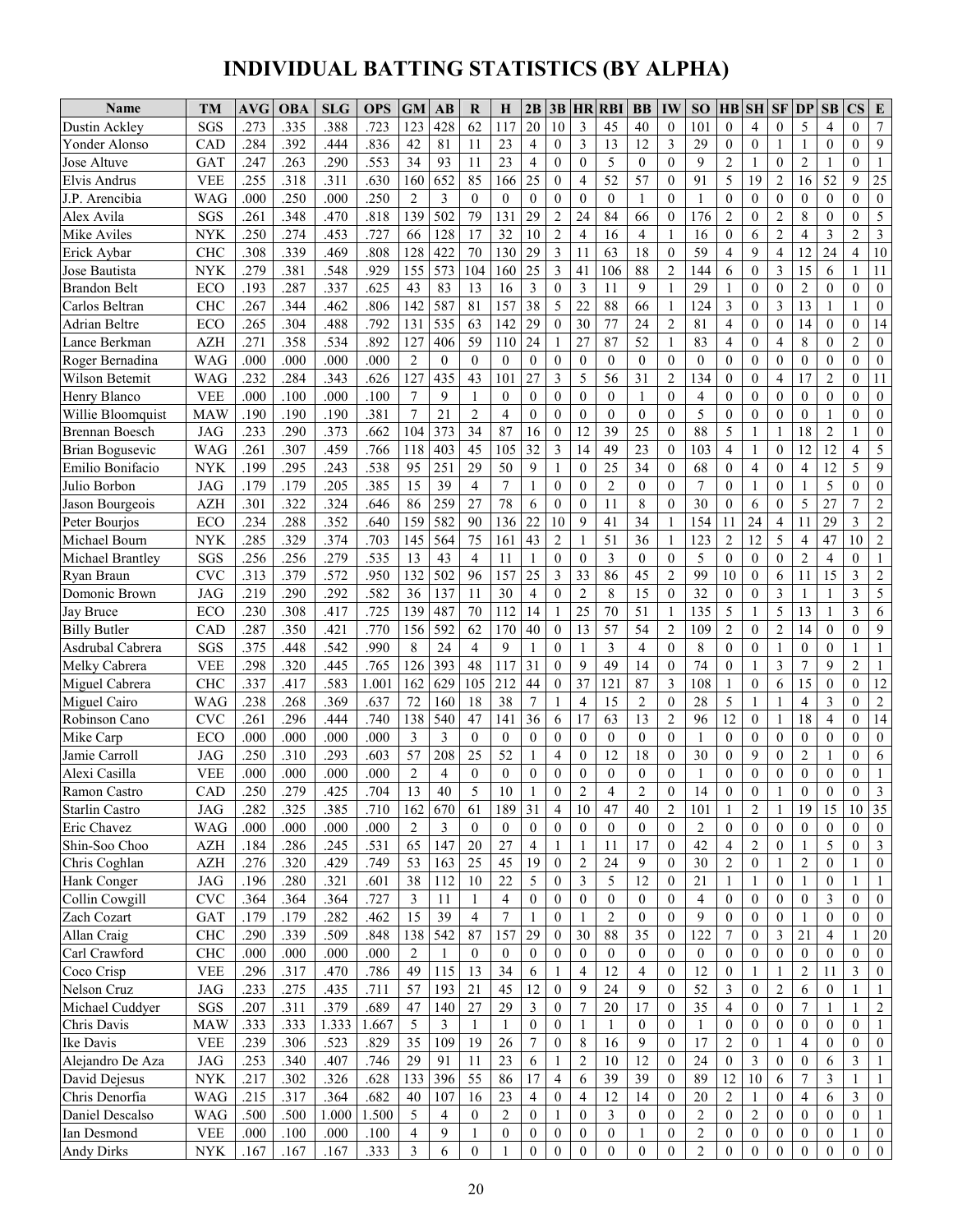| Name                  | <b>TM</b>                 | <b>AVG</b> | OBA  | <b>SLG</b> | OPS  | <b>GM</b>      | AВ       | R              | Н              | 2B             |                  | <b>3B HR</b>   | <b>RBI</b>     | <b>BB</b>                | IW               | <b>SO</b>      | $\mathbf{H}\mathbf{B}$ | <b>SH</b>        | <b>SF</b>        | <b>DP</b>        | SB               | $\mathbf{CS}$  | E                |
|-----------------------|---------------------------|------------|------|------------|------|----------------|----------|----------------|----------------|----------------|------------------|----------------|----------------|--------------------------|------------------|----------------|------------------------|------------------|------------------|------------------|------------------|----------------|------------------|
| Matt Dominguez        | CAD                       | .173       | .204 | .250       | 454  | 23             | 52       | 3              | $\mathbf Q$    | 4              | $\Omega$         | $\theta$       | $\overline{2}$ | $\Omega$                 | $\theta$         | 11             | $\overline{2}$         | $\theta$         | $\mathbf{0}$     | 3                | 0                | $\theta$       |                  |
| Jason Donald          | SGS                       | .295       | .363 | .330       | .693 | 37             | 112      | 17             | 33             | $\overline{2}$ | 1                | $\mathbf{0}$   | 6              | 9                        | $\mathbf{0}$     | 29             | 3                      | $\overline{0}$   | $\mathbf{0}$     | 1                | 1                | $\mathbf{0}$   | 1                |
| Ryan Doumit           | <b>CVC</b>                | .287       | .324 | .537       | .860 | 57             | 164      | 23             | 47             | 5              | $\overline{0}$   | 12             | 28             | 7                        | $\overline{0}$   | 31             | $\overline{2}$         | $\Omega$         | $\mathbf{0}$     | 5                | $\Omega$         | $\mathbf{0}$   | 5                |
| <b>Matt Downs</b>     | GAT                       | .266       | .329 | .500       | .829 | 51             | 158      | 19             | 42             | 19             | $\theta$         | 6              | 21             | 12                       | $\theta$         | 36             | 3                      | $\overline{0}$   | $\theta$         | 6                | $\overline{0}$   | $\theta$       | 7                |
| <b>Scott Drew</b>     | <b>AZH</b>                | .215       | 286  | .362       | .648 | 142            | 469      | 55             | 101            | 27             | 6                | 10             | 54             | 44                       | $\theta$         | 121            | 3                      | 7                | $\overline{2}$   | 11               | 6                | 3              | 17               |
| Lucas Duda            | <b>MAW</b>                | .284       | 356  | .485       | .841 | 142            | 493      | 65             | 140            | 28             | 4                | 21             | 74             | 48                       |                  | 103            | 7                      | $\mathbf{0}$     | $\overline{2}$   | 8                | $\overline{c}$   | $\mathbf{0}$   | 3                |
| <b>Shelley Duncan</b> | <b>CVC</b>                | .244       | .296 | .522       | .817 | 127            | 418      | 56             | 102            | 29             | $\mathbf{0}$     | 29             | 89             | 26                       | $\mathbf{0}$     | 129            | 5                      | $\theta$         | $\mathbf{1}$     | 12               | $\theta$         | $\theta$       | $\boldsymbol{0}$ |
| Jarrod Dyson          | <b>VEE</b>                | .000       | .000 | .000       | .000 | $\overline{2}$ | $\theta$ | 1              | $\theta$       | $\theta$       | $\theta$         | $\theta$       | $\theta$       | $\theta$                 | $\theta$         | $\theta$       | $\theta$               | $\theta$         | $\overline{0}$   | $\overline{0}$   | 1                | $\theta$       | $\mathbf{0}$     |
| A.J. Ellis            | CAD                       | .259       | .358 | .411       | .769 | 56             | 185      | 27             | 48             | $\overline{7}$ | 3                | 5              | 27             | 21                       | $\mathbf{0}$     | 55             | 9                      | $\mathbf{1}$     | 3                | 6                | $\overline{0}$   | $\theta$       | 1                |
| Mark Ellis            | ECO                       | .178       | .213 | .267       | .479 | 78             | 45       | 5              | 8              | $\mathbf{1}$   | $\theta$         | 1              | 5              | $\overline{2}$           | $\mathbf{0}$     | 13             | $\overline{0}$         | $\overline{7}$   | $\theta$         | $\overline{0}$   | $\overline{0}$   | $\theta$       | $\mathbf{0}$     |
| Jacoby Ellsbury       | <b>AZH</b>                | .279       | .338 | .453       | .792 | 162            | 655      | 102            | 183            | 43             | 4                | 21             | 89             | 50                       | $\mathbf{0}$     | 137            | 11                     | 1                | 5                | 10               | 30               | 5              | $\overline{0}$   |
| Edwin Encarnacion     | <b>CHC</b>                | .364       | .417 | .545       | .962 | 6              | 11       | 3              | 4              | $\overline{2}$ | $\overline{0}$   | $\mathbf{0}$   | 1              | 1                        | $\mathbf{0}$     | 3              | $\theta$               | $\theta$         | $\mathbf{0}$     | $\overline{0}$   | $\boldsymbol{0}$ | $\mathbf{0}$   | $\mathbf{0}$     |
| Alcides Escobar       | <b>CVC</b>                | .181       | .181 | .264       | 444. | 31             | 72       | 9              | 13             | 3              | $\theta$         | 1              | 3              | $\theta$                 | $\theta$         | 13             | $\theta$               | 8                | $\mathbf{0}$     | $\overline{0}$   | 7                | $\mathbf{1}$   | $\overline{2}$   |
| Yunel Escobar         | ECO                       | .247       | .314 | .345       | .659 | 156            | 608      | 86             | 150            | 18             | $\Omega$         | 14             | 68             | 56                       | $\mathbf{0}$     | 92             | 6                      | 11               | 6                | 7                | 4                | -1             | 13               |
| Danny Espinosa        | <b>MAW</b>                | .208       | .296 | .301       | 596  | 72             | 173      | 17             | 36             | 5              | 1                | 3              | 9              | 15                       | $\mathbf{0}$     | 63             | 7                      | 3                | 1                | 5                | 6                | $\theta$       | 5                |
| Andre Ethier          | GAT                       | .256       | .329 | .380       | .709 | 134            | 476      | 50             | 122            | 27             | -1               | 10             | 50             | 47                       | $\overline{2}$   | 94             | 5                      | $\mathbf{0}$     | 5                | 17               | $\overline{0}$   | $\mathbf{0}$   | $\mathbf{0}$     |
| Prince Fielder        | CAD                       | .261       | .347 | .472       | .818 | 159            | 617      | 74             | 161            | 25             | $\mathbf{0}$     | 35             | 98             | 65                       | 3                | 134            | 14                     | $\mathbf{0}$     | $\overline{2}$   | 32               | $\overline{0}$   | $\theta$       | 3                |
| Dexter Fowler         | <b>AZH</b>                | .191       | 287  | 299        | 586  | 102            | 241      | 38             | 46             | 14             | 3                | $\overline{c}$ | 11             | 29                       | $\theta$         | 92             | 4                      | 3                |                  |                  | 5                |                | 8                |
| Jeff Francoeur        | WAG                       | .250       | .305 | .455       | .760 | 75             | 220      | 28             | 55             | 16             | 1                | 9              | 23             | 14                       |                  | 58             | 3                      | $\mathbf{0}$     | 1                | 9                | $\overline{2}$   | 3              | 3                |
| <b>Todd Frazier</b>   | <b>MAW</b>                | .143       | .143 | .286       | 429  | 8              | 21       | 1              | 3              | $\theta$       | $\theta$         | 1              | $\overline{3}$ | $\theta$                 | $\theta$         | $\overline{3}$ | $\theta$               | $\theta$         | $\theta$         | 1                | $\theta$         | $\theta$       | $\mathbf{0}$     |
| Freddie Freeman       | <b>NYK</b>                | .275       | .347 | .424       | .771 | 140            | 498      | 58             | 137            | 29             | $\theta$         | 15             | 82             | 52                       | 1                | 128            | 6                      | $\mathbf{0}$     | 8                | 15               | 5                | $\overline{4}$ | 3                |
| David Freese          | CAD                       | .300       | .353 | .431       | .784 | 134            | 513      | 57             | 154            | 18             | $\overline{2}$   | 15             | 81             | 28                       | $\mathfrak{Z}$   | 110            | 13                     | 1                | $\overline{4}$   | 22               | $\overline{0}$   | $\theta$       | 21               |
| Rafael Furcal         | ECO                       | .212       | .278 | .303       | .581 | 33             | 33       | 6              | $\overline{7}$ | $\Omega$       | $\mathbf{0}$     | 1              | $\mathbf{1}$   | 3                        | $\mathbf{0}$     | $\overline{7}$ | $\theta$               | 3                | $\overline{0}$   | $\mathbf{0}$     | $\overline{2}$   | 3              | $\mathbf{0}$     |
| <b>Brett Gardner</b>  | MAW                       | .240       | .305 | .332       | .637 | 149            | 551      | 78             | 132            | 23             | 5                | 6              | 38             | 43                       | $\mathbf{0}$     | 116            | 9                      | 12               |                  | 15               | 36               | 6              | $\overline{7}$   |
| Craig Gentry          | <b>NYK</b>                | .197       | .286 | .291       | .576 | 49             | 117      | 10             | 23             | $\overline{2}$ | $\Omega$         | 3              | 13             | $\overline{7}$           | $\theta$         | 35             | 8                      | $\overline{2}$   | 1                | 5                | 7                | 3              | $\overline{c}$   |
| Jason Giambi          | <b>MAW</b>                | .281       | .414 | .561       | .976 | 19             | 57       | 11             | 16             | 4              | $\overline{0}$   | 4              | 10             | 10                       | $\mathbf{0}$     | 19             | 3                      | $\overline{0}$   | $\mathbf{0}$     | 1                | $\boldsymbol{0}$ | $\mathbf{0}$   | $\mathbf{0}$     |
| Paul Goldschmidt      | <b>AZH</b>                | .177       | .273 | .301       | 574  | 52             | 113      | 11             | 20             | 3              | 1                | 3              | 12             | 15                       | $\theta$         | 49             | $\mathbf{0}$           | $\mathbf{0}$     | $\mathbf{0}$     | 3                | 1                | $\mathbf{0}$   | $\overline{0}$   |
| Carlos Gomez          | ECO                       | .239       | .264 | .373       | .637 | 84             | 134      | 17             | 32             | 8              | $\overline{2}$   | $\mathfrak{2}$ | 13             | $\overline{4}$           | $\theta$         | 44             | 1                      | 15               | 1                | $\overline{0}$   | 15               | $\overline{2}$ | 1                |
| Adrian Gonzalez       | <b>VEE</b>                | .298       | .345 | .537       | .881 | 162            | 641      | 96             | 191            | 47             | $\overline{2}$   | 34             | 116            | 41                       | $\overline{4}$   | 125            | 4                      | $\overline{0}$   | 6                | 25               | $\overline{c}$   | $\theta$       | $\overline{4}$   |
| Carlos Gonzalez       | GAT                       | .285       | .346 | .512       | .858 | 129            | 506      | 78             | 144            | 26             | $\mathbf{1}$     | 29             | 79             | 33                       | 5                | 104            | 12                     | $\overline{2}$   | $\overline{4}$   | 6                | 13               | $\overline{4}$ | $\mathbf{0}$     |
| Alex Gordon           | <b>JAG</b>                | 247        | .336 | .462       | .798 | 127            | 465      | 53             | 115            | 32             |                  | 22             | 62             | 57                       | $\theta$         | 132            | 6                      | $\theta$         | $\overline{c}$   | 8                | 9                | 6              | $\overline{c}$   |
| Dee Gordon            | <b>MAW</b>                | .275       | .295 | .355       | .650 | 117            | 459      | 52             | 126            | 23             | 7                | $\mathbf{0}$   | 37             | 14                       | $\mathbf{0}$     | 48             | $\boldsymbol{0}$       | 7                | $\overline{2}$   | 9                | 43               | 14             | 21               |
| Curtis Granderson     | SGS                       | .241       | .342 | .534       | .876 | 156            | 631      | 107            | 152            | 22             | 14               | 45             | 124            | 81                       | $\overline{2}$   | 184            | 17                     | $\overline{2}$   | 5                | $\boldsymbol{7}$ | 13               | $\overline{4}$ | $\mathbf{0}$     |
| Franklin Gutierrez    | CAD                       | .214       | .267 | .214       | .481 | 14             | 14       | $\overline{2}$ | 3              | $\theta$       | $\theta$         | $\theta$       | $\theta$       | 1                        | $\theta$         | $\overline{4}$ | $\theta$               | $\theta$         | $\mathbf{0}$     | 1                | $\mathbf{0}$     | $\theta$       | $\bf{0}$         |
| Jesus Guzman          | <b>CHC</b>                | .205       | .256 | .487       | .743 | 25             | 39       | 4              | 8              | $\overline{2}$ | $\Omega$         | $\overline{3}$ | 9              | 3                        | $\mathbf{0}$     | 13             | $\mathbf{0}$           | $\mathbf{0}$     | 1                | 1                | $\mathbf{0}$     | $\theta$       | $\mathfrak{Z}$   |
| <b>Travis Hafner</b>  | <b>CHC</b>                | .261       | .333 | .420       | .754 | 46             | 69       | 7              | 18             | $\overline{2}$ | $\overline{0}$   | 3              | 18             | 6                        |                  | 17             | 1                      | $\theta$         | -1               | $\overline{c}$   | $\mathbf{0}$     | $\theta$       | $\mathbf{0}$     |
| <b>Scott Hairston</b> | ECO                       | 260        | .305 | .425       | .730 | 33             | 73       | $\overline{4}$ | 19             | 9              | $\mathbf{0}$     |                | $\overline{7}$ | 4                        | $\mathbf{0}$     | 18             | $\overline{c}$         | $\mathbf{0}$     | 3                | $\boldsymbol{0}$ | $\boldsymbol{0}$ | $\mathbf{0}$   | $\boldsymbol{0}$ |
| Jerry Hairston Jr     | CAD                       | 276        | 315  | 305        | 620  | 37             | 105      | $\mathbf Q$    | 29             | 3              | $\Omega$         | $\Omega$       | 12             | $\overline{\phantom{0}}$ | $\Omega$         | 14             |                        | $\Omega$         | $\Omega$         | 3                | $\Omega$         | $\Omega$       | 5                |
| Josh Hamilton         | ECO                       | .279       | .307 | .484       | .791 | 135            | 519      | 61             | 145            | 37             | 3                | 21             | 65             | 21                       | $\mathbf{0}$     | 99             | 1                      | $\boldsymbol{0}$ | 3                | 9                | 4                | $\overline{0}$ | 3                |
| Ryan Hanigan          | <b>VEE</b>                | .248       | .346 | .363       | .709 | 55             | 113      | 9              | 28             | 4              | $\overline{0}$   | 3              | 16             | 13                       | $\overline{0}$   | 13             | 4                      | $\mathbf{0}$     | $\boldsymbol{0}$ | 2                | $\overline{0}$   | $\theta$       | $\mathbf{1}$     |
| Jack Hannahan         | <b>CVC</b>                | .215       | .286 | .301       | .587 | 146            | 488      | 44             | 105            | 15             | $\overline{0}$   | 9              | 39             | 47                       |                  | 145            | 1                      | $\mathbf{0}$     | $\overline{c}$   | 9                | 0                | $\overline{0}$ | 7                |
| J.J. Hardy            | <b>WAG</b>                | .226       | .246 | .439       | .685 | 131            | 465      | 47             | 105            | 18             | $\bf{0}$         | 27             | 77             | 11                       | $\overline{c}$   | 83             | $\boldsymbol{2}$       | 1                | 7                | 18               | $\boldsymbol{0}$ | $\mathbf{0}$   | 5                |
| Cory Hart             | ***                       | .255       | .346 | .399       | .745 | 67             | 208      | 25             | 53             | $\overline{7}$ | 1                | $\tau$         | 27             | 29                       | $\overline{0}$   | 48             | $\overline{2}$         | $\mathbf{0}$     | $\overline{4}$   | 5                | 5                | $\overline{2}$ | $\mathbf{1}$     |
| Chase Headley         | <b>GAT</b>                | .324       | .388 | .497       | .884 | 51             | 145      | 26             | $47\,$         | 16             | 3                | 1              | 13             | 12                       | $\overline{0}$   | 31             | 3                      | 1                | $\boldsymbol{0}$ | 6                | 5                |                | 2                |
| Chris Heisey          | <b>VEE</b>                | .296       | .340 | .586       | .926 | 129            | 372      | 63             | 110            | 12             | 3                | 30             | 65             | 20                       | $\mathbf{0}$     | 90             | 6                      | 1                | $\overline{c}$   | 3                | 6                | 3              | $\tau$           |
| Todd Helton           | <b>VEE</b>                | .291       | .381 | .454       | .835 | 116            | 368      | 47             | 107            | 21             | $\mathbf{0}$     | 13             | 48             | 52                       | $\boldsymbol{0}$ | 60             | 5                      | $\mathbf{0}$     | 5                | 6                | $\overline{0}$   | $\mathbf{0}$   | $\overline{0}$   |
| Ramon Hernandez       | <b>JAG</b>                | .258       | .284 | .414       | .698 | 119            | 411      | 39             | 106            | 16             | $\mathbf{0}$     | 16             | 48             | 10                       | $\mathbf{0}$     | 83             | 6                      | $\overline{2}$   | $\overline{c}$   | 15               | $\overline{0}$   | $\overline{0}$ | 5                |
| Jason Heyward         | CAD                       | .179       | .258 | .429       | .687 | 37             | 56       | 12             | 10             | $\overline{2}$ | $\overline{0}$   | $\overline{4}$ | $\tau$         | $\overline{4}$           | $\mathbf{0}$     | 16             | $\mathbf 2$            | $\theta$         | $\boldsymbol{0}$ | 1                | 1                | $\theta$       | 1                |
| Aaron Hill            | <b>JAG</b>                | .202       | .267 | .279       | .546 | 94             | 312      | 32             | 63             | $10\,$         | 1                | $\overline{4}$ | 20             | 22                       | $\boldsymbol{0}$ | 55             | 6                      | 1                | 1                | 6                | 14               | 3              | $\tau$           |
| Matt Holliday         | SGS                       | .268       | .356 | .467       | .823 | 156            | 574      | 88             | 154            | 42             | $\boldsymbol{0}$ | 24             | 90             | 70                       | $\boldsymbol{0}$ | 121            | 11                     | $\overline{0}$   | 5                | 24               | $\mathbf{1}$     | $\overline{1}$ | $\overline{2}$   |
| Eric Hosmer           | <b>AZH</b>                | .235       | .272 | .370       | .642 | 149            | 565      | 60             | 133            | 26             | 1                | 16             | 66             | 29                       | $\mathfrak{2}$   | 121            | $\boldsymbol{0}$       | $\mathbf{0}$     | 6                | 25               | 7                | $\overline{1}$ | $10\,$           |
| Ryan Howard           | $\ensuremath{\text{CVC}}$ | .243       | .319 | .541       | .860 | 128            | 436      | 65             | 106            | 9              | 2                | 39             | 85             | 45                       | $\mathbf{0}$     | 132            | 5                      | $\boldsymbol{0}$ | 3                | 8                | 0                | $\mathbf{0}$   | $\overline{4}$   |
| Nick Hundley          | AZH                       | .283       | .347 | .507       | .855 | 119            | 406      | 66             | 115            | 20             | $\tau$           | 19             | 61             | 33                       | $\mathbf{0}$     | 112            | 8                      | 3                | 2                | $\tau$           | $\overline{c}$   | $\theta$       | 5                |
| Torii Hunter          | <b>VEE</b>                | .272       | .379 | .465       | .844 | 104            | 217      | 40             | 59             | 9              | $\overline{0}$   | 11             | 32             | 32                       | $\mathbf{0}$     | 47             | 6                      | $\overline{0}$   | 1                | 6                | 0                | 1              | $\overline{0}$   |
| Chris Iannetta        | SGS                       | .115       | .296 | .212       | .508 | 41             | 113      | 15             | 13             | $\bf{0}$       |                  | $\mathfrak{Z}$ | 4              | 28                       | $\mathbf{0}$     | 43             | 1                      | $\boldsymbol{0}$ | $\boldsymbol{0}$ | $\overline{4}$   | $\mathbf{0}$     | $\overline{0}$ | 1                |
| Omar Infante          | <b>MAW</b>                | .333       | .333 | .333       | .667 | 12             | 9        | 1              | $\mathfrak{Z}$ | $\theta$       | $\overline{0}$   | $\overline{0}$ | $\mathbf{0}$   | $\mathbf{0}$             | $\mathbf{0}$     | $\overline{2}$ | $\boldsymbol{0}$       | $\mathbf{0}$     | $\boldsymbol{0}$ | 0                | $\overline{0}$   | $\overline{0}$ | $\mathbf{0}$     |
| Macier Izturis        | $\ensuremath{\text{CVC}}$ | .246       | .313 | .410       | .723 | 46             | 122      | 17             | 30             | 14             | $\overline{0}$   | $\overline{2}$ | 9              | 5                        | $\overline{0}$   | 21             | 7                      | $\overline{0}$   | $\mathbf{0}$     | 3                | 1                | $\overline{0}$ | 5                |
| Austin Jackson        | <b>CVC</b>                | .239       | .288 | .324       | .612 | 126            | 373      | 39             | 89             | 4              | 5                | 6              | 27             | 20                       | $\overline{0}$   | 118            | $\tau$                 | 29               | 3                | 5                | 13               | 6              | $\mathfrak{Z}$   |
| Paul Janish           | CAD                       | .204       | .237 | .247       | .484 | 57             | 93       | 3              | 19             | $\overline{4}$ | $\overline{0}$   | $\mathbf{0}$   | 6              | 3                        | $\mathbf{0}$     | 21             | 1                      | 3                | $\boldsymbol{0}$ | $\boldsymbol{0}$ | $\mathbf{0}$     |                | $\mathfrak{Z}$   |
| Jon Jay               | AZH                       | .267       | .312 | .399       | .711 | 79             | 243      | 27             | 65             | 12             | 1                | 6              | 21             | 13                       | $\mathbf{0}$     | 60             | 3                      | 6                |                  | 4                | $\overline{c}$   | $\Omega$       | $\mathbf{1}$     |
| Desmond Jennings      | CAD                       | .248       | .353 | .456       | .809 | 151            | 509      | 90             | 126            | 16             | 6                | 26             | 91             | 68                       | $\boldsymbol{0}$ | 132            | 18                     | 3                | 6                | 15               | 29               | $\mathfrak{Z}$ | $\mathbf{1}$     |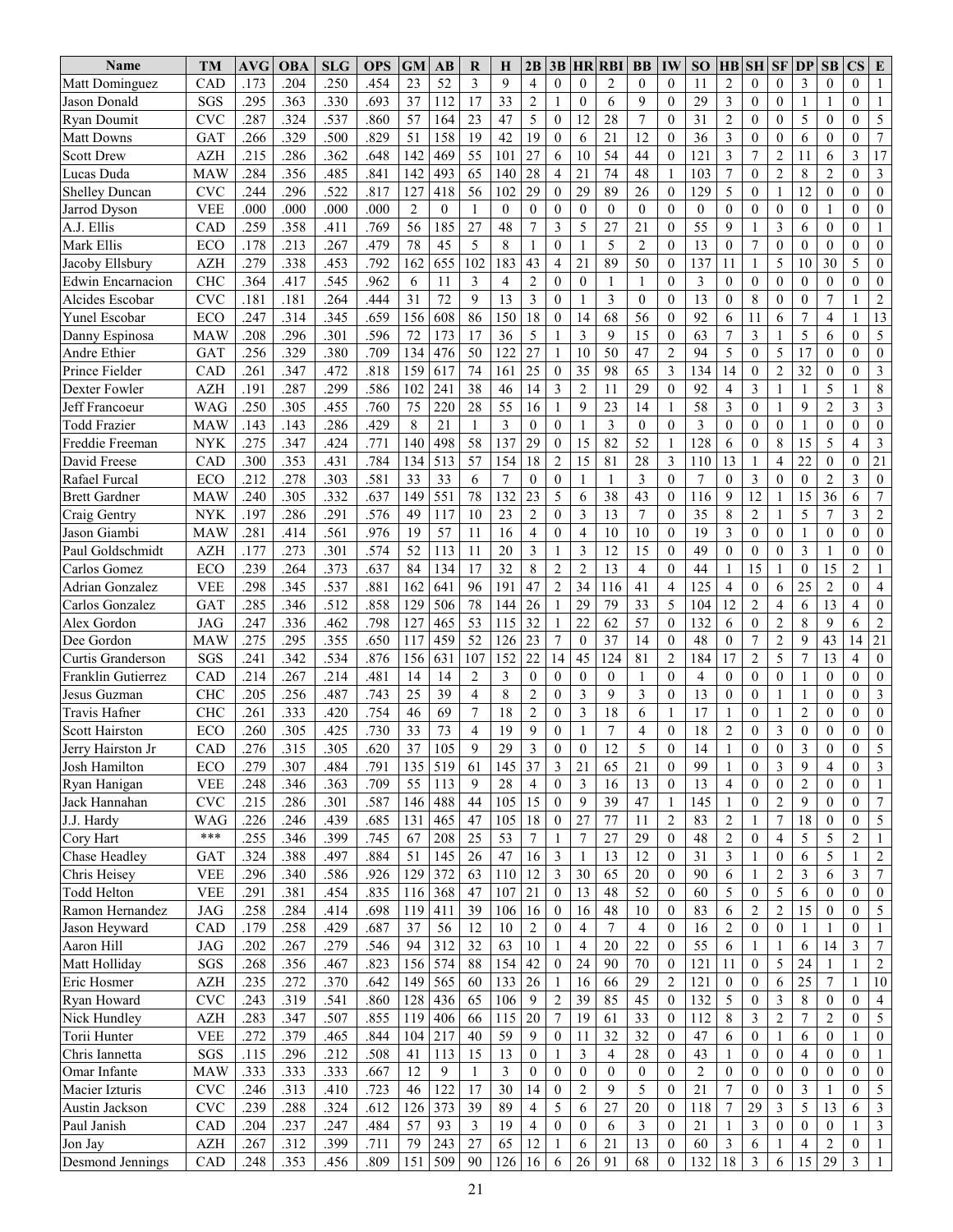| Name                                 | TM                | AVG          | <b>OBA</b>   | <b>SLG</b>   | OPS          | <b>GM</b>      | $\mathbf{A}\mathbf{B}$ | R                    | Н                       | 2B                 |                     | $3B$ HR            | <b>RBI</b>       | <b>BB</b>          | IW                  | <b>SO</b>      | $\mathbf{H}\mathbf{B}$ | <b>SH</b>           | <b>SF</b>                        | <b>DP</b>              | SB                    | $\mathbf{CS}$              | E                   |
|--------------------------------------|-------------------|--------------|--------------|--------------|--------------|----------------|------------------------|----------------------|-------------------------|--------------------|---------------------|--------------------|------------------|--------------------|---------------------|----------------|------------------------|---------------------|----------------------------------|------------------------|-----------------------|----------------------------|---------------------|
| Derek Jeter                          | WAG               | .280         | .324         | .363         | .687         | 54             | 168                    | 21                   | 47                      | 6                  |                     | $\overline{c}$     | 18               | 12                 | $\theta$            | 25             | $\theta$               | 1                   | $\overline{c}$                   | $\overline{c}$         | 4                     |                            | 5                   |
| Kelly Johnson                        | GAT               | .173         | .267         | .311         | 579          | 119            | 411                    | 44                   | 71                      | 28                 | 1                   | 9                  | 29               | 47                 | $\mathbf{0}$        | 138            | 6                      | 1                   | $\overline{0}$                   | 3                      | 8                     | $\overline{2}$             | $\overline{7}$      |
| Reed Johnson                         | $***$             | .219         | .286         | .500         | .786         | 15             | 32                     | 3                    | 7                       | 3                  | $\theta$            | $\overline{c}$     | 6                | 1                  |                     | 11             | 1                      | $\theta$            | $\mathbf{0}$                     | $\mathbf{0}$           | $\Omega$              | $\mathbf{0}$               | 1                   |
| Adam Jones                           | GAT               | .229         | .269         | .375         | 644          | 129            | 536                    | 65                   | 123                     | 17                 | $\overline{2}$      | 19                 | 54               | 20                 | $\mathbf{0}$        | 126            | 9                      | 3                   | $\theta$                         | 19                     | 5                     | $\overline{2}$             | 8                   |
| Andruw Jones                         | <b>MAW</b>        | .174         | 250          | .362         | .612         | 32             | 69                     | 8                    | 12                      |                    | $\theta$            | $\overline{4}$     | $\overline{7}$   | 6                  | $\theta$            | 31             | 1                      | $\theta$            | $\theta$                         | $\overline{2}$         | $\theta$              | $\theta$                   | $\mathbf{0}$        |
| Chipper Jones                        | MAW               | .209         | .274         | .360         | .634         | 64             | 172                    | 11                   | 36                      | 11                 | $\overline{0}$      | 5                  | 26               | 13                 | 3                   | 40             | $\theta$               | $\theta$            | $\overline{2}$                   | 6                      | $\boldsymbol{0}$      | $\mathbf{0}$               | 3                   |
| Garrett Jones                        | <b>AZH</b>        | .214         | .250         | .381         | .631         | 14             | 42                     | 4                    | 9                       |                    | $\theta$            | $\overline{2}$     | 9                | $\overline{2}$     | $\theta$            | 15             | $\mathbf{0}$           | $\theta$            | $\overline{0}$                   |                        | $\theta$              | $\mathbf{0}$               | $\boldsymbol{0}$    |
| Matt Joyce                           | CAD               | .254         | .319         | .404         | .723         | 125            | 456                    | 56                   | 116                     | 30                 | $\overline{4}$      | 10                 | 51               | 39                 | 1                   | 109            | 5                      | $\theta$            | 3                                | 17                     | 1                     | 1                          | $\overline{4}$      |
| Matt Kemp                            | SGS               | .313         | .367         | .570         | .937         | 162            | 686                    | 124                  | 215                     | 31                 | 5                   | 45                 | 117              | 51                 | $\overline{2}$      | 200            | 7                      | $\mathbf{0}$        | $\overline{4}$                   | 19                     | 33                    | 6                          | 3                   |
| Howie Kendrick                       | <b>AZH</b>        | .292         | .333         | .478         | .811         | 159            | 648                    | 90                   | 189                     | 30                 | 8                   | 25                 | 81               | 26                 |                     | 151            | 16                     | 14                  | 6                                | 15                     | 13                    | 6                          | 5                   |
| <b>Adam Kennedy</b>                  | <b>NYK</b>        | .000         | .000         | .000         | .000         |                | $\overline{2}$         | $\theta$             | $\theta$                | $\theta$           | $\overline{0}$      | $\mathbf{0}$       | $\theta$         | $\theta$           | $\theta$            | $\overline{2}$ | $\mathbf{0}$           | $\Omega$            | $\mathbf{0}$                     | $\overline{0}$         | $\theta$              | $\theta$                   | $\mathbf{0}$        |
| Ian Kinsler                          | WAG               | .199         | 280          | .296         | 576          | 74             | 216                    | 33                   | 43                      | 9                  | $\theta$            | 4                  | 24               | 21                 | $\mathbf{0}$        | 27             | 6                      | 4                   | 7                                | 7                      | 9                     | $\mathbf{0}$               | 5                   |
| Jason Kipnis                         | JAG               | .320         | .500         | .680         | 1.180        | 10             | 25                     | 5                    | 8                       | 3                  | $\theta$            | $\overline{2}$     | 5                | $\overline{7}$     | $\overline{2}$      | 5              | 1                      | $\Omega$            | 1                                | $\overline{0}$         | $\overline{0}$        | $\theta$                   | 4                   |
| Paul Konerko                         | <b>MAW</b>        | .274         | .333         | .479         | .813         | 159            | 609                    | 78                   | 167                     | 23                 | $\Omega$            | 34                 | 100              | 49                 | $\theta$            | 120            | 9                      | $\Omega$            | 8                                | 13                     | $\overline{c}$        | 1                          | $\tau$              |
| Casey Kotchman                       | <b>CVC</b>        | .299         | .360         | .449         | .809         | 116            | 374                    | 50                   | 112                     | 19                 | $\overline{2}$      | 11                 | 61               | 30                 | $\mathbf{0}$        | 55             | 7                      | $\mathbf{0}$        | 3                                | 13                     | $\overline{0}$        | $\theta$                   | $\overline{2}$      |
| Jason Kubel                          | GAT               | .333         | .333         | .333         | .667         | 4              | 9                      | $\theta$             | 3                       | $\mathbf{0}$       | $\overline{0}$      | $\mathbf{0}$       | $\mathbf{1}$     | $\theta$           | $\theta$            | $\overline{2}$ | $\overline{0}$         | $\overline{0}$      | $\theta$                         | $\overline{0}$         | $\mathbf{0}$          | $\mathbf{0}$               | $\mathbf{0}$        |
| Bryan Lahair                         | GAT               | .194         | .267         | .373         | 640          | 19             | 67                     | 7                    | 13                      | $\overline{4}$     | $\mathbf{1}$        | $\overline{2}$     | 10               | $\overline{7}$     | $\theta$            | 27             | $\mathbf{0}$           | $\Omega$            | $\mathbf{1}$                     | $\overline{0}$         | $\overline{0}$        | $\theta$                   | 1                   |
| Ryan Langerhans                      | ECO               | 268          | 348          | .585         | 933          | 21             | 41                     | 7                    | 11                      |                    | $\theta$            | $\overline{4}$     | 6                | 5                  | $\theta$            | 17             | $\mathbf{0}$           | $\theta$            | $\mathbf{0}$                     | 4                      | $\overline{0}$        | $\theta$                   | $\mathbf{0}$        |
| Adam Laroche                         | ECO               | .000         | .000         | .000         | .000         | $\overline{2}$ | $\overline{2}$         | $\Omega$             | $\overline{0}$          | $\mathbf{0}$       | $\overline{0}$      | $\mathbf{0}$       | $\theta$         | $\mathbf{0}$       | $\mathbf{0}$        | $\theta$       | $\theta$               | $\mathbf{0}$        | $\theta$                         | $\overline{0}$         | $\boldsymbol{0}$      | $\mathbf{0}$               | $\bf{0}$            |
| Ryan Lavarnway                       | JAG               | .111         | .107         | .222         | 329          | 8              | 27                     | 1                    | 3                       | $\theta$           | $\theta$            | 1                  | $\overline{2}$   | $\theta$           | $\theta$            | $\overline{7}$ | $\mathbf{0}$           | $\theta$            | $\mathbf{1}$                     | $\overline{c}$         | $\theta$              | $\theta$                   | $\mathbf{0}$        |
| <b>Brett Lawrie</b>                  | <b>NYK</b>        | .283         | .356         | .491         | 846          | 51             | 159                    | 24                   | 45                      | $\overline{7}$     | 4                   | 6                  | 26               | 17                 | $\mathbf{0}$        | 41             | $\overline{c}$         | $\theta$            | $\overline{c}$                   | 3                      | $\overline{2}$        | $\theta$                   | $\overline{7}$      |
| Carlos Lee                           | <b>MAW</b>        | .306         | .324         | .417         | 741          | 9              | 36                     | 1                    | 11                      | $\overline{4}$     | $\Omega$            | $\theta$           | 3                | 1                  | $\mathbf{0}$        | 4              | $\mathbf{0}$           | $\mathbf{0}$        | $\boldsymbol{0}$                 | $\overline{0}$         | $\theta$              | $\mathbf{0}$               | $\boldsymbol{0}$    |
| Derrek Lee                           | ECO               | .255         | .312         | .482         | .794         | 108            | 330                    | 48                   | 84                      | 14                 | $\overline{2}$      | 19                 | 42               | 20                 | $\mathbf{0}$        | 100            | 9                      | $\mathbf{1}$        | 3                                | 9                      | $\Omega$              | $\theta$                   | 5                   |
| Alex Liddi                           | CAD               | .333         | .333         | .500         | .833         | 4              | 6                      | 1                    | $\overline{c}$          | 1                  | $\mathbf{0}$        | $\mathbf{0}$       | 3                | $\mathbf{0}$       | $\theta$            |                | $\mathbf{0}$           | $\theta$            | $\mathbf{0}$                     | $\overline{0}$         | $\mathbf{0}$          | $\theta$                   | $\overline{0}$      |
| <b>Brent Lillibridge</b>             | <b>MAW</b>        | .302         | .377         | .678         | 1.055        | 85             | 149                    | 27                   | 45                      | 3                  | 1                   | 17                 | 34               | 12                 | $\theta$            | 40             | 6                      | $\theta$            | $\mathbf{0}$                     | $\overline{c}$         | 6                     | $\overline{2}$             | $\overline{c}$      |
| Adam Lind                            | SGS               | .210         | .259         | .382         | .641         | 70             | 238                    | 21                   | 50                      | 8                  | $\theta$            | 11                 | 23               | 16                 | $\mathbf{0}$        | 51             | $\theta$               | $\mathbf{0}$        | 1                                | 5                      | $\boldsymbol{0}$      | $\mathbf{0}$               | $\mathbf{0}$        |
| James Loney                          | <b>AZH</b>        | .250         | .250         | .250         | 500          |                | $\overline{4}$         | $\theta$             | 1                       | $\theta$           | $\Omega$            | $\theta$           | $\mathbf{1}$     | $\theta$           | $\theta$            |                | $\mathbf{0}$           | $\theta$            | $\mathbf{0}$                     | $\overline{0}$         | $\boldsymbol{0}$      | $\theta$                   | 1                   |
| Evan Longoria                        | <b>JAG</b>        | .231         | .312         | .485         | .797         | 90             | 299                    | 40                   | 69                      | 15                 | $\overline{2}$      | 19                 | 39               | 30                 | $\mathbf{0}$        | 76             | 6                      | $\overline{0}$      | $\overline{2}$                   | 5                      | $\boldsymbol{0}$      | -1                         | 6                   |
| Jed Lowrie                           | GAT               | .353         | .368         | .559         | .927         | 20             | 34                     | $\overline{c}$       | 12                      | $\mathbf{0}$       | $\overline{2}$      | 1                  | 5                | $\overline{2}$     | $\mathbf{0}$        | 8              | $\mathbf{0}$           | $\mathbf{0}$        | $\overline{c}$                   | $\overline{0}$         | $\overline{0}$        | $\theta$                   | $\overline{0}$      |
| Jonathan Lucroy                      | <b>MAW</b>        | .136         | .208         | .273         | .481         | 11             | 22                     | 1                    | 3                       | $\theta$           | $\theta$            | 1                  | 1                | $\overline{2}$     | $\theta$            | 5              | $\mathbf{0}$           | $\Omega$            | $\mathbf{0}$                     | 1                      | $\Omega$              | $\mathbf{0}$               | $\mathbf{0}$        |
| Ryan Ludwick                         | <b>CVC</b>        | .667         | .714         | .667         | 1.381        | 2              | 6                      | $\theta$             | $\overline{4}$          | $\theta$           | $\theta$            | $\Omega$           | $\theta$         | 1                  | $\theta$            | $\theta$       | $\theta$               | $\theta$            | $\overline{0}$                   | $\overline{0}$         | $\boldsymbol{0}$      | $\theta$                   | $\mathbf{0}$        |
| Mitch Maier                          | WAG               | .286         | .333         | .321         | .655         | 8              | 28                     | $\overline{0}$       | 8                       |                    | $\mathbf{0}$        | $\mathbf{0}$       | $\theta$         | $\overline{2}$     | $\mathbf{0}$        | 9              | $\theta$               | $\mathbf{0}$        | $\mathbf{0}$                     | $\overline{2}$         | $\boldsymbol{0}$      | $\mathbf{0}$               | $\bf{0}$            |
| Nick Markakis                        | JAG               | .214         | .273         | .305         | 578          | 118            | 429                    | 44                   | 92                      | 13                 | $\mathbf{1}$        | 8                  | 30               | 29                 | $\theta$            | 65             | 6                      | $\mathbf{1}$        | $\mathbf{1}$                     | 15                     | $\overline{2}$        | $\overline{2}$             | $\mathbf{0}$        |
| Russell Martin                       | <b>CVC</b>        | .229         | .299         | .343         | .642         | 27             | 70                     | 3                    | 16                      | 5                  | $\theta$            | 1                  | $\overline{4}$   | 6                  | $\theta$            | 11             | 1                      | $\theta$            | $\overline{0}$                   | 3                      | $\mathbf{1}$          | $\theta$                   | $\bf{0}$            |
| J.D. Martinez                        | <b>AZH</b>        | .240         | .310         | .341         | .650         | 68             | 229                    | 15                   | 55                      | 11                 | $\theta$            | $\overline{4}$     | 33               | 20                 | $\mathbf{0}$        | 56             | 4                      | $\theta$            | $\overline{2}$                   | 8                      | $\mathbf{0}$          | $\theta$                   | $\mathbf{0}$        |
| Victor Martinez                      | <b>CHC</b>        | .274         | .323         | .356         | .679         | 131            | 486                    | 41                   | 133                     | 25                 | $\overline{0}$      | 5                  | 61               | 32                 | $\overline{2}$      | 58             | 4                      | $\mathbf{0}$        | 5                                | 23                     |                       | $\overline{\phantom{a}}$   | $\mathbf{0}$        |
| Joe Mauer                            | CAD               | 252          | .320         | .328         | .648         | 110            | 393                    | 43                   | 99                      | 21                 | $\overline{0}$      | 3                  | 28               | 35                 |                     | 59             | $\overline{4}$         | $\mathbf{0}$        | $\overline{c}$                   | 13                     | $\boldsymbol{0}$      | $\theta$                   | 12                  |
| John Mayberry Jr                     | CAD               | 256          | 320          | 461          | 781          | 67             | 219                    | 34                   | 56                      | 15                 | $\Omega$            | 10                 | 40               | 20                 | $\Omega$            | 54             | $\mathfrak{D}$         | $\theta$            | 3                                | 10                     | $\mathbf{3}$          | $\overline{1}$             | $\overline{2}$      |
| Cameron Maybin                       | <b>CHC</b>        | .227         | .285         | .338         | .623         | 124            | 396                    | 52                   | 90                      | 11                 | 6                   | 7                  | 28               | 31                 | $\boldsymbol{0}$    | 102            | 1                      | 4                   | $\boldsymbol{0}$                 | 5                      | $18\,$                | 8                          | $\overline{2}$      |
| Brian McCann                         | <b>NYK</b>        | .261         | .329         | .449         | .778         | 139            | 490                    | 63                   | 128                     | $20\,$             | $\overline{0}$      | 24                 | 58               | 46                 |                     | 104            | 3                      | $\mathbf{0}$        | 1                                | 13                     | 1                     | -1                         | 5                   |
| <b>Andrew McCutchen</b>              | <b>MAW</b>        | .230         | .326         | .398         | .723         | 160            | 591                    | 79                   | 136                     | 27                 | 3                   | 22                 | 79               | 80                 |                     | 142            | 7                      | $\boldsymbol{0}$    | 9                                | 12                     | 24                    | 8                          | 4                   |
| Michael McKenry                      | $\mathbf{AZH}$    | 1.000        | 1.000        | 2.000        | 3.000        | 1              | -1                     | $\overline{0}$       | 1                       | 1                  | $\boldsymbol{0}$    | $\mathbf{0}$       | $\mathbf{0}$     | $\mathbf{0}$       | $\boldsymbol{0}$    | $\overline{0}$ | $\boldsymbol{0}$       | $\boldsymbol{0}$    | $\boldsymbol{0}$                 | 0                      | $\overline{0}$        | $\overline{0}$             | $\overline{0}$      |
| Devin Mesoraco                       | $\mathbf{AZH}$    | .135         | .200         | .216         | .416         | 15             | 37                     | $\mathfrak{Z}$       | 5                       | $\mathbf{0}$       | $\overline{0}$      | 1                  | $\mathfrak{Z}$   | $\mathfrak{Z}$     | $\overline{0}$      | 5              | $\boldsymbol{0}$       | $\overline{0}$      | $\bf{0}$                         | 1                      | $\overline{0}$        | $\theta$                   | $\overline{2}$      |
| Jose Molina                          | WAG               | .277         | .338         | .412         | .750         | 120            | 393                    | 38                   | 109                     | 37                 | $\overline{c}$      | $\overline{4}$     | 52               | 35                 | $\overline{0}$      | 111            | 1                      | 8                   | $\mathbf{0}$                     | $\overline{4}$<br>28   | $\overline{0}$        | $\theta$                   | $\mathbf{1}$        |
| Yadier Molina                        | <b>CHC</b>        | .253         | .290         | .380         | .670         | 151            | 576                    | 57                   | 146                     | 23                 | 1                   | 16                 | 67               | 31                 | $\mathbf{0}$        | 62             | $\boldsymbol{0}$       | 1                   | 3                                |                        | 1                     | -1                         | $\mathbf{1}$        |
| Jesus Montero                        | <b>GAT</b>        | .000<br>.224 | .000         | .000         | .000         | 1              | -1                     | $\overline{0}$<br>55 | $\mathbf{0}$<br>99      | $\mathbf{0}$<br>22 | $\overline{0}$      | $\mathbf{0}$<br>17 | $\mathbf{0}$     | $\mathbf{0}$<br>29 | $\overline{0}$      | $\overline{0}$ | $\boldsymbol{0}$       | $\mathbf{0}$        | $\boldsymbol{0}$                 | $\boldsymbol{0}$<br>16 | 0                     | $\overline{0}$             | $\mathbf{0}$        |
| Miguel Montero<br><b>Brent Morel</b> | <b>VEE</b><br>AZH | .282         | .286<br>.324 | .394<br>.392 | .679<br>.716 | 143<br>110     | 442<br>227             | 27                   | 64                      | 8                  | $\mathbf{1}$        | 5                  | 56<br>23         | 10                 | $\mathbf{0}$        | 105<br>41      | 10<br>$\overline{4}$   | $\overline{2}$<br>3 | $\overline{2}$<br>$\overline{c}$ | $\overline{c}$         | $\boldsymbol{0}$<br>3 | $\overline{0}$<br>$\theta$ | $\mathfrak{Z}$<br>5 |
| Mitch Moreland                       | <b>NYK</b>        | .458         | .480         | .833         | 1.313        | 12             | 24                     | $\tau$               | 11                      | 3                  | 1<br>$\overline{0}$ | $\overline{c}$     | 5                | 1                  | 1<br>$\overline{0}$ | 5              | $\boldsymbol{0}$       | $\mathbf{0}$        | $\mathbf{0}$                     | $\overline{0}$         | $\overline{0}$        | $\theta$                   | $\mathbf{0}$        |
|                                      | <b>WAG</b>        | .281         | .349         | .386         | .735         | 132            | 508                    | 72                   | 143                     | 20                 | 9                   | 5                  | 26               | 28                 | $\overline{2}$      | 100            | 23                     | $\overline{4}$      | $\boldsymbol{0}$                 | 10                     | 25                    | $\overline{2}$             | $\mathfrak{Z}$      |
| Nyjer Morgan<br>Michael Morse        | WAG               | .282         | .343         | .549         | .892         | 160            | 616                    | 108                  | 174                     | 44                 | $\boldsymbol{0}$    | 40                 | 117              | 40                 | $\mathfrak{2}$      | 164            | 18                     | $\overline{0}$      | 6                                | $18\,$                 | $\mathbf{0}$          | $\Omega$                   | $\overline{0}$      |
| Mike Moustakas                       | WAG               | .231         | .231         | .231         | .462         | 8              | 13                     | 1                    | 3                       | $\bf{0}$           | $\boldsymbol{0}$    | $\boldsymbol{0}$   | $\boldsymbol{0}$ | $\mathbf{0}$       | $\boldsymbol{0}$    | $\overline{2}$ | $\boldsymbol{0}$       | $\boldsymbol{0}$    | $\boldsymbol{0}$                 | 0                      | 0                     | $\mathbf{0}$               | $\overline{0}$      |
| Daniel Murphy                        | <b>GAT</b>        | .327         | .371         | .447         | .818         | 119            | 459                    | 51                   | 150                     | 38                 | 1                   | 5                  | 60               | 30                 | 1                   | 59             | 4                      | $\mathbf{0}$        | 4                                | 10                     | 8                     | $\overline{0}$             | 7                   |
| David Murphy                         | <b>CHC</b>        | .271         | .311         | .347         | .658         | 71             | 236                    | 34                   | 64                      | 6                  | $\overline{0}$      | $\overline{4}$     | 28               | 15                 | $\mathbf{0}$        | 42             | $\boldsymbol{0}$       | $\overline{0}$      | 3                                | 8                      | 5                     | $\overline{2}$             | 1                   |
| Mike Napoli                          | ECO               | .303         | .423         | .595         | 1.018        | 146            | 528                    | 90                   | 160                     | 31                 | $\boldsymbol{0}$    | 41                 | 96               | 99                 | $\overline{4}$      | 116            | 9                      | $\boldsymbol{0}$    | 3                                | 15                     | 1                     | $\overline{0}$             | $\mathfrak{Z}$      |
| Eduardo Nunez                        | <b>VEE</b>        | .200         | .333         | .500         | .833         | 19             | 10                     | 4                    | $\mathbf{2}$            | $\theta$           | $\mathbf{0}$        | 1                  | -1               | $\sqrt{2}$         | $\mathbf{0}$        |                | $\boldsymbol{0}$       | $\boldsymbol{0}$    | $\boldsymbol{0}$                 | $\mathbf{0}$           | 3                     | 1                          | 1                   |
| Miguel Olivo                         | SGS               | .250         | .250         | .500         | .750         | 2              | $\overline{4}$         | $\mathbf{0}$         | 1                       | -1                 | $\overline{0}$      | $\overline{0}$     | $\mathbf{0}$     | $\mathbf{0}$       | $\theta$            | $\overline{c}$ | $\boldsymbol{0}$       | $\overline{0}$      | $\mathbf{0}$                     | $\mathbf{0}$           | $\overline{0}$        | $\theta$                   | $\overline{0}$      |
| David Ortiz                          | <b>NYK</b>        | .270         | .336         | .533         | .869         | 161            | 619                    | 89                   | 167                     | 31                 | $\overline{0}$      | 44                 | 98               | 63                 | $\mathbf{0}$        | 119            | $\boldsymbol{0}$       | $\mathbf{0}$        | $\overline{c}$                   | 25                     | $\mathbf{0}$          | $\theta$                   | $\overline{0}$      |
| Jordan Pacheco                       | <b>CVC</b>        | .100         | .100         | .100         | .200         | 3              | 10                     | $\mathbf{0}$         | 1                       | $\theta$           | $\overline{0}$      | $\mathbf{0}$       | $\mathbf{0}$     | $\mathbf{0}$       | $\mathbf{0}$        | $\overline{2}$ | $\boldsymbol{0}$       | $\mathbf{0}$        | $\boldsymbol{0}$                 | 1                      | $\overline{0}$        | $\mathbf{0}$               | $\overline{0}$      |
| Angel Pagan                          | WAG               | .333         | .429         | .417         | .845         | 12             | 12                     | 5                    | $\overline{\mathbf{4}}$ |                    | $\mathbf{0}$        | $\mathbf{0}$       | $\overline{c}$   | $\overline{2}$     | $\overline{0}$      | $\mathbf{0}$   | $\overline{0}$         | $\overline{0}$      | $\boldsymbol{0}$                 |                        | $\overline{c}$        | $\mathbf{2}$               | $\overline{0}$      |
| Chris Parmelee                       | ${\rm NYK}$       | .325         | .449         | .416         | .865         | 36             | $77\,$                 | 12                   | $25\,$                  | $\overline{4}$     | $\boldsymbol{0}$    |                    | 14               | 17                 | $\overline{c}$      | 17             | $\boldsymbol{0}$       | $\boldsymbol{0}$    | $\overline{c}$                   | $\overline{c}$         | 1                     | $\boldsymbol{0}$           | $\mathbf{1}$        |
|                                      |                   |              |              |              |              |                |                        |                      |                         |                    |                     |                    |                  |                    |                     |                |                        |                     |                                  |                        |                       |                            |                     |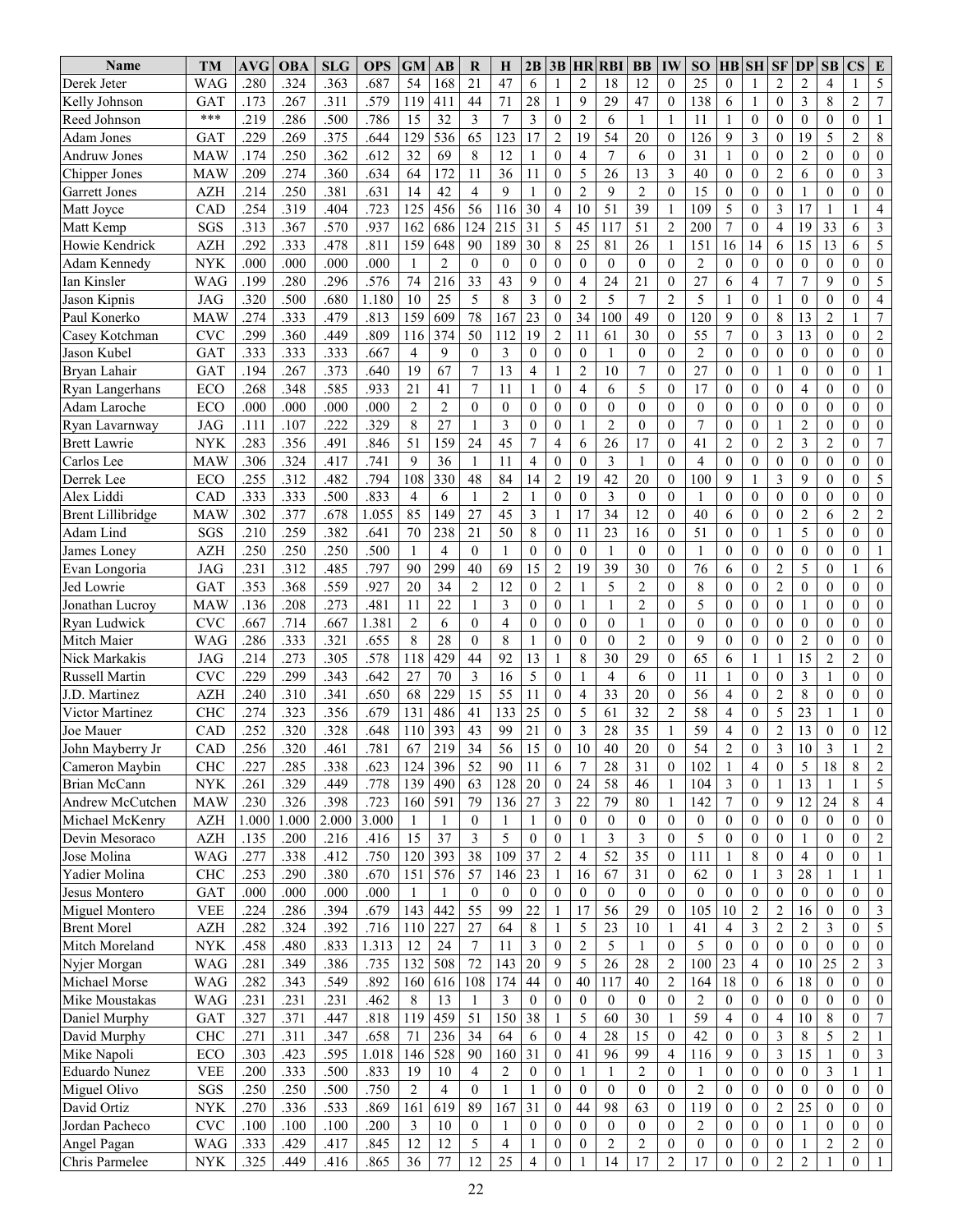| Name                       | TM                       | AVG          | <b>OBA</b>   | <b>SLG</b>   | <b>OPS</b>   | <b>GM</b>      | $\mathbf{A}\mathbf{B}$ | R                    | Н              | 2B               |                     | <b>3B HR</b>     | <b>RBI</b>       | <b>BB</b>            | IW                               | <b>SO</b>        | $\mathbf{H}\mathbf{B}$ | <b>SH</b>         | <b>SF</b>                      | <b>DP</b>               | SB               | $\mathbf{CS}$                  | ${\bf E}$                        |
|----------------------------|--------------------------|--------------|--------------|--------------|--------------|----------------|------------------------|----------------------|----------------|------------------|---------------------|------------------|------------------|----------------------|----------------------------------|------------------|------------------------|-------------------|--------------------------------|-------------------------|------------------|--------------------------------|----------------------------------|
| Gerardo Parra              | NYK                      | .252         | .311         | .424         | .736         | 52             | 139                    | 20                   | 35             | 3                | $\Omega$            | 7                | 16               | 9                    |                                  | 27               | $\overline{c}$         | 4                 | $\mathbf{0}$                   | 5                       | $\overline{c}$   |                                |                                  |
| Ronny Paulino              | <b>NYK</b>               | .292         | .344         | .398         | .742         | 41             | 113                    | 12                   | 33             | 6                | $\overline{0}$      | $\mathfrak{2}$   | 14               | $\overline{7}$       | $\mathbf{0}$                     | 21               | 3                      | $\overline{c}$    | $\overline{2}$                 | $\overline{4}$          | $\overline{0}$   | $\theta$                       | 2                                |
| Dustin Pedroia             | CAD                      | .272         | .347         | .403         | .750         | 162            | 694                    | 98                   | 189            | 28               | 3                   | 19               | 65               | 75                   | 5                                | 118              | $\overline{0}$         | $\mathbf{0}$      | $\overline{c}$                 | 14                      | 5                | 3                              | 10                               |
| Carlos Pena                | SGS                      | .186         | .313         | .354         | .668         | 129            | 415                    | 63                   | 77             | 25               | $\theta$            | 15               | 56               | 76                   | $\mathbf{0}$                     | 138              | $\overline{4}$         | 11                | 6                              | 5                       | $\overline{0}$   | $\theta$                       | 5                                |
| Hunter Pence               | CAD                      | .289         | 342          | .412         | .754         | 149            | 616                    | 78                   | 178            | 31               | 3                   | 13               | 54               | 48                   | 3                                | 151              | $\mathbf{0}$           | $\theta$          | 3                              | 23                      | 3                | $\theta$                       | 11                               |
| Jhonny Peralta             | <b>CHC</b>               | .227         | .291         | .347         | .638         | 50             | 150                    | 12                   | 34             | 6                | $\overline{0}$      | 4                | 19               | 13                   | $\mathbf{0}$                     | 35               | 1                      | $\mathbf{0}$      | 1                              | $\overline{4}$          | $\mathbf{0}$     | $\mathbf{0}$                   | 1                                |
| Salvador Perez             | ECO                      | .383         | 396          | .500         | .896         | 82             | 128                    | 11                   | 49             | $\overline{7}$   | $\mathbf{1}$        | $\overline{2}$   | 25               | $\overline{4}$       | $\theta$                         | 17               | $\mathbf{0}$           | $\mathbf{1}$      | $\overline{2}$                 | $\overline{4}$          | $\mathbf{0}$     | $\theta$                       | $\overline{c}$                   |
| <b>Bryan Petersen</b>      | GAT                      | .242         | .330         | .342         | .671         | 60             | 161                    | 21                   | 39             | 9                | $\overline{2}$      | 1                | 15               | 18                   | $\mathbf{0}$                     | 38               | 4                      | $\mathbf{0}$      | $\overline{2}$                 | $\overline{2}$          | $\overline{4}$   | $\mathbf{1}$                   | $\mathbf{0}$                     |
| <b>Brandon Phillips</b>    | <b>VEE</b>               | .278         | .337         | .414         | .751         | 161            | 553                    | 72                   | 154            | 34               | $\mathbf{1}$        | 13               | 60               | 42                   | $\mathbf{0}$                     | 93               | 8                      | 6                 | 3                              | 11                      | $\overline{4}$   | 3                              | 3                                |
| Juan Pierre                | <b>MAW</b>               | .224         | .290         | .235         | .524         | 46             | 98                     | 14                   | 22             |                  | $\mathbf{0}$        | $\mathbf{0}$     | $\overline{7}$   | 8                    | $\mathbf{0}$                     | 13               | 1                      | $\overline{2}$    | $\mathbf{0}$                   | $\overline{2}$          | $\overline{0}$   | $\overline{1}$                 | $\mathbf{1}$                     |
| A.J. Pierzynski            | <b>MAW</b>               | .222         | .231         | .222         | .453         | 13             | 36                     | 3                    | 8              | $\theta$         | $\Omega$            | $\theta$         | 4                | 1                    | $\theta$                         | $\overline{2}$   | $\theta$               | $\theta$          | $\overline{2}$                 | $\overline{0}$          | $\overline{0}$   | $\theta$                       | $\mathbf{0}$                     |
| <b>Trevor Plouffe</b>      | <b>AZH</b>               | .217         | .302         | .435         | .737         | 20             | 46                     | 5                    | 10             |                  | $\overline{0}$      | 3                | 7                | 5                    | $\mathbf{0}$                     | 16               | 1                      | $\overline{2}$    | 1                              | $\overline{0}$          | $\boldsymbol{0}$ | $\mathbf{0}$                   | 5                                |
| Placido Polanco            | ECO                      | .239         | .294         | .282         | 576          | 59             | 142                    | 9                    | 34             | 3                | $\theta$            | 1                | 4                | 10                   | $\mathbf{0}$                     | 21               | 1                      | $\Omega$          | $\overline{0}$                 | 4                       | $\boldsymbol{0}$ | $\theta$                       | $\mathbf{0}$                     |
| <b>Buster Posey</b>        | GAT                      | .292         | .363         | .390         | .753         | 118            | 377                    | 43                   | 110            | 13               | $\theta$            | $\,$ 8 $\,$      | 35               | 31                   | $\overline{2}$                   | 84               | 11                     | $\overline{0}$    | 3                              | 14                      | 3                | $\mathbf{0}$                   | $\sqrt{2}$                       |
| Martin Prado               | <b>NYK</b>               | .136         | .208         | .318         | 527          | 9              | 22                     | 1                    | 3              | -1               | $\theta$            | 1                | $\overline{3}$   | $\overline{2}$       | $\overline{0}$                   | 4                | $\mathbf{0}$           | $\overline{0}$    | $\overline{0}$                 | $\overline{0}$          | $\overline{0}$   | $\mathbf{0}$                   | 1                                |
| <b>Alex Preslev</b>        | <b>VEE</b>               | .277         | .309         | .453         | .762         | 116            | 408                    | 55                   | 113            | 21               | 12                  | 9                | 56               | 18                   | 3                                | 84               | $\boldsymbol{0}$       | $\overline{0}$    | 5                              | 10                      | 14               | 5                              | $\overline{c}$                   |
| <b>Albert Puiols</b>       | <b>JAG</b>               | .278         | .334         | .503         | .836         | 156            | 593                    | 74                   | 165            | 22               | $\theta$            | 37               | 98               | 45                   |                                  | 82               | 5                      | $\Omega$          | 3                              | 21                      | 3                | 3                              | 13                               |
| Carlos Quentin             | SGS                      | 304          | 345          | .522         | .867         | 10             | 23                     | 5                    | $\overline{7}$ | $\overline{2}$   | $\theta$            | 1                | 6                | 1                    | $\theta$                         | 9                | $\overline{c}$         | $\Omega$          | 3                              | $\overline{0}$          | $\theta$         | $\theta$                       | $\mathbf{0}$                     |
| Alexei Ramirez             | GAT                      | .254         | .307         | .327         | .634         | 151            | 559                    | 53                   | 142            | 23               | $\overline{0}$      | 6                | 33               | 36                   | $\mathbf{0}$                     | 95               | 8                      | 5                 | 3                              | 19                      | 1                | $\overline{2}$                 | 19                               |
| Aramis Ramirez             | GAT                      | .304         | .347         | .493         | .839         | 147            | 542                    | 64                   | 165            | 26               | $\overline{2}$      | 24               | 71               | 23                   | 1                                | 80               | 12                     | $\mathbf{0}$      | $\overline{c}$                 | 17                      | $\mathbf{1}$     | $\theta$                       | 10                               |
| <b>Hanley Ramirez</b>      | CAD                      | .196         | .288         | .288         | 576          | 133            | 423                    | 50                   | 83             | 12               | $\theta$            | 9                | 36               | 52                   | $\theta$                         | 99               | 3                      | 5                 | $\overline{c}$                 | 13                      | 20               | $\overline{7}$                 | 20                               |
| Wilson Ramos               | <b>MAW</b>               | .244         | .274         | .424         | .698         | 133            | 439                    | 48                   | 107            | 27               | $\overline{2}$      | 16               | 46               | 19                   | $\theta$                         | 92               | $\overline{c}$         | $\overline{2}$    | $\overline{7}$                 | 15                      | $\overline{0}$   | $\mathbf{0}$                   | 5                                |
| Colby Rasmus               | <b>JAG</b>               | .165         | .218         | .317         | .535         | 62             | 249                    | 26                   | 41             | 3                | 4                   | 9                | 21               | 17                   | $\mathbf{0}$                     | 74               | $\overline{0}$         | $\mathbf{0}$      | $\boldsymbol{0}$               | 8                       | $\Omega$         | $\overline{1}$                 | $\overline{2}$                   |
| Josh Reddick               | <b>CVC</b>               | .220         | .303         | .303         | .606         | 44             | 109                    | 9                    | 24             | $\overline{4}$   | 1                   | 1                | 6                | 12                   | $\mathbf{0}$                     | 26               | 1                      | $\mathbf{0}$      | $\mathbf{0}$                   | 1                       | $\overline{0}$   | $\theta$                       | $\mathbf{1}$                     |
| <b>Ben Revere</b>          | <b>CVC</b>               | .313         | .327         | .333         | .660         | 51             | 48                     | 17                   | 15             | 1                | $\theta$            | $\theta$         | $\overline{2}$   | $\mathbf{1}$         | $\theta$                         | 5                | $\mathbf{0}$           | 5                 | $\mathbf{0}$                   | $\overline{0}$          | 17               | 3                              | 1                                |
| <b>Jose Reves</b>          | <b>NYK</b>               | .290         | .314         | .409         | .723         | 148            | 634                    | 78                   | 184            | 36               | 15                  | 3                | 55               | 24                   | $\mathbf{0}$                     | 51               | 0                      | 18                | 4                              | 6                       | 30               | 11                             | 36                               |
| Mark Reynolds              | <b>AZH</b>               | .179         | .280         | .401         | .681         | 119            | 347                    | 50                   | 62             | 13               | $\overline{2}$      | 20               | 39               | 44                   | $\overline{0}$                   | 135              | 6                      | $\overline{0}$    | 3                              | 8                       | 1                | $\theta$                       | 30                               |
| <b>Ryan Roberts</b>        | SGS                      | .289         | .390         | .437         | .827         | 46             | 135                    | 23                   | 39             | 8                | $\theta$            | $\overline{4}$   | 19               | 22                   | $\mathbf{0}$                     | 29               | 1                      | $\overline{2}$    | 1                              | 4                       | 3                | $\mathbf{0}$                   | 1                                |
| Trayvon Robinson           | ECO                      | .000         | .000         | .000         | .000         | 1              | $\theta$               | $\theta$             | $\mathbf{0}$   | $\mathbf{0}$     | $\theta$            | $\mathbf{0}$     | $\theta$         | $\mathbf{0}$         | $\overline{0}$                   | $\overline{0}$   | $\mathbf{0}$           | $\overline{0}$    | $\mathbf{0}$                   | $\overline{0}$          | $\overline{0}$   | $\mathbf{0}$                   | $\overline{0}$                   |
| Alex Rodriguez             | SGS                      | .249         | .332         | .436         | .768         | 135            | 514                    | 70                   | 128            | 27               | $\theta$            | 23               | 73               | 61                   | $\overline{0}$                   | 133              | 6                      | $\overline{0}$    | 6                              | 13                      | 1                | 1                              | $\,8\,$                          |
| Sean Rodriguez             | <b>JAG</b>               | .152         | .241         | .210         | 451          | 92             | 276                    | 16                   | 42             | 5                | 1                   | 3                | 19               | 12                   | $\theta$                         | 95               | 21                     | 3                 | $\overline{2}$                 | 11                      | 10               | $\overline{7}$                 | $\overline{c}$                   |
| Scott Rolen                | <b>CVC</b>               | .111         | .250         | .111         | 361          | 4              | 9                      | 1                    |                | $\mathbf{0}$     | $\mathbf{0}$        | $\mathbf{0}$     | $\mathbf{1}$     | $\overline{2}$       | $\mathbf{0}$                     | $\mathbf{0}$     | $\theta$               | $\mathbf{0}$      | 1                              | $\overline{0}$          | $\overline{0}$   | $\mathbf{0}$                   | $\mathbf{0}$                     |
| Jimmy Rollins              | <b>CVC</b>               | .274         | .325         | .421         | .746         | 140            | 570                    | 80                   | 156            | 19               | $\overline{4}$      | 19               | 67               | 40                   | $\theta$                         | 71               | 4                      | 9                 | $\overline{c}$                 | $\overline{4}$          | 26               | 11                             | $\boldsymbol{7}$                 |
| Wilton Rosario             | <b>CHC</b>               | .250         | .357         | .417         | .774         | 4              | 12                     | 1                    | 3              | $\overline{2}$   | $\theta$            | $\theta$         | 3                | $\overline{2}$       | $\mathbf{0}$                     | 8                | $\mathbf{0}$           | $\theta$          | $\mathbf{0}$                   | $\overline{0}$          | $\overline{0}$   | $\theta$                       | $\mathbf{0}$                     |
| Cody Ross                  | <b>CVC</b>               | .133         | .235         | .400         | .635         | 11             | 15                     | 3                    | $\overline{2}$ |                  | $\overline{0}$      | 1                | $\overline{2}$   | $\overline{2}$       | $\mathbf{0}$                     | 4                | $\mathbf{0}$           | 1                 | $\theta$                       | 1                       | $\mathbf{0}$     | $\theta$                       | $\mathbf{0}$                     |
| David Ross                 | <b>VEE</b>               | .091         | .091         | .091         | 182          | 3              | 11                     | 1                    |                | $\theta$         | $\theta$            | $\mathbf{0}$     | $\mathbf{0}$     | $\mathbf{0}$         | $\mathbf{0}$                     | $\overline{7}$   | $\mathbf{0}$           | $\mathbf{0}$      | $\theta$                       | $\overline{0}$          | $\mathbf{0}$     | $\theta$                       | $\boldsymbol{0}$                 |
| Carlos Ruiz                | <b>CVC</b>               | .267         | .326         | .378         | .704         | 115            | 389                    | 35                   | 104            | 13               | $\overline{0}$      | 10               | 32               | 25                   | $\overline{c}$                   | 67               | 8                      | $\overline{4}$    | $\overline{c}$                 | 4                       | $\mathbf{0}$     | $\mathbf{0}$                   | $\overline{c}$                   |
| Brendan Ryan               | ECO                      | .200         | 429          | 200          | 629          | 5              | 5                      | $\Omega$             |                | $\theta$         | $\theta$            | $\Omega$         | $\theta$         |                      |                                  | $\Omega$         | $\Omega$               |                   | $\theta$                       | $\theta$                | $\Omega$         | $\Omega$                       | $\overline{0}$                   |
| Freddy Sanchez             | <b>CVC</b>               | .333         | .467         | .333         | .800         | 5              | 12                     | 2                    | 4              | $\boldsymbol{0}$ | $\overline{0}$      | $\boldsymbol{0}$ | $\theta$         | $\overline{2}$       | $\mathbf{0}$                     |                  | 1                      | $\boldsymbol{0}$  | $\boldsymbol{0}$               |                         | $\boldsymbol{0}$ | $\overline{0}$                 | $\mathbf{0}$                     |
| Pablo Sandoval             | ECO                      | .300         | .331         | .528         | .859         | 134            | 513                    | 60                   | 154            | 32               | 8                   | 23               | $\bf 88$         | 27                   | $\overline{0}$                   | 91               | $\boldsymbol{0}$       | $\boldsymbol{0}$  | 7                              | 26                      | $\bf{0}$         | 2                              |                                  |
| Jerry Sands                | <b>VEE</b>               | .263         | .313         | .415         | .728         | 47             | 118                    | 16                   | 31             | 12               | $\mathbf{0}$        | $\overline{c}$   | 18               | 9                    | $\mathbf{0}$                     | 21               | $\boldsymbol{0}$       | $\boldsymbol{0}$  |                                |                         | 1                | $\theta$                       | $\overline{0}$                   |
| Carlos Santana             | <b>WAG</b>               | .198         | .313         | .385         | .698         | 68             | 182                    | 33                   | 36             | 10               | $\mathbf{0}$        | 8                | 19               | 32                   | $\mathbf{0}$                     | 45               | $\boldsymbol{0}$       | $\boldsymbol{0}$  | 3                              | 9                       | 1                | $\overline{0}$                 | $\overline{0}$<br>$\mathfrak{Z}$ |
| Nate Schierholtz           | WAG                      | .218         | .277         | .301         | .578         | 74             | 266                    | 24                   | 58             | 10               | $\mathbf{0}$        | $\overline{4}$   | 26               | 14                   | $\overline{0}$                   | 64               | 8                      | 1                 | 1                              | 3                       | 11               | $\overline{2}$                 |                                  |
| Marco Scutaro              | <b>MAW</b>               | .292         | .344         | .364         | .707         | 72             | 209                    | 23                   | 61             | 7                | 1                   | $\overline{c}$   | 20               | 17                   | $\overline{0}$                   | 23<br>22         | $\boldsymbol{0}$       | 2                 | 1                              | 5                       | 4                | -1                             | $\tau$                           |
| Kyle Seager                | <b>CVC</b>               | .188         | .258         | .313         | .571         | 32             | 80                     | 3                    | 15             | 7                | $\boldsymbol{0}$    | 1                | 10               | $\tau$               | $\mathbf{0}$                     |                  | 1                      | $\mathbf{0}$      | 1                              |                         | 1                | -1                             | $\mathbf{3}$                     |
| Kelly Shoppach             | JAG                      | .125         | .125         | .292         | .417         | 7              | 24                     | $\overline{c}$       | 3<br>102       | 23               | $\mathbf{0}$        | 1<br>13          | -1<br>53         | $\mathbf{0}$         | $\mathbf{0}$                     | 13<br>85         | $\boldsymbol{0}$       | $\mathbf{0}$      | $\boldsymbol{0}$               | $\boldsymbol{0}$<br>10  | 0<br>3           | $\mathbf{0}$<br>$\overline{2}$ | $\boldsymbol{0}$                 |
| Seth Smith<br>Justin Smoak | <b>MAW</b><br><b>NYK</b> | .233<br>.261 | .286<br>.370 | .412<br>.478 | .698<br>.849 | 127<br>8       | 437<br>23              | 50<br>$\overline{c}$ | 6              | $\overline{2}$   | 8<br>$\overline{0}$ | 1                | $\overline{2}$   | 28<br>$\mathfrak{Z}$ | $\boldsymbol{0}$<br>$\mathbf{0}$ | 6                | 5<br>1                 | 1<br>$\mathbf{0}$ | $\overline{2}$<br>$\mathbf{0}$ | $\overline{2}$          | $\overline{0}$   | $\theta$                       | $\overline{0}$<br>$\overline{0}$ |
| Travis Snider              | <b>JAG</b>               | .174         | .224         | .265         | .489         | 93             | 321                    | 20                   | 56             | 17               | $\mathbf{0}$        | $\overline{4}$   | 20               | 20                   | $\mathbf{0}$                     | 95               | 1                      | $\overline{0}$    | $\overline{c}$                 | 9                       | 12               | 3                              | $\overline{4}$                   |
| Alfonso Soriano            | ECO                      | .244         | .319         | .341         | .661         | 17             | 41                     | 6                    | 10             |                  | $\boldsymbol{0}$    | 1                | 5                | 2                    | 1                                | 11               | $\overline{c}$         | $\mathbf{0}$      | $\mathbf{1}$                   | 1                       | $\overline{0}$   | $\overline{1}$                 | $\overline{0}$                   |
| Geovany Soto               | <b>MAW</b>               | .207         | .302         | .446         | .748         | 40             | 92                     | 12                   | 19             |                  | $\boldsymbol{0}$    | $\overline{7}$   | 13               | 11                   | $\mathbf{0}$                     | 30               | $\overline{c}$         | $\mathbf{0}$      | 1                              | 6                       | $\mathbf{0}$     | $\theta$                       | $\mathbf{1}$                     |
| Denard Span                | <b>VEE</b>               | .250         | .250         | .250         | .500         | $\overline{c}$ | 8                      | 1                    | 2              | $\bf{0}$         | $\mathbf{0}$        | $\boldsymbol{0}$ | $\boldsymbol{0}$ | $\mathbf{0}$         | $\boldsymbol{0}$                 | $\boldsymbol{0}$ | $\boldsymbol{0}$       | $\mathbf{0}$      | $\boldsymbol{0}$               | 0                       | 0                | $\overline{0}$                 | $\overline{0}$                   |
| Mike Stanton               | <b>GAT</b>               | .202         | .288         | .448         | .736         | 134            | 480                    | 68                   | 97             | 21               | 5                   | 29               | 67               | 50                   | 1                                | 183              | 8                      | $\mathbf{0}$      | 3                              | 16                      | 4                | $\overline{2}$                 | 5                                |
| Drew Stubbs                | CHC                      | .172         | .294         | .207         | .501         | 24             | 29                     | 6                    | 5              | -1               | $\boldsymbol{0}$    | $\bf{0}$         | $\mathbf{0}$     | $\sqrt{5}$           | $\mathbf{0}$                     | 11               | $\boldsymbol{0}$       | $\boldsymbol{0}$  | $\boldsymbol{0}$               | 0                       | 3                | $\overline{0}$                 | $\overline{0}$                   |
| Ichiro Suzuki              | <b>CVC</b>               | .245         | .265         | .290         | .556         | 137            | 534                    | 63                   | 131            | 13               | $\overline{4}$      | 1                | 37               | 14                   |                                  | 68               | $\boldsymbol{0}$       | 20                | 1                              | 6                       | 24               | 14                             | 5                                |
| Kurt Suzuki                | $\mathbf{AZH}$           | .216         | .278         | .353         | .631         | 52             | 139                    | 10                   | $30\,$         | 10               | $\mathbf{0}$        | $\mathfrak{Z}$   | 13               | 12                   | $\mathbf{0}$                     | 22               | $\boldsymbol{0}$       |                   | $\boldsymbol{0}$               | $\overline{\mathbf{c}}$ | 0                | $\overline{0}$                 | $\mathfrak{Z}$                   |
| Ryan Sweeney               | <b>NYK</b>               | .218         | .300         | .276         | .576         | 114            | 344                    | 33                   | 75             | 9                | 1                   | 3                | 29               | 42                   | $\overline{0}$                   | 83               | $\boldsymbol{0}$       | 3                 | $\overline{4}$                 | $\overline{13}$         | $\boldsymbol{0}$ | $\overline{0}$                 | 1                                |
| Nick Swisher               | <b>VEE</b>               | .209         | .314         | .462         | .776         | 39             | 91                     | 12                   | 19             | 8                | $\overline{0}$      | 5                | 11               | 13                   | $\mathbf{0}$                     | 31               | 1                      | $\mathbf{0}$      | $\boldsymbol{0}$               | 3                       | $\overline{0}$   | $\theta$                       | $\overline{0}$                   |
| Jose Tabata                | <b>VEE</b>               | .218         | .297         | .324         | .621         | 76             | 188                    | 27                   | 41             | 6                | 1                   | $\overline{4}$   | 23               | 22                   | $\boldsymbol{0}$                 | 37               | $\boldsymbol{2}$       | $\mathbf{0}$      | 7                              | 5                       | 15               | 3                              | $\overline{c}$                   |
| Mark Teixeira              | GAT                      | .215         | .289         | .396         | .685         | 48             | 149                    | 17                   | 32             | 4                | 1                   | $\tau$           | 18               | 13                   | $\overline{0}$                   | 23               | 3                      | $\mathbf{0}$      |                                | 5                       | $\overline{0}$   | $\theta$                       | $\overline{0}$                   |
| Ruben Tejada               | <b>MAW</b>               | .266         | .333         | .293         | .625         | 131            | 403                    | 40                   | 107            | $\overline{9}$   | 1                   | $\boldsymbol{0}$ | $22\,$           | 33                   | 3                                | 72               | 5                      | 4                 |                                | 9                       | $\overline{c}$   | $\sqrt{2}$                     | 6                                |
|                            |                          |              |              |              |              |                |                        |                      |                |                  |                     |                  |                  |                      |                                  |                  |                        |                   |                                |                         |                  |                                |                                  |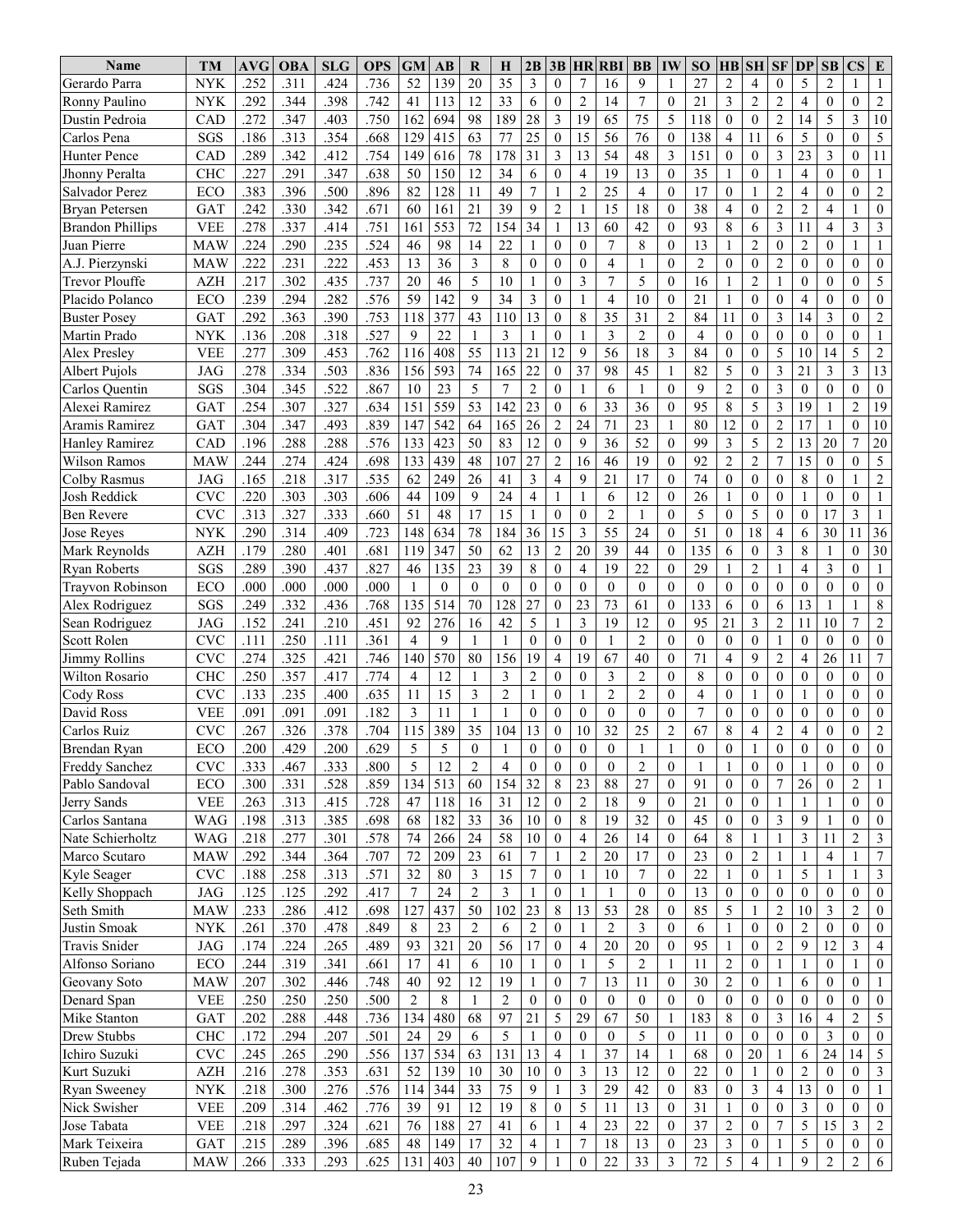| <b>Name</b>        | TM         | <b>AVG</b> | <b>OBA</b> | <b>SLG</b> | <b>OPS</b> | <b>GM</b> | $\mathbf{A}\mathbf{B}$ | R              | Н              | 2B             | 3B             | <b>HR</b>      | <b>RB</b>      | <b>BB</b>      | <b>IW</b>      | <b>SO</b> | H B            | <b>SH</b>      |                | <b>SF DP</b>   | SB               | <b>CS</b>      | ${\bf E}$        |
|--------------------|------------|------------|------------|------------|------------|-----------|------------------------|----------------|----------------|----------------|----------------|----------------|----------------|----------------|----------------|-----------|----------------|----------------|----------------|----------------|------------------|----------------|------------------|
| Eric Thames        | GAT        | .217       | .309       | .450       | .759       | 22        | 60                     | $\overline{7}$ | 13             | $\overline{3}$ |                | 3              | 8              | 6              | $\theta$       | 18        | $\overline{2}$ | $\mathbf{0}$   | $\theta$       | 3              | $\theta$         | $\theta$       | $\theta$         |
| Jim Thome          | GAT        | .288       | .356       | .603       | .959       | 59        | 184                    | 24             | 53             | $\overline{7}$ | $\Omega$       | 17             | 40             | 20             | $\theta$       | 57        | $\theta$       | $\theta$       |                | 5              | $\theta$         | $\theta$       | $\mathbf{0}$     |
| Mark Trumbo        | <b>MAW</b> | 409        | .400       | .818       | 1.218      | 17        | 44                     | 9              | 18             | 6              | $\Omega$       | 4              | 14             | $\theta$       | $\Omega$       | 9         | $\Omega$       | $\theta$       |                | $\theta$       | $\theta$         | $\theta$       | $\overline{2}$   |
| Troy Tulowitzki    | <b>SGS</b> | .273       | .326       | .464       | .789       | 157       | 634                    | 96             | 173            | 27             | $\overline{2}$ | 30             | 90             | 49             | $\theta$       | 114       | 3              | 1              | 5              | 17             | 9                | $\mathbf{1}$   | 11               |
| Dan Uggla          | <b>NYK</b> | .230       | .292       | .501       | .793       | 122       | 383                    | 54             | 88             | 14             | 3              | 28             | 63             | 31             |                | 107       | 3              | $\theta$       | 3              | 17             | $\theta$         | $\theta$       | 11               |
| B.J. Upton         | <b>CVC</b> | .211       | .297       | .364       | .660       | 87        | 209                    | 33             | 44             | 9              |                | $\overline{7}$ | 17             | 24             |                | 60        |                | $\theta$       |                | 7              | 16               | 5              |                  |
| Justin Upton       | <b>CHC</b> | .273       | .333       | .463       | .796       | 162       | 655                    | 107            | 179            | 37             | 3              | 27             | 68             | 42             | $\Omega$       | 151       | 20             | $\theta$       | 6              | 19             | 21               | $\overline{4}$ | 14               |
| Chase Utley        | <b>WAG</b> | .225       | .308       | .356       | .665       | 117       | 404                    | 50             | 91             | 9              | $\overline{4}$ | 12             | 47             | 35             |                | 58        | 13             | $\theta$       |                | 8              | 11               | $\overline{2}$ | 4                |
| Jason Varitek      | ECO        | .188       | .263       | .402       | .665       | 98        | 224                    | 26             | 42             | $\overline{7}$ |                | 13             | 23             | 21             | $\overline{0}$ | 73        | 3              | $\mathbf{0}$   | 3              | $\overline{7}$ | $\mathbf{0}$     | $\theta$       | $\overline{4}$   |
| Willie Venable     | <b>MAW</b> | .000       | .000       | .000       | .000       | 4         |                        | $\theta$       | $\theta$       | $\theta$       | $\Omega$       | $\Omega$       | $\theta$       | $\theta$       | $\theta$       | $\theta$  | $\mathbf{0}$   | $\theta$       | $\theta$       | $\overline{0}$ | $\boldsymbol{0}$ |                | $\boldsymbol{0}$ |
| Davan Viciedo      | CAD        | .348       | .348       | .348       | .696       | 8         | 23                     | $\overline{2}$ | 8              | $\Omega$       | $\Omega$       | $\Omega$       | $\overline{2}$ | $\theta$       | $\theta$       | 6         | $\theta$       | $\theta$       | $\theta$       | $\theta$       | $\theta$         | $\theta$       | $\theta$         |
| Shane Victorino    | WAG        | .235       | .313       | .424       | .738       | 115       | 344                    | 52             | 81             | 14             | 6              | 13             | 47             | 36             |                | 54        | 3              | 4              | $\overline{c}$ | 9              | 10               |                | $\overline{0}$   |
| Joey Votto         | <b>WAG</b> | .280       | .382       | .480       | .861       | 162       | 596                    | 98             | 167            | 30             | $\overline{4}$ | 27             | 88             | 97             | $\overline{2}$ | 151       | 3              | $\mathbf{0}$   | $\overline{7}$ | 17             | $\overline{2}$   |                | 6                |
| Neil Walker        | SGS        | .242       | .299       | .390       | .689       | 89        | 310                    | 39             | 75             | 17             |                | 9              | 66             | 19             | $\Omega$       | 69        | 7              | 3              | $\overline{2}$ | 5              |                  | $\theta$       | 4                |
| Jemile Weeks       | ECO        | .313       | 347        | .439       | .786       | 138       | 476                    | 67             | 149            | 36             | 6              | 4              | 51             | 19             |                | 89        | 7              | 19             | $\overline{4}$ | 3              | 35               | 17             | 14               |
| Rickie Weeks       | <b>CHC</b> | .293       | .339       | .500       | .839       | 29        | 58                     | 10             | 17             | $\overline{2}$ | $\overline{2}$ | $\overline{2}$ | 8              | $\overline{4}$ | $\Omega$       | 19        | $\overline{0}$ | $\theta$       | $\theta$       |                | $\overline{2}$   |                | $\overline{0}$   |
| Casper Wells       | <b>VEE</b> | .320       | .375       | .592       | .967       | 59        | 125                    | 20             | 40             | 10             | $\Omega$       | 8              | 28             | $\overline{7}$ | $\Omega$       | 43        | $\overline{4}$ | $\theta$       | $\Omega$       |                | $\theta$         | $\Omega$       |                  |
| Jayson Werth       | ECO        | .213       | .285       | .340       | .625       | 65        | 150                    | 16             | 32             | 4              | $\Omega$       | 5              | 13             | 15             | $\Omega$       | 44        | 0              | $\theta$       | $\theta$       | $\overline{2}$ | 7                | $\overline{2}$ | 3                |
| Matt Wieters       | GAT        | .240       | .309       | .445       | .754       | 69        | 200                    | 25             | 48             | 11             | $\theta$       | 10             | 24             | 20             | $\theta$       | 51        | $\mathbf{0}$   | $\theta$       | $\theta$       | 8              | $\theta$         | $\theta$       |                  |
| Josh Willingham    | <b>CHC</b> | <b>111</b> | .200       | .133       | .333       | 25        | 45                     | 4              | 5              |                | $\Omega$       | $\theta$       | 3              | 5              | $\Omega$       | 22        | $\overline{0}$ | $\theta$       | $\theta$       | $\overline{c}$ | $\boldsymbol{0}$ | $\theta$       | $\overline{0}$   |
| Jack Wilson        | <b>MAW</b> | .000       | .000       | .000       | .000       | 5         |                        | $\theta$       | $\overline{0}$ | $\theta$       | $\Omega$       | $\Omega$       | $\theta$       | $\theta$       | $\Omega$       | $\theta$  | $\mathbf{0}$   | $\theta$       | $\theta$       | $\theta$       | $\theta$         | $\theta$       | $\mathbf{0}$     |
| David Wright       | <b>VEE</b> | .286       | .306       | .543       | .848       | 40        | 35                     | 5              | 10             | $\overline{3}$ | $\Omega$       | $\overline{2}$ | 5              | 1              | $\Omega$       | 12        | 0              | $\theta$       | $\theta$       | $\Omega$       | $\theta$         |                | $\Omega$         |
| Kevin Youkilis     | <b>CHC</b> | .238       | .369       | .427       | .796       | 76        | 185                    | 34             | 44             | 9              |                | 8              | 29             | 32             | $\mathbf{0}$   | 49        | 7              | $\mathbf{0}$   |                | 6              | $\mathbf{0}$     |                | 3                |
| Chris Young        | SGS        | .246       | .363       | .423       | .786       | 100       | 142                    | 30             | 35             | 10             | $\theta$       | 5              | 15             | 25             | $\Omega$       | 36        |                |                | $\mathbf{0}$   | 5              | 7                | 3              | $\overline{0}$   |
| Delmon Young       | <b>AZH</b> | 143        | .143       | .143       | .286       | 5         | $\overline{7}$         | $\Omega$       |                | $\theta$       | $\Omega$       | $\theta$       | $\theta$       | $\theta$       | $\theta$       |           | $\theta$       | $\theta$       | $\theta$       | $\overline{0}$ | $\theta$         | $\theta$       | $\overline{c}$   |
| Michael Young      | <b>VEE</b> | .296       | .330       | .435       | .765       | 160       | 639                    | 84             | 189            | 47             | 6              | 10             | 75             | 34             |                | 97        |                | $\theta$       | 6              | 10             | 3                |                | 17               |
| Eric Young Jr      | WAG        | .000       | .000       | .000       | .000       |           | $\theta$               | $\mathbf{1}$   | $\theta$       | $\mathbf{0}$   | $\Omega$       | $\mathbf{0}$   | $\mathbf{0}$   | $\theta$       | $\overline{0}$ | $\theta$  | $\mathbf{0}$   | $\mathbf{0}$   | $\mathbf{0}$   | $\overline{0}$ | $\overline{0}$   | $\theta$       | $\mathbf{0}$     |
| Ryan Zimmerman     | <b>MAW</b> | .275       | .350       | .414       | .764       | 127       | 425                    | 40             | 117            | 23             | 3              | 10             | 43             | 48             |                | 84        | $\overline{0}$ | $\theta$       | $\theta$       | 11             | $\overline{c}$   | $\theta$       | 15               |
| <b>Ben Zobrist</b> | <b>CHC</b> | 217        | .297       | .354       | .651       | 153       | 543                    | 72             | 118            | 41             | $\Omega$       | 11             | 45             | 58             | $\overline{c}$ | 103       | 3              | $\overline{4}$ | 3              | 13             | 5                | $\mathbf{0}$   | 8                |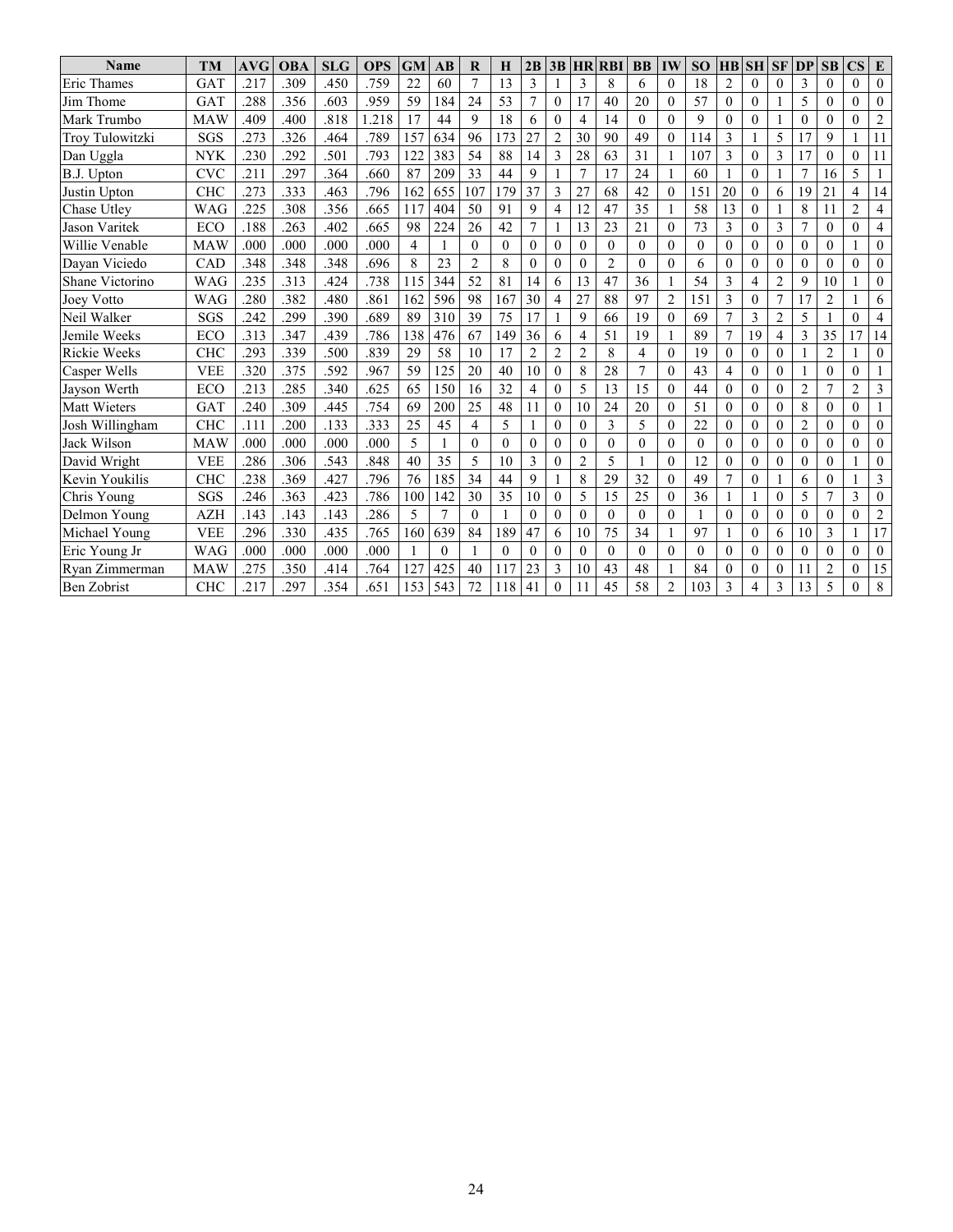# **INDIVIDUAL PITCHING STATISTICS (BY ALPHA)**

| <b>Name</b>                          | Тm                       | <b>AVG</b>   | <b>ERA</b>   | W                   | L                    | <b>PCT</b>   | G              | <b>GS</b>        | CG                               | <b>GF</b>            | Sh                                 | Sv                       | IP           | H              | $\bf R$        | ER             | <b>HR</b>               | <b>BB</b>      | K                   | K/BB           | HR/9         |
|--------------------------------------|--------------------------|--------------|--------------|---------------------|----------------------|--------------|----------------|------------------|----------------------------------|----------------------|------------------------------------|--------------------------|--------------|----------------|----------------|----------------|-------------------------|----------------|---------------------|----------------|--------------|
| Alfredo Aceves                       | <b>CHC</b>               | .252         | 3.51         | 10                  | 9                    | .526         | 47             | $\mathbf{0}$     | $\mathbf{0}$                     | 37                   | $\mathbf{0}$                       | 5                        | 107.7        | 100            | 43             | 42             | 13                      | 34             | $\theta$            | 70             | 2.06         |
| Mike Adams                           | <b>SGS</b>               | .160         | 1.83         | 6                   | 5                    | .545         | 66             | $\overline{0}$   | $\theta$                         | 41                   | $\mathbf{0}$                       | 26                       | 88.7         | 47             | 19             | 18             | 6                       | 20             | $\overline{4}$      | 83             | 3.46         |
| Al Alburquerque                      | ECO                      | .199         | 2.43         | 5                   | 6                    | 455          | 48             | $\theta$         | $\theta$                         | 19                   | $\theta$                           | 6                        | 66.7         | 47             | 18             | 18             |                         | 41             | $\Omega$            | 95             | 2.32         |
| John Axford                          | ECO                      | .176         | 2.27         | $\overline{2}$      | $\overline{4}$       | .333         | 52             | 0                | $\mathbf{0}$                     | 33                   | $\mathbf{0}$                       | 23                       | 63.3         | 39             | 19             | 16             | 7                       | 24             | $\theta$            | 71             | 2.96         |
| <b>Andrew Bailey</b>                 | <b>AZH</b>               | .262         | 3.85         | $\overline{0}$      | $\mathbf{0}$         | .000         | 12             | $\mathbf{0}$     | $\theta$                         | $\overline{4}$       | $\mathbf{0}$                       | $\mathbf{0}$             | 11.7         | 11             | 5              | 5              | $\theta$                | $\overline{2}$ | $\Omega$            | $\overline{2}$ | 1.00         |
| <b>Scott Baker</b>                   | <b>CHC</b>               | .265         | 4.29         | 13                  | 6                    | .684         | 32             | 32               | 5                                | $\Omega$             | $\overline{0}$                     | $\mathbf{0}$             | 203.7        | 208            | 108            | 97             | 33                      | 65             | 1                   | 170            | 2.58         |
| Grant Balfour                        | <b>MAW</b>               | .190         | 3.76         | $\mathbf{0}$        | 3                    | .000         | 37             | $\overline{0}$   | $\theta$                         | 12                   | $\theta$                           | $\mathbf{1}$             | 40.7         | 27             | 18             | 17             | $\overline{4}$          | 21             | $\theta$            | 39             | 1.86         |
|                                      | <b>CHC</b>               |              |              |                     |                      |              | 48             |                  |                                  | 28                   |                                    | 14                       |              |                |                | 29             | 10                      | 25             | $\theta$            | 70             |              |
| Daniel Bard                          |                          | .263         | 4.42<br>5.45 | 6<br>$\overline{0}$ | 5<br>$\overline{c}$  | .545         | 18             | 0<br>$\theta$    | $\mathbf{0}$<br>$\theta$         | 9                    | $\boldsymbol{0}$<br>$\overline{0}$ | $\overline{2}$           | 59.0<br>33.0 | 60<br>42       | 30<br>22       | 20             |                         | 15             | $\theta$            |                | 2.80         |
| <b>Anthony Bass</b>                  | <b>VEE</b>               | .323         | 2.56         |                     | 3                    | .000<br>.250 | 46             | $\mathbf{0}$     | $\mathbf{0}$                     | 21                   | $\overline{0}$                     | 3                        | 70.3         | 50             | 27             | 20             | 4<br>6                  | 33             | $\theta$            | 16<br>96       | 1.07<br>2.91 |
| Antonio Bastardo                     | <b>JAG</b>               | .201         |              |                     |                      |              | 33             | 33               |                                  |                      |                                    |                          |              |                |                |                |                         |                |                     |                |              |
| <b>Brandon Beachy</b>                | <b>CVC</b>               | .247         | 4.23         | 17                  | 11                   | .607         |                |                  | 13                               | $\mathbf{0}$         | $\overline{c}$                     | $\mathbf{0}$             | 225.7        | 212            | 114            | 106            | 34                      | 72             | $\overline{2}$      | 257            | 3.47         |
| Josh Beckett                         | <b>AZH</b>               | .246         | 3.23         | 14                  | 11                   | .560         | 33             | 33               | 11                               | $\mathbf{0}$         | 5                                  | $\mathbf{0}$             | 239.7        | 220            | 94             | 86             | 28                      | 75             | $\theta$            | 203            | 2.71         |
| Erik Bedard                          | SGS                      | .234         | 3.83         | 5                   |                      | .833         | 9              | 9                | 3                                | $\mathbf{0}$         | $\mathbf{0}$                       | $\mathbf{0}$             | 58.7         | 51             | 26             | 25             | $\overline{7}$          | 27             | $\theta$            | 53             | 1.96         |
| Heath Bell                           | <b>MAW</b>               | .329         | 6.39         | $\mathbf{0}$        | $\overline{c}$       | .000         | 33             | $\overline{0}$   | $\theta$                         | $\overline{7}$       | $\mathbf{0}$                       | $\mathbf{1}$             | 38.0         | 51             | 29             | 27             | 6                       | 14             | $\theta$            | 28             | 2.00         |
| Joaquin Benoit                       | GAT                      | .288         | 4.34         | 6                   | 5                    | 545          | 55             | $\overline{0}$   | $\mathbf{0}$                     | 31                   | $\mathbf{0}$                       | 12                       | 83.0         | 90             | 42             | 40             | 13                      | 22             | $\overline{c}$      | 78             | 3.25         |
| Rafael Betancourt                    | CAD                      | .229         | 2.43         | $\overline{2}$      | 6                    | .250         | 52             | $\theta$         | $\theta$                         | 28                   | $\mathbf{0}$                       | $\overline{4}$           | 74.0         | 63             | 23             | 20             | 11                      | $\overline{4}$ | $\Omega$            | 59             | 14.75        |
| Chad Billingsley                     | SGS                      | .278         | 5.36         | 10                  | 13                   | 435          | 30             | 30               | $\overline{4}$                   | $\Omega$             |                                    | $\mathbf{0}$             | 176.3        | 194            | 111            | 105            | 22                      | 100            | 3                   | 132            | 1.28         |
| Clay Buchholz                        | <b>JAG</b>               | .258         | 4.26         | 3                   | $\overline{7}$       | .300         | 14             | 14               | 3                                | $\mathbf{0}$         | 1                                  | $\mathbf{0}$             | 80.3         | 84             | 53             | 38             | 16                      | 29             | $\Omega$            | 68             | 2.34         |
| Madison Bumgarner                    | <b>NYK</b>               | .279         | 3.92         | 23                  | 15                   | .605         | 41             | 41               | 15                               | $\theta$             | 1                                  | $\mathbf{0}$             | 309.7        | 340            | 153            | 135            | 33                      | 83             | $\Omega$            | 274            | 3.30         |
| Matt Cain                            | GAT                      | .252         | 4.16         | 15                  | 23                   | 395          | 42             | 42               | 17                               | $\Omega$             | 3                                  | $\mathbf{0}$             | 320.3        | 307            | 162            | 148            | 30                      | 105            | $\overline{c}$      | 258            | 2.41         |
| Chris Carpenter                      | ECO                      | .281         | 4.14         | 16                  | $\,8\,$              | .667         | 40             | 40               | 11                               | $\theta$             | $\overline{c}$                     | $\mathbf{0}$             | 285.0        | 318            | 146            | 131            | 36                      | 63             | $\mathbf{0}$        | 209            | 3.32         |
| Santiago Casilla                     | <b>MAW</b>               | .194         | 3.60         | $\overline{2}$      | $\overline{4}$       | .333         | 55             | $\theta$         | $\theta$                         | 31                   | $\mathbf{0}$                       | 9                        | 75.0         | 51             | 35             | 30             | 8                       | 45             | $\theta$            | 64             | 1.42         |
| Jhoulys Chacin                       | <b>WAG</b>               | .246         | 4.24         | 12                  | 8                    | .600         | 29             | 29               | $\overline{4}$                   | $\theta$             | $\overline{c}$                     | $\mathbf{0}$             | 193.3        | 178            | 105            | 91             | 25                      | 107            | 1                   | 154            | 1.43         |
| Aroldis Chapman                      | <b>MAW</b>               | .207         | 3.86         | $\overline{4}$      | 1                    | .800         | 38             | $\mathbf{0}$     | $\theta$                         | 15                   | $\mathbf{0}$                       | 3                        | 42.0         | 31             | 19             | 18             | $\overline{4}$          | 31             | $\theta$            | 55             | 1.77         |
| <b>Steve Cishek</b>                  | <b>NYK</b>               | .205         | 1.77         | 9                   | 5                    | .643         | 71             | $\mathbf{0}$     | $\theta$                         | 33                   | $\overline{0}$                     | 8                        | 147.7        | 109            | 36             | 29             | 5                       | 36             | $\Omega$            | 144            | 4.00         |
| <b>Tyler Clippard</b>                | CAD                      | .213         | 3.02         | 6                   | 5                    | .545         | 56             | $\mathbf{0}$     | $\theta$                         | 42                   | $\overline{0}$                     | 10                       | 113.3        | 88             | 39             | 38             | 21                      | 22             | 1                   | 148            | 6.43         |
| Josh Collmenter                      | <b>NYK</b>               | .275         | 4.69         | $\overline{7}$      | 13                   | .350         | 33             | 33               | $\overline{4}$                   | $\theta$             | $\mathbf{0}$                       | $\theta$                 | 211.3        | 231            | 120            | 110            | 33                      | 46             | $\Omega$            | 127            | 2.76         |
| Francisco Cordero                    | <b>NYK</b>               | .226         | 3.19         |                     | $\overline{c}$       | .333         | 22             | 0                | $\overline{0}$                   | 14                   | $\boldsymbol{0}$                   | 1                        | 31.0         | 26             | 12             | 11             | $\overline{4}$          | 9              | $\theta$            | 15             | 1.67         |
| Jesse Crain                          | CHC                      | .207         | 3.96         |                     | 3                    | .250         | 17             | $\theta$         | $\theta$                         | 8                    | $\mathbf{0}$                       | 3                        | 22.7         | 18             | 12             | 10             | $\overline{4}$          | 11             | $\Omega$            | 24             | 2.18         |
| Johnny Cueto                         | AZH                      | .273         | 3.61         | $\overline{7}$      | 12                   | .368         | 31<br>14       | 31<br>14         | $\overline{7}$<br>$\overline{4}$ | $\theta$             | 1                                  | $\mathbf{0}$             | 199.3        | 209            | 97<br>68       | 80             | 20<br>12                | 58<br>28       | 1<br>$\Omega$       | 109<br>71      | 1.85         |
| John Danks                           | <b>JAG</b>               | .303         | 5.89         | $\overline{c}$      | 8<br>$\overline{c}$  | .200         | $\overline{4}$ | $\overline{4}$   | $\theta$                         | $\Omega$<br>$\theta$ | $\mathbf{0}$<br>$\theta$           | $\mathbf{0}$<br>$\theta$ | 88.7         | 113<br>26      | 18             | 58<br>17       | $\overline{4}$          | 10             | $\theta$            | 13             | 2.54         |
| Randall Delgado                      | <b>JAG</b><br><b>JAG</b> | .286<br>.252 | 6.86<br>5.38 | 1<br>5              | $\overline{4}$       | .333<br>.556 | 11             | 11               | $\overline{4}$                   | $\theta$             |                                    | $\mathbf{0}$             | 22.3<br>72.0 | 69             | 43             | 43             | 11                      | 30             | $\theta$            | 68             | 1.30<br>2.27 |
| <b>Ryan Dempster</b><br>R.A. Dickey  | <b>MAW</b>               | .276         | 4.30         | 17                  | 20                   | .459         | 40             | 40               | 18                               | $\theta$             |                                    | $\mathbf{0}$             | 295.3        | 320            | 152            | 141            | 41                      | 93             | $\theta$            | 192            | 2.06         |
| <b>Scott Downs</b>                   | GAT                      | .223         | 2.18         | 5                   | $\overline{2}$       | .714         | 53             | $\mathbf{0}$     | $\theta$                         | 32                   | $\mathbf{0}$                       | 6                        | 90.7         | 73             | 23             | 22             | $\overline{4}$          | 22             | $\theta$            | 54             | 2.45         |
| Kyle Drabek                          | <b>JAG</b>               | .295         | 5.28         | $\mathbf{1}$        | 6                    | .143         | 13             | 10               | $\theta$                         | 1                    | $\mathbf{0}$                       | $\mathbf{0}$             | 58.0         | 70             | 42             | 34             | 10                      | 40             | $\theta$            | 34             | 0.85         |
| Nathan Eovaldi                       | <b>AZH</b>               | .375         | 7.01         | $\mathbf{0}$        | 1                    | .000         | 5              | $\boldsymbol{0}$ | $\mathbf{0}$                     | 1                    | $\overline{0}$                     | $\mathbf{0}$             | 7.7          | 12             | $\overline{7}$ | 6              | $\overline{\mathbf{3}}$ | $\overline{4}$ | 1                   | $\overline{c}$ | 0.40         |
| Kyle Farnsworth                      | $\rm JAG$                | .315         | 6.98         | $\,1\,$             | 6                    | .143         | 32             | $\boldsymbol{0}$ | $\Omega$                         | 12                   | $\Omega$                           |                          | 47.7         | 64             | 41             | 37             | $1\,1$                  | 16             | $\Omega$            | 33             | 2.06         |
| Neftali Feliz                        | JAG                      | .218         | 3.06         | $\overline{2}$      | 3                    | .400         | 53             | $\mathbf{0}$     | ν<br>$\mathbf{0}$                | $\frac{1}{2}$<br>28  | v<br>$\boldsymbol{0}$              | -1<br>$\,$ 8 $\,$        | 67.7         | 55             | 29             | 23             | 6                       | 34             | v<br>$\overline{c}$ | 59             | 1.64         |
| Doug Fister                          | <b>VEE</b>               | .238         | 2.53         | 27                  | 10                   | .730         | 41             | 41               | 26                               | $\overline{0}$       | $\overline{c}$                     | $\mathbf{0}$             | 341.0        | 305            | 109            | 96             | 22                      | 58             |                     | 219            | 3.71         |
| Gavin Floyd                          | CAD                      | .279         | 4.42         | 10                  | 19                   | .345         | 32             | 32               | 10                               | $\boldsymbol{0}$     |                                    | $\boldsymbol{0}$         | 238.0        | 265            | 135            | 117            | 35                      | 60             | 1                   | 160            | 2.62         |
| Charlie Furbush                      | <b>CHC</b>               | .000         | 0.00         | $\overline{0}$      | $\theta$             | .000         |                | $\overline{0}$   | $\theta$                         | 1                    | $\boldsymbol{0}$                   | $\mathbf{0}$             | 1.0          | $\mathbf{0}$   | $\overline{0}$ | $\mathbf{0}$   | $\mathbf{0}$            | $\overline{0}$ | $\theta$            | 1              | 0.00         |
| Yovani Gallardo                      | SGS                      | .274         | 4.17         | 22                  | 10                   | .688         | 40             | 40               | 3                                | $\overline{0}$       | $\boldsymbol{0}$                   | $\overline{0}$           | 267.7        | 285            | 129            | 124            | 37                      | 85             | 3                   | 210            | 2.39         |
| Matt Garza                           | GAT                      | .246         | 4.57         | 10                  | 15                   | .400         | 31             | 31               | 9                                | $\mathbf{0}$         |                                    | $\mathbf{0}$             | 212.7        | 202            | 124            | 108            | 26                      | 81             | $\overline{2}$      | 204            | 2.46         |
| Dillon Gee                           | <b>CVC</b>               | .246         | 3.88         | 5                   | 8                    | .385         | 49             | 1                | 1                                | 24                   | $\boldsymbol{0}$                   | 4                        | 134.7        | 124            | 63             | 58             | 19                      | 49             | 1                   | 82             | 1.64         |
| Gio Gonzalez                         | <b>VEE</b>               | .230         | 4.48         | 8                   | 6                    | .571         | 19             | 19               | $\overline{7}$                   | $\overline{0}$       | 1                                  | $\boldsymbol{0}$         | 132.7        | 111            | 70             | 66             | 20                      | 61             | 1                   | 116            | 1.87         |
| Zach Greinke                         | <b>MAW</b>               | .280         | 5.42         | $\overline{4}$      | 5                    | .444         | 12             | 12               | 3                                | $\overline{0}$       | $\mathbf{0}$                       | $\mathbf{0}$             | 84.7         | 94             | 54             | 51             | 17                      | 18             | $\mathbf{0}$        | 98             | 5.44         |
| Jason Grilli                         | <b>GAT</b>               | .182         | 6.67         |                     | $\boldsymbol{0}$     | 1.000        | $\overline{c}$ | $\boldsymbol{0}$ | $\mathbf{0}$                     |                      | $\boldsymbol{0}$                   | $\boldsymbol{0}$         | 2.7          | $\overline{c}$ | $\overline{2}$ | $\overline{2}$ |                         | $\mathbf{0}$   | $\mathbf{0}$        | $\mathbf{0}$   | 0.00         |
| Javy Guerra                          | SGS                      | .259         | 3.30         | $\mathfrak{Z}$      | $\overline{4}$       | .429         | 50             | $\mathbf{0}$     | $\mathbf{0}$                     | 13                   | $\boldsymbol{0}$                   | $\overline{2}$           | $71.0\,$     | 68             | 26             | 26             | 6                       | 37             | 3                   | 48             | 1.20         |
| Roy Halladay                         | ECO                      | .295         | 3.45         | 21                  | 11                   | .656         | 41             | 41               | 8                                | $\mathbf{0}$         | $\sqrt{2}$                         | $\mathbf{0}$             | 299.7        | 351            | 124            | 115            | 22                      | 47             | $\mathbf{0}$        | 260            | 5.53         |
| Cole Hamels                          | <b>MAW</b>               | .242         | 3.34         | 17                  | 18                   | .486         | 41             | 41               | 21                               | $\overline{0}$       | 3                                  | $\mathbf{0}$             | 328.3        | 300            | 134            | 122            | 50                      | 64             | $\overline{0}$      | 285            | 4.45         |
| Joel Hanrahan                        | WAG                      | .233         | 2.50         | $\overline{2}$      | 7                    | .222         | 61             | $\boldsymbol{0}$ | $\mathbf{0}$                     | $26\,$               | $\boldsymbol{0}$                   | 10                       | 93.7         | 79             | $30\,$         | 26             | 5                       | 19             | $\overline{2}$      | 61             | 2.90         |
| Tommy Hanson                         | <b>CVC</b>               | .240         | 4.63         | 9                   | 16                   | .360         | 33             | 33               | 14                               | $\boldsymbol{0}$     | 1                                  | $\mathbf{0}$             | 235.0        | 218            | 133            | 121            | 46                      | 73             | $\mathbf{0}$        | 260            | 3.56         |
| Dan Haren                            | ${\rm CHC}$              | .276         | 3.99         | 12                  | 17                   | .414         | 40             | 40               | 18                               | $\boldsymbol{0}$     | $\overline{c}$                     | $\mathbf{0}$             | 309.3        | 335            | 149            | 137            | 40                      | 42             | $\overline{c}$      | 248            | 5.64         |
|                                      |                          | .245         | 4.02         | 14                  | 11                   | .560         |                | 29               | 6                                |                      |                                    | $\boldsymbol{0}$         | 203.7        |                |                | 91             | 24                      | 79             | 1                   |                |              |
| Jeremy Hellickson<br>David Hernandez | <b>NYK</b><br><b>CHC</b> | .175         | 3.72         | 4                   |                      | .667         | 29<br>26       | $\boldsymbol{0}$ | $\overline{0}$                   | 0<br>14              | 2<br>$\mathbf{0}$                  | 1                        | 29.0         | 190<br>18      | 107<br>12      | 12             | 5                       | 20             | $\overline{2}$      | 103<br>31      | 1.29<br>1.41 |
| Felix Hernandez                      | SGS                      | .284         | 5.38         | 12                  | $\overline{c}$<br>10 | .545         | 35             | 35               | 6                                | $\mathbf{0}$         | 2                                  | $\boldsymbol{0}$         | 229.3        | 253            | 148            | 137            | 29                      | 84             | 6                   | 203            | 2.26         |
| Greg Holland                         | <b>CVC</b>               | .210         | 2.66         | 7                   | 6                    | .538         | 54             | $\boldsymbol{0}$ | $\mathbf{0}$                     | 43                   | $\overline{0}$                     | 17                       | 88.0         | 66             | 26             | 26             | 6                       | 29             | $\mathbf{0}$        | 104            | 3.59         |
|                                      |                          |              |              |                     |                      |              |                |                  |                                  |                      |                                    |                          |              |                |                |                |                         |                |                     |                |              |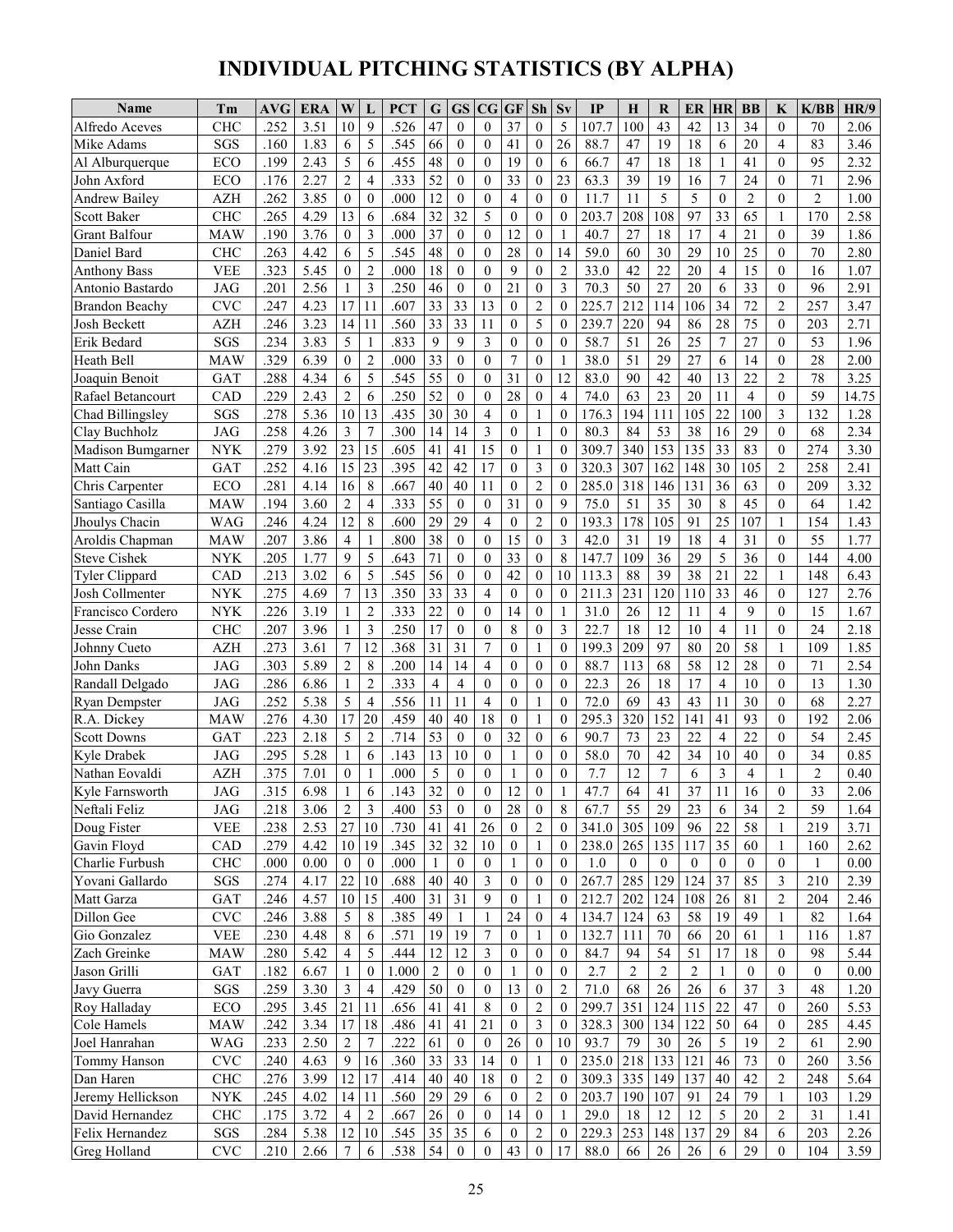| Name                  | Tm         | AVG  | ERA   | W                       | L                | <b>PCT</b> | G               | <b>GS</b>        | $_{\rm CG}$      | <b>GF</b>        | Sh               | Sv               | IP    | Н                | R              | ER                             | <b>HR</b>        | <b>BB</b>      | K              | K/BB                    | HR/9  |
|-----------------------|------------|------|-------|-------------------------|------------------|------------|-----------------|------------------|------------------|------------------|------------------|------------------|-------|------------------|----------------|--------------------------------|------------------|----------------|----------------|-------------------------|-------|
| Daniel Hudson         | <b>AZH</b> | .315 | 5.62  | 4                       | 11               | .267       | 20              | 20               | 1                | $\Omega$         | $\mathbf{0}$     | $\mathbf{0}$     | 129.7 | 168              | 87             | 81                             | 22               | 34             | 3              | 95                      | 2.57  |
| Tim Hudson            | <b>VEE</b> | .253 | 3.66  | 22                      | 14               | .611       | 41              | 41               | 19               | $\theta$         | $\sqrt{2}$       | $\mathbf{0}$     | 314.7 | 306              | 141            | 128                            | 29               | 74             | 1              | 220                     | 2.93  |
| Philip Humber         | <b>NYK</b> | .262 | 3.57  | 16                      | 12               | .571       | 33              | 33               | 11               | $\overline{0}$   | 1                | $\mathbf{0}$     | 232.0 | 236              | 106            | 92                             | 25               | 58             | $\overline{2}$ | 127                     | 2.12  |
| Edwin Jackson         | <b>CVC</b> | .270 | 5.01  | 6                       | 16               | .273       | 31              | 31               | $\overline{4}$   | $\overline{0}$   | 1                | $\mathbf{0}$     | 192.3 | 205              | 117            | 107                            | 21               | 55             | $\theta$       | 128                     | 2.33  |
| Kenley Jansen         | <b>AZH</b> | .211 | 3.93  | 7                       | 8                | .467       | 66              | $\mathbf{0}$     | $\theta$         | 30               | $\mathbf{0}$     | 3                | 89.3  | 68               | 39             | 39                             | 9                | 45             | 5              | 115                     | 2.30  |
| Casey Janssen         | ECO        | .238 | 3.03  | 5                       | 5                | .500       | 47              | $\mathbf{0}$     | $\theta$         | 20               | $\mathbf{0}$     | $\overline{4}$   | 68.3  | 62               | 25             | 23                             | $\overline{4}$   | 24             | $\theta$       | 71                      | 2.96  |
| Jim Johnson           | MAW        | .214 | 3.94  | $\overline{c}$          | 4                | 333        | 22              | $\mathbf{0}$     | $\theta$         | 16               | $\mathbf{0}$     | $\mathbf{1}$     | 32.0  | 25               | 16             | 14                             | $\overline{4}$   | 10             | $\mathbf{0}$   | 17                      | 1.70  |
| Josh Johnson          | <b>CHC</b> | .171 | 2.07  | 5                       | $\overline{c}$   | .714       | $\,8\,$         | 8                | $\overline{2}$   | $\overline{0}$   | 1                | $\mathbf{0}$     | 61.0  | 37               | 14             | 14                             | 3                | 27             | $\theta$       | 52                      | 1.93  |
| Kyle Kendrick         | <b>JAG</b> | .276 | 4.37  | $\overline{4}$          | 6                | .400       | 18              | 10               | 3                | 3                | $\theta$         | $\overline{0}$   | 90.7  | 97               | 49             | 44                             | 16               | 34             | $\theta$       | 35                      | 1.03  |
| Ian Kennedy           | <b>CHC</b> | .236 | 3.66  | 16                      | 13               | .552       | 39              | 39               | 16               | $\overline{0}$   | $\overline{c}$   | $\mathbf{0}$     | 287.7 | 254              | 125            | 117                            | 39               | 80             | 1              | 249                     | 3.07  |
| Clayton Kershaw       | <b>CHC</b> | .229 | 3.33  | 21                      | 9                | .700       | 41              | 41               | 17               | $\overline{0}$   | 3                | $\mathbf{0}$     | 321.3 | 275              | 122            | 119                            | 44               | 80             | $\overline{2}$ | 359                     | 4.38  |
| Craig Kimbrel         | <b>AZH</b> | .256 | 3.29  | $\overline{4}$          | $\overline{2}$   | .667       | 54              | $\Omega$         | $\theta$         | 40               | $\mathbf{0}$     | 26               | 54.7  | 53               | 20             | 20                             | $\overline{4}$   | 24             | $\Omega$       | 78                      | 3.25  |
| Hiroki Kuroda         | WAG        | .279 | 4.86  | 6                       | 6                | .500       | 17              | 17               | 3                | $\overline{0}$   | 1                | $\mathbf{0}$     | 114.7 | 128              | 68             | 62                             | 21               | 28             | $\theta$       | 94                      | 3.36  |
| John Lannan           | <b>CVC</b> | .312 | 5.69  | 8                       | 9                | .471       | 31              | 31               | $\overline{2}$   | $\overline{0}$   | 1                | $\mathbf{0}$     | 170.7 | 214              | 113            | 108                            | 24               | 84             | $\Omega$       | 77                      | 0.92  |
| Mat Latos             | CAD        | .264 | 4.61  | 8                       | 14               | 364        | 32              | 32               | 8                | $\theta$         | $\mathbf{0}$     | $\mathbf{0}$     | 230.3 | 234              | 127            | 118                            | 29               | 76             | $\theta$       | 199                     | 2.62  |
| Brandon League        | ECO        | .250 | 3.15  | 5                       | 3                | .625       | 49              | $\overline{0}$   | $\mathbf{0}$     | 24               | $\mathbf{0}$     | $\overline{4}$   | 60.0  | 55               | 21             | 21                             | 10               | 8              | $\overline{c}$ | 38                      | 3.80  |
| Sam Lecure            | <b>WAG</b> | .250 | 4.46  | $\mathbf{1}$            | $\overline{4}$   | .200       | 45              | $\theta$         | $\mathbf{0}$     | 26               | $\mathbf{0}$     | $\mathbf{1}$     | 107.0 | 100              | 59             | 53                             | 18               | 21             | $\Omega$       | 99                      | 4.71  |
| Cliff Lee             | WAG        | .309 | 5.79  | 16                      | 18               | .471       | 41              | 41               | 13               | $\theta$         | $\mathbf{0}$     | $\mathbf{0}$     | 278.3 | 344              | 185            | 179                            | 51               | 77             | $\Omega$       | 268                     | 3.48  |
| Jon Lester            | GAT        | .243 | 4.50  | $\overline{4}$          | $\overline{4}$   | .500       | 8               | 8                | 5                | $\Omega$         | $\mathbf{0}$     | $\mathbf{0}$     | 66.0  | 61               | 35             | 33                             | 6                | 26             | $\theta$       | 58                      | 2.23  |
| Tim Lincecum          | ECO        | .231 | 3.46  | 18                      | 9                | .667       | 42              | 41               | 14               |                  | 4                | 1                | 296.3 | 255              | 122            | 114                            | 29               | 124            | $\mathbf{0}$   | 268                     | 2.16  |
| Kyle Lohse            | <b>JAG</b> | .244 | 4.09  | 6                       | 11               | 353        | 19              | 19               | 8                | $\overline{0}$   | 1                | $\mathbf{0}$     | 147.3 | 137              | 71             | 67                             | 24               | 31             | $\theta$       | 65                      | 2.10  |
| Corey Luebke          | <b>CHC</b> | .224 | 4.88  | $\overline{4}$          | 4                | 500        | 29              | $\overline{c}$   | $\theta$         | 11               | $\mathbf{0}$     | 1                | 68.3  | 57               | 38             | 37                             | 10               | 28             | $\theta$       | 66                      | 2.36  |
| Lance Lynn            | SGS        | .188 | 2.90  | 3                       | $\mathbf{0}$     | 1.000      | $7\phantom{.0}$ | 5                | 1                | $\overline{2}$   | 1                | $\mathbf{0}$     | 37.3  | 26               | 12             | 12                             | $\overline{4}$   | 14             | $\overline{2}$ | 46                      | 2.88  |
| Ryan Madson           | <b>JAG</b> | .272 | 2.44  | $\overline{4}$          | $\overline{4}$   | .500       | 54              | $\theta$         | $\theta$         | 23               | $\mathbf{0}$     | $\overline{4}$   | 81.0  | 84               | 24             | 22                             | $\overline{4}$   | 15             | $\Omega$       | 89                      | 5.93  |
| Shaun Marcum          | CAD        | .253 | 4.89  | 12                      | 15               | .444       | 33              | 33               | 13               | $\overline{0}$   | 3                | $\mathbf{0}$     | 237.3 | 229              | 139            | 129                            | 39               | 76             | $\overline{2}$ | 155                     | 1.99  |
| Sean Marshall         | <b>JAG</b> | .241 | 1.97  | 3                       | $\overline{2}$   | .600       | 43              | $\overline{0}$   | $\theta$         | 26               | $\mathbf{0}$     | 3                | 68.7  | 61               | 15             | 15                             | $\overline{2}$   | 11             | $\theta$       | 55                      | 5.00  |
| Cristhian Martinez    | <b>VEE</b> | .215 | 4.25  | $\overline{2}$          | $\overline{2}$   | 500        | 24              | $\overline{0}$   | $\mathbf{0}$     | 12               | $\boldsymbol{0}$ | $\mathbf{0}$     | 36.0  | 28               | 18             | 17                             | 9                | 8              | 1              | 29                      | 3.22  |
| Justin Masterson      | <b>AZH</b> | .276 | 4.41  | 14                      | 13               | .519       | 40              | 40               | 3                | $\Omega$         | $\mathbf{0}$     | $\mathbf{0}$     | 238.7 | 256              | 127            | 117                            | 21               | 72             | 1              | 188                     | 2.58  |
| Brandon McCarthy      | <b>JAG</b> | .305 | 4.85  | 4                       | 10               | .286       | 16              | 16               | $\overline{4}$   | $\theta$         | $\mathbf{0}$     | $\mathbf{0}$     | 102.0 | 126              | 56             | 55                             | 15               | 18             | $\theta$       | 71                      | 3.94  |
| Kyel McClellan        | <b>CVC</b> | .269 | 3.45  | 5                       | $\overline{c}$   | .714       | 41              | $\theta$         | $\mathbf{0}$     | 18               | $\mathbf{0}$     | 3                | 109.7 | 111              | 46             | 42                             | 20               | 27             | $\theta$       | 55                      | 2.04  |
| Jake McGee            | <b>NYK</b> | .214 | 4.86  | $\theta$                | $\mathbf{0}$     | .000       | $\overline{2}$  | $\theta$         | $\theta$         | $\mathbf{1}$     | $\overline{0}$   | $\mathbf{0}$     | 3.7   | 3                | $\overline{2}$ | $\overline{c}$                 | $\overline{2}$   | $\theta$       | $\Omega$       | $\overline{\mathbf{3}}$ | 0.00  |
| Mark Melancon         | <b>MAW</b> | .204 | 3.33  | 1                       | 3                | 250        | 38              | $\Omega$         | $\theta$         | 21               | $\mathbf{0}$     | $\overline{4}$   | 48.7  | 38               | 27             | 18                             | $\overline{4}$   | 21             | $\overline{c}$ | 53                      | 2.30  |
| <b>Brendan Morrow</b> | <b>AZH</b> | .261 | 4.82  | $\overline{4}$          | 5                | .444       | 13              | 13               | 3                | $\overline{0}$   | 1                | $\mathbf{0}$     | 84.0  | 85               | 47             | 45                             | 9                | 44             | 1              | 98                      | 2.18  |
| Guillermo Moscoso     | <b>MAW</b> | .279 | 6.66  | 3                       | $\overline{4}$   | .429       | 8               | 8                | 1                | $\overline{0}$   | $\mathbf{0}$     | $\mathbf{0}$     | 52.7  | 60               | 40             | 39                             | 13               | 18             | 1              | 24                      | 1.26  |
| Dustin Moseley        | <b>CVC</b> | .692 | 48.46 | $\theta$                |                  | .000       | $\mathbf{1}$    | 1                | $\Omega$         | $\Omega$         | $\mathbf{0}$     | $\mathbf{0}$     | 1.3   | 9                | $\overline{7}$ | $\overline{7}$                 | 1                | $\theta$       | $\theta$       | $\theta$                | 0.00  |
| <b>Jason Motte</b>    | CAD        | .182 | 1.80  | 3                       | $\mathbf{0}$     | 1.000      | 33              | $\mathbf{0}$     | $\mathbf{0}$     | 17               | $\mathbf{0}$     | 6                | 45.0  | 28               | 11             | 9                              | $\overline{c}$   | 11             | $\theta$       | 29                      | 2.64  |
| Joel Nathan           | <b>CVC</b> | .000 | 0.00  | $\mathbf{0}$            | $\boldsymbol{0}$ | .000       | $\mathbf{1}$    | $\overline{0}$   | $\mathbf{0}$     | 1                | $\boldsymbol{0}$ | $\mathbf{0}$     | 0.7   | $\boldsymbol{0}$ | $\mathbf{0}$   | $\mathbf{0}$                   | $\boldsymbol{0}$ | $\mathbf{0}$   | $\theta$       | $\mathbf{0}$            | 0.00  |
| Ricky Nolasco         | $\rm JAG$  | .291 | 5.76  | $\overline{7}$          | 12               | .368       | 21              | 21               | 6                | $\Omega$         | $\boldsymbol{0}$ | $\Omega$         | 139.0 | 162              | 94             | $\overline{Q}$<br>$\mathbf{v}$ | 28               | 37             | $\Omega$       | 91                      | 2.46  |
| <b>Bud Norris</b>     | WAG        | .331 | 7.79  | 4                       | 7                | .364       | 11              | 11               | 1                | $\overline{0}$   | $\mathbf{0}$     | $\mathbf{0}$     | 69.3  | 97               | 64             | 60                             | 14               | 38             | 1              | 55                      | 1.41  |
| Ivan Nova             | <b>CVC</b> | .301 | 5.81  | 9                       | 13               | .409       | 32              | 32               | 7                | $\mathbf{0}$     | $\boldsymbol{0}$ | $\boldsymbol{0}$ | 200.0 | 242              | 133            | 129                            | 27               | 86             | 2              | 93                      | 1.06  |
| Eric O'Flaherty       | <b>VEE</b> | .277 | 2.32  | 2                       | 2                | .500       | $22\,$          | $\overline{0}$   | $\mathbf{0}$     | 14               | $\boldsymbol{0}$ | 2                | 23.3  | 26               | $\tau$         | 6                              | $\mathbf{0}$     | 7              | $\theta$       | 33                      | 4.71  |
| Alexi Ogando          | <b>VEE</b> | .217 | 3.11  | 13                      | 5                | .722       | 32              | 21               | 10               | 5                | 5                | $\overline{c}$   | 171.0 | 137              | 61             | 59                             | 12               | 55             | 1              | 120                     | 2.14  |
| Darren Oliver         | ECO        | .667 | 13.85 | $\boldsymbol{0}$        |                  | .000       | 3               | $\overline{0}$   | $\theta$         | $\overline{0}$   | $\boldsymbol{0}$ | $\mathbf{0}$     | 1.3   | 8                | $\overline{c}$ | $\overline{2}$                 | $\overline{0}$   | $\overline{0}$ | $\theta$       | $\overline{0}$          | 0.00  |
| Roy Oswalt            | WAG        | .324 | 5.58  | 8                       | 12               | .400       | 24              | 23               | $\overline{4}$   | $\overline{0}$   | $\boldsymbol{0}$ | $\overline{0}$   | 146.7 | 195              | 94             | 91                             | 23               | 35             | $\mathbf{0}$   | 96                      | 2.74  |
| Jonathan Papelbon     | <b>VEE</b> | .299 | 4.26  | 4                       |                  | .800       | 29              | $\overline{0}$   | $\mathbf{0}$     | 6                | $\boldsymbol{0}$ | $\boldsymbol{0}$ | 38.0  | 46               | 21             | 18                             | 6                | $\overline{4}$ | $\theta$       | 48                      | 12.00 |
| <b>Troy Patton</b>    | <b>GAT</b> | .250 | 1.43  | $\boldsymbol{0}$        | $\mathbf{0}$     | .000       | 5               | $\overline{0}$   | $\mathbf{0}$     | 5                | $\overline{0}$   | 1                | 6.3   | 6                | -1             | 1                              | $\mathbf{0}$     | $\mathbf{1}$   | $\mathbf{0}$   | $\tau$                  | 7.00  |
| Joel Peralta          | GAT        | .259 | 4.03  | $\overline{2}$          | 5                | .286       | 46              | $\boldsymbol{0}$ | $\boldsymbol{0}$ | 27               | $\boldsymbol{0}$ | 4                | 69.3  | 67               | 32             | 31                             | 12               | 21             | $\mathbf{0}$   | 62                      | 2.95  |
| Vinnie Pestano        | <b>VEE</b> | .074 | 0.97  | $\theta$                | $\mathbf{0}$     | .000       | 11              | $\overline{0}$   | $\mathbf{0}$     | 8                | $\boldsymbol{0}$ | 1                | 9.3   | $\overline{2}$   | $\mathbf{1}$   | 1                              | $\mathbf{1}$     | 5              | $\theta$       | 12                      | 2.40  |
| Michael Pineda        | CAD        | .245 | 4.14  | 12                      | 16               | .429       | 33              | 33               | $\tau$           | $\mathbf{0}$     | $\mathbf{1}$     | $\mathbf{0}$     | 241.3 | 222              | 118            | 111                            | 37               | 77             | $\mathbf{0}$   | 219                     | 2.84  |
| David Price           | GAT        | .275 | 4.26  | 19                      | 12               | .613       | 41              | 41               | 14               | $\overline{0}$   | $\mathfrak{Z}$   | $\mathbf{0}$     | 297.7 | 317              | 146            | 141                            | 41               | 87             | 3              | 299                     | 3.32  |
| J.J. Putz             | SGS        | .208 | 2.51  | 6                       | 3                | .667       | 44              | $\overline{0}$   | $\theta$         | 22               | $\mathbf{0}$     | $\overline{4}$   | 68.0  | 51               | 19             | 19                             | 7                | 14             | $\theta$       | 70                      | 5.00  |
| Ramon Ramirez         | CAD        | .247 | 2.65  | $\overline{4}$          | $\overline{2}$   | .667       | 32              | $\overline{0}$   | $\mathbf{0}$     | 19               | $\overline{0}$   | $\overline{2}$   | 51.0  | 46               | 17             | 15                             | $\overline{2}$   | 18             | 1              | 48                      | 2.53  |
| Mariano Rivera        | WAG        | .260 | 3.95  | 6                       | 4                | .600       | 57              | $\overline{0}$   | $\theta$         | 38               | $\boldsymbol{0}$ | 25               | 70.7  | 69               | 33             | 31                             | 11               | 12             | $\Omega$       | 75                      | 6.25  |
| David Robertson       | SGS        | .199 | 3.44  | 4                       |                  | .800       | $48\,$          | $\overline{0}$   | $\theta$         | 10               | $\boldsymbol{0}$ | 1                | 62.7  | 43               | 24             | 24                             | 3                | 39             | $\theta$       | 78                      | 2.00  |
| Wandy Rodriguez       | CAD        | .248 | 4.28  | 13                      | 14               | .481       | 32              | 32               | 9                | $\overline{0}$   | 1                | $\overline{0}$   | 218.7 | 209              | 129            | 104                            | 30               | 85             | 1              | 175                     | 2.03  |
| Sergio Romo           | AZH        | .198 | 1.82  | 6                       | 4                | .600       | 81              | $\overline{0}$   | $\theta$         | 21               | $\boldsymbol{0}$ | 8                | 103.7 | 73               | 22             | 21                             | 4                | 12             | 6              | 132                     | 7.33  |
| C.C. Sabathia         | <b>VEE</b> | .278 | 4.29  | 13                      | 19               | .406       | 40              | 40               | 14               | $\overline{0}$   | 2                | $\boldsymbol{0}$ | 299.7 | 325              | 158            | 143                            | 39               | 104            | 1              | 285                     | 2.71  |
| Takashi Saito         | SGS        | .435 | 11.05 | -1                      | $\mathbf{0}$     | 1.000      | 6               | $\theta$         | $\theta$         | $\overline{2}$   | $\mathbf{0}$     | $\overline{0}$   | 5.7   | 10               | 7              | 7                              | 2                |                | $\theta$       | 4                       | 4.00  |
| Fernando Salas        | WAG        | .244 | 3.43  | 6                       | $\bf{0}$         | 1.000      | 47              | $\overline{0}$   | $\mathbf{0}$     | 33               | $\mathbf{0}$     | 1                | 78.7  | 72               | 30             | 30                             | 14               | 14             | $\theta$       | 63                      | 4.50  |
| Chris Sale            | AZH        | .199 | 2.81  | 7                       | 4                | .636       | 51              | $\bf{0}$         | $\bf{0}$         | 18               | $\boldsymbol{0}$ | $\overline{c}$   | 67.3  | 49               | 24             | 21                             | 7                | 20             | $\overline{2}$ | 77                      | 3.50  |
| Anibal Sanchez        | <b>MAW</b> | .263 | 4.72  | $\overline{\mathbf{4}}$ | 14               | .222       | $28\,$          | 28               | 6                | $\boldsymbol{0}$ | $\boldsymbol{0}$ | $\boldsymbol{0}$ | 192.7 | 194              | 107            | 101                            | 30               | 79             | $\mathbf{1}$   | 202                     | 2.53  |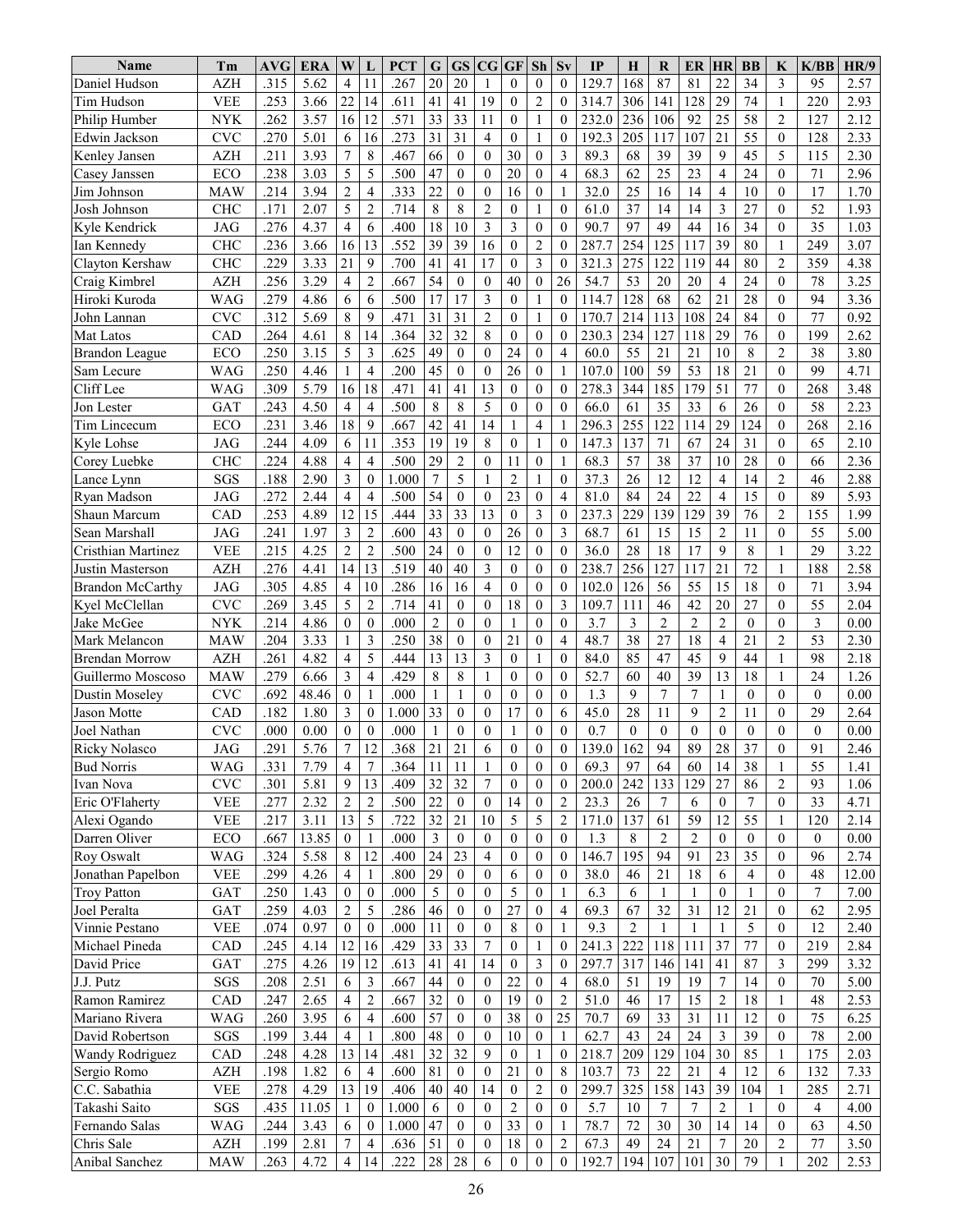| <b>Name</b>            | Tm         | AVG  | <b>ERA</b> | W              |          | <b>PCT</b> | G  | GS             | $\mathbf{C}\mathbf{G}$ | <b>GF</b> | <b>Sh</b>        | $S_{V}$        | <b>IP</b> | Н   | R   | ER  | <b>HR</b>      | <b>BB</b> | K              | K/BB | HR/9  |
|------------------------|------------|------|------------|----------------|----------|------------|----|----------------|------------------------|-----------|------------------|----------------|-----------|-----|-----|-----|----------------|-----------|----------------|------|-------|
| <b>Eduardo Sanchez</b> | ECO        | .165 | 2.35       | $\overline{4}$ |          | .800       | 14 | $\theta$       | $\Omega$               | 8         | $\theta$         |                | 23.0      | 13  | 6   | 6   | 3              | 9         | $\theta$       | 21   | 2.33  |
| Ervin Santana          | <b>JAG</b> | .275 | 5.29       | 6              | 14       | .300       | 23 | 23             | $\overline{7}$         | $\Omega$  | $\theta$         | $\theta$       | 161.7     | 177 | 99  | 95  | 29             | 57        | $\theta$       | 121  | 2.12  |
| Sergio Santos          | AZH        | .178 | 3.28       | 5              | 4        | .556       | 60 | $\overline{0}$ | $\mathbf{0}$           | 20        | $\overline{0}$   | 1              | 85.0      | 53  | 34  | 31  | 9              | 40        |                | 118  | 2.88  |
| Max Scherzer           | SGS        | 304  | 6.35       |                |          | .500       | 3  | 3              | $\theta$               | $\Omega$  | $\theta$         | $\theta$       | 17.0      | 21  | 13  | 12  | $\overline{2}$ | 5         | $\theta$       | 8    | 1.60  |
| James Shields          | GAT        | 254  | 4.26       | 17             | 17       | .500       | 40 | 40             | 20                     | $\Omega$  | $\overline{c}$   | $\theta$       | 313.0     | 306 | 152 | 148 | 52             | 84        | $\overline{2}$ | 294  | 3.42  |
| Joe Smith              | <b>VEE</b> | 249  | 2.55       | 4              | 6        | .400       | 50 | $\Omega$       | $\theta$               | 32        | $\mathbf{0}$     | 14             | 53.0      | 48  | 15  | 15  | 0              | 23        | $\overline{2}$ | 23   | 0.92  |
| Joakim Soria           | <b>NYK</b> | .248 | 3.00       | $\overline{2}$ |          | .667       | 28 | $\theta$       | $\theta$               | 18        | $\mathbf{0}$     |                | 39.0      | 37  | 13  | 13  | 7              | 13        | $\overline{2}$ | 44   | 2.93  |
| Rafael Soriano         | CAD        | 231  | 6.92       | $\theta$       |          | .000       | 15 | $\theta$       | $\theta$               | 8         | $\mathbf{0}$     | $\overline{2}$ | 14.3      | 12  | 11  | 11  | 5              | 11        |                | 10   | 0.83  |
| Josh Spence            | <b>CVC</b> | .196 | 3.67       | $\overline{2}$ | 2        | .500       | 22 | $\theta$       | $\theta$               | 10        | $\boldsymbol{0}$ | 1              | 27.0      | 18  | 11  | 11  | $\overline{2}$ | 19        | $\Omega$       | 33   | 1.74  |
| Drew Storen            | <b>CVC</b> | 224  | 4.40       | 5              | 5        | .500       | 50 | 0              | $\theta$               | 25        | $\boldsymbol{0}$ | 3              | 73.7      | 61  | 38  | 36  | 17             | 16        | $\overline{2}$ | 70   | 3.89  |
| <b>Matt Thornton</b>   | <b>JAG</b> | 342  | 4.98       | $\overline{2}$ |          | .667       | 40 | 0              | $\theta$               | 9         | $\theta$         |                | 47.0      | 68  | 30  | 26  | $\theta$       | 16        | $\theta$       | 36   | 2.25  |
| Josh Tomlin            | NYK        | .292 | 3.86       | $\overline{2}$ |          | .667       | 4  | 4              |                        | $\theta$  |                  | $\theta$       | 28.0      | 33  | 14  | 12  | 4              |           | $\theta$       | 13   | 13.00 |
| Koji Uehara            | NYK        | .202 | 2.12       | 4              | 6        | .400       | 61 | $\theta$       | $\mathbf{0}$           | 48        | $\boldsymbol{0}$ | 26             | 80.7      | 59  | 19  | 19  | 12             | 15        |                | 100  | 6.25  |
| Jose Valverde          | SGS        | .192 | 2.39       | 5              |          | .833       | 59 | $\theta$       | $\mathbf{0}$           | 16        | $\boldsymbol{0}$ | 3              | 67.7      | 45  | 18  | 18  | 8              | 26        | 6              | 60   | 1.88  |
| Javier Vazquez         | <b>NYK</b> | 265  | 4.23       | $\overline{7}$ | 10       | .412       | 22 | 22             | 6                      | $\Omega$  | $\overline{c}$   | $\theta$       | 146.7     | 152 | 83  | 69  | 29             | 43        | $\theta$       | 86   | 2.00  |
| <b>Jonny Venters</b>   | SGS        | 195  | 1.88       | $\overline{4}$ | 3        | .571       | 47 | 0              | $\theta$               | 26        | $\overline{0}$   | 14             | 52.7      | 36  | 13  | 11  | $\overline{2}$ | 23        | 4              | 55   | 2.04  |
| Justin Verlander       | ECO        | .205 | 3.50       | 19             | 18       | .514       | 40 | 40             | 23                     | $\theta$  | 2                | $\theta$       | 334.3     | 248 | 137 | 130 | 54             | 86        |                | 340  | 3.91  |
| Carlos Villanueva      | <b>NYK</b> | 429  | 9.00       | $\theta$       | $\Omega$ | .000       |    | $\theta$       | $\Omega$               | $\theta$  | $\theta$         | $\theta$       | 3.0       | 6   | 3   | 3   |                | $\theta$  | $\theta$       | 2    | 0.00  |
| Ryan Vogelsong         | <b>MAW</b> | 272  | 4.36       | 16             | 14       | .533       | 35 | 33             | 10                     |           |                  | $\Omega$       | 235.3     | 246 | 118 | 114 | 29             | 87        | $\theta$       | 153  | 1.76  |
| <b>Edinson Volquez</b> | JAG        | 289  | 6.60       |                | 8        | .111       | 18 | 18             | $\theta$               | $\theta$  | $\theta$         | $\theta$       | 92.7      | 106 | 72  | 68  | 15             | 66        | $\theta$       | 88   | 1.33  |
| Jordan Walden          | ECO        | 250  | 2.73       |                | $\theta$ | 1.000      | 3  | $\theta$       | $\theta$               |           | $\theta$         | $\theta$       | 3.3       | 3   |     |     |                |           | $\theta$       | 4    | 4.00  |
| Jered Weaver           | WAG        | 260  | 4.94       | 13             | 22       | .371       | 41 | 41             | 14                     | $\theta$  |                  | $\theta$       | 298.7     | 304 | 185 | 164 | 54             | 102       |                | 274  | 2.66  |
| Tom Wilhelmsen         | CHC        | .356 | 5.24       | $\theta$       | $\theta$ | .000       | 6  | 0              | $\theta$               | 5         | $\boldsymbol{0}$ | $\theta$       | 10.3      | 16  | 6   | 6   | 3              | 5         | $\theta$       | 8    | 1.60  |
| C.J. Wilson            | SGS        | .256 | 4.23       | 20             | 8        | .714       | 40 | 40             | 13                     | 0         | 2                | $\theta$       | 287.3     | 279 | 143 | 135 | 38             | 115       | 3              | 249  | 2.11  |
| Jordan Zimmermann      | AZH        | 286  | 4.44       | 9              | 6        | .600       | 25 | 25             | 3                      | $\theta$  | $\theta$         | $\Omega$       | 152.0     | 175 | 84  | 75  | 20             | 33        |                | 114  | 3.35  |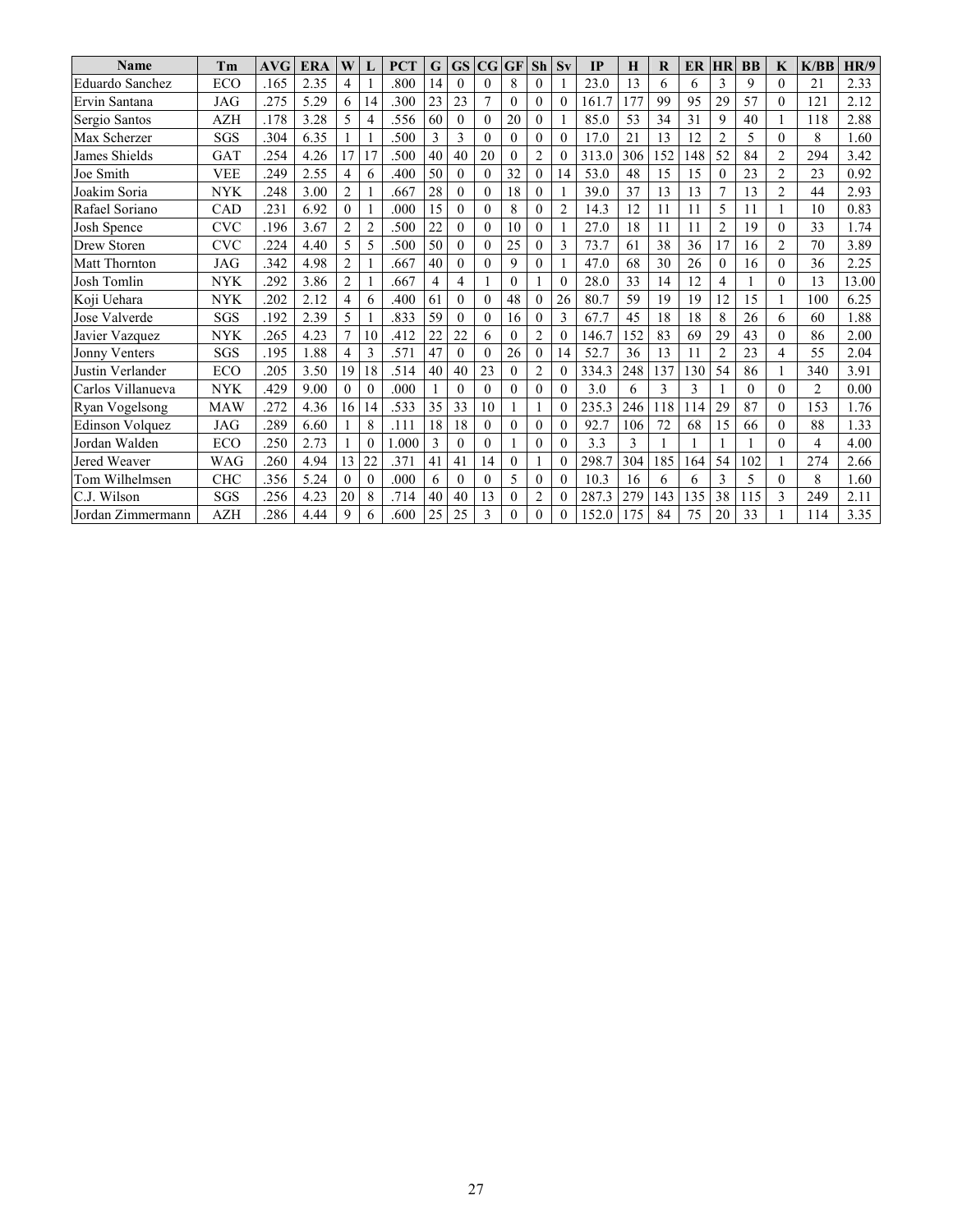# **2012 ARIZONA HEAT**

| <b>NAME</b>          | <b>TM</b>  | <b>AVG</b> | <b>OBA</b> | <b>SLG</b> | <b>OPS</b> | <b>GM</b> | AB  | R        |     | 2B       | 3B       | <b>HR</b> | <b>RBI</b> | BB             | <b>IBB</b>   | <b>SO</b> | HB             | <b>SH</b>      | <b>SF</b>        | <b>DP</b>      | <b>SB</b> | $\mathsf{cs}$  | E              |
|----------------------|------------|------------|------------|------------|------------|-----------|-----|----------|-----|----------|----------|-----------|------------|----------------|--------------|-----------|----------------|----------------|------------------|----------------|-----------|----------------|----------------|
| Lance Berkman        | <b>AZH</b> | 271        | .358       | .534       | .892       | 127       | 406 | 59       | 110 | 24       |          | 27        | 87         | 52             |              | 83        | 4              | $\Omega$       | 4                | 8              | $\theta$  | 2              | $\theta$       |
| Jason Bourgeois      | AZH        | 301        | 322        | 324        | .646       | 86        | 259 | 27       | 78  | 6        | $\Omega$ | $\theta$  | 11         | 8              | $\theta$     | 30        | $\theta$       | 6              | 0                | 5              | 27        |                | $\overline{2}$ |
| Shin-Soo Choo        | <b>AZH</b> | .184       | .286       | .245       | .531       | 65        | 147 | 20       | 27  | 4        |          |           | 11         | 17             | $\Omega$     | 42        | 4              | $\overline{2}$ | $\Omega$         |                | 5         | $\Omega$       | 3              |
| Chris Coghlan        | AZH        | .276       | .320       | .429       | .749       | 53        | 163 | 25       | 45  | 19       |          | 2         | 24         | 9              | $\Omega$     | 30        | $\overline{c}$ | $\Omega$       |                  | $\overline{c}$ | 0         |                | $\Omega$       |
| <b>Scott Drew</b>    | AZH        | .215       | .286       | .362       | .648       | 142       | 469 | 55       | 101 | 27       | 6        | 10        | 54         | 44             | $\theta$     | 121       | 3              |                | $\overline{2}$   | 11             | 6         | 3              | 17             |
| Jacoby Ellsbury      | AZH        | .279       | .338       | .453       | .792       | 162       | 655 | 102      | 183 | 43       | 4        | 21        | 89         | 50             | $\Omega$     | 137       | 11             |                | 5                | 10             | 30        | 5              | $\Omega$       |
| Dexter Fowler        | AZH        | .191       | .287       | .299       | .586       | 102       | 241 | 38       | 46  | 14       | 3        | 2         | 11         | 29             | $\theta$     | 92        | 4              | 3              |                  |                | 5         |                | 8              |
| Paul Goldschmidt     | <b>AZH</b> | .177       | .273       | .301       | .574       | 52        | 113 |          | 20  | 3        |          | 3         | 12         | 15             | $\theta$     | 49        | $\theta$       | $\theta$       | $\theta$         | 3              |           | $\Omega$       | $\Omega$       |
| Cory Hart            | <b>AZH</b> | 231        | .309       | .355       | .664       | 53        | 169 | 16       | 39  | 6        |          | 5         | 22         | 20             | $\theta$     | 38        |                | $\theta$       | 4                | 5              | 2         | $\overline{c}$ |                |
| Eric Hosmer          | AZH        | 235        | .272       | .370       | .642       | 149       | 565 | 60       | 133 | 26       |          | 16        | 66         | 29             | 2            | 121       | $\Omega$       | $\Omega$       | 6                | 25             |           |                | 10             |
| Nick Hundley         | AZH        | 283        | .347       | .507       | .855       | 119       | 406 | 66       | 115 | 20       |          | 19        | 61         | 33             | $\theta$     | 112       | 8              | 3              | 2                |                | 2         | $\theta$       | 5              |
| Jon Jay              | <b>AZH</b> | 267        | 312        | .399       | .711       | 79        | 243 | 27       | 65  | 12       |          | 6         | 21         | 13             | $\theta$     | 60        | 3              | 6              |                  | 4              | 2         | $\Omega$       |                |
| <b>Garrett Jones</b> | AZH        | .214       | .250       | .381       | .631       | 14        | 42  | 4        | 9   |          |          | 2         | 9          | $\overline{2}$ | $\Omega$     | 15        | $\Omega$       | $\theta$       | 0                |                | 0         | $\theta$       | $\Omega$       |
| Howie Kendrick       | AZH        | 292        | .333       | .478       | .811       | 159       | 648 | 90       | 189 | 30       | 8        | 25        | 81         | 26             |              | 151       | 16             | 14             | 6                | 15             | 13        | 6              | 5              |
| James Loney          | <b>AZH</b> | 250        | .250       | 250        | .500       |           | 4   | $\theta$ |     | $\theta$ | $\Omega$ | $\Omega$  |            | $\theta$       | $\theta$     |           | $\theta$       | $\Omega$       | 0                | $\theta$       | $\theta$  | $\theta$       |                |
| J.D. Martinez        | <b>AZH</b> | 240        | .310       | 341        | .650       | 68        | 229 | 15       | 55  | 11       | $\Omega$ | 4         | 33         | 20             | $\theta$     | 56        | 4              | $\theta$       | $\overline{2}$   | 8              | 0         | $\theta$       | $\Omega$       |
| Michael McKenry      | <b>AZH</b> | .000       | .000       | 2.000      | 3.000      |           |     | $\theta$ |     |          | $\Omega$ | 0         | $\theta$   | $\theta$       | $\theta$     | $\Omega$  | $\theta$       | $\theta$       | $\theta$         | $\theta$       | 0         | $\theta$       | $\Omega$       |
| Devin Mesoraco       | <b>AZH</b> | 135        | .200       | .216       | .416       | 15        | 37  | 3        | 5   | 0        | $\theta$ |           | 3          | 3              | 0            | 5         | $\theta$       | $\theta$       | $\theta$         |                | 0         | $\theta$       | $\overline{2}$ |
| <b>Brent Morel</b>   | <b>AZH</b> | 282        | 324        | .392       | .716       | 110       | 227 | 27       | 64  | 8        |          | 5         | 23         | 10             |              | 41        | 4              |                | $\overline{2}$   | $\overline{2}$ | 3         | $\theta$       | 5              |
| Trevor Plouffe       | AZH        | .217       | .302       | .435       | .737       | 20        | 46  | 5        | 10  |          | $\Omega$ | 3         |            | 5              | $\theta$     | 16        |                | 2              |                  | $\theta$       | 0         | $\theta$       | 5              |
| Mark Reynolds        | AZH        | .179       | .280       | .401       | .681       | 119       | 347 | 50       | 62  | 13       |          | 20        | 39         | 44             | $\theta$     | 135       | 6              | $\Omega$       | 3                | 8              |           | $\theta$       | 30             |
| Kurt Suzuki          | <b>AZH</b> | .216       | .278       | .353       | .631       | 52        | 139 | 10       | 30  | 10       | $\Omega$ | 3         | 13         | 12             | $\mathbf{0}$ | 22        | $\theta$       |                | $\boldsymbol{0}$ | $\overline{c}$ | 0         | $\Omega$       | 3              |
| Delmon Young         | <b>AZH</b> | 143        | .143       | 143        | .286       | 5         | 7   | $\theta$ |     | $\theta$ | $\Omega$ | $\Omega$  | $\theta$   | $\theta$       | $\theta$     |           | $\theta$       | $\Omega$       | $\theta$         | $\theta$       | $\theta$  | $\theta$       | $\overline{2}$ |

| <b>NAME</b>           | TМ         | <b>AVG</b> | <b>ERA</b> | W  |    | <b>PCT</b> | G  | GS | $_{\rm CG}$ | GF       | SΗ       | <b>SV</b> | IP         | н   | R   | ER           | ΗR | BB | SΟ       | K/BB | HR/9 |
|-----------------------|------------|------------|------------|----|----|------------|----|----|-------------|----------|----------|-----------|------------|-----|-----|--------------|----|----|----------|------|------|
| <b>Andrew Bailey</b>  | AZH        | 262        | 3.85       |    |    | .000       | 12 |    |             |          | 0        |           |            |     |     |              |    |    | $\theta$ |      | 1.00 |
| Josh Beckett          | AZH        | 246        | 3.23       | 14 |    | 560        | 33 | 33 |             |          |          |           | 239.       | 220 | 94  | 86           | 28 | 75 | $\theta$ | 203  | 2.71 |
| Johnny Cueto          | AZH        | 273        | 3.61       |    | 12 | 368        | 31 | 31 |             |          |          |           | 199.<br>.3 | 209 | 97  | 80           | 20 | 58 |          | 109  | 1.85 |
| Nathan Eovaldi        | AZH        | 375        | 7.01       |    |    | .000       |    |    |             |          | 0        |           | 7.7        | 2   |     | <sub>b</sub> | 3  | 4  |          | 2    | 0.40 |
| Daniel Hudson         | <b>AZH</b> | 315        | 5.62       |    |    | 267        | 20 | 20 |             |          | $_{0}$   |           | 129        | 168 | 87  | 81           | 22 | 34 | 3        | 95   | 2.57 |
| Kenley Jansen         | AZH        | 211        | 3.93       |    | 8  | .467       | 66 |    |             | 30       |          |           | 89.3       | 68  | 39  | 39           | Q  | 45 |          | 115  | 2.30 |
| Craig Kimbrel         | AZH        | 256        | 3.29       | 4  |    | .667       | 54 |    |             | 40       | 0        | 26        | 54.7       | 53  | 20  | 20           | 4  | 24 | $\theta$ | 78   | 3.25 |
| Justin Masterson      | <b>AZH</b> | 276        | 4.41       | 14 | 13 | 519        | 40 | 40 |             |          | $\Omega$ |           | 238.       | 256 | 127 | .17          | 21 | 72 |          | 188  | 2.58 |
| <b>Brendan Morrow</b> | AZH        | .261       | 4.82       | 4  |    | .444       | 3  | -1 |             |          |          |           | 84.0       | 85  | 47  | 45           |    | 44 |          | 98   | 2.18 |
| Sergio Romo           | AZH        | 198        | .82        | 6  | 4  | .600       | 81 |    | 0           | 21       | 0        | 8         | 103.7      | 73  | 22  | 21           | 4  | '2 | 6        | 132  | 7.33 |
| Chris Sale            | AZH        | 199        | 2.81       |    | 4  | .636       | 51 |    | $\Omega$    | 18       | $\Omega$ |           | 67.3       | 49  | 24  | 21           |    | 20 |          | 77   | 3.50 |
| Sergio Santos         | AZH        | 178        | 3.28       |    | 4  | 556        | 60 |    |             | 20       |          |           | 85.0       | 53  | 34  | 31           | q  | 40 |          | 118  | 2.88 |
| Jordan Zimmermann     | AZH        | 286        | 4.44       | 9  | 6  | .600       | 25 | 25 |             | $\Omega$ | $\Omega$ |           | 52.0       | 175 | 84  | 75           | 20 | 33 |          | 14   | 3.35 |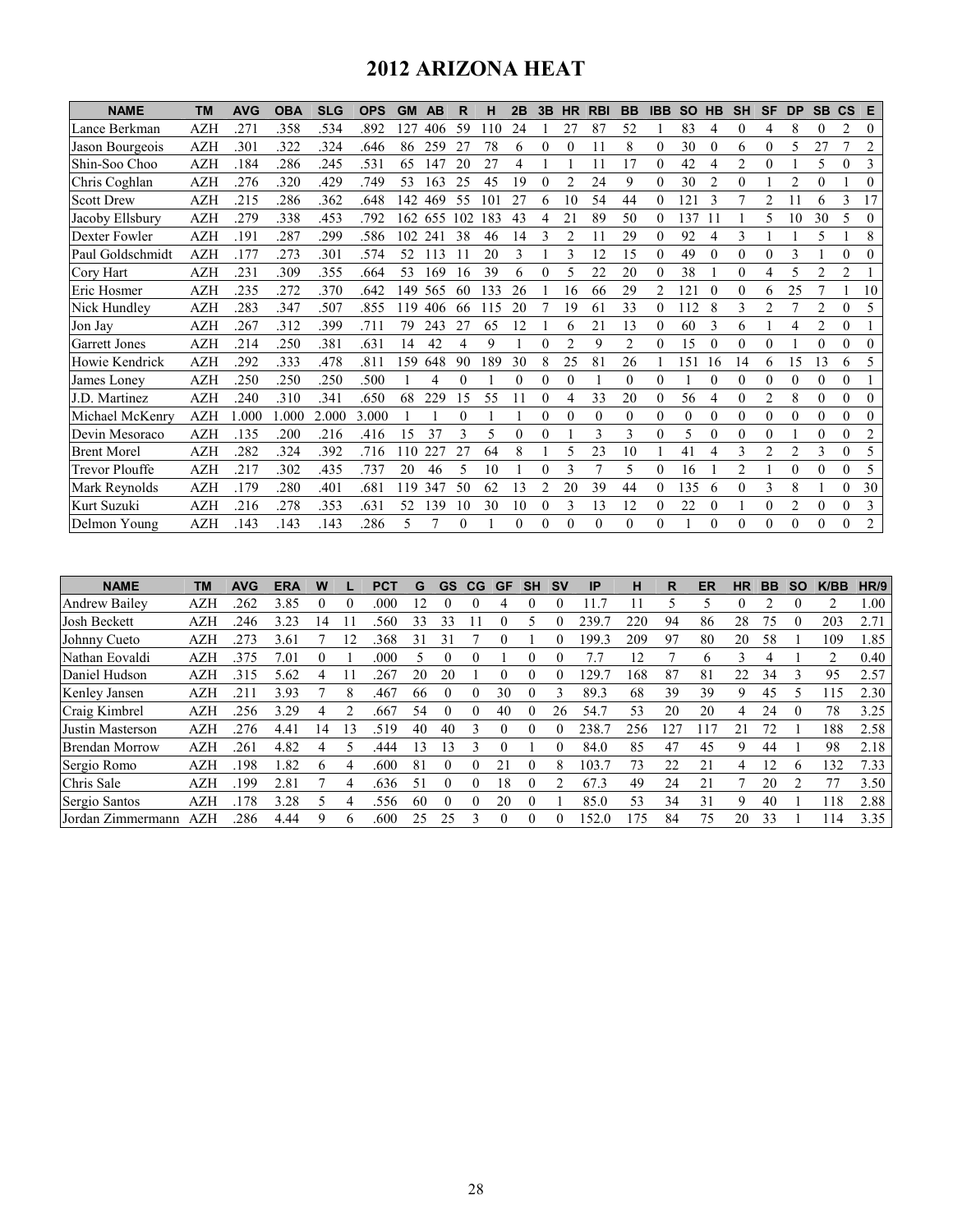# **2012 CALIFORNIA DRAGONS**

| <b>NAME</b>           | <b>TM</b>  | <b>AVG</b> | <b>OBA</b> | <b>SLG</b> | <b>OPS</b> | GΜ  | AB  | R  | н   | 2B | 3B       | HR | <b>RBI</b>     | <b>BB</b> | <b>IBB</b> | <b>SO</b>       | <b>HB</b> | <b>SH</b>        | <b>SF</b> | <b>DP</b>      | <b>SB</b>    | $\mathsf{cs}$ | Е              |
|-----------------------|------------|------------|------------|------------|------------|-----|-----|----|-----|----|----------|----|----------------|-----------|------------|-----------------|-----------|------------------|-----------|----------------|--------------|---------------|----------------|
| Yonder Alonso         | CAD        | 284        | .392       | .444       | .836       | 42  | 81  |    | 23  |    |          |    | 13             | 12        |            | 29              |           | $\theta$         |           |                | 0            |               | 9              |
| <b>Billy Butler</b>   | CAD        | 287        | 350        | .421       | .770       | 156 | 592 | 62 | 70  | 40 |          | 13 | 57             | 54        |            | 109             |           | $\theta$         |           | $\mathsf{I}4$  | $\theta$     | $\theta$      | 9              |
| Ramon Castro          | <b>CAD</b> | 250        | 279        | .425       | .704       | 13  | 40  | 5  | 10  |    |          | 2  | 4              | 2         | 0          | 14              |           | $\theta$         |           |                | $\theta$     | $\theta$      | 3              |
| Matt Dominguez        | <b>CAD</b> | .173       | 204        | .250       | .454       | 23  | 52  | 3  | 9   | 4  | $\theta$ | 0  | 2              | $\theta$  | 0          | 11              | 2         | $\theta$         | $_{0}$    | 3              | $\mathbf{0}$ | $\theta$      |                |
| A.J. Ellis            | CAD        | .259       | .358       | .411       | .769       | 56  | 185 | 27 | 48  |    |          |    | 27             | 21        |            | 55              |           |                  | 3         | 6              | 0            | $\mathbf{0}$  |                |
| Prince Fielder        | CAD        | .261       | 347        | .472       | .818       | 159 | 617 | 74 | 161 | 25 |          | 35 | 98             | 65        |            | 134             | 14        | $\Omega$         |           | 32             | $\Omega$     | 0             |                |
| David Freese          | <b>CAD</b> | 300        | 353        | .431       | .784       | 134 | 513 | 57 | 54  | 18 |          | 15 | 81             | 28        |            | $\overline{10}$ |           |                  | 4         | 22             | 0            | 0             | 21             |
| Franklin Gutierrez    | <b>CAD</b> | .214       | 267        | .214       | .481       | 14  | 14  | 2  | 3   | 0  |          | 0  | 0              |           | 0          | 4               | $\Omega$  | 0                |           |                | $\Omega$     | 0             | $\theta$       |
| Jerry Hairston Jr     | <b>CAD</b> | 276        | 315        | .305       | .620       | 37  | 105 | 9  | 29  | 3  |          | 0  | 12             | 5         | 0          | 14              |           | $\theta$         |           | 3              | $\theta$     | $\theta$      |                |
| Jason Heyward         | CAD        | .179       | .258       | .429       | .687       | 37  | 56  | 12 | 10  |    |          | 4  |                | 4         | 0          | 16              |           | $\theta$         |           |                |              | 0             |                |
| Paul Janish           | CAD        | 204        | 237        | .247       | .484       | 57  | 93  | 3  | 19  |    |          | 0  | 6              | 3         | 0          | 21              |           | 3                |           |                | $\theta$     |               | 3              |
| Desmond Jennings      | CAD        | 248        | 353        | .456       | .809       | 151 | 509 | 90 | 126 | 16 |          | 26 | 91             | 68        |            | 132             | 18        | 3                | 6         | 5              | 29           | 3             |                |
| Matt Joyce            | <b>CAD</b> | 254        | .319       | .404       | .723       | 125 | 456 | 56 | 116 | 30 |          | 10 | 51             | 39        |            | 109             | 5         | $\theta$         | 3         | 7              |              |               | 4              |
| Alex Liddi            | CAD        | 333        | 333        | .500       | .833       | 4   | 6   |    | 2   |    |          | 0  | 3              | 0         |            |                 |           | $\theta$         |           |                | 0            | 0             |                |
| Joe Mauer             | <b>CAD</b> | .252       | 320        | .328       | .648       | 110 | 393 | 43 | 99  | 21 |          | 3  | 28             | 35        |            | 59              |           | $\boldsymbol{0}$ |           | 3              | $\theta$     | $\theta$      | 12             |
| John Mayberry Jr      | CAD        | 256        | 320        | .461       | .781       | 67  | 219 | 34 | 56  | 15 |          | 10 | 40             | 20        |            | 54              | 2         | $\boldsymbol{0}$ | 3         | 10             | 3            |               | $\overline{c}$ |
| Dustin Pedroia        | <b>CAD</b> | 272        | 347        | .403       | .750       | 162 | 694 | 98 | 189 | 28 |          | 19 | 65             | 75        | 5.         | l 18            | $\Omega$  | 0                | っ         | $\overline{4}$ | 5            | 3             | 10             |
| <b>Hunter Pence</b>   | <b>CAD</b> | 289        | 342        | .412       | .754       | 149 | 616 | 78 | 78  | 31 |          | 13 | 54             | 48        | 3          | 151             | $\Omega$  | $\Omega$         | 3         | 23             | 3            | 0             |                |
| <b>Hanley Ramirez</b> | CAD        | .196       | .288       | .288       | .576       | 133 | 423 | 50 | 83  | 12 |          | 9  | 36             | 52        | 0          | 99              | ٩         | 5                |           | $\mathcal{E}$  | 20           |               | 20             |
| Dayan Viciedo         | CAD        | 348        | 348        | 348        | .696       | 8   | 23  | 2  | 8   |    |          | 0  | $\overline{c}$ | $\theta$  |            | 6               |           | $\theta$         |           |                | $\Omega$     | 0             | $\Omega$       |

| <b>NAME</b>            | ΤM         | <b>AVG</b> | <b>ERA</b> | W              | <b>PCT</b> | G   | GS | CG | GF. | <b>SH</b> | <b>SV</b> | IP    | н   | R   | ER  | НR | BB | SO | K/BB | HR/9  |
|------------------------|------------|------------|------------|----------------|------------|-----|----|----|-----|-----------|-----------|-------|-----|-----|-----|----|----|----|------|-------|
| Rafael Betancourt      | CAD        | 229        | 2.43       |                | 250        | 52  |    |    | 28  |           |           | 74.0  | 63  | 23  | 20  |    |    |    | 59   | 14.75 |
| <b>Tyler Clippard</b>  | CAD        | 213        | 3.02       | 6              | 545        | 56  |    |    | 42  |           |           |       | 88  | 39  | 38  |    |    |    | 148  | 6.43  |
| Gavin Floyd            | CAD        | 279        | 4.42       | 10<br>19       | 345        | 32  | 32 | 10 |     |           |           | 238.0 | 265 | 135 |     | 35 | 60 |    | 160  | 2.62  |
| Mat Latos              | CAD        | 264        | 4.61       | 8<br>4         | 364        | 32  | 32 | 8  |     |           |           | 230   | 234 |     | 18  | 29 | 76 |    | 199  | 2.62  |
| <b>Shaun Marcum</b>    | CAD        | 253        | 4.89       | $\overline{c}$ | 444        | 33  | 33 | 13 |     |           |           | 237.3 | 229 | 39  | 29  | 39 | 76 |    | 155  | .99   |
| Jason Motte            | CAD        | 182        | .80        |                | .000       | 33  |    |    |     |           |           | 45.0  | 28  |     | 9   |    |    |    | 29   | 2.64  |
| Michael Pineda         | CAD        | 245        | 4.14       | 2<br>. 6       | .429       | 33  | 33 |    |     |           |           | 241   |     | 18  |     |    |    |    | 219  | 2.84  |
| Ramon Ramirez          | <b>CAD</b> | 247        | 2.65       |                | .667       | 32  | 0  | 0  | 19  |           |           | 51.0  | 46  |     |     |    | 18 |    | 48   | 2.53  |
| <b>Wandy Rodriguez</b> | <b>CAD</b> | 248        | 4.28       | 3<br>4         | 481        | 32  | 32 | Q  |     |           |           | :18   | 209 | 29  | 104 | 30 | 85 |    | 75   | 2.03  |
| Rafael Soriano         | CAD        | .231       | 6.92       |                | .000       | l 5 |    |    | 8   |           |           | l 4.3 |     |     |     |    |    |    | 10   | 0.83  |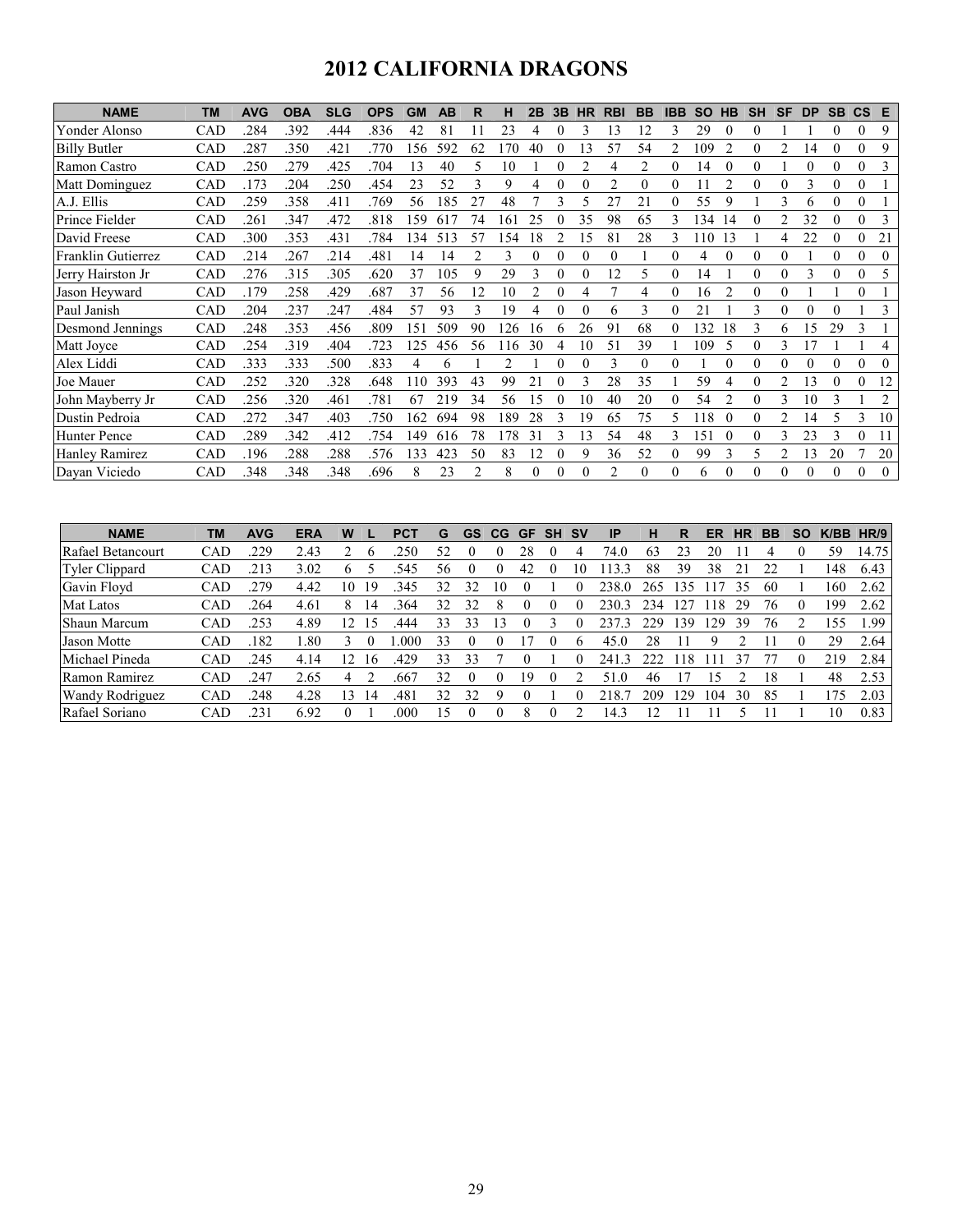# **2012 CHESAPEAKE CRABS**

| <b>NAME</b>              | <b>TM</b>  | <b>AVG</b> | <b>OBA</b> | <b>SLG</b> | <b>OPS</b> | GM  | <b>AB</b> | R              | н              | 2Β       | 3B       | <b>HR</b> | <b>RBI</b>   | <b>BB</b>      | <b>IBB</b>     | <b>SO</b>      | <b>HB</b> | SΗ               | SF       | DP             | <b>SB</b>      | $\mathsf{cs}$ | Е              |
|--------------------------|------------|------------|------------|------------|------------|-----|-----------|----------------|----------------|----------|----------|-----------|--------------|----------------|----------------|----------------|-----------|------------------|----------|----------------|----------------|---------------|----------------|
| Erick Aybar              | СНС        | .308       | .339       | .469       | .808       | 128 | 422       | 70             | 130            | 29       |          |           | 63           | 18             |                | 59             |           | 9                | 4        | 12             | 24             | 4             | 10             |
| Carlos Beltran           | CHC        | 267        | 344        | .462       | .806       | 142 | 587       | 81             | 57             | 38       |          | 22        | 88           | 66             |                | 124            | 3         | $\boldsymbol{0}$ | 3        | 3              |                |               | $\Omega$       |
| Miguel Cabrera           | <b>CHC</b> | 337        | .417       | .583       | .001       | 162 | 629       | 105            | 212            | 44       |          | 37        | $12^{\circ}$ | 87             | 3              | 108            |           | $\theta$         | 6        | 15             | $\Omega$       | $\theta$      | 12             |
| Allan Craig              | CHC        | .290       | 339        | .509       | .848       | 138 | 542       | 87             | 157            | 29       |          | 30        | 88           | 35             |                | 122            |           | $\theta$         | 3        | 21             | 4              |               | 20             |
| Carl Crawford            | CHC        | .000       | .000       | .000       | .000       | 2   |           | $\theta$       | $\theta$       | $\theta$ |          | 0         | $\theta$     | $\theta$       | 0              | $\theta$       | $\theta$  | $\theta$         | 0        |                | $\theta$       | 0             | $\theta$       |
| <b>Edwin Encarnacion</b> | <b>CHC</b> | 364        | .417       | .545       | .962       | 6   |           | 3              | 4              | 2        | $\Omega$ | 0         |              |                | 0              | 3              | $\Omega$  | $\boldsymbol{0}$ | 0        | 0              | 0              | $\theta$      | $\Omega$       |
| Jesus Guzman             | <b>CHC</b> | 205        | .256       | .487       | .743       | 25  | 39        | 4              | 8              |          |          | 3         | 9            | 3              | 0              | 13             |           | $\theta$         |          |                | $\theta$       | 0             |                |
| Travis Hafner            | CHC        | .261       | .333       | .420       | .754       | 46  | 69        | $\overline{7}$ | 18             |          |          | 3         | 18           | 6              |                | 17             |           | $\theta$         |          | $\overline{c}$ | $\theta$       | 0             | $\theta$       |
| Reed Johnson             | <b>CHC</b> | .000       | .000       | .000       | .000       | 2   | 8         | $\Omega$       | $\overline{0}$ | 0        |          | 0         | $\theta$     | $\theta$       | U              | $\mathfrak{D}$ | 0         | 0                | 0        | 0              | $\Omega$       | $\theta$      | $\Omega$       |
| Victor Martinez          | <b>CHC</b> | 274        | 323        | .356       | .679       | 131 | 486       | 41             | 133            | 25       |          | 5         | 61           | 32             | 2              | 58             |           | $\theta$         |          | 23             |                |               |                |
| Cameron Maybin           | <b>CHC</b> | 227        | .285       | .338       | .623       | 124 | 396       | 52             | 90             |          |          |           | 28           | 31             |                | 102            |           | 4                |          | 5              | 18             | 8             | $\mathfrak{D}$ |
| Yadier Molina            | CHC        | 253        | 290        | .380       | .670       | 151 | 576       | 57             | l 46           | 23       |          | 16        | 67           | 31             | 0              | 62             | $\Omega$  |                  | 3        | 28             |                |               |                |
| David Murphy             | <b>CHC</b> | 271        | .311       | 347        | .658       | 71  | 236       | 34             | 64             | 6        |          | 4         | 28           | 15             | 0              | 42             |           | $\theta$         |          |                |                | 2             |                |
| Jhonny Peralta           | CHC        | 227        | .291       | .347       | .638       | 50  | 150       | 12             | 34             | 6        | $\theta$ | 4         | 19           | 13             | 0              | 35             |           | $\theta$         |          |                | $\theta$       | $\theta$      |                |
| Wilton Rosario           | CHC        | 250        | .357       | .417       | .774       | 4   | 12        |                | 3              | 2        |          | $\Omega$  | 3            | $\overline{2}$ |                | 8              | $\Omega$  | $\theta$         | $\Omega$ |                | $\theta$       | $\theta$      | $\Omega$       |
| Drew Stubbs              | <b>CHC</b> | 172        | .294       | .207       | .501       | 24  | 29        | 6              | 5              |          |          | 0         | $\theta$     | 5              | 0              | 11             |           | $\boldsymbol{0}$ | 0        |                |                | 0             |                |
| Justin Upton             | CHC        | .273       | .333       | .463       | .796       | 162 | 655       | 107            | 79             | 37       |          | 27        | 68           | 42             | 0              | 151            | 20        | $\theta$         | 6        | 19             | 21             | 4             | 14             |
| Rickie Weeks             | CHC        | 293        | 339        | .500       | .839       | 29  | 58        | 10             | 17             |          |          | 2         | 8            | 4              | 0              | 19             |           | $\theta$         |          |                | $\mathfrak{D}$ |               | $\theta$       |
| Josh Willingham          | CHC        | 111        | 200        | .133       | .333       | 25  | 45        | 4              | 5              |          |          | 0         | 3            | 5              |                | 22             |           | $\theta$         |          | $\overline{c}$ | $\theta$       | 0             | $\Omega$       |
| Kevin Youkilis           | <b>CHC</b> | .238       | .369       | .427       | .796       | 76  | 185       | 34             | 44             | q        |          | 8         | 29           | 32             | 0              | 49             |           | 0                |          | 6              | $\Omega$       |               | 3              |
| Ben Zobrist              | <b>CHC</b> | 217        | 297        | .354       | .651       | 153 | 543       | 72             | 118            | 41       |          |           | 45           | 58             | $\mathfrak{D}$ | 103            | 3         | 4                | ζ        | $\mathcal{E}$  | 5              | $\Omega$      | 8              |

| <b>NAME</b>        | <b>TM</b>  | <b>AVG</b> | <b>ERA</b> | w   |    | <b>PCT</b> | G            | <b>GS</b> | CG. | <b>GF</b> | <b>SH</b> | <b>SV</b> | IP        | н   | R            | ER             | <b>HR</b> | <b>BB</b> | <b>SO</b>                | K/BB | HR/9 |
|--------------------|------------|------------|------------|-----|----|------------|--------------|-----------|-----|-----------|-----------|-----------|-----------|-----|--------------|----------------|-----------|-----------|--------------------------|------|------|
| Alfredo Aceves     | <b>CHC</b> | 252        | 3.51       | 10  |    | 526        | 47           |           |     | 37        |           |           | 107       | 100 | 43           | 42             | 3         | 34        |                          | 70   | 2.06 |
| <b>Scott Baker</b> | <b>CHC</b> | 265        | 4.29       | 3   |    | .684       | 32           | 32        |     |           |           |           | 203.      | 208 | 08           | 97             | 33        | 65        |                          | 70   | 2.58 |
| Daniel Bard        | <b>CHC</b> | 263        | 4.42       | h.  |    | 545        | 48           |           |     | 28        |           | 14        | 59.0      | 60  | 30           | 29             | 10        | 25        |                          | 70   | 2.80 |
| Jesse Crain        | CHC        | 207        | 3.96       |     |    | 250        |              |           |     | 8         |           |           | 22.7      | 18  | 12           | 10             |           |           |                          | 24   | 2.18 |
| Charlie Furbush    | <b>CHC</b> | .000       | 0.00       |     |    | .000       |              |           |     |           | 0         |           | $\theta$  |     | $\Omega$     |                |           |           |                          |      | 0.00 |
| Dan Haren          | <b>CHC</b> | 276        | 3.99       | 12  |    | .414       | 40           | 40        | 18  | O         |           |           | 309.<br>3 | 335 | 49           | 137            | 40        | 42        |                          | 248  | 5.64 |
| David Hernandez    | <b>CHC</b> | 175        | 3.72       |     |    | .667       | 26           |           |     | 4         |           |           | 29.0      | 18  | 12           | 2              |           | 20        |                          | 31   | 1.41 |
| Josh Johnson       | <b>CHC</b> | 171        | 2.07       |     |    | 714        | 8            | 8         | ◠   |           |           |           | 61.0      | 37  | 14           | $\overline{4}$ |           | 27        | $\Omega$                 | 52   | 1.93 |
| Ian Kennedy        | CHC        | .236       | 3.66       | 16. | 13 | 552        | 39           | 39        | 16  | 0         |           |           | 287       | 254 | 25           |                | 39        | 80        |                          | 249  | 3.07 |
| Clayton Kershaw    | <b>CHC</b> | 229        | 3.33       | 21  | Q  | 700        | 41           | 41        |     |           | ÷.        |           | 321       |     | 22           | 19             | 44        | 80        | $\mathfrak{D}_{1}^{(1)}$ | 359  | 4.38 |
| Corey Luebke       | <b>CHC</b> | 224        | 4.88       | 4   |    | 500        | 29           |           |     |           |           |           | 68.3      | 57  | 38           | 37             | 10        | 28        |                          | 66   | 2.36 |
| Wilhelmsen<br>Tom  | <b>CHC</b> | 356        | 5.24       | 0   | 0  | .000       | <sub>6</sub> |           |     |           |           |           | 10.3      | 16  | <sub>0</sub> | h.             |           |           |                          | 8    | 1.60 |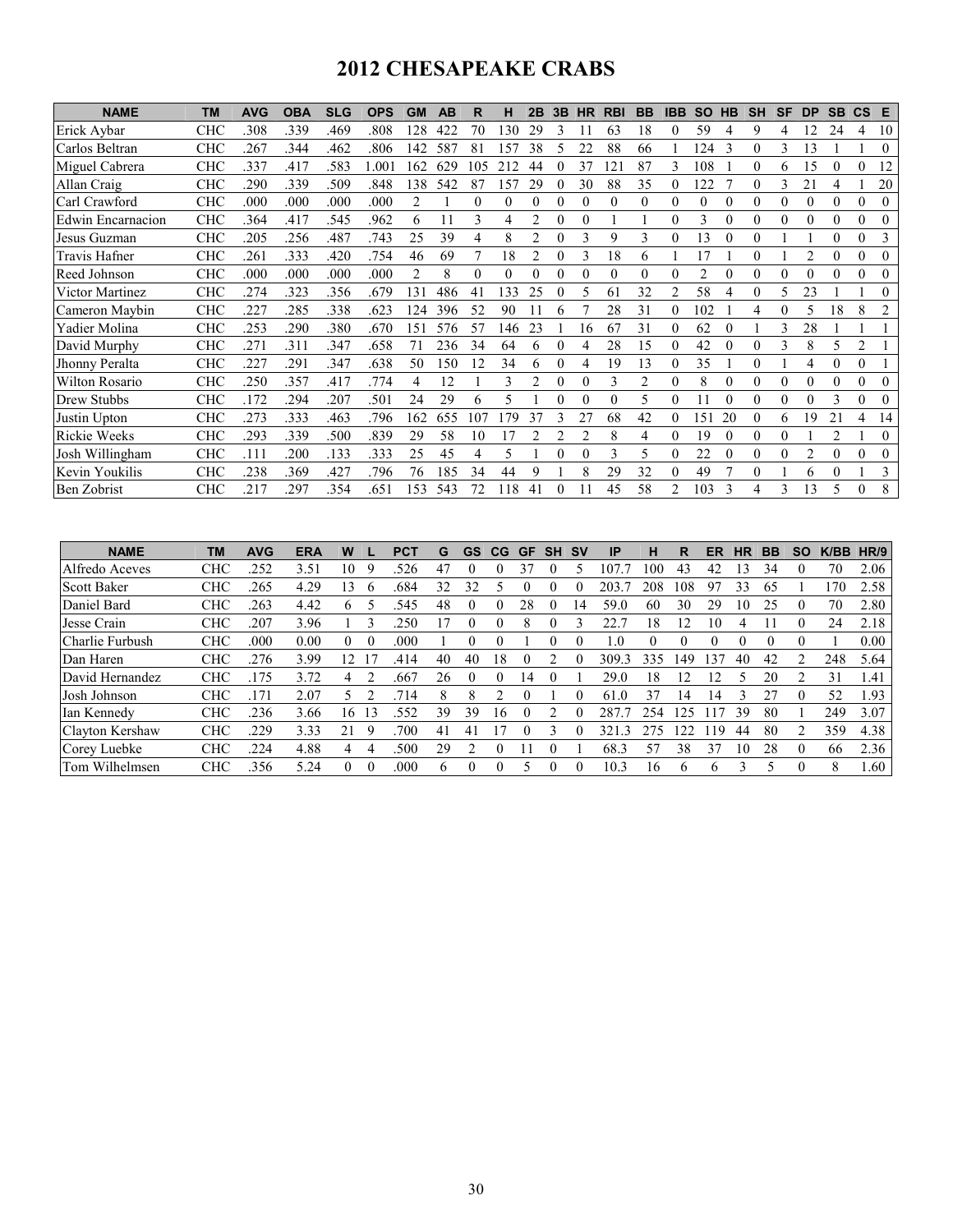# **2012 CENTRAL VALLEY CONDORS**

| <b>NAME</b>           | <b>TM</b>         | <b>AVG</b> | <b>OBA</b> | <b>SLG</b> | <b>OPS</b> | <b>GM</b>      | <b>AB</b> | R              | н              | 2B       | 3B       | <b>HR</b>      | <b>RBI</b>     | <b>BB</b>      | <b>IBB</b> | <b>SO</b>      | <b>HB</b>      | <b>SH</b>        | <b>SF</b>      | <b>DP</b> | <b>SB</b> | $\mathbf{c}\mathbf{s}$ | E              |
|-----------------------|-------------------|------------|------------|------------|------------|----------------|-----------|----------------|----------------|----------|----------|----------------|----------------|----------------|------------|----------------|----------------|------------------|----------------|-----------|-----------|------------------------|----------------|
| Ryan Braun            | CVC               | .313       | 379        | .572       | .950       | 132            | 502       | 96             | 157            | 25       | 3        | 33             | 86             | 45             | 2          | 99             | 10             | 0                | 6              | 11        | 15        | 3                      | $\overline{2}$ |
| Robinson Cano         | <b>CVC</b>        | .261       | .296       | .444       | .740       | 138            | 540       | 47             | 141            | 36       | 6        | 17             | 63             | 13             | 2          | 96             | 12             | $\theta$         |                | 18        | 4         | 0                      | 14             |
| Collin Cowgill        | <b>CVC</b>        | 364        | 364        | .364       | .727       | 3              | 11        |                | 4              | $\theta$ | $\theta$ | $\theta$       | $\theta$       | $\theta$       | 0          | 4              | $\Omega$       | $\boldsymbol{0}$ | $\theta$       | 0         | 3         | $\theta$               | $\theta$       |
| Ryan Doumit           | CVC               | 287        | 324        | .537       | .860       | 57             | 164       | 23             | 47             | 5        | $\theta$ | 12             | 28             | 7              | 0          | 31             | $\overline{c}$ | $\boldsymbol{0}$ | 0              | 5         | $\theta$  | $\theta$               | 5              |
| <b>Shelley Duncan</b> | CVC               | .244       | .296       | .522       | .817       | 127            | 418       | 56             | 102            | 29       |          | 29             | 89             | 26             | 0          | 129            | 5              | $\theta$         |                | 12        | 0         | 0                      | $\Omega$       |
| Alcides Escobar       | CVC               | .181       | .181       | 264        | .444       | 31             | 72        | 9              | 13             | 3        | $\theta$ |                | 3              | $\theta$       | $\theta$   | 13             | $\Omega$       | 8                | $\theta$       | 0         |           |                        | $\overline{c}$ |
| Jack Hannahan         | <b>CVC</b>        | 215        | .286       | .301       | .587       | 146            | 488       | 44             | 105            | 15       | $\Omega$ | 9              | 39             | 47             |            | 145            |                | $\theta$         | $\overline{2}$ | 9         | $\theta$  | $\theta$               | $\overline{7}$ |
| Cory Hart             | <b>CVC</b>        | 359        | .490       | .590       | 1.080      | 14             | 39        | 9              | 14             |          |          | $\overline{2}$ | 5              | 9              | 0          | 10             |                | $\theta$         | $\theta$       | 0         | 3         | $\theta$               | $\Omega$       |
| Ryan Howard           | <b>CVC</b>        | .243       | .319       | .541       | .860       | 128            | 436       | 65             | 106            | q        |          | 39             | 85             | 45             | 0          | 132            | 5              | $\theta$         | 3              | 8         | $\theta$  | 0                      | 4              |
| Macier Izturis        | <b>CVC</b>        | .246       | .313       | .410       | .723       | 46             | 122       | 17             | 30             | 14       | $\Omega$ | 2              | 9              | 5              | 0          | 21             |                | $\boldsymbol{0}$ | $\theta$       | 3         |           | $\theta$               | 5              |
| Austin Jackson        | <b>CVC</b>        | 239        | .288       | .324       | .612       | 126            | 373       | 39             | 89             |          |          | 6              | 27             | 20             | 0          | 118            |                | 29               |                | 5         | 13        | 6                      | 3              |
| Casey Kotchman        | $_{\mathrm{CVC}}$ | .299       | .360       | .449       | .809       | 116            | 374       | 50             | 112            | 19       |          |                | 61             | 30             | 0          | 55             |                | $\boldsymbol{0}$ | 3              | 13        | $\theta$  | $\theta$               | $\overline{2}$ |
| Ryan Ludwick          | <b>CVC</b>        | .667       | .714       | .667       | 1.381      | $\overline{2}$ | 6         | $\theta$       | $\overline{4}$ | $\Omega$ | $\theta$ | $\theta$       | $\theta$       |                | $\theta$   | $\mathbf{0}$   | $\theta$       | $\mathbf{0}$     | $\Omega$       | $\Omega$  | $\theta$  | $\theta$               | $\theta$       |
| Russell Martin        | <b>CVC</b>        | 229        | .299       | 343        | .642       | 27             | 70        | 3              | 16             | 5        | $\theta$ |                | 4              | 6              | 0          | 11             |                | $\theta$         | $\Omega$       | 3         |           | $\theta$               | $\Omega$       |
| Jordan Pacheco        | <b>CVC</b>        | .100       | .100       | .100       | .200       | 3              | 10        | $\theta$       | 1              | 0        | $\theta$ | $\theta$       | $\theta$       | $\theta$       | 0          | $\overline{2}$ | $\theta$       | $\boldsymbol{0}$ | $\Omega$       |           | $\theta$  | $\theta$               | $\Omega$       |
| <b>Josh Reddick</b>   | <b>CVC</b>        | .220       | .303       | .303       | .606       | 44             | 109       | 9              | 24             | 4        |          |                | 6              | 12             | 0          | 26             |                | $\boldsymbol{0}$ | $\theta$       |           | $\theta$  | $\theta$               |                |
| <b>Ben Revere</b>     | <b>CVC</b>        | .313       | 327        | .333       | .660       | 51             | 48        | 17             | 15             |          | $\Omega$ | $\theta$       | $\overline{2}$ |                | $\theta$   | 5              | $\Omega$       | 5                | $\theta$       | 0         | 17        | 3                      |                |
| Scott Rolen           | CVC               | .111       | .250       | .111       | .361       | 4              | 9         |                |                | 0        |          | $\theta$       |                | $\overline{2}$ | 0          | $\mathbf{0}$   | $\theta$       | $\boldsymbol{0}$ |                | 0         | $\theta$  | $\theta$               | $\Omega$       |
| Jimmy Rollins         | $_{\mathrm{CVC}}$ | .274       | .325       | .421       | .746       | 140            | 570       | 80             | 156            | 19       |          | 19             | 67             | 40             | 0          | 71             | 4              | 9                | 2              | 4         | 26        |                        |                |
| Cody Ross             | CVC               | .133       | .235       | .400       | .635       | 11             | 15        | 3              | $\mathfrak{D}$ |          | $\Omega$ |                | $\mathfrak{D}$ | $\overline{2}$ | $\theta$   | $\overline{4}$ | $\theta$       |                  | $\Omega$       |           | $\theta$  | $\theta$               | $\Omega$       |
| Carlos Ruiz           | <b>CVC</b>        | .267       | 326        | .378       | .704       | 115            | 389       | 35             | 104            | 13       |          | 10             | 32             | 25             | 2          | 67             | 8              | 4                | $\overline{c}$ | 4         | $\theta$  | $\mathbf{0}$           | 2              |
| Freddy Sanchez        | CVC               | .333       | .467       | .333       | .800       | 5              | 12        | $\overline{2}$ | 4              | $\theta$ | $\Omega$ | $\theta$       | $\theta$       | $\overline{2}$ | 0          |                |                | $\boldsymbol{0}$ | $\Omega$       |           | $\theta$  | $\theta$               | $\theta$       |
| Kyle Seager           | <b>CVC</b>        | .188       | .258       | .313       | .571       | 32             | 80        | 3              | 15             |          |          |                | 10             | 7              | 0          | 22             |                | $\boldsymbol{0}$ |                | 5         |           |                        | 3              |
| Ichiro Suzuki         | <b>CVC</b>        | 245        | 265        | .290       | .556       | 137            | 534       | 63             | 131            | 13       | 4        |                | 37             | 14             |            | 68             | $\Omega$       | 20               |                | 6         | 24        | 14                     | 5              |
| B.J. Upton            | CVC               | 211        | 297        | .364       | .660       | 87             | 209       | 33             | 44             | q        |          |                |                | 24             |            | 60             |                | $\theta$         |                |           | 16        | 5                      |                |

| <b>NAME</b>           | TМ         | <b>AVG</b> | <b>ERA</b> | W |          | <b>PCT</b> | G  | GS | CG.            | GF | <b>SH</b> | <b>SV</b> | ΙP    | н        | R               | ER | НR | BB | SO       | K/BB | HR/9 |
|-----------------------|------------|------------|------------|---|----------|------------|----|----|----------------|----|-----------|-----------|-------|----------|-----------------|----|----|----|----------|------|------|
| <b>Brandon Beachy</b> | <b>CVC</b> | .247       | 4.23       |   |          | .607       | 33 | 33 | 3              |    |           |           |       |          | 14              | 06 | 34 |    |          | 257  | 3.47 |
| Dillon Gee            | <b>CVC</b> | 246        | 3.88       |   | 8        | 385        | 49 |    |                | 24 |           |           | 34    | 124      | 63              | 58 | 19 | 49 |          | 82   | 1.64 |
| Tommy Hanson          | <b>CVC</b> | .240       | 4.63       | 9 | 16       | 360        | 33 | 33 | $\overline{4}$ |    |           |           | 235.0 | 218      | 133             | 21 | 46 | 73 | $\Omega$ | 260  | 3.56 |
| Greg Holland          | <b>CVC</b> | .210       | 2.66       |   | 6        | 538        | 54 |    | 0              | 43 |           |           | 88.0  | 66       | 26              | 26 | 6  | 29 | 0        | 104  | 3.59 |
| Edwin Jackson         | <b>CVC</b> | .270       | 5.01       | 6 | 16       | 273        | 31 | 31 |                |    |           |           | 192.3 | 205      | 17              | 07 | 21 | 55 | 0        | 128  | 2.33 |
| John Lannan           | <b>CVC</b> | 312        | 5.69       | 8 | 9        | .471       | 31 | 31 |                |    |           |           | 70    | 214      | 13              | 08 | 24 | 84 | $\theta$ | 77   | 0.92 |
| Kyel McClellan        | <b>CVC</b> | 269        | 3.45       |   |          | 714        | 41 |    |                | 8  |           |           | 109.  | 11       | 46              | 42 | 20 | 27 | 0        | 55   | 2.04 |
| Dustin Moselev        | <b>CVC</b> | .692       | 48.46      |   |          | .000       |    |    |                |    |           |           | .3    | 9        |                 |    |    |    | $\theta$ |      | 0.00 |
| Joel Nathan           | <b>CVC</b> | .000       | 0.00       | 0 | $\theta$ | .000       |    |    |                |    |           |           | 0.7   | $\Omega$ |                 |    |    |    | 0        |      | 0.00 |
| Ivan Nova             | <b>CVC</b> | 301        | 5.81       | 9 | 13       | .409       | 32 | 32 |                |    |           |           | 200.0 | 242      | $\overline{33}$ | 29 | 27 | 86 | 2        | 93   | 1.06 |
| Josh Spence           | <b>CVC</b> | 196        | 3.67       |   |          | .500       | 22 |    | $\Omega$       | 10 |           |           | 27.0  | 18       |                 |    |    | 19 | $\theta$ | 33   | 1.74 |
| Drew Storen           | <b>CVC</b> | 224        | 4.40       |   |          | 500        | 50 |    |                | 25 |           |           | 73.7  | 61       | 38              | 36 |    | 16 |          | 70   | 3.89 |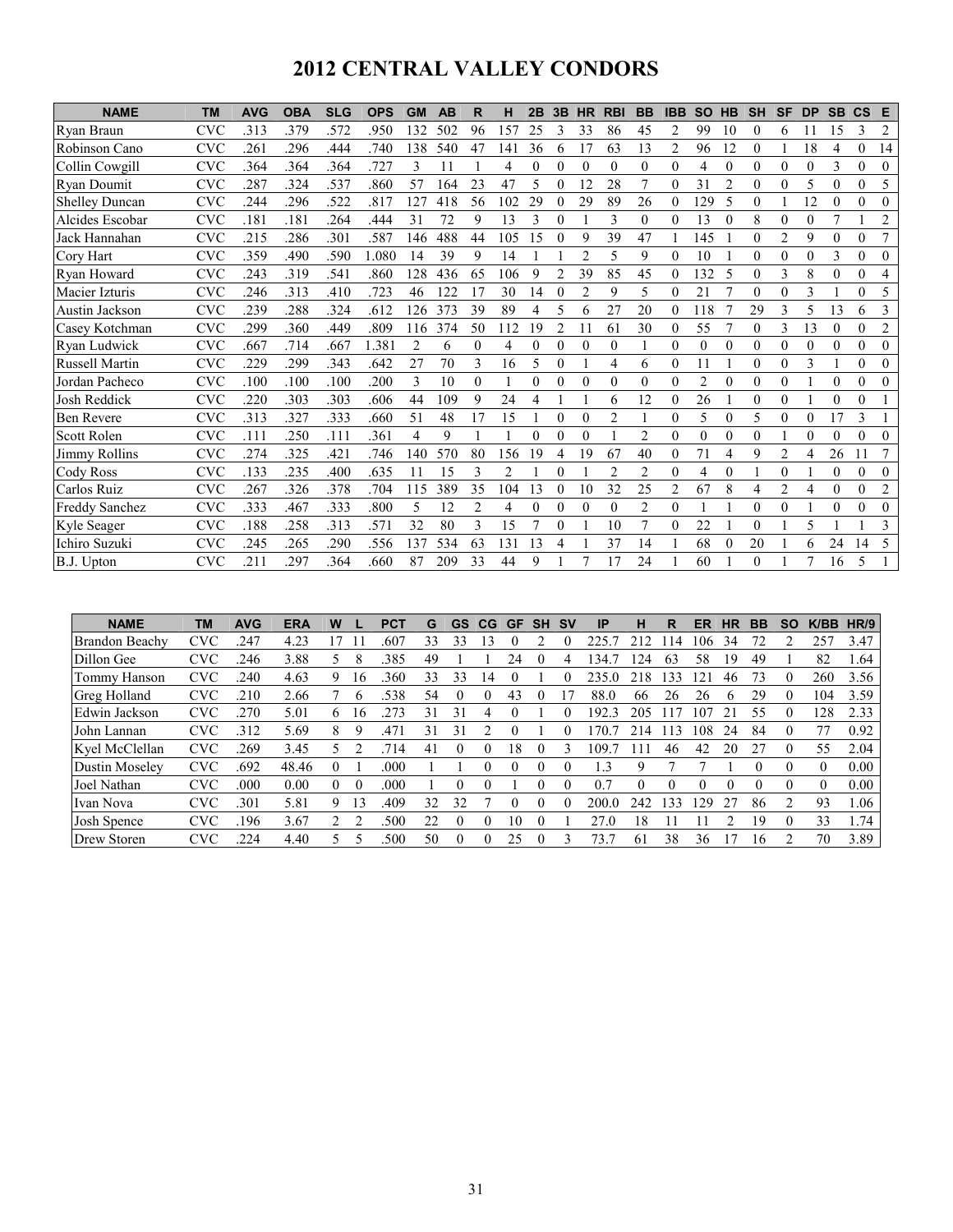# **2012 EMERALD CITY OSPREY**

| <b>NAME</b>             | <b>TM</b> | <b>AVG</b> | <b>OBA</b> | <b>SLG</b> | <b>OPS</b> | <b>GM</b> | <b>AB</b> | R              | н        | 2B       | 3B       | <b>HR</b>      | <b>RBI</b> | <b>BB</b>      | <b>IBB</b>     | <b>SO</b> | <b>HB</b>      | <b>SH</b> | <b>SF</b>      | <b>DP</b>      | <b>SB</b> | $\mathsf{cs}$  | E              |
|-------------------------|-----------|------------|------------|------------|------------|-----------|-----------|----------------|----------|----------|----------|----------------|------------|----------------|----------------|-----------|----------------|-----------|----------------|----------------|-----------|----------------|----------------|
| <b>Brandon Belt</b>     | ECO       | .193       | .287       | .337       | .625       | 43        | 83        | 13             | 16       | 3        | 0        | 3              | 11         | 9              |                | 29        |                | $\theta$  | $\theta$       | $\overline{2}$ | $\Omega$  | $\Omega$       | $\Omega$       |
| <b>Adrian Beltre</b>    | ECO       | .265       | .304       | .488       | .792       | 131       | 535       | 63             | 142      | 29       |          | 30             | 77         | 24             | $\overline{c}$ | 81        | 4              | 0         | $\Omega$       | 14             | 0         | $\Omega$       | 14             |
| Peter Bourjos           | ECO       | 234        | .288       | .352       | .640       | 159       | 582       | 90             | 136      | 22       | 10       | 9              | 41         | 34             |                | 154       |                | 24        | 4              | 11             | 29        | 3              | $\overline{2}$ |
| Jay Bruce               | ECO       | .230       | .308       | .417       | .725       | 139       | 487       | 70             | 112      | 14       |          | 25             | 70         | 51             |                | 135       | 5              |           | 5              | 13             |           | 3              | 6              |
| Mike Carp               | ECO       | .000       | .000       | .000       | .000       | 3         | 3         | $\theta$       | $\Omega$ | $\theta$ | 0        | $\theta$       | $\theta$   | $\theta$       | $\theta$       |           | $\theta$       | $\theta$  | $\theta$       | $\theta$       | $\theta$  | $\theta$       | $\theta$       |
| Mark Ellis              | ECO       | .178       | .213       | .267       | .479       | 78        | 45        | 5              | 8        |          | 0        |                | 5          | $\overline{c}$ | $\theta$       | 13        | $\theta$       |           | $\theta$       | $\Omega$       | 0         | $\theta$       | $\Omega$       |
| <b>Yunel Escobar</b>    | ECO       | .247       | .314       | .345       | .659       | 156       | 608       | 86             | 150      | 18       | 0        | 14             | 68         | 56             | $\theta$       | 92        | 6              | 11        | 6              |                | 4         |                | 13             |
| Rafael Furcal           | ECO       | 212        | .278       | .303       | .581       | 33        | 33        | 6              | 7        | $\Omega$ | 0        |                |            | 3              | $\theta$       |           | $\theta$       | 3         | $\Omega$       | $\Omega$       | 2         | 3              | $\Omega$       |
| Carlos Gomez            | ECO       | 239        | .264       | 373        | .637       | 84        | 134       | 17             | 32       | 8        | 2        | $\overline{c}$ | 13         | 4              | $\theta$       | 44        |                | 15        |                | $\theta$       | 15        | 2              |                |
| <b>Scott Hairston</b>   | ECO       | .260       | .305       | .425       | .730       | 33        | 73        | 4              | 19       | 9        | $\theta$ |                |            | 4              | $\theta$       | 18        | $\overline{c}$ | 0         | 3              | $\theta$       | $\Omega$  | $\Omega$       | $\Omega$       |
| Josh Hamilton           | ECO       | 279        | .307       | .484       | .791       | 135       | 519       | 61             | 145      | 37       |          | 21             | 65         | 21             | $\theta$       | 99        |                | 0         | 3              | 9              | 4         | $\theta$       | 3              |
| Ryan Langerhans         | ECO       | .268       | .348       | .585       | .933       | 21        | 41        | $\overline{7}$ | 11       |          | 0        | 4              | 6          | 5              | $\theta$       | 17        | $\theta$       | $\theta$  | $\theta$       | $\overline{4}$ | $\theta$  | $\theta$       | $\Omega$       |
| Adam Laroche            | ECO       | .000       | .000       | .000       | .000       | 2         | 2         | $\theta$       | $\theta$ | $\theta$ | 0        | $\theta$       | $\Omega$   | $\theta$       | $\theta$       | $\theta$  | $\theta$       |           | $\theta$       | $\Omega$       | $\Omega$  | $\theta$       | $\Omega$       |
| Derrek Lee              | ECO       | .255       | .312       | .482       | .794       | 108       | 330       | 48             | 84       | 14       | 2        | 19             | 42         | 20             | $\theta$       | 100       | 9              |           | 3              | 9              | $\Omega$  | $\theta$       | 5              |
| Mike Napoli             | ECO       | 303        | .423       | .595       | 1.018      | 146       | 528       | 90             | 160      | 31       |          | 41             | 96         | 99             | 4              | 116       | 9              | $\theta$  | 3              | 15             |           | $\theta$       | 3              |
| Salvador Perez          | ECO       | 383        | .396       | .500       | .896       | 82        | 128       | 11             | 49       | 7        |          | $\overline{2}$ | 25         | 4              | $\theta$       | 17        | $\theta$       |           | $\overline{2}$ | 4              | $\theta$  | $\theta$       | $\overline{2}$ |
| Placido Polanco         | ECO       | 239        | .294       | .282       | .576       | 59        | 142       | 9              | 34       | 3        | $\theta$ |                | 4          | 10             | $\theta$       | 21        |                | $\Omega$  | $\Omega$       | 4              | $\Omega$  | $\Omega$       | $\Omega$       |
| <b>Trayyon Robinson</b> | ECO       | .000       | .000       | .000       | .000       |           | $\Omega$  | $\theta$       | $\theta$ | $\theta$ | 0        | $\theta$       | $\Omega$   | $\Omega$       | $\theta$       | $\Omega$  | $\theta$       | $\Omega$  | $\Omega$       | $\theta$       | $\theta$  | $\theta$       | $\theta$       |
| Brendan Ryan            | ECO       | .200       | .429       | .200       | .629       | 5         | 5         | $\theta$       |          | $\theta$ | 0        | $\theta$       | $\Omega$   |                |                | $\theta$  | $\theta$       |           | $\Omega$       | $\Omega$       | 0         | $\Omega$       | $\Omega$       |
| Pablo Sandoval          | ECO       | 300        | .331       | .528       | .859       | 134       | 513       | 60             | 154      | 32       | 8        | 23             | 88         | 27             | $\theta$       | 91        | $\theta$       | $\theta$  |                | 26             | $\Omega$  | $\overline{2}$ |                |
| Alfonso Soriano         | ECO       | 244        | .319       | .341       | .661       | 17        | 41        | 6              | 10       |          | 0        |                | 5          | $\overline{2}$ |                | 11        | $\overline{2}$ | 0         |                |                | $\Omega$  |                | $\theta$       |
| Jason Varitek           | ECO       | .188       | .263       | .402       | .665       | 98        | 224       | 26             | 42       |          |          | 13             | 23         | 21             | $\theta$       | 73        | 3              | 0         | 3              |                | $\Omega$  | $\Omega$       | 4              |
| Jemile Weeks            | ECO       | .313       | .347       | .439       | .786       | 138       | 476       | 67             | 149      | 36       | 6        | 4              | 51         | 19             |                | 89        |                | 19        | 4              | 3              | 35        | 17             | 14             |
| Jayson Werth            | ECO       | 213        | .285       | 340        | .625       | 65        | 150       | 16             | 32       | 4        | 0        | 5              | 13         | 15             | $\theta$       | 44        | $\theta$       | $\theta$  | $\Omega$       | $\overline{2}$ | 7         | 2              | 3              |

| <b>NAME</b>           | ΤM  | <b>AVG</b> | <b>ERA</b>           | W  |    | PC1  | G              | <b>GS</b> | <b>CG</b> | <b>GF</b> | <b>SH</b> | <b>SV</b>    | <b>IP</b> | н   | R   | ER                       | НR | BВ  | <b>SO</b> | K/BB | HR/9 |
|-----------------------|-----|------------|----------------------|----|----|------|----------------|-----------|-----------|-----------|-----------|--------------|-----------|-----|-----|--------------------------|----|-----|-----------|------|------|
| Al Alburquerque       | ECO | 199        | 2.43                 |    | b  | 455  | 48             | $\theta$  | $\theta$  | 19        |           | h            | 66.7      | 47  | 18  | 18                       |    | 41  |           | 95   | 2.32 |
| John Axford           | ECO | 76         |                      |    |    | 333  | 52             | $\theta$  | 0         | 33        |           | 23           | 63.3      | 39  | 19  | 16                       |    | 24  | $\theta$  |      | 2.96 |
| Chris Carpenter       | ECO | 281        | 4.14                 | ۱6 |    | .667 | 40             | 40        |           |           |           |              | 285       | 318 | 46  | 31                       | 36 | 63  | $\theta$  | 209  | 3.32 |
| Roy Halladay          | ECO | 295        | 3.45                 |    |    | 656  | 41             | 41        | 8         |           |           |              | 299.      | 35  | 24  | $\overline{\phantom{a}}$ |    | 47  | 0         | 260  | 5.53 |
| Casey Janssen         | ECO | 238        | 3.03                 |    |    | 500  | 47             |           |           | 20        |           | 4            | 68.3      | 62  | 25  | 23                       | 4  | 24  |           |      | 2.96 |
| <b>Brandon League</b> | ECO | 250        | $\mathcal{E}$<br>، ج |    |    | 625  | 49             |           | 0         | 24        |           | Δ            | 60.0      | 55  |     |                          | 10 |     |           | 38   | 3.80 |
| Tim Lincecum          | ECO | .231       | 3.46                 | 18 | 9  | .667 | 42             | 41        | 14        |           |           |              | 296.      | 255 | 22  | 14                       | 29 | 124 | $\theta$  | 268  | 2.16 |
| Darren Oliver         | ECO | .667       | 13.85                |    |    | .000 |                | $\theta$  | 0         |           |           | $\theta$     | -3        | 8   |     |                          |    |     |           |      | 0.00 |
| Eduardo Sanchez       | ECO | 165        | 2.35                 | 4  |    | 800  | $\overline{4}$ |           | 0         | 8         |           |              | 23.0      | 3   | h   | h                        |    |     | $\Omega$  | 21   | 2.33 |
| Justin Verlander      | ECO | 205        | 3.50                 | ۱9 | 18 | 514  | 40             | 40        | 23        |           |           | $\mathbf{0}$ | 334.3     | 248 | .37 | 30                       | 54 | 86  |           | 340  | 3.91 |
| Jordan Walden         | ECO | 250        | 2.73                 |    |    | .000 |                | $\theta$  | 0         |           |           | $\Omega$     | 33        |     |     |                          |    |     | 0         | 4    | 4.00 |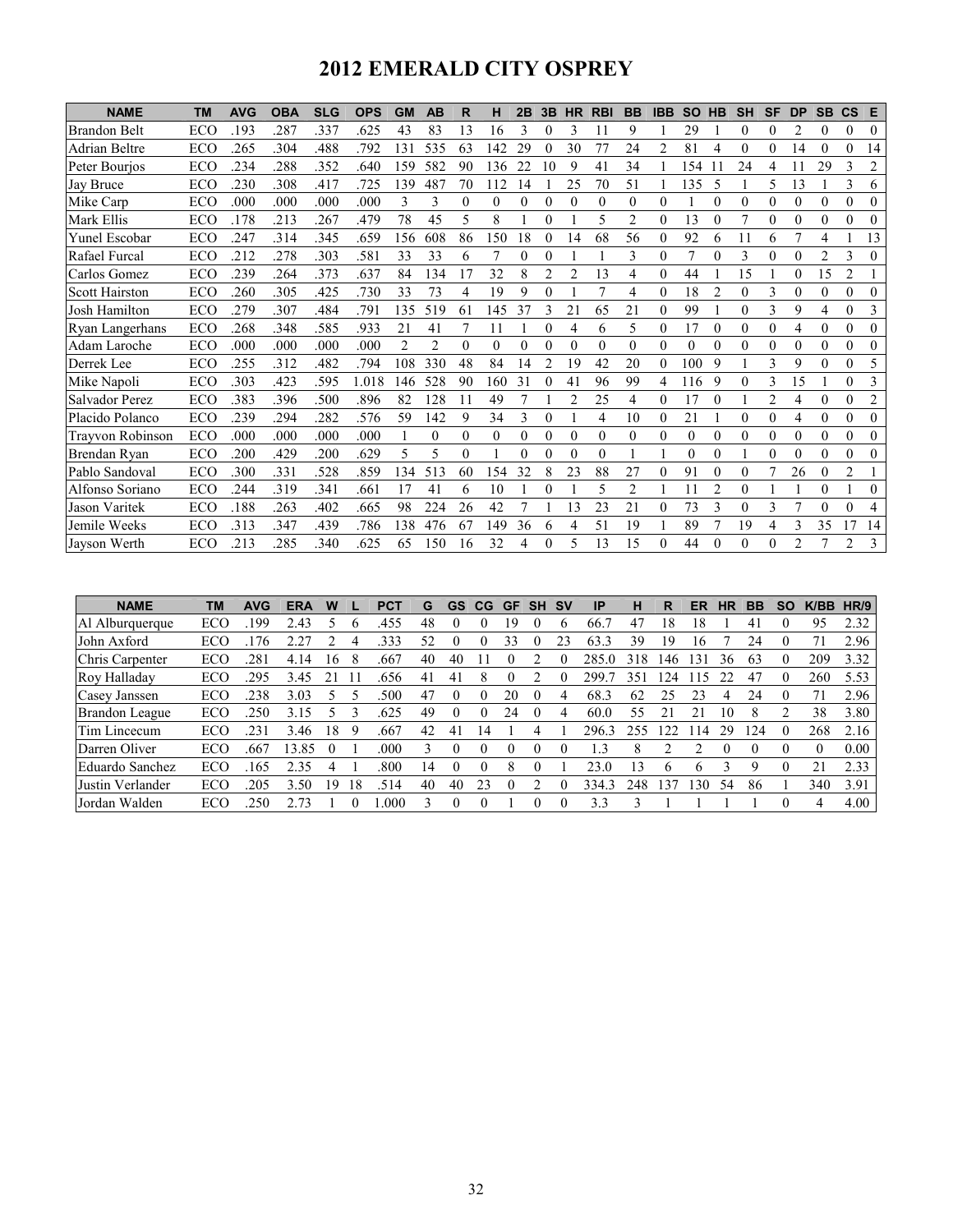# **2012 GALAPAGOS TORTOISES**

| <b>NAME</b>           | <b>TM</b>  | <b>AVG</b> | <b>OBA</b> | <b>SLG</b> | <b>OPS</b> | <b>GM</b> | AB              | R        | н   | 2B           | 3B       | <b>HR</b> | <b>RBI</b>     | <b>BB</b>      | <b>IBB</b>   | <b>SO</b> | HВ       | SH             | <b>SF</b> | <b>DP</b>      | <b>SB</b> | $\mathsf{cs}$  | E        |
|-----------------------|------------|------------|------------|------------|------------|-----------|-----------------|----------|-----|--------------|----------|-----------|----------------|----------------|--------------|-----------|----------|----------------|-----------|----------------|-----------|----------------|----------|
| Jose Altuve           | GAT        | .247       | .263       | 290        | .553       | 34        | 93              | 11       | 23  | 4            | $\theta$ | $\theta$  | 5              | $\theta$       | $\mathbf{0}$ | 9         | 2        |                | $\theta$  | 2              |           | $\theta$       |          |
| <b>Zach Cozart</b>    | GAT        | 179        | .179       | 282        | .462       | 15        | 39              | 4        |     |              | $\theta$ |           | $\overline{c}$ | $\theta$       | $\theta$     | 9         | $\Omega$ | $\Omega$       | $\Omega$  |                | 0         | $\theta$       | 0        |
| <b>Matt Downs</b>     | GAT        | .266       | 329        | .500       | .829       | 51        | 158             | 19       | 42  | 19           |          | 6         | 21             | 12             | $\Omega$     | 36        | 3        |                |           | 6              | 0         | $\Omega$       |          |
| Andre Ethier          | GAT        | .256       | 329        | .380       | .709       | 134       | 476             | 50       | 122 | 27           |          | 10        | 50             | 47             | 2            | 94        | 5        | $\theta$       | 5         |                | 0         | $\theta$       | $\theta$ |
| Carlos Gonzalez       | GAT        | 285        | .346       | .512       | .858       | 129       | 506             | 78       | 144 | 26           |          | 29        | 79             | 33             | 5            | 104       | 12       | 2              | 4         | 6              | 13        | 4              | $\Omega$ |
| Chase Headley         | GAT        | .324       | .388       | .497       | .884       | 51        | 145             | 26       | 47  | 16           |          |           | 13             | 12             | 0            | 31        | 3        |                | $\theta$  | 6              | 5         |                | 2        |
| Kelly Johnson         | GAT        | .173       | 267        | .311       | .579       | 119       | 41 <sup>1</sup> | 44       | 71  | 28           |          | 9         | 29             | 47             | $\theta$     | 138       | 6        |                | $\theta$  | 3              | 8         | $\overline{c}$ |          |
| Adam Jones            | GAT        | .229       | .269       | 375        | .644       | 129       | 536             | 65       | 123 |              |          | 19        | 54             | 20             | $\Omega$     | 126       | 9        |                | $\theta$  | 19             | 5         | $\overline{c}$ | 8        |
| Jason Kubel           | GAT        | .333       | 333        | .333       | .667       | 4         | 9               | $\theta$ | 3   | $\mathbf{0}$ | $\theta$ | 0         |                | $\theta$       | $\theta$     | 2         | $\theta$ | $\overline{0}$ | $\theta$  | $\theta$       | 0         | $\theta$       | 0        |
| Bryan Lahair          | GAT        | .194       | .267       | .373       | .640       | 19        | 67              |          | 13  | 4            |          | 2         | 10             |                | 0            | 27        | 0        | 0              |           | $\theta$       | 0         | $\theta$       |          |
| Jed Lowrie            | GAT        | .353       | .368       | .559       | .927       | 20        | 34              | 2        | 12  | 0            |          |           | 5              | $\overline{2}$ | 0            | 8         | $\Omega$ | 0              | 2         | $\theta$       | 0         | $\theta$       | 0        |
| Jesus Montero         | GAT        | .000       | .000       | .000       | .000       |           |                 | $\theta$ | 0   | 0            |          | 0         | $\theta$       | $\theta$       | $\theta$     |           | $\Omega$ |                | $\Omega$  | $\Omega$       | 0         | $\theta$       | 0        |
| Daniel Murphy         | GAT        | 327        | 371        | 447        | .818       | 119       | 459             | 51       | 150 | 38           |          | 5         | 60             | 30             |              | 59        | 4        | 0              | 4         | 10             | 8         | $\Omega$       |          |
| <b>Brvan Petersen</b> | GAT        | .242       | 330        | .342       | .671       | 60        | 16 <sup>1</sup> | 21       | 39  | 9            | 2        |           | 15             | 18             | $\theta$     | 38        | 4        | 0              | 2         | $\overline{c}$ | 4         |                | $\Omega$ |
| <b>Buster Posey</b>   | <b>GAT</b> | .292       | .363       | .390       | .753       | 118       | 377             | 43       | 110 | 13           |          | 8         | 35             | 31             | 2            | 84        |          | 0              | 3         | 14             | 3         | $\Omega$       | 2        |
| Alexei Ramirez        | GAT        | 254        | 307        | .327       | .634       | 151       | 559             | 53       | 142 | 23           |          | 6         | 33             | 36             | $\theta$     | 95        | 8        |                | 3         | 19             |           | $\overline{c}$ | 19       |
| Aramis Ramirez        | GAT        | .304       | 347        | 493        | .839       | 147       | 542             | 64       | 165 | 26           |          | 24        | 71             | 23             |              | 80        | 12       |                | 2         |                |           | $\Omega$       | 10       |
| <b>Mike Stanton</b>   | <b>GAT</b> | .202       | 288        | .448       | .736       | 134       | 480             | 68       | 97  | 21           |          | 29        | 67             | 50             |              | 183       | 8        | 0              | 3         | 16             | 4         | $\overline{c}$ | 5        |
| Mark Teixeira         | GAT        | .215       | .289       | .396       | .685       | 48        | 149             | 17       | 32  | 4            |          |           | 18             | 13             | 0            | 23        | 3        | $\mathbf{0}$   |           | 5              | 0         | $\theta$       | 0        |
| <b>Eric Thames</b>    | GAT        | .217       | 309        | .450       | .759       | 22        | 60              |          | 13  | 3            |          | 3         | 8              | 6              | $\theta$     | 18        | 2        | $\Omega$       | $\Omega$  | 3              | 0         | $\theta$       | $\theta$ |
| Jim Thome             | GAT        | .288       | .356       | .603       | .959       | 59        | 184             | 24       | 53  |              |          | 17        | 40             | 20             | 0            | 57        | $\Omega$ |                |           | 5              | 0         | $\theta$       | 0        |
| <b>Matt Wieters</b>   | GAT        | .240       | 309        | .445       | .754       | 69        | 200             | 25       | 48  |              |          | 10        | 24             | 20             | 0            | 51        | $\Omega$ |                |           | 8              | 0         | $\Omega$       |          |

| <b>NAME</b>        | TM         | <b>AVG</b> | ERA  | W   |    | PCT  | G  | GS | <b>CG</b> | GF | <b>SH</b> | .sv      | ΙP    | н   |     | ER  | HR           | BВ  | SO       | K/BB | HR/9 |
|--------------------|------------|------------|------|-----|----|------|----|----|-----------|----|-----------|----------|-------|-----|-----|-----|--------------|-----|----------|------|------|
| Joaquin Benoit     | GAT        | 288        | 4.34 |     |    | 545  | 55 |    |           | 31 |           |          | 83.0  | 90  | 42  | 40  |              |     |          | 78   | 3.25 |
| Matt Cain          | GAT        | 252        | 4.16 | .5  | 23 | 395  | 42 | 42 |           |    |           | $\theta$ | 320.3 | 307 | -62 | 148 | 30           | 105 |          | 258  | 2.41 |
| <b>Scott Downs</b> | GAT        | 223        | ' 18 |     |    | 714  | 53 |    |           | 32 |           | b        | 90.7  | 73  | 23  | 22  | 4            | 22  |          | 54   | 2.45 |
| Matt Garza         | GAT        | 246        | 4.57 | 0   |    | .400 | 31 |    |           |    |           |          |       | 202 | 24  | 108 | 26           | 81  |          | 204  | 2.46 |
| Jason Grilli       | GAT        | 182        | 6.67 |     |    | .000 |    |    |           |    |           |          | 2.1   |     |     |     |              |     |          |      | 0.00 |
| Jon Lester         | GAT        | 243        | 4.50 |     | 4  | .500 | 8  |    |           |    |           | 0        | 66.0  | 61  | 35  | 33  | <sub>b</sub> | 26  |          | 58   | 2.23 |
| <b>Troy Patton</b> | <b>GAT</b> | 250        | .43  |     |    | .000 |    |    |           |    |           |          | 6.3   |     |     |     |              |     | O        |      | 7.00 |
| Joel Peralta       | GAT        | 259        | 4.03 |     |    | 286  | 46 |    |           |    |           |          | 69.3  | 67  | 32  | 31  | ר ו          |     | $\theta$ | 62   | 2.95 |
| David Price        | GAT        | 275        | 4 26 | - 9 |    | .613 | 41 | 41 | 14        |    |           |          | 297   |     | 46  | 141 | 41           | 87  |          | 299  | 3.32 |
| James Shields      | GAT        | 254        | 4.26 |     |    | 500  | 40 | 40 | 20        |    |           |          | 313.0 | 306 | 152 | 148 | 52           | 84  |          | 294  | 3.42 |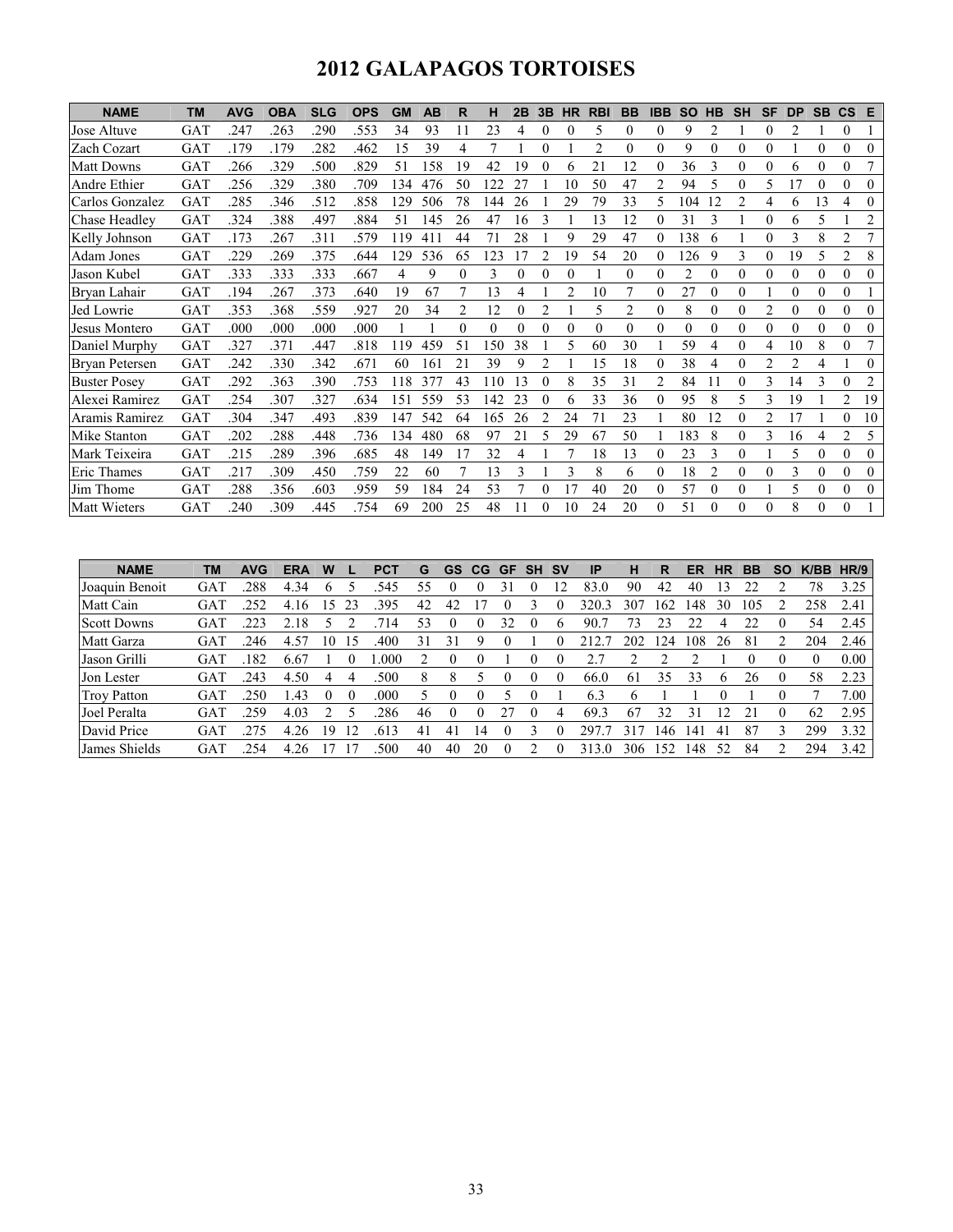# **2012 JACKSON HOLE GUIDES**

| <b>NAME</b>          | TM  | <b>AVG</b> | <b>OBA</b> | <b>SLG</b> | <b>OPS</b> | <b>GM</b> | AB  | R           | н   | 2B | 3B       | <b>HR</b>   | <b>RBI</b>     | <b>BB</b> | <b>IBB</b>     | <b>SO</b> | <b>HB</b> | <b>SH</b> | SF             | DP | <b>SB</b>      | $\mathsf{CS}$  | E        |
|----------------------|-----|------------|------------|------------|------------|-----------|-----|-------------|-----|----|----------|-------------|----------------|-----------|----------------|-----------|-----------|-----------|----------------|----|----------------|----------------|----------|
| Brennan Boesch       | JAG | .233       | .290       | 373        | .662       | 104       | 373 | 34          | 87  | 16 |          | 12          | 39             | 25        | $\theta$       | 88        | 5         |           |                | 18 |                |                | $\Omega$ |
| Julio Borbon         | JAG | 179        | 179        | .205       | 385        | 15        | 39  |             |     |    | $\theta$ | 0           | $\overline{c}$ | $\theta$  | $\theta$       | 7         | $\theta$  |           | 0              |    | 5              | $\theta$       | $\theta$ |
| Domonic Brown        | JAG | .219       | .290       | 292        | .582       | 36        | 137 |             | 30  |    |          | າ           | 8              | 15        | $\theta$       | 32        | 0         | 0         | 3              |    |                | $\mathcal{E}$  | 5        |
| Jamie Carroll        | JAG | .250       | .310       | 293        | .603       | 57        | 208 | 25          | 52  |    | 4        | $\Omega$    | 12             | 18        | $\Omega$       | 30        | $\theta$  | 9         | 0              |    |                | $\theta$       | 6        |
| Starlin Castro       | JAG | .282       | 325        | 385        | .710       | 162       | 670 | 61          | 189 | 31 |          | 10          | 47             | 40        | $\overline{c}$ | 101       |           |           |                | 19 | 15             | 10             | 35       |
| Hank Conger          | JAG | 196        | .280       | 321        | .601       | 38        | 112 | 0           | 22  |    |          | 3           | 5              | 12        | 0              | 21        |           |           | 0              |    | $\theta$       |                |          |
| <b>Nelson Cruz</b>   | JAG | .233       | .275       | 435        | .711       | 57        | 193 | $2^{\circ}$ | 45  | 12 |          | 9           | 24             | 9         | $\Omega$       | 52        | 3         | $\theta$  | $\mathfrak{D}$ | 6  |                |                |          |
| Alejandro De Aza     | JAG | .253       | 340        | .407       | 746        | 29        | 91  |             | 23  | 6  |          |             | 10             | 12        | 0              | 24        | 0         | 3         | 0              | 0  | 6              | 3              |          |
| Alex Gordon          | JAG | .247       | 336        | .462       | 798        | 127       | 465 | 53          | 15  | 32 |          | 22          | 62             | 57        | $\theta$       | 132       | 6         | 0         |                | 8  | 9              | 6              |          |
| Ramon Hernandez      | JAG | .258       | .284       | .414       | .698       | 119       | 411 | 39          | 106 | 16 |          | 16          | 48             | 10        | $\Omega$       | 83        | 6         |           |                | 15 |                | $\Omega$       |          |
| Aaron Hill           | JAG | .202       | .267       | 279        | .546       | 94        | 312 | 32          | 63  | 10 |          | 4           | 20             | 22        | $\theta$       | 55        | 6         |           |                | 6  | 14             | 3              |          |
| Jason Kipnis         | JAG | 320        | .500       | .680       | 1.180      | 10        | 25  |             | 8   | 3  | $\Omega$ | 2           | 5              | 7         | $\overline{c}$ | 5         |           | $\theta$  |                | 0  | $\theta$       | $\theta$       | 4        |
| Ryan Lavarnway       | JAG | .111       | .107       | 222        | 329        | 8         | 27  |             | 3   | 0  |          |             | 2              | 0         | $\Omega$       | 7         | $\theta$  | 0         |                | 2  | $\theta$       | $\theta$       | $\Omega$ |
| Evan Longoria        | JAG | .231       | .312       | .485       | .797       | 90        | 299 | 40          | 69  | 15 |          | 19          | 39             | 30        | $\Omega$       | 76        | 6         | 0         |                |    |                |                | 6        |
| Nick Markakis        | JAG | 214        | .273       | 305        | .578       | 118       | 429 | 44          | 92  | 13 |          | 8           | 30             | 29        | $\Omega$       | 65        | 6         |           |                | 15 | $\mathfrak{D}$ | $\mathfrak{D}$ | $\Omega$ |
| Albert Pujols        | JAG | .278       | 334        | 503        | .836       | 156       | 593 | 74          | 165 | 22 |          | 37          | 98             | 45        |                | 82        |           | 0         | 3              | 21 | $\mathbf{3}$   | 3              | 13       |
| Colby Rasmus         | JAG | .165       | .218       | 317        | .535       | 62        | 249 | 26          | 41  | 3  |          | $\mathbf Q$ | 21             | 17        | $\Omega$       | 74        | $\theta$  | $\theta$  | $\theta$       | 8  | $\Omega$       |                | 2        |
| Sean Rodriguez       | JAG | 152        | .241       | .210       | .451       | 92        | 276 | 16          | 42  | 5  |          | 3           | 19             | 12        | $\Omega$       | 95        | 21        | 3         | 2              |    | 10             |                |          |
| Kelly Shoppach       | JAG | 125        | .125       | .292       | .417       |           | 24  | 2           | 3   |    |          |             |                | $\theta$  | $\Omega$       | 13        | $\Omega$  | $\theta$  | 0              |    |                | $\Omega$       | $\Omega$ |
| <b>Travis Snider</b> | JAG | .174       | .224       | 265        | .489       | 93        | 321 | 20          | 56  |    |          |             | 20             | 20        | $\Omega$       | 95        |           | 0         | $\mathfrak{D}$ | 9  | 12             | 3              | 4        |

| <b>NAME</b>             | TМ  | <b>AVG</b> | <b>ERA</b> | W              |    | <b>PCT</b> | G   | GS             | CG       | <b>GF</b> | <b>SH</b> | <b>SV</b>     | IP                   | н   | R  | ER | <b>HR</b> | <b>BB</b> | <b>SO</b> | K/BB | HR/9 |
|-------------------------|-----|------------|------------|----------------|----|------------|-----|----------------|----------|-----------|-----------|---------------|----------------------|-----|----|----|-----------|-----------|-----------|------|------|
| Antonio Bastardo        | JAG | .201       | 2.56       |                |    | .250       | 46  |                | 0        | 21        |           |               | 70.3                 | 50  | 27 | 20 |           | 33        | $\theta$  | 96   | 2.91 |
| Clay Buchholz           | JAG | 258        | 4.26       | 3              |    | 300        | 14  | $\overline{4}$ |          |           |           |               | 80.3                 | 84  | 53 | 38 | 16        | 29        | $\theta$  | 68   | 2.34 |
| John Danks              | JAG | .303       | 5.89       | 2              | 8  | 200        | 14  | 14             |          | 0         | 0         |               | 88.7                 | 113 | 68 | 58 | 12        | 28        | $\theta$  | 71   | 2.54 |
| Randall Delgado         | JAG | .286       | 6.86       |                |    | 333        | 4   | 4              | $\Omega$ | 0         | $\Omega$  |               | 22.3                 | 26  | 18 | 17 | 4         | 10        | $\theta$  | 13   | 1.30 |
| <b>Ryan Dempster</b>    | JAG | .252       | 5.38       | 5              | 4  | .556       |     |                |          | 0         |           |               | 72.0                 | 69  | 43 | 43 |           | 30        | $\theta$  | 68   | 2.27 |
| Kyle Drabek             | JAG | .295       | 5.28       |                | 6  | 143        | 13  | 10             | 0        |           | $\Omega$  |               | 58.0                 | 70  | 42 | 34 | 10        | 40        | $\theta$  | 34   | 0.85 |
| Kyle Farnsworth         | JAG | .315       | 6.98       |                | 6  | 143        | 32  | 0              | 0        | 2         |           |               | 47.7                 | 64  | 41 | 37 |           | 16        | $\theta$  | 33   | 2.06 |
| Neftali Feliz           | JAG | .218       | 3.06       | 2              | 3  | .400       | 53  | 0              | 0        | 28        | $\theta$  |               | 67.7                 | 55  | 29 | 23 | h         | 34        | 2         | 59   | 1.64 |
| Kyle Kendrick           | JAG | .276       | 4.37       | 4              | 6  | .400       | 18  | 10             |          | 3.        | $\theta$  |               | 90.7                 | 97  | 49 | 44 | 16        | 34        | $\theta$  | 35   | 1.03 |
| Kyle Lohse              | JAG | .244       | 4.09       | 6              |    | 353        | 19  | 19             | 8        | 0         |           |               | 147<br>$\mathcal{R}$ | 137 | 71 | 67 | 24        | 31        | $\theta$  | 65   | 2.10 |
| Ryan Madson             | JAG | .272       | 2.44       | 4              | 4  | 500        | 54  | $^{(1)}$       | 0        | 23        | $\Omega$  | 4             | 81.0                 | 84  | 24 | 22 | 4         | 15        | $\theta$  | 89   | 5.93 |
| Sean Marshall           | JAG | .241       | 1.97       | 3              | 2  | .600       | 43  | 0              | 0        | 26        | $\Omega$  | $\mathcal{L}$ | 68.7                 | 61  | 15 | 15 | າ         |           | $\Omega$  | 55   | 5.00 |
| <b>Brandon McCarthy</b> | JAG | 305        | 4.85       | 4              | 10 | 286        | 16  | 16             | 4        | 0         | $\Omega$  |               | 102.0                | 126 | 56 | 55 | 15        | 18        | $\theta$  | 71   | 3.94 |
| Ricky Nolasco           | JAG | .291       | 5.76       |                | 12 | .368       | 2.1 | 21             | 6        | 0         | $\Omega$  |               | 139.0                | 162 | 94 | 89 | 28        | 37        | $\theta$  | 91   | 2.46 |
| Ervin Santana           | JAG | .275       | 5.29       | 6              | 14 | 300        | 23  | 23             |          | 0         | $\Omega$  |               | 161                  | 177 | 99 | 95 | 29        | 57        | $\Omega$  | 21   | 2.12 |
| <b>Matt Thornton</b>    | JAG | .342       | 4.98       | $\mathfrak{D}$ |    | .667       | 40  |                | 0        | 9         | $\theta$  |               | 47.0                 | 68  | 30 | 26 |           | 16        | $\theta$  | 36   | 2.25 |
| Edinson Volquez         | JAG | .289       | 6.60       |                | 8  | 111        | 18  | 18             |          |           |           |               | 92.7                 | 106 | 72 | 68 | 15        | 66        | $\Omega$  | 88   | 1.33 |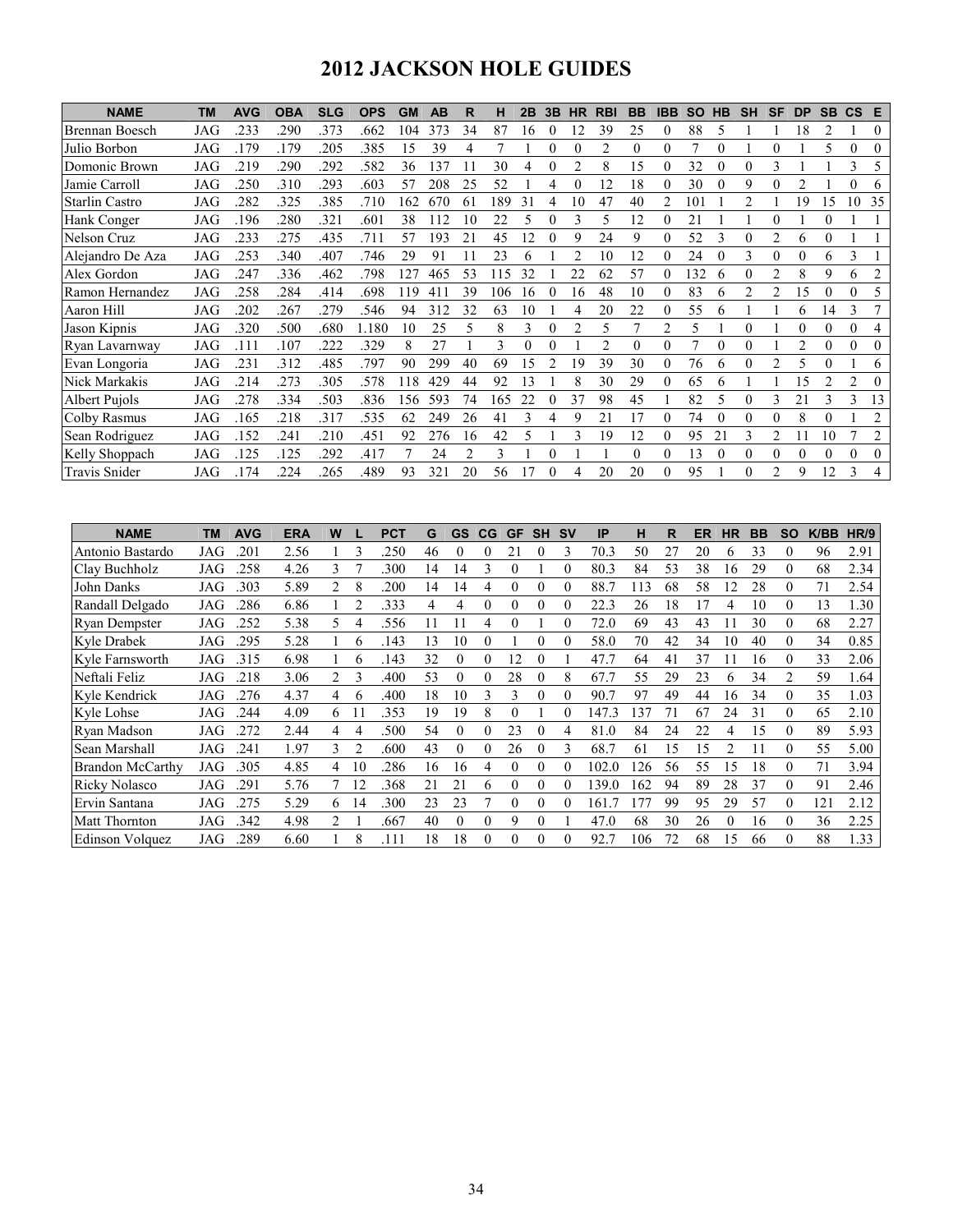# **2012 MALIBU WAVE**

| <b>NAME</b>              | <b>TM</b>  | <b>AVG</b> | <b>OBA</b> | <b>SLG</b> | <b>OPS</b> | <b>GM</b> | <b>AB</b> | R              | н              | 2B             | 3B             | <b>HR</b>      | <b>RBI</b>     | <b>BB</b>      | <b>IBB</b>     | <b>SO</b>      | <b>HB</b>      | <b>SH</b>      | <b>SF</b>      | <b>DP</b>      | <b>SB</b>      | $\mathsf{cs}$  | Е              |
|--------------------------|------------|------------|------------|------------|------------|-----------|-----------|----------------|----------------|----------------|----------------|----------------|----------------|----------------|----------------|----------------|----------------|----------------|----------------|----------------|----------------|----------------|----------------|
| Willie Bloomquist        | <b>MAW</b> | .190       | .190       | .190       | .381       | 7         | 21        | $\overline{c}$ | 4              | $\theta$       | $\theta$       | $\Omega$       | $\Omega$       | $\theta$       | $\theta$       | 5              | $\theta$       | $\theta$       | $\Omega$       | $\Omega$       |                | $\Omega$       | $\Omega$       |
| Chris Davis              | <b>MAW</b> | 333        | .333       | 1.333      | 1.667      | 5         | 3         |                |                | $\Omega$       | $\theta$       |                |                | $\theta$       | $\theta$       |                | $\theta$       | $\theta$       | $\mathbf{0}$   | $\Omega$       | $\theta$       | $\theta$       |                |
| Lucas Duda               | <b>MAW</b> | .284       | .356       | .485       | .841       | 142       | 493       | 65             | 140            | 28             | 4              | 21             | 74             | 48             |                | 103            | $\overline{7}$ | $\theta$       | $\overline{2}$ | 8              | $\overline{2}$ | $\theta$       | 3              |
| Danny Espinosa           | <b>MAW</b> | .208       | .296       | .301       | .596       | 72        | 173       | 17             | 36             | 5              |                | 3              | 9              | 15             | $\theta$       | 63             | 7              | 3              |                | 5              | 6              | $\theta$       | 5              |
| <b>Todd Frazier</b>      | <b>MAW</b> | .143       | .143       | .286       | .429       | 8         | 21        |                | 3              | 0              | $\theta$       |                | 3              | $\overline{0}$ | $\overline{0}$ | 3              | $\mathbf{0}$   | $\overline{0}$ | $\theta$       |                | $\theta$       | $\mathbf{0}$   | $\theta$       |
| <b>Brett Gardner</b>     | <b>MAW</b> | 240        | 305        | .332       | .637       | 149       | 551       | 78             | 132            | 23             | 5              | 6              | 38             | 43             | $\theta$       | 116            | 9              | 12             |                | 15             | 36             | 6              | 7              |
| Jason Giambi             | <b>MAW</b> | .281       | .414       | .561       | .976       | 19        | 57        | 11             | 16             | 4              | $\theta$       | 4              | 10             | 10             | $\theta$       | 19             | 3              | $\overline{0}$ | $\theta$       |                | $\theta$       | $\theta$       | 0              |
| Dee Gordon               | <b>MAW</b> | .275       | .295       | 355        | .650       | 117       | 459       | 52             | 126            | 23             | $\overline{7}$ | $\theta$       | 37             | 14             | $\theta$       | 48             | $\theta$       | 7              | $\overline{2}$ | 9              | 43             | 14             | 21             |
| Omar Infante             | <b>MAW</b> | .333       | .333       | .333       | .667       | 12        | 9         |                | 3              | $\Omega$       | $\mathbf{0}$   | $\theta$       | $\Omega$       | $\overline{0}$ | $\theta$       | 2              | $\theta$       | $\overline{0}$ | $\theta$       | $\Omega$       | $\theta$       | $\theta$       | $\theta$       |
| Reed Johnson             | <b>MAW</b> | .292       | .346       | .667       | 1.013      | 13        | 24        | 3              | $\overline{7}$ | 3              | $\theta$       | $\overline{2}$ | 6              |                |                | 9              |                | $\overline{0}$ | $\theta$       | $\theta$       | $\theta$       | $\mathbf{0}$   |                |
| <b>Andruw Jones</b>      | <b>MAW</b> | .174       | .250       | .362       | .612       | 32        | 69        | 8              | 12             |                | $\theta$       | 4              | $\overline{7}$ | 6              | $\theta$       | 31             |                | $\theta$       | $\theta$       | $\overline{2}$ | $\theta$       | $\theta$       | $\theta$       |
| Chipper Jones            | <b>MAW</b> | .209       | .274       | .360       | .634       | 64        | 172       | 11             | 36             | 11             | $\theta$       | 5              | 26             | 13             | 3              | 40             | $\theta$       | 0              | $\overline{2}$ | 6              | $\mathbf{0}$   | $\mathbf{0}$   | 3              |
| Paul Konerko             | <b>MAW</b> | .274       | .333       | .479       | .813       | 159       | 609       | 78             | 167            | 23             | $\theta$       | 34             | 100            | 49             | $\theta$       | 120            | 9              | $\theta$       | 8              | 13             | $\overline{2}$ |                | 7              |
| Carlos Lee               | <b>MAW</b> | .306       | 324        | .417       | .741       | 9         | 36        |                | 11             | 4              | $\theta$       | $\theta$       | 3              |                | $\theta$       | 4              | $\theta$       | $\overline{0}$ | $\theta$       | $\theta$       | $\theta$       | $\theta$       | $\theta$       |
| <b>Brent Lillibridge</b> | <b>MAW</b> | .302       | 377        | .678       | 1.055      | 85        | 149       | 27             | 45             | 3              |                | 17             | 34             | 12             | $\theta$       | 40             | 6              | $\overline{0}$ | $\theta$       | $\overline{c}$ | 6              | $\overline{2}$ | $\overline{c}$ |
| Jonathan Lucrov          | <b>MAW</b> | .136       | .208       | .273       | .481       | 11        | 22        |                | 3              | $\overline{0}$ | $\theta$       |                |                | $\overline{c}$ | $\theta$       | 5              | $\theta$       | $\theta$       | $\theta$       |                | $\mathbf{0}$   | $\mathbf{0}$   | $\Omega$       |
| Andrew McCutchen MAW     |            | .230       | .326       | .398       | .723       | 160       | 591       | 79             | 136            | 27             | 3              | 22             | 79             | 80             |                | 142            | $\overline{7}$ | $\theta$       | 9              | 12             | 24             | 8              | 4              |
| Juan Pierre              | <b>MAW</b> | .224       | .290       | .235       | .524       | 46        | 98        | 14             | 22             |                | $\theta$       | $\theta$       | 7              | 8              | $\theta$       | 13             |                | 2              | $\theta$       | $\overline{c}$ | $\theta$       |                |                |
| A.J. Pierzynski          | <b>MAW</b> | .222       | .231       | .222       | .453       | 13        | 36        | 3              | 8              | 0              | $\Omega$       | $\theta$       | $\overline{4}$ |                | $\theta$       | $\overline{2}$ | $\theta$       | $\overline{0}$ | 2              | $\theta$       | $\mathbf{0}$   | $\mathbf{0}$   | $\Omega$       |
| Wilson Ramos             | <b>MAW</b> | .244       | 274        | 424        | .698       | 133       | 439       | 48             | 107            | 27             | $\overline{2}$ | 16             | 46             | 19             | $\theta$       | 92             | $\overline{c}$ | $\overline{c}$ | $\overline{7}$ | 15             | $\theta$       | $\theta$       | 5              |
| Marco Scutaro            | <b>MAW</b> | .292       | .344       | .364       | .707       | 72        | 209       | 23             | 61             | 7              |                | $\overline{2}$ | 20             | 17             | $\theta$       | 23             | $\theta$       | $\overline{2}$ |                |                | 4              |                | 7              |
| Seth Smith               | <b>MAW</b> | .233       | .286       | .412       | .698       | 127       | 437       | 50             | 102            | 23             | 8              | 13             | 53             | 28             | $\theta$       | 85             | 5              |                | $\overline{2}$ | 10             | 3              | $\overline{2}$ | $\theta$       |
| Geovany Soto             | <b>MAW</b> | .207       | 302        | .446       | .748       | 40        | 92        | 12             | 19             |                | $\theta$       | 7              | 13             | 11             | $\theta$       | 30             | $\overline{2}$ | $\theta$       |                | 6              | $\theta$       | $\theta$       |                |
| Ruben Tejada             | <b>MAW</b> | 266        | .333       | .293       | .625       | 131       | 403       | 40             | 107            | 9              |                | $\theta$       | 22             | 33             | 3              | 72             | 5              | 4              |                | 9              | $\overline{2}$ | $\overline{2}$ | 6              |
| Mark Trumbo              | <b>MAW</b> | .409       | .400       | .818       | 1.218      | 17        | 44        | 9              | 18             | 6              | $\theta$       | 4              | 14             | $\overline{0}$ | $\theta$       | 9              | $\theta$       | 0              |                | $\Omega$       | $\theta$       | $\theta$       | 2              |
| Willie Venable           | <b>MAW</b> | .000       | .000       | .000       | .000       | 4         |           | $\Omega$       | $\theta$       | 0              | $\theta$       | $\theta$       | $\theta$       | $\theta$       | $\theta$       | $\theta$       | $\theta$       | 0              | $\theta$       | $\theta$       | $\theta$       |                | $\theta$       |
| Jack Wilson              | <b>MAW</b> | .000       | .000       | .000       | .000       | 5         |           | $\Omega$       | $\Omega$       | $\Omega$       | $\Omega$       | $\Omega$       | $\Omega$       | $\Omega$       | $\theta$       | $\theta$       | $\theta$       | $\overline{0}$ | $\theta$       | $\theta$       | $\theta$       | $\theta$       | $\mathbf{0}$   |
| Ryan Zimmerman           | <b>MAW</b> | .275       | .350       | .414       | .764       | 127       | 425       | 40             | 117            | 23             | 3              | 10             | 43             | 48             |                | 84             | $\Omega$       | $\Omega$       | $\Omega$       | 11             | $\mathfrak{D}$ | $\theta$       | 15             |

| <b>NAME</b>          | TM         | <b>AVG</b> | <b>ERA</b> | w  |    | <b>PCT</b> | G  | GS | CG <sub>1</sub> | GF | <b>SH</b> | <b>SV</b> | IP    | н   | R   | ER  | HR | <b>BB</b> | <b>SO</b> | K/BB | HR/9 |
|----------------------|------------|------------|------------|----|----|------------|----|----|-----------------|----|-----------|-----------|-------|-----|-----|-----|----|-----------|-----------|------|------|
| <b>Grant Balfour</b> | <b>MAW</b> | .190       | 3.76       |    |    | .000       | 37 |    |                 |    |           |           | 40.7  | 27  | 18  |     | 4  |           |           | 39   | .86  |
| Heath Bell           | <b>MAW</b> | 329        | 6.39       | 0  |    | 000        | 33 |    |                 |    |           |           | 38.0  | 51  | 29  | 27  | h  | 14        |           | 28   | 2.00 |
| Santiago Casilla     | <b>MAW</b> | 194        | 3.60       |    | 4  | 333        | 55 |    |                 | 31 |           | 9         | 75.0  | 51  | 35  | 30  | 8  | 45        | $\theta$  | 64   | 1.42 |
| Aroldis Chapman      | MAW        | .207       | 3.86       | 4  |    | 800        | 38 |    |                 | 5  |           |           | 42.0  | 31  | 19  | 18  | 4  | 31        | $_{0}$    | 55   | 1.77 |
| R.A. Dickey          | MAW        | .276       | 4.30       |    | 20 | .459       | 40 | 40 | 18              |    |           | 0         | 295.3 | 320 | 52  | 141 | 41 | 93        | 0         | 192  | 2.06 |
| Zach Greinke         | <b>MAW</b> | .280       | 5.42       | 4  |    | .444       |    | ာ  |                 |    |           |           | 84.7  | 94  | 54  | -51 |    | 18        |           | 98   | 5.44 |
| Cole Hamels          | <b>MAW</b> | .242       | 3.34       |    | 18 | .486       | 41 | 41 |                 |    |           | 0         | 328.3 | 300 | 34  | 122 | 50 | 64        | 0         | 285  | 4.45 |
| Jim Johnson          | <b>MAW</b> | .214       | 3.94       |    | 4  | 333        | 22 |    |                 | 16 |           |           | 32.0  | 25  | 16  | 14  | 4  | 10        |           | 17   | 1.70 |
| Mark Melancon        | MAW        | .204       | 3.33       |    | ń  | 250        | 38 |    |                 | 21 |           |           | 48.7  | 38  | 27  | 18  | 4  | 21        |           | 53   | 2.30 |
| Guillermo Moscoso    | <b>MAW</b> | .279       | 6.66       |    | 4  | .429       | 8  | 8  |                 |    |           |           | 52.   | 60  | 40  | 39  | 13 | 18        |           | 24   | 1.26 |
| Anibal Sanchez       | <b>MAW</b> | .263       | 4.72       | 4  | 14 | 222        | 28 | 28 | 6               |    |           |           | 192.1 | 94  | 107 | 101 | 30 | 79        |           | 202  | 2.53 |
| Ryan Vogelsong       | <b>MAW</b> | 272        | 4.36       | 16 | 14 | 533        | 35 | 33 | 10              |    |           | 0         | 235.3 | 246 | 8   | 14  | 29 | 87        |           | 153  | .76  |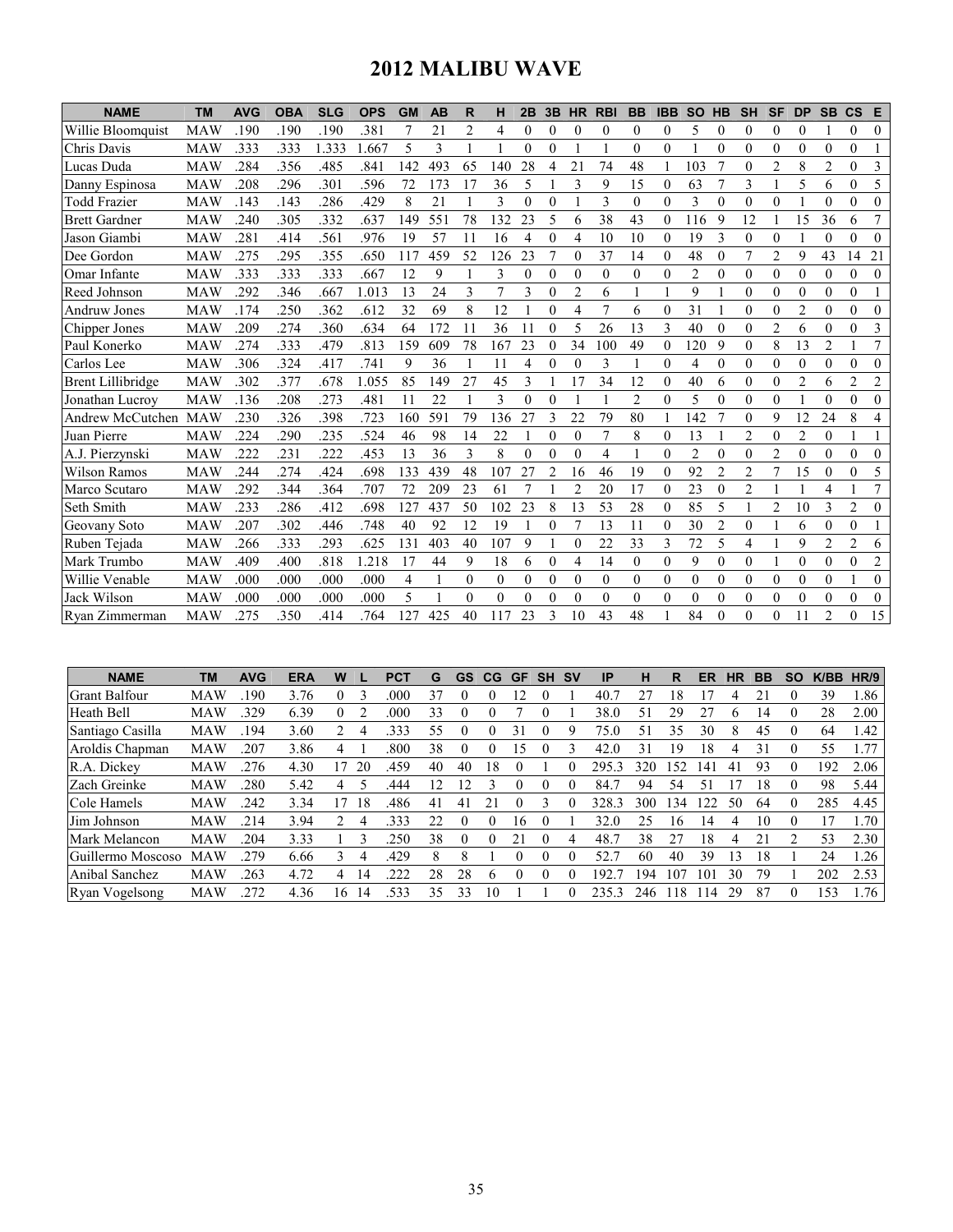# **2012 NEW YORK KNIGHTS**

| <b>NAME</b>         | <b>TM</b>  | <b>AVG</b> | <b>OBA</b> | <b>SLG</b> | <b>OPS</b> | <b>GM</b> | <b>AB</b> | R   | н   | 2B             | 3B       | <b>HR</b> | <b>RBI</b> | <b>BB</b> | <b>IBB</b> | <b>SO</b> | <b>HB</b>      | <b>SH</b>        | SF             | <b>DP</b> | <b>SB</b>      | <b>CS</b>      | E              |
|---------------------|------------|------------|------------|------------|------------|-----------|-----------|-----|-----|----------------|----------|-----------|------------|-----------|------------|-----------|----------------|------------------|----------------|-----------|----------------|----------------|----------------|
| Mike Aviles         | NYK        | .250       | .274       | .453       | .727       | 66        | 128       |     | 32  | 10             |          | 4         | 16         |           |            | 16        | $\theta$       | 6                |                |           | 3              | $\overline{c}$ | 3              |
| Jose Bautista       | <b>NYK</b> | .279       | .381       | 548        | .929       | 155       | 573       | 104 | 160 | 25             | 3        | 41        | 106        | 88        | 2          | 44        | 6              | 0                | 3              | 5         | 6              |                | 11             |
| Emilio Bonifacio    | <b>NYK</b> | .199       | .295       | .243       | .538       | 95        | 251       | 29  | 50  | 9              |          | 0         | 25         | 34        | $\theta$   | 68        | $\theta$       | 4                | $\theta$       | 4         | 12             | 5              | 9              |
| Michael Bourn       | <b>NYK</b> | .285       | .329       | 374        | .703       | 145       | 564       | 75  | 161 | 43             |          |           | 51         | 36        |            | 123       |                | 12               | 5              | 4         | 47             | 10             | $\overline{2}$ |
| David Dejesus       | NYK        | .217       | 302        | 326        | .628       | 133       | 396       | 55  | 86  |                | 4        | 6         | 39         | 39        | $\theta$   | 89        | 12             | 10               | 6              |           | 3              |                |                |
| <b>Andy Dirks</b>   | NYK        | .167       | .167       | .167       | .333       | 3         | 6         |     |     | 0              | $\theta$ | $\Omega$  | 0          | 0         | 0          | 2         | $\Omega$       | $\theta$         | $\Omega$       | 0         | $\overline{0}$ | 0              | 0              |
| Freddie Freeman     | <b>NYK</b> | .275       | .347       | .424       | .771       | 140       | 498       | 58  | 137 | 29             |          | 15        | 82         | 52        |            | 128       | 6              | $\theta$         | 8              | .5        | 5              | 4              | 3              |
| Craig Gentry        | <b>NYK</b> | .197       | .286       | .291       | .576       | 49        | 117       | 10  | 23  | $\overline{2}$ |          | 3         | 13         |           | $\theta$   | 35        | 8              | $\overline{c}$   |                |           |                | 3              | $\overline{c}$ |
| Adam Kennedy        | NYK        | .000       | .000       | .000       | .000       |           | 2         | 0   | 0   | 0              | $\Omega$ | 0         | 0          | 0         | 0          | 2         | $\Omega$       | $\theta$         | $\Omega$       |           | $\overline{0}$ | $\theta$       | $\theta$       |
| <b>Brett Lawrie</b> | <b>NYK</b> | .283       | .356       | .491       | .846       | 51        | 159       | 24  | 45  |                | 4        | 6         | 26         | 17        | $\theta$   | 41        | 2              | $\theta$         | 2              |           | $\overline{2}$ | $\theta$       |                |
| Brian McCann        | NYK        | .261       | 329        | .449       | .778       | 139       | 490       | 63  | 128 | 20             | $\theta$ | 24        | 58         | 46        |            | 104       | 3              | $\Omega$         |                | 13        |                |                | 5              |
| Mitch Moreland      | NYK        | .458       | .480       | .833       | 1.313      | 12        | 24        |     | 11  | 3              | $\theta$ | 2         | 5          |           | 0          | 5         | $\theta$       | $\theta$         | $\theta$       |           | $\Omega$       | $\theta$       | $\Omega$       |
| David Ortiz         | NYK        | .270       | 336        | .533       | .869       | 161       | 619       | 89  | 167 | 31             |          | 44        | 98         | 63        | 0          | .19       | $\theta$       | 0                | 2              | 25        | $\theta$       | 0              | $\Omega$       |
| Chris Parmelee      | NYK        | 325        | .449       | .416       | .865       | 36        | 77        | 12  | 25  | 4              | $\theta$ |           | 14         | 17        |            | 17        | $\theta$       | $\theta$         | $\overline{c}$ | 2         |                | $\theta$       |                |
| Gerardo Parra       | NYK        | .252       | 311        | 424        | .736       | 52        | 139       | 20  | 35  | 3              | $\Omega$ |           | 16         | 9         |            | 27        | $\mathfrak{D}$ | 4                | $\Omega$       | 5         | $\mathfrak{D}$ |                |                |
| Ronny Paulino       | NYK        | .292       | 344        | .398       | .742       | 41        | 113       | 12  | 33  | 6              |          | 2         | 14         |           | 0          | 21        | 3              | 2                | $\overline{2}$ | 4         | $\overline{0}$ | 0              | 2              |
| Martin Prado        | NYK        | .136       | .208       | .318       | .527       | 9         | 22        |     | 3   |                | $\theta$ |           | 3          | 2         | $\theta$   | 4         | $\theta$       | $\theta$         | $\theta$       | $\theta$  | $\theta$       | $\theta$       |                |
| Jose Reyes          | NYK        | .290       | .314       | .409       | .723       | 148       | 634       | 78  | 184 | 36             | 15       | 3         | 55         | 24        | $\theta$   | 51        | $\theta$       | 18               | 4              | 6         | 30             | 11             | 36             |
| Justin Smoak        | NYK        | .261       | 370        | .478       | .849       | 8         | 23        | 2   | 6   | 2              | $\theta$ |           | 2          | 3         | $\theta$   | 6         |                | $\boldsymbol{0}$ | $\theta$       | 2         | $\theta$       | $\mathbf{0}$   | 0              |
| <b>Ryan Sweeney</b> | <b>NYK</b> | .218       | .300       | .276       | .576       | 14        | 344       | 33  | 75  | 9              |          | 3         | 29         | 42        | 0          | 83        | $\Omega$       | 3                | 4              | 3         | $\Omega$       | $\theta$       |                |
| Dan Uggla           | NYK        | .230       | .292       | .501       | .793       | 122       | 383       | 54  | 88  | 14             |          | 28        | 63         | 31        |            | 107       | 3              | 0                | $\mathcal{E}$  |           | $\Omega$       | $\theta$       | 11             |

| <b>NAME</b>              | ТM         | <b>AVG</b> | <b>ERA</b> | W          |    | PC1  | G  | <b>GS</b> | <b>CG</b> | <b>GF</b> | <b>SH</b> | <b>SV</b> | ΙP              | н    | R   | ER  | НR | BB | <b>SO</b> | K/BB | HR/9  |
|--------------------------|------------|------------|------------|------------|----|------|----|-----------|-----------|-----------|-----------|-----------|-----------------|------|-----|-----|----|----|-----------|------|-------|
| <b>Madison Bumgarner</b> | NYK        | .279       | 3.92       | 23         | .5 | .605 | 41 | 4 J       | h         |           |           |           | 309.            | 340  | 53  | 35  | 33 | 83 |           | 274  | 3.30  |
| <b>Steve Cishek</b>      | NYK        | .205       |            |            |    | .643 |    |           |           | 33        |           | 8         | 147             | 09   | 36  | 29  |    | 36 |           | 144  | 4.00  |
| Josh Collmenter          | <b>NYK</b> |            | 4.69       |            | 3  | 350  | 33 | 33        | 4         | $\Omega$  |           |           | 3               | 231  | 20  |     | 33 | 46 |           | 127  | 2.76  |
| Francisco Cordero        | NYK        | 226        | 3.19       |            |    | 333  | 22 |           |           | 14        |           |           | 31.0            | 26   |     |     | 4  |    |           | 15   | l.67  |
| Jeremy Hellickson        | <b>NYK</b> | 245        | 4.02       | 4          |    | .560 | 29 | 29        |           |           |           |           | 203             | 90 ا | 107 | -91 | 24 | 79 |           | 103  | 1.29  |
| Philip Humber            | <b>NYK</b> | .262       | 3.57       | $\sqrt{2}$ |    | 57   | 33 | 33        |           |           |           |           | 232<br>$\alpha$ | 236  | 106 | 92  | 25 | 58 |           | 127  | 2.12  |
| Jake McGee               | NYK        | .214       | 4.86       |            |    | .000 |    |           |           |           |           |           | 35              |      |     |     |    |    |           |      | 0.00  |
| Joakim Soria             | NYK        | 248        | 3.00       |            |    | .667 | 28 |           |           | 18        |           |           | 39.0            | 37   |     |     |    | 3  |           | 44   | 2.93  |
| Josh Tomlin              | NYK        | 292        | 3.86       |            |    | .667 | 4  |           |           |           |           | $\Omega$  | 28.0            | 33   | 14  | 12  |    |    |           | 13   | 13.00 |
| Koji Uehara              | NYK        | .202       | 2.12       |            | h  | .400 | 61 |           |           | 48        |           | 26        | 80.7            | 59   | 19  | 19  | 2  | 5  |           | 100  | 6.25  |
| Javier Vazquez           | <b>NYK</b> | 265        | 4.23       |            | 10 | .412 |    | 22        | h         |           |           |           | 146.1           | 52   | 83  | 69  | 29 | 43 |           | 86   | 2.00  |
| Carlos Villanueva        | NYK        | .429       | 9.00       |            |    | .000 |    |           |           | $\theta$  |           |           | 3.0             | h.   |     |     |    |    |           |      | 0.00  |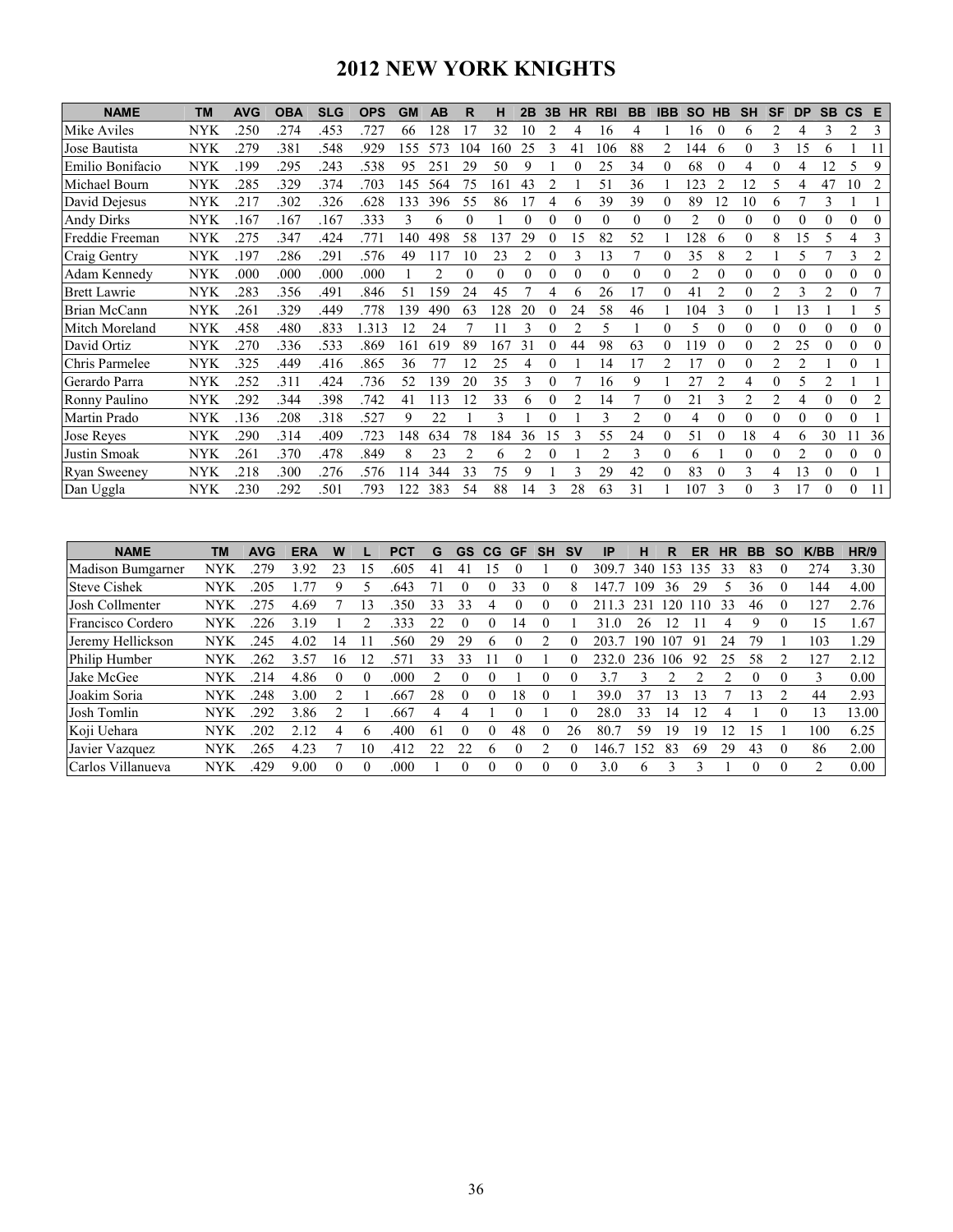# **2012 ST. GEORGE SUN RAYS**

| <b>NAME</b>         | ΤM  | <b>AVG</b> | <b>OBA</b> | <b>SLG</b> | <b>OPS</b> | <b>GM</b>      | AB  | R   | н   | 2B | 3B       | <b>HR</b> | <b>RBI</b> | <b>BB</b>   | <b>IBB</b> | <b>SO</b> | <b>HB</b>      | <b>SH</b> | <b>SF</b>     | <b>DP</b>      | <b>SB</b> | $\mathsf{cs}$ | Е        |
|---------------------|-----|------------|------------|------------|------------|----------------|-----|-----|-----|----|----------|-----------|------------|-------------|------------|-----------|----------------|-----------|---------------|----------------|-----------|---------------|----------|
| Dustin Ackley       | SGS | 273        | .335       | 388        | .723       | 123            | 428 | 62  |     | 20 | 10       |           | 45         | 40          | 0          | 101       |                |           |               |                | 4         |               |          |
| Alex Avila          | SGS | 261        | .348       | .470       | .818       | 139            | 502 | 79  | 131 | 29 |          | 24        | 84         | 66          | $\theta$   | 76        | 2              |           |               | 8              | 0         |               |          |
| Michael Brantley    | SGS | .256       | .256       | .279       | .535       | 13             | 43  | 4   |     |    |          |           | 3          | $\theta$    | $\theta$   | ↖.        | $\Omega$       | $\Omega$  | $\Omega$      | $\mathfrak{D}$ | 4         |               |          |
| Asdrubal Cabrera    | SGS | 375        | .448       | .542       | .990       | 8              | 24  | 4   | 9   |    |          |           | 3          |             | $\theta$   | 8         | $\theta$       | $\theta$  |               | $\theta$       | 0         |               |          |
| Michael Cuddyer     | SGS | 207        | 311        | 379        | .689       | 47             | 40  | 27  | 29  |    |          |           | 20         | 17          | 0          | 35        |                |           |               |                |           |               |          |
| Jason Donald        | SGS | 295        | .363       | 330        | .693       | 37             | 12  |     | 33  |    |          |           | 6          | $\mathbf Q$ | 0          | 29        | 3              | 0         |               |                |           | 0             |          |
| Curtis Granderson   | SGS | 241        | .342       | .534       | 876        | 156            | 631 | 107 | .52 | 22 | 14       | 45        | 124        | 81          | 2          | 184       | 17             | 2         | 5             |                | 13        | 4             | $\Omega$ |
| Matt Holliday       | SGS | 268        | .356       | .467       | .823       | 156            | 574 | 88  | 154 | 42 |          | 24        | 90         | 70          | 0          | 121       |                |           | 5             | 24             |           |               |          |
| Chris Iannetta      | SGS | .115       | .296       | .212       | .508       | 41             | 13  | 15  | 13  |    |          | ٦         | 4          | 28          | $\theta$   | 43        |                |           |               | 4              |           |               |          |
| Matt Kemp           | SGS | 313        | .367       | .570       | 937        | 162            | 686 | 124 | 215 | 31 |          | 45        |            | 51          |            | 200       |                | 0         | 4             | 19             | 33        | 6             |          |
| Adam Lind           | SGS | 210        | .259       | 382        | .641       | 70             | 238 | 21  | 50  | 8  |          |           | 23         | 16          | $\Omega$   | 51        | $\theta$       | 0         |               | 5              | 0         | $\Omega$      | $\Omega$ |
| Miguel Olivo        | SGS | 250        | 250        | 500        | .750       | $\overline{c}$ | 4   | 0   |     |    |          |           | 0          | $\theta$    | $\Omega$   |           |                | 0         |               | 0              | 0         | $\Omega$      | $\Omega$ |
| Carlos Pena         | SGS | 186        | .313       | 354        | .668       | 129            | 415 | 63  |     | 25 |          | 15        | 56         | 76          | 0          | 38        | 4              |           | 6             | 5              | 0         | 0             |          |
| Carlos Quentin      | SGS | 304        | .345       | .522       | .867       | 10             | 23  | 5   |     | 2  | $\theta$ |           | 6          |             | $\theta$   | 9         | $\mathfrak{D}$ | $\Omega$  | 3             | $\Omega$       | 0         | $\Omega$      | $\theta$ |
| <b>Ryan Roberts</b> | SGS | 289        | .390       | .437       | .827       | 46             | 135 | 23  | 39  | 8  |          | 4         | 19         | 22          | $\theta$   | 29        |                | 2         |               | 4              | 3         | $\theta$      |          |
| Alex Rodriguez      | SGS | 249        | .332       | .436       | .768       | 135            | 514 | 70  | 128 | 27 |          | 23        | 73         | 61          | 0          | 133       | 6              | 0         | 6             | 13             |           |               |          |
| Troy Tulowitzki     | SGS | .273       | .326       | .464       | .789       | 157            | 634 | 96  | .73 | 27 |          | 30        | 90         | 49          | $\theta$   | 14        |                |           | 5             |                | 9         |               |          |
| Neil Walker         | SGS | 242        | 299        | .390       | .689       | 89             | 310 | 39  | 75  |    |          | 9         | 66         | 19          | 0          | 69        |                | 3         | $\mathcal{D}$ |                |           |               | 4        |
| Chris Young         | SGS | 246        | 363        | 423        | .786       | 100            | 142 | 30  | 35  | 10 |          |           | 15         | 25          | 0          | 36        |                |           |               |                |           | 3             | $\Omega$ |

| <b>NAME</b>          | <b>TM</b>  | <b>AVG</b> | <b>ERA</b> | w  |          | <b>PCT</b> | G  | <b>GS</b>     | <b>CG</b>  | GF | <b>SH</b>  | <b>SV</b>    | IP    | н   | R   | ER             | ΗR            | <b>BB</b> | <b>SO</b> | K/BB | HR/9 |
|----------------------|------------|------------|------------|----|----------|------------|----|---------------|------------|----|------------|--------------|-------|-----|-----|----------------|---------------|-----------|-----------|------|------|
| Mike Adams           | SGS        | 160        | 1.83       | 6  |          | .545       | 66 |               |            | 41 |            | 26           | 88.7  | 47  | 19  | 18             | 6             | 20        | 4         | 83   | 3.46 |
| Erik Bedard          | SGS        | 234        | 3.83       |    |          | .833       | 9  | 9             | ζ          | 0  |            |              | 58.7  | 51  | 26  | 25             |               | 27        | 0         | 53   | 1.96 |
| Chad Billingsley     | SGS        | .278       | 5.36       | 10 | 3        | .435       | 30 | 30            | 4          | 0  |            | $\mathbf{I}$ | 76.3  | 194 |     | -05            | 22            | 100       | 3         | 132  | 1.28 |
| Yovani Gallardo      | <b>SGS</b> | 274        | 4.17       | 22 | 10       | .688       | 40 | 40            |            |    |            |              | 267   | 285 | 29  | 24             | 37            | 85        | 3         | 210  | 2.39 |
| Javy Guerra          | SGS        | 259        | 3.30       | 3  |          | .429       | 50 | $\Omega$      | 0          | 3  | 0          |              | 71.0  | 68  | 26  | 26             | h             | 37        | 3         | 48   | 1.20 |
| Felix Hernandez      | SGS        | 284        | 5.38       | 12 | $\theta$ | 545        | 35 | 35            | 6          |    |            |              | 229.  | 253 | 48  | .37            | 29            | 84        | 6         | 203  | 2.26 |
| Lance Lynn           | SGS        | 188        | 2.90       | 3  |          | .000       |    |               |            |    |            |              | 37.3  | 26  | 12  | $\overline{2}$ | 4             | 14        | 2         | 46   | 2.88 |
| J.J. Putz            | SGS        | 208        | 2.51       | h  |          | .667       | 44 | $\Omega$      |            | 22 |            | 4            | 68.0  | 51  | 19  | 19             |               | 14        | 0         | 70   | 5.00 |
| David Robertson      | <b>SGS</b> | 199        | 3.44       |    |          | .800       | 48 | $\Omega$      | 0          | 10 |            |              | 62.7  | 43  | 24  | 24             | 3             | 39        | $\theta$  | 78   | 2.00 |
| Takashi Saito        | SGS        | .435       | 1.05       |    |          | .000       | 6  | $\Omega$      |            | 2  | $\theta$   |              | 57    | 10  |     |                | $\mathcal{D}$ |           | $\Omega$  | 4    | 4.00 |
| Max Scherzer         | SGS        | .304       | 6.35       |    |          | .500       | 3  | $\mathcal{L}$ | $^{\circ}$ | 0  |            | $\left($     | 17.0  | 21  | ا 3 | $\overline{2}$ |               | ↖         | $\theta$  | 8    | 1.60 |
| Jose Valverde        | SGS        | 192        | 2.39       | 5  |          | .833       | 59 | $\Omega$      | $^{(1)}$   | 16 | $^{\circ}$ | ζ            | 67.7  | 45  | 18  | 18             | 8             | 26        | 6         | 60   | 1.88 |
| <b>Jonny Venters</b> | SGS        | .195       | 1.88       |    |          | 571        | 47 |               |            | 26 | o          | 14           | 52.7  | 36  | 13  |                |               | 23        | 4         | 55   | 2.04 |
| C.J. Wilson          | SGS        | 256        | 4.23       | 20 | 8        | .714       | 40 | 40            | 3          | 0  |            | $\left($     | 287.3 | 279 | 143 | 135            | 38            | 15        | 3         | 249  | 2.11 |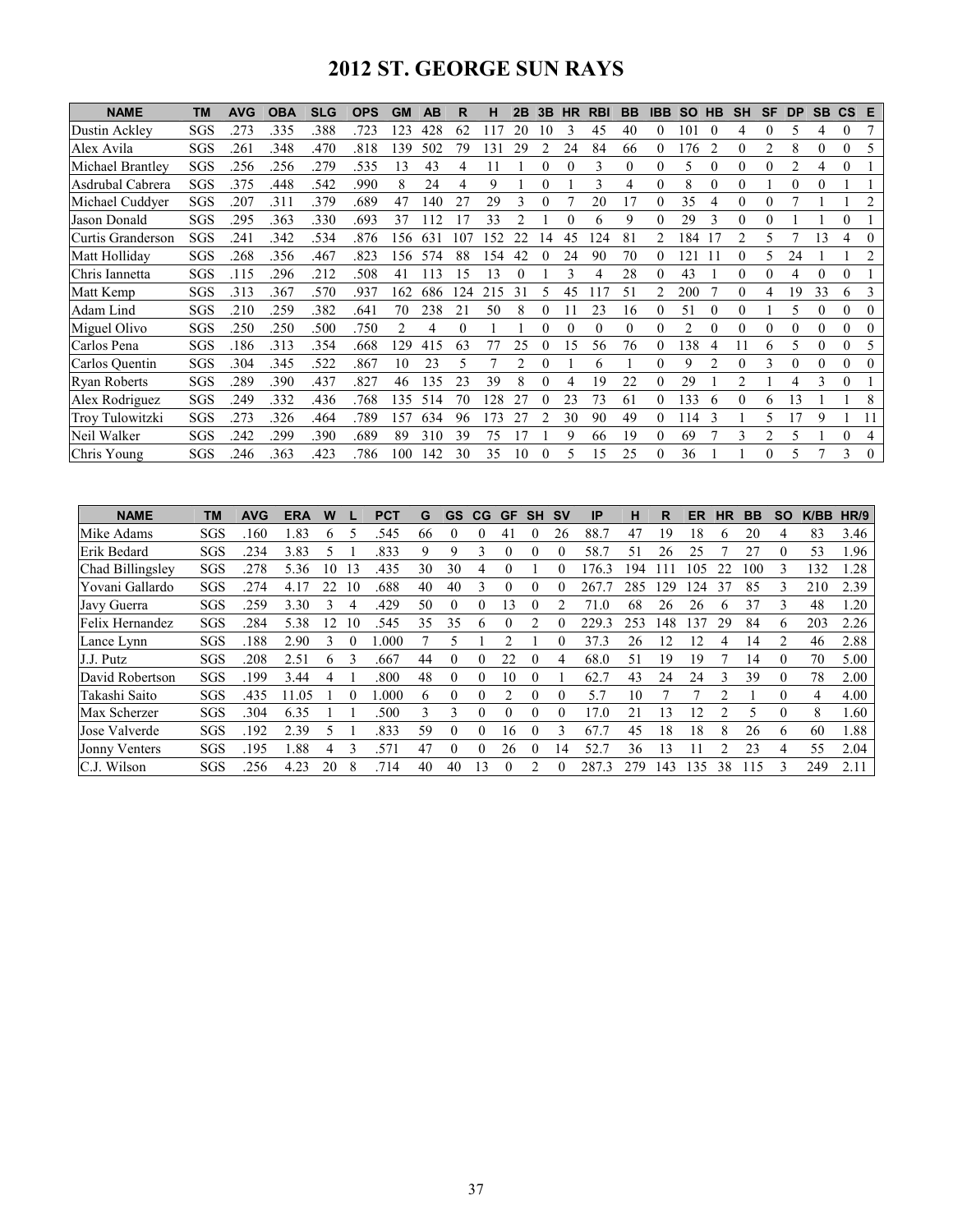# **2012 VERNAL EQUINOX**

| <b>NAME</b>             | <b>TM</b>  | <b>AVG</b> | <b>OBA</b> | <b>SLG</b> | <b>OPS</b> | <b>GM</b>      | <b>AB</b> | R  | н        | 2B       | 3B       | <b>HR</b> | <b>RBI</b> | BB       | <b>IBB</b>   | <b>SO</b>      | HB             | <b>SH</b>      | <b>SF</b>        | <b>DP</b> | <b>SB</b> | <b>CS</b>      | E              |
|-------------------------|------------|------------|------------|------------|------------|----------------|-----------|----|----------|----------|----------|-----------|------------|----------|--------------|----------------|----------------|----------------|------------------|-----------|-----------|----------------|----------------|
| Elvis Andrus            | <b>VEE</b> | .255       | 318        | .311       | .630       | 160            | 652       | 85 | 166      | 25       | $\theta$ | 4         | 52         | 57       | $\mathbf{0}$ | 91             | 5              | 19             | 2                | 16        | 52        | 9              | 25             |
| Henry Blanco            | <b>VEE</b> | .000       | .100       | .000       | .100       |                | 9         |    | $\Omega$ | $\theta$ | $\theta$ | $\theta$  | $\theta$   |          | $\Omega$     | 4              | $\theta$       | $\theta$       | $\theta$         | $\theta$  | $\theta$  | $\Omega$       | $\Omega$       |
| Melky Cabrera           | <b>VEE</b> | .298       | .320       | .445       | .765       | 126            | 393       | 48 | 117      | 31       | $\Omega$ | 9         | 49         | 14       | $\Omega$     | 74             | $\theta$       |                | 3                |           | 9         | $\overline{c}$ |                |
| Alexi Casilla           | <b>VEE</b> | .000       | .000       | 000        | .000       | 2              | 4         | 0  | 0        | $\theta$ | $\theta$ | $\theta$  | $\theta$   | $\theta$ | $\theta$     |                | $\theta$       | $\theta$       | $\theta$         | $\theta$  | $\theta$  | $\Omega$       |                |
| Coco Crisp              | <b>VEE</b> | .296       | .317       | .470       | .786       | 49             | 115       | 13 | 34       | 6        |          | 4         | 12         | 4        | $\Omega$     | 12             | $\theta$       |                |                  | 2         |           | 3              | $\Omega$       |
| Ike Davis               | <b>VEE</b> | .239       | .306       | .523       | .829       | 35             | 109       | 19 | 26       | 7        | $\theta$ | 8         | 16         | 9        | $\theta$     | 17             | $\overline{2}$ | $\theta$       |                  | 4         | $\theta$  | $\theta$       | $\theta$       |
| Ian Desmond             | <b>VEE</b> | .000       | .100       | .000       | .100       | 4              | 9         |    | $\Omega$ | $\theta$ | $\theta$ | $\theta$  | $\theta$   |          | $\Omega$     | $\mathfrak{D}$ | $\theta$       | $\Omega$       | $\theta$         | $\theta$  | $\theta$  |                | $\Omega$       |
| Jarrod Dyson            | <b>VEE</b> | .000       | .000       | .000       | .000       | $\overline{2}$ | $\theta$  |    | $\Omega$ | $\theta$ | 0        | $\theta$  | $\Omega$   | $\theta$ | $\Omega$     | 0              | $\theta$       | $\theta$       | $\Omega$         | $\theta$  |           | $\Omega$       | $\theta$       |
| <b>Adrian Gonzalez</b>  | VEE        | .298       | .345       | .537       | .881       | 162            | 641       | 96 | 191      | 47       |          | 34        | 116        | 41       | 4            | 125            | 4              | $\theta$       | 6                | 25        | 2         | $\theta$       | 4              |
| Ryan Hanigan            | VEE        | .248       | .346       | .363       | .709       | 55             | 113       | 9  | 28       | 4        | $\Omega$ | 3         | 16         | 13       | $\Omega$     | 13             | $\overline{4}$ | $\theta$       | $\theta$         | 2         | $\theta$  | $\theta$       |                |
| Chris Heisey            | VEE        | .296       | .340       | .586       | .926       | 129            | 372       | 63 | 110      | 12       | 3        | 30        | 65         | 20       | $\Omega$     | 90             | 6              |                | 2                | 3         | 6         | 3              |                |
| Todd Helton             | <b>VEE</b> | .291       | .381       | .454       | .835       | 116            | 368       | 47 | 107      | 21       |          | 13        | 48         | 52       | $\theta$     | 60             | 5              | $\theta$       | 5                | 6         | $\theta$  | $\Omega$       | $\Omega$       |
| Torii Hunter            | <b>VEE</b> | .272       | 379        | .465       | .844       | 104            | 217       | 40 | 59       | 9        | $\theta$ |           | 32         | 32       | $\theta$     | 47             | 6              | $\theta$       |                  | 6         | $\theta$  |                | $\Omega$       |
| Miguel Montero          | <b>VEE</b> | 224        | .286       | 394        | .679       | 143            | 442       | 55 | 99       | 22       |          | 17        | 56         | 29       | $\theta$     | 105            | 10             | $\overline{c}$ | $\overline{c}$   | 16        | $\theta$  | $\Omega$       | 3              |
| Eduardo Nunez           | <b>VEE</b> | .200       | .333       | .500       | .833       | 19             | 10        | 4  | 2        | $\theta$ | $\Omega$ |           |            | 2        | $\theta$     |                | $\theta$       | $\Omega$       | $\Omega$         | $\theta$  | 3         |                |                |
| <b>Brandon Phillips</b> | <b>VEE</b> | .278       | 337        | .414       | .751       | 161            | 553       | 72 | 154      | 34       |          | 13        | 60         | 42       | $\theta$     | 93             | 8              | 6              | 3                | 11        | 4         | 3              | 3              |
| Alex Presley            | <b>VEE</b> | .277       | .309       | .453       | .762       | 116            | 408       | 55 | 113      | 21       | 12       | 9         | 56         | 18       | 3            | 84             | $\theta$       | $\Omega$       | 5                | 10        | 14        | 5              | $\mathfrak{D}$ |
| David Ross              | <b>VEE</b> | .091       | .091       | .091       | .182       | 3              | 11        |    |          | $\theta$ | $\Omega$ | $\theta$  | $\theta$   | $\theta$ | $\Omega$     |                | $\theta$       | $\theta$       | $\theta$         | $\theta$  | $\theta$  | $\Omega$       | $\Omega$       |
| Jerry Sands             | VEE        | .263       | .313       | .415       | .728       | 47             | 118       | 16 | 31       | 12       |          | 2         | 18         | 9        | $\Omega$     | 21             | $\theta$       | $\theta$       |                  |           |           | $\theta$       | $\theta$       |
| Denard Span             | <b>VEE</b> | .250       | 250        | .250       | .500       | 2              | 8         |    | 2        | $\theta$ | $\theta$ | $\theta$  | $\theta$   | $\theta$ | $\theta$     | $\theta$       | $\theta$       | $\theta$       | $\theta$         | $\theta$  | $\theta$  | $\theta$       | $\theta$       |
| Nick Swisher            | <b>VEE</b> | .209       | 314        | .462       | .776       | 39             | 91        | 12 | 19       | 8        | $\Omega$ | 5         | 11         | 13       | $\Omega$     | 31             |                | $\Omega$       | $\Omega$         | 3         | $\theta$  | $\Omega$       | $\Omega$       |
| Jose Tabata             | <b>VEE</b> | .218       | .297       | .324       | .621       | 76             | 188       | 27 | 41       | 6        |          | 4         | 23         | 22       | $\theta$     | 37             | $\overline{2}$ | $\Omega$       | 7                | 5         | 15        | 3              | $\overline{2}$ |
| Casper Wells            | <b>VEE</b> | .320       | 375        | .592       | .967       | 59             | 125       | 20 | 40       | 10       | $\theta$ | 8         | 28         |          | $\Omega$     | 43             | $\overline{4}$ | $\theta$       | $\boldsymbol{0}$ |           | $\theta$  | $\Omega$       |                |
| David Wright            | VEE        | .286       | .306       | .543       | .848       | 40             | 35        | 5  | 10       | 3        | $\Omega$ | 2         | 5          |          | $\Omega$     | 12             | $\theta$       | $\theta$       | $\Omega$         | $\theta$  | $\theta$  |                | $\theta$       |
| Michael Young           | VEE        | 296        | 330        | 435        | .765       | 160            | 639       | 84 | 189      | 47       |          | 10        | 75         | 34       |              | 97             |                | 0              | 6                | 10        |           |                | 17             |

| <b>NAME</b>         | ΤM         | <b>AVG</b> | <b>ERA</b> | W |    | <b>PCT</b> | G  | GS       | CG | <b>GF</b> | <b>SH</b> | .SV      | ΙP    | н   | R   | ER | НR | BВ  | SO | K/BB | HR/9  |
|---------------------|------------|------------|------------|---|----|------------|----|----------|----|-----------|-----------|----------|-------|-----|-----|----|----|-----|----|------|-------|
| <b>Anthony Bass</b> | <b>VEE</b> | .323       | 5.45       |   |    | .000       | 18 |          |    |           | 0         |          | 33.0  | 42  |     | 20 |    | ÷.  |    | 16   | 1.07  |
| Doug Fister         | VEE        | 238        | 2.53       |   | 10 | 730        | 41 | 41       | 26 |           |           |          | 341   | 305 | 109 | 96 | 22 | 58  |    | 219  | 3.71  |
| Gio Gonzalez        | <b>VEE</b> | 230        | 4.48       | 8 | 6  | 57         | 19 | 19       |    |           |           |          | 32    |     | 70  | 66 | 20 | 61  |    | 16   | . 87  |
| Tim Hudson          | VEE        | 253        | 3.66       |   | 14 | .611       | 41 | 41       | 19 |           |           |          | 314.  | 306 | 41  | 28 | 29 | 74  |    | 220  | 2.93  |
| Cristhian Martinez  | VEE        | 215        | 4.25       |   |    | 500        | 24 | $\theta$ |    |           |           |          | 36.0  | 28  | 18  |    | 9  | x   |    | 29   | 3.22  |
| Eric O'Flaherty     | VEE        | 277        | 2.32       |   |    | .500       | 22 |          |    | 14        |           |          | 23.3  | 26  |     | 6  |    |     |    | 33   | 4.71  |
| Alexi Ogando        | <b>VEE</b> | .217       | 3.11       | 3 |    | 722        | 32 | 21       | 10 |           |           |          |       | 37ء | 61  | 59 |    | 55  |    | 120  | 2.14  |
| Jonathan Papelbon   | VEE        | 299        | 4.26       |   |    | 800        | 29 |          |    |           |           |          | 38.0  | 46  | 21  | 18 |    |     |    | 48   | 12.00 |
| Vinnie Pestano      | <b>VEE</b> | .074       | 0.97       | 0 |    | .000       |    |          |    | 8         | 0         |          | 9.3   |     |     |    |    |     |    | 12   | 2.40  |
| Sabathia<br>IC.C.   | <b>VEE</b> | 278        | 4.29       | 3 | 19 | .406       | 40 | 40       | 14 |           |           | $\theta$ | 299.7 | 325 | -58 | 43 | 39 | 104 |    | 285  | 2.71  |
| Joe Smith           | VEE        | 249        | 2.55       |   | h  | 400        | 50 |          | 0  | 32        |           | 4        | 53.0  | 48  | 15  | 5، |    | 23  |    | 23   | 0.92  |